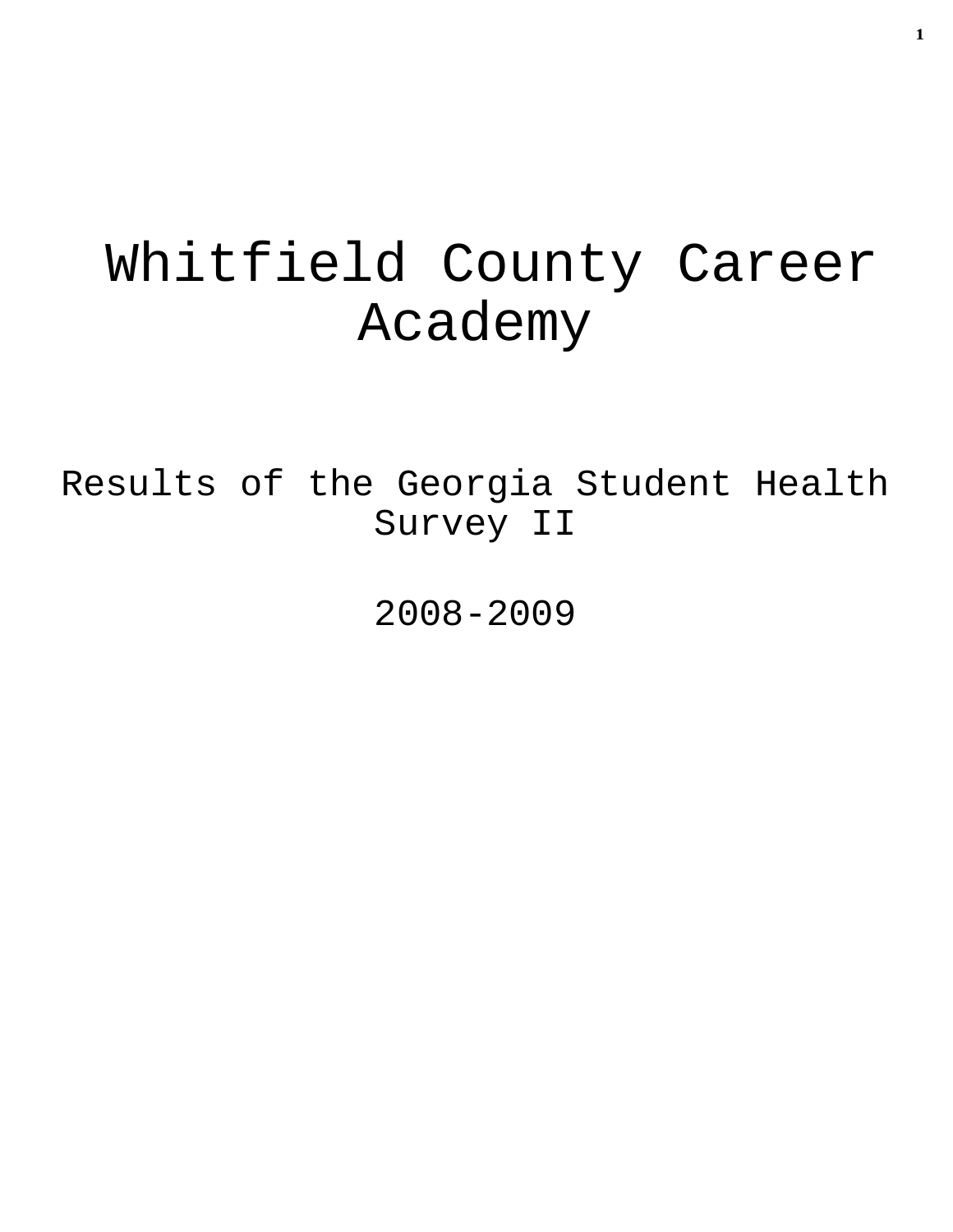# *Demographics* **2**

| Grade                    |    |  |  |
|--------------------------|----|--|--|
| <b>Grade   Frequency</b> |    |  |  |
| 10                       | 96 |  |  |
| 12                       | 54 |  |  |

| <b>Frequency</b> | <b>Table of Gender by Grade</b> |              |             |              |  |  |
|------------------|---------------------------------|--------------|-------------|--------------|--|--|
| <b>Col Pct</b>   |                                 | Grade(Grade) |             |              |  |  |
|                  | Gender(Gender)                  | 10           | 12          | <b>Total</b> |  |  |
|                  | <b>Female</b>                   | 55<br>57.29  | 28<br>51.85 | 83           |  |  |
|                  | <b>Male</b>                     | 41<br>42.71  | 26<br>48.15 | 67           |  |  |
|                  | <b>Total</b>                    | 96           | 54          | 150          |  |  |

| <b>Frequency</b> |  |
|------------------|--|
| <b>Col Pct</b>   |  |

| <b>Table of Ethnicity by Grade</b> |                        |             |              |  |  |  |
|------------------------------------|------------------------|-------------|--------------|--|--|--|
|                                    | Grade(Grade)           |             |              |  |  |  |
| <b>Ethnicity</b> (Ethnicity)       | 10                     | 12          | <b>Total</b> |  |  |  |
| <b>Black</b>                       | 5<br>5.21              | 1<br>1.85   | 6            |  |  |  |
| <b>Hispanic</b>                    | 21<br>21.88            | 7<br>12.96  | 28           |  |  |  |
| <b>White</b>                       | 67<br>69.79            | 42<br>77.78 | 109          |  |  |  |
| <b>Asian</b>                       | 1<br>1.04              | 1<br>1.85   | 2            |  |  |  |
| <b>Other</b>                       | $\overline{2}$<br>2.08 | 3<br>5.56   | 5            |  |  |  |
| <b>Total</b>                       | 96                     | 54          | 150          |  |  |  |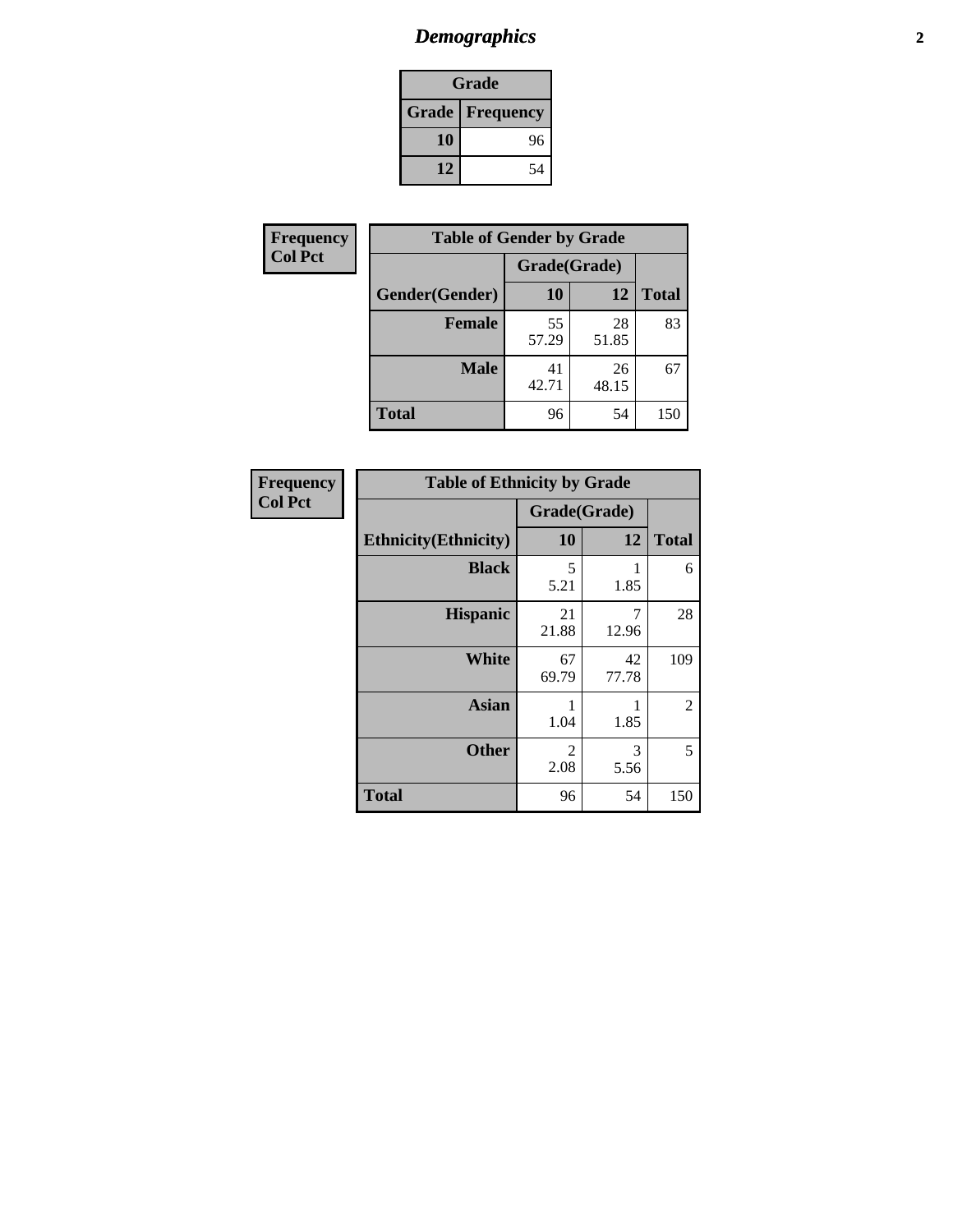### *Title IV, Part A, Schedule A* **3** *Goal 1: Ensure that all schools are drug-free Baseline Data: Year 2008-2009 Prevalence of Drug Use*

| Frequency<br><b>Col Pct</b> | <b>Table of AlcoholAlt by Grade</b> |              |             |              |  |  |
|-----------------------------|-------------------------------------|--------------|-------------|--------------|--|--|
|                             | AlcoholAlt(Alcohol                  | Grade(Grade) |             |              |  |  |
|                             | use, past 30 days)                  | 10           | 12          | <b>Total</b> |  |  |
|                             | Yes                                 | 19<br>19.79  | 16<br>29.63 | 35           |  |  |
|                             | N <sub>0</sub>                      | 77<br>80.21  | 38<br>70.37 | 115          |  |  |
|                             | <b>Total</b>                        | 96           | 54          | 150          |  |  |

| Frequency<br><b>Col Pct</b> | <b>Table of TobaccoAny by Grade</b> |              |             |              |  |
|-----------------------------|-------------------------------------|--------------|-------------|--------------|--|
|                             | <b>TobaccoAny(Tobacco</b>           | Grade(Grade) |             |              |  |
|                             | use, past 30 days)                  | <b>10</b>    | 12          | <b>Total</b> |  |
|                             | Yes                                 | 16<br>16.67  | 23<br>42.59 | 39           |  |
|                             | N <sub>0</sub>                      | 80<br>83.33  | 31<br>57.41 | 111          |  |
|                             | Total                               | 96           | 54          | 150          |  |

| Frequency<br><b>Col Pct</b> | <b>Table of MarijuanaAlt by Grade</b> |              |             |              |  |
|-----------------------------|---------------------------------------|--------------|-------------|--------------|--|
|                             | MarijuanaAlt(Marijuana                | Grade(Grade) |             |              |  |
|                             | use, past 30 days)                    | 10           | 12          | <b>Total</b> |  |
|                             | Yes                                   | 9<br>9.38    | 14<br>25.93 | 23           |  |
|                             | N <sub>0</sub>                        | 87<br>90.63  | 40<br>74.07 | 127          |  |
|                             | <b>Total</b>                          | 96           | 54          | 150          |  |

| Frequency      | <b>Table of OtherDrugAny by Grade</b>  |              |             |              |  |
|----------------|----------------------------------------|--------------|-------------|--------------|--|
| <b>Col Pct</b> | <b>OtherDrugAny(Other</b><br>drug use, | Grade(Grade) |             |              |  |
|                | past 30 days)                          | 10           | 12          | <b>Total</b> |  |
|                | <b>Yes</b>                             | 8<br>8.33    | 8<br>14.81  | 16           |  |
|                | N <sub>0</sub>                         | 88<br>91.67  | 46<br>85.19 | 134          |  |
|                | <b>Total</b>                           | 96           | 54          | 150          |  |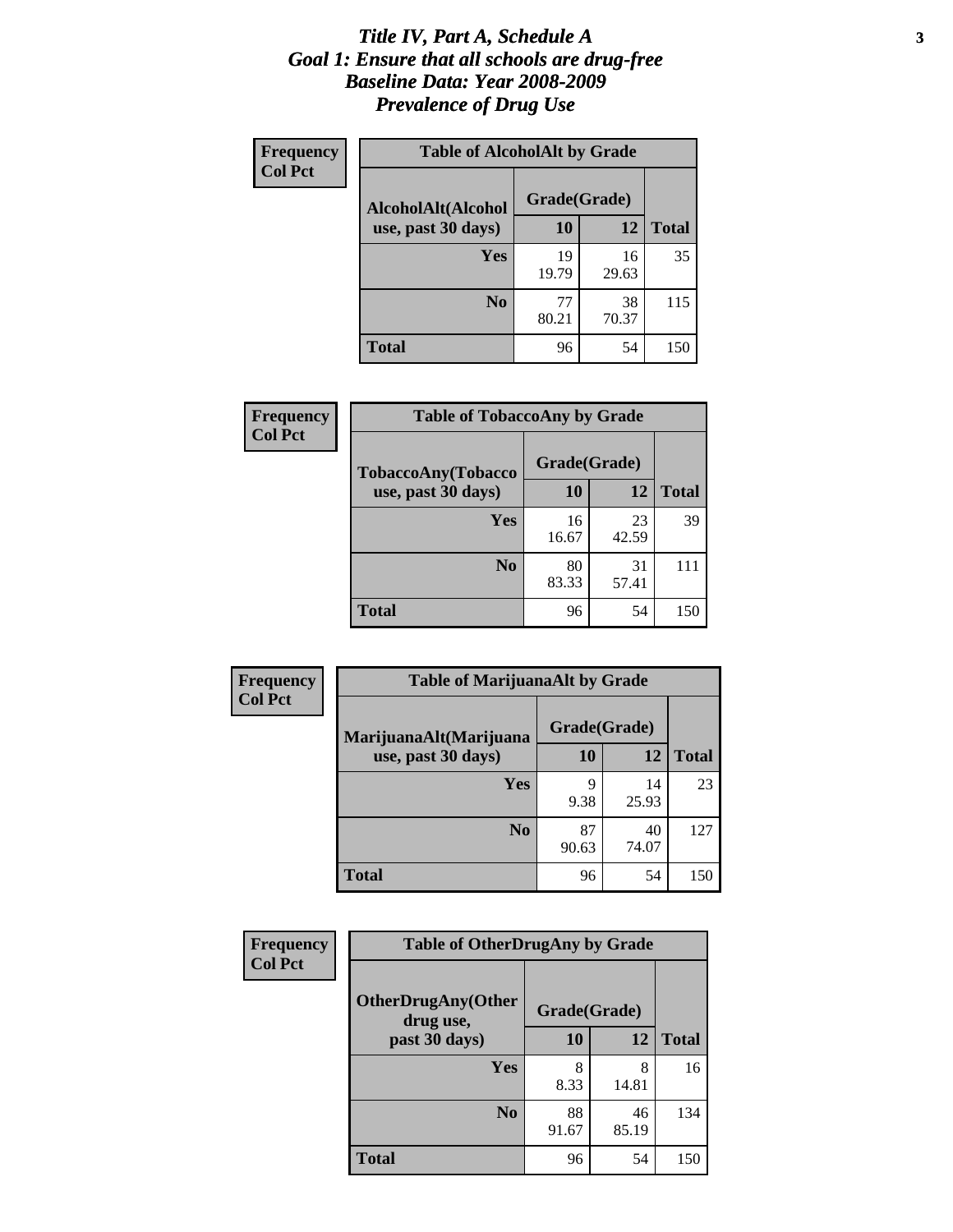### *Average Age of Onset of Use* **4** *Results for "Average Age of Onset of Use" questions exclude students who said they did not use that substance*

| <b>Variable</b>    | Label                                                              | <b>Mean</b> |
|--------------------|--------------------------------------------------------------------|-------------|
| Alcoholinit2       | I started using alcohol when I was                                 | 13.60       |
| Cigarettesinit2    | I started smoking tobacco when I was                               | 13.12       |
| Smokelessinit2     | I started chewing tobacco when I was                               | 13.38       |
| Marijuanainit2     | I started using marijuana when I was                               | 13.69       |
| Cocaineinit2       | I started using cocaine when I was                                 | 14.42       |
| Inhalantsinit2     | I started using inhalants when I was                               | 13.92       |
| Steroidsinit2      | I started using steroids when I was                                | 13.33       |
| Ecstasyinit2       | I started using ecstasy when I was                                 | 14.80       |
| Methinit2          | I started using methamphetamines when I was                        | 14.00       |
| Hallucinogensinit2 | I started using hallucinogens when I was                           | 14.50       |
| Prescriptioninit2  | I started using prescription drugs not prescribed to me when I was | 13.85       |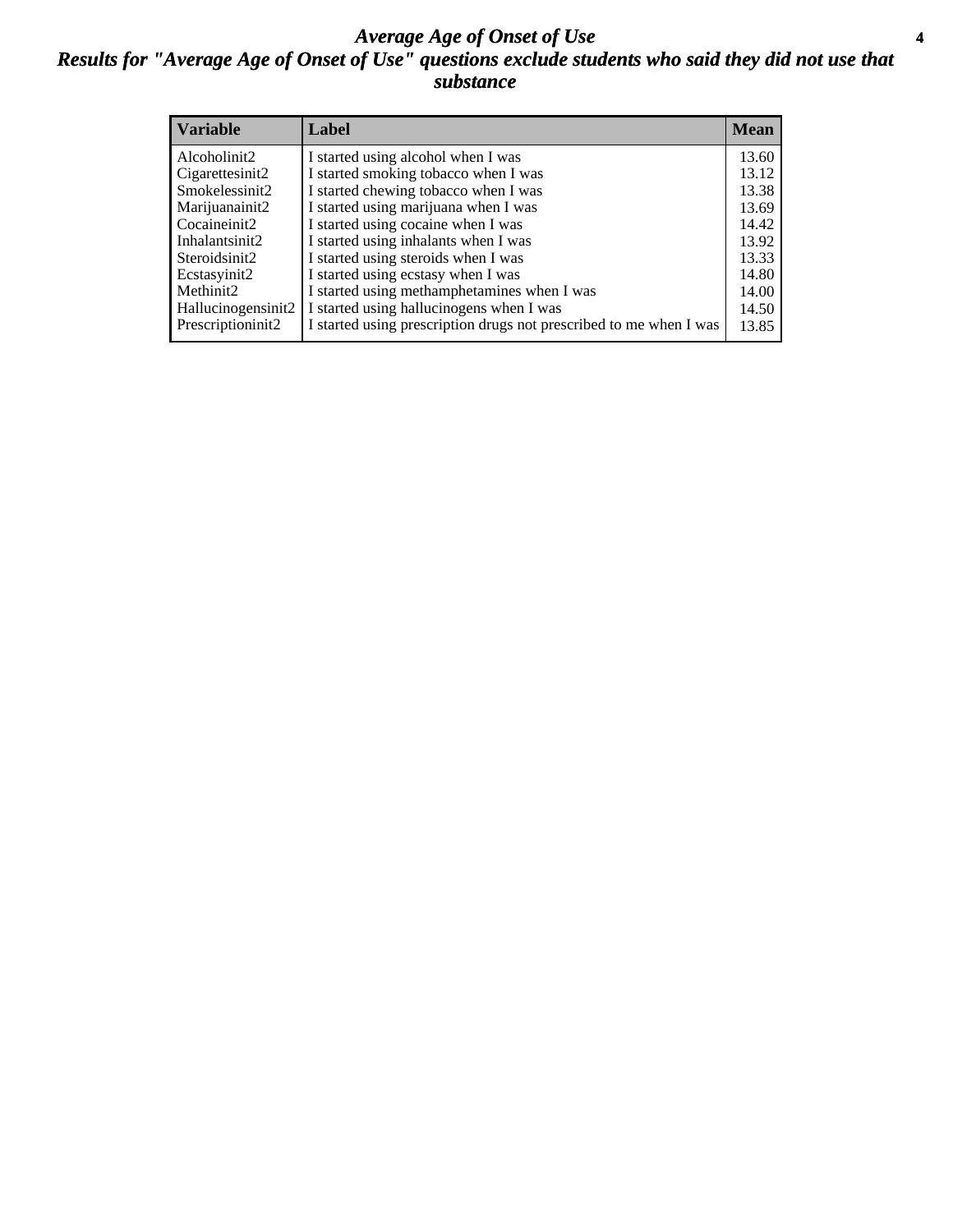# *Perception of Health Risk* **5**

| <b>Frequency</b> | <b>Table of Alcoholharmdich by Grade</b> |              |             |              |  |
|------------------|------------------------------------------|--------------|-------------|--------------|--|
| <b>Col Pct</b>   | Alcoholharmdich(I<br>think alcohol is    | Grade(Grade) |             |              |  |
|                  | harmful)                                 | 10           | 12          | <b>Total</b> |  |
|                  | Yes                                      | 77<br>80.21  | 41<br>75.93 | 118          |  |
|                  | N <sub>0</sub>                           | 19<br>19.79  | 13<br>24.07 | 32           |  |
|                  | <b>Total</b>                             | 96           | 54          | 150          |  |

| Frequency<br><b>Col Pct</b> | <b>Table of Tobaccoharmdich by Grade</b> |              |             |              |  |
|-----------------------------|------------------------------------------|--------------|-------------|--------------|--|
|                             | Tobaccoharmdich(I<br>think tobacco is    | Grade(Grade) |             |              |  |
|                             | harmful)                                 | 10           | 12          | <b>Total</b> |  |
|                             | <b>Yes</b>                               | 88<br>91.67  | 51<br>94.44 | 139          |  |
|                             | N <sub>0</sub>                           | 8<br>8.33    | 3<br>5.56   | 11           |  |
|                             | <b>Total</b>                             | 96           | 54          | 150          |  |

| Frequency      | <b>Table of Marijuanaharmdich by Grade</b> |              |             |              |  |  |
|----------------|--------------------------------------------|--------------|-------------|--------------|--|--|
| <b>Col Pct</b> | Marijuanaharmdich(I<br>think marijuana is  | Grade(Grade) |             |              |  |  |
|                | harmful)                                   | <b>10</b>    | 12          | <b>Total</b> |  |  |
|                | Yes                                        | 70<br>72.92  | 33<br>61.11 | 103          |  |  |
|                | N <sub>0</sub>                             | 26<br>27.08  | 21<br>38.89 | 47           |  |  |
|                | <b>Total</b>                               | 96           | 54          | 150          |  |  |

| <b>Frequency</b> | <b>Table of Otherdrugharmdich by Grade</b>   |              |             |              |  |
|------------------|----------------------------------------------|--------------|-------------|--------------|--|
| <b>Col Pct</b>   | Otherdrugharmdich(I<br>think other drugs are | Grade(Grade) |             |              |  |
|                  | harmful)                                     | <b>10</b>    | 12          | <b>Total</b> |  |
|                  | <b>Yes</b>                                   | 89<br>92.71  | 51<br>94.44 | 140          |  |
|                  | N <sub>0</sub>                               | 7.29         | 3<br>5.56   | 10           |  |
|                  | <b>Total</b>                                 | 96           | 54          | 150          |  |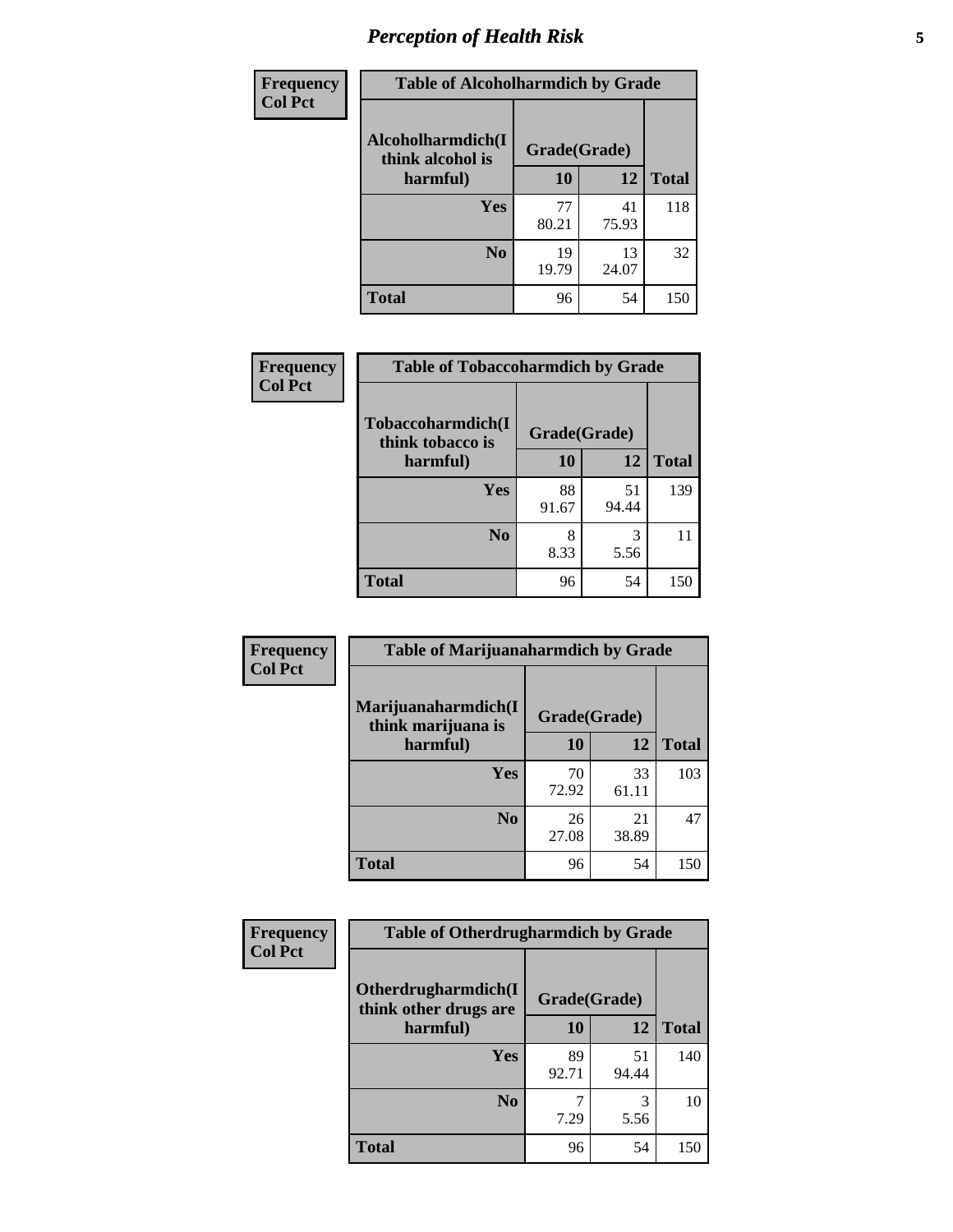# *Social Disapproval* **6**

| Frequency      | <b>Table of Alcoholpeerdich by Grade</b>                                |              |             |              |
|----------------|-------------------------------------------------------------------------|--------------|-------------|--------------|
| <b>Col Pct</b> | Alcoholpeerdich(My<br>friends would<br>disapprove if I used<br>alcohol) | Grade(Grade) |             |              |
|                |                                                                         | 10           | 12          | <b>Total</b> |
|                | <b>Yes</b>                                                              | 57<br>59.38  | 20<br>37.04 | 77           |
|                | N <sub>0</sub>                                                          | 39<br>40.63  | 34<br>62.96 | 73           |
|                | <b>Total</b>                                                            | 96           | 54          | 150          |

| <b>Frequency</b> |
|------------------|
| <b>Col Pct</b>   |

|                                                             | <b>Table of Tobaccopeerdich by Grade</b> |             |              |  |  |
|-------------------------------------------------------------|------------------------------------------|-------------|--------------|--|--|
| Tobaccopeerdich(My<br>friends would<br>disapprove if I used | Grade(Grade)                             |             |              |  |  |
| tobacco)                                                    | 10                                       | 12          | <b>Total</b> |  |  |
| Yes                                                         | 58<br>60.42                              | 25<br>46.30 | 83           |  |  |
| N <sub>0</sub>                                              | 38<br>39.58                              | 29<br>53.70 | 67           |  |  |
| <b>Total</b>                                                | 96                                       | 54          | 150          |  |  |

| <b>Frequency</b> | <b>Table of Marijuanapeerdich by Grade</b>                    |              |             |              |  |
|------------------|---------------------------------------------------------------|--------------|-------------|--------------|--|
| <b>Col Pct</b>   | Marijuanapeerdich(My<br>friends would<br>disapprove if I used | Grade(Grade) |             |              |  |
|                  | marijuana)                                                    | 10           | 12          | <b>Total</b> |  |
|                  | <b>Yes</b>                                                    | 64<br>66.67  | 29<br>53.70 | 93           |  |
|                  | N <sub>0</sub>                                                | 32<br>33.33  | 25<br>46.30 | 57           |  |
|                  | <b>Total</b>                                                  | 96           | 54          | 150          |  |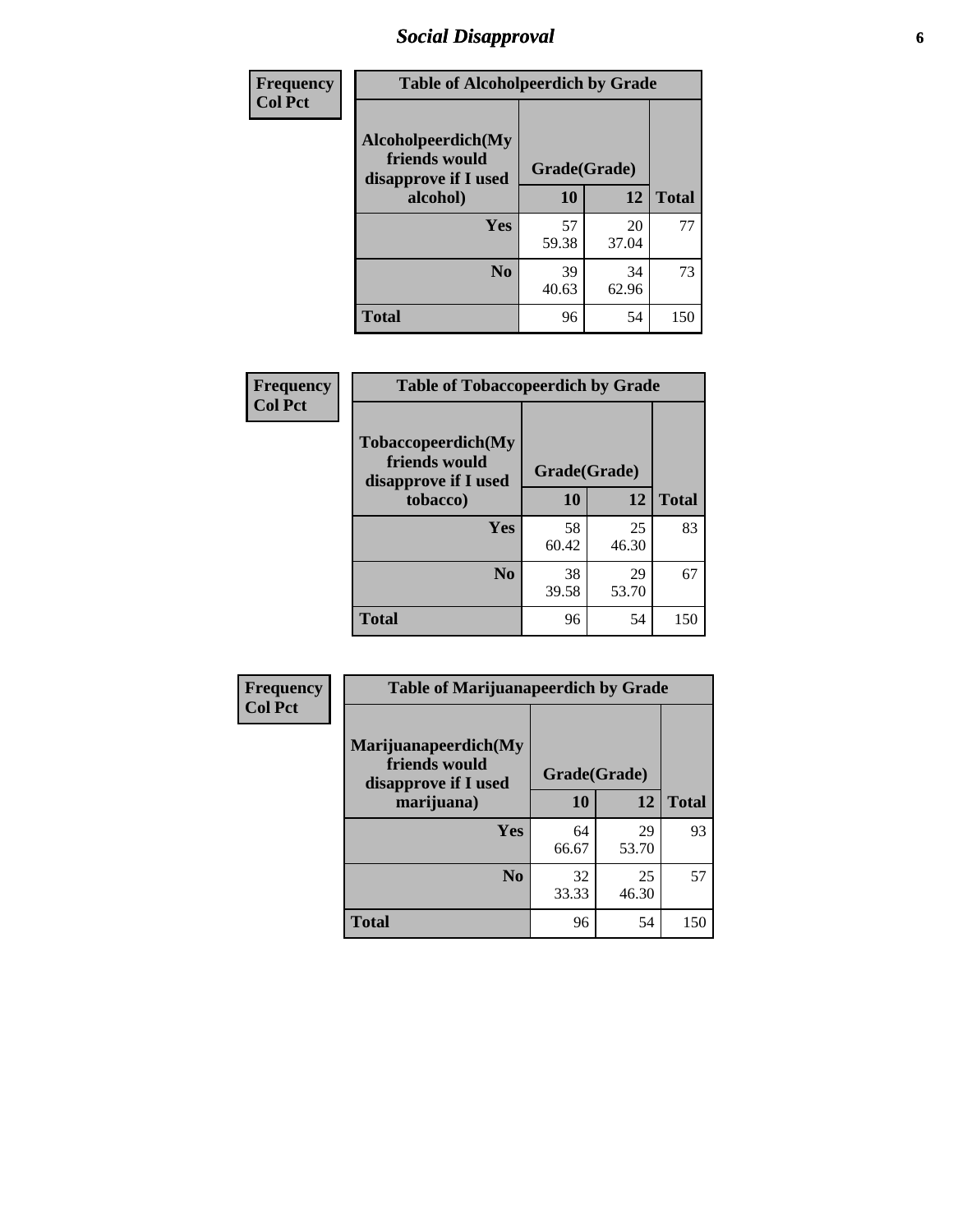# *Social Disapproval* **7**

| Frequency      | <b>Table of Otherdrugpeerdich by Grade</b>                    |              |             |              |  |
|----------------|---------------------------------------------------------------|--------------|-------------|--------------|--|
| <b>Col Pct</b> | Otherdrugpeerdich(My<br>friends would<br>disapprove if I used | Grade(Grade) |             |              |  |
|                | other drugs)                                                  | 10           | 12          | <b>Total</b> |  |
|                | <b>Yes</b>                                                    | 71<br>73.96  | 42<br>77.78 | 113          |  |
|                | N <sub>0</sub>                                                | 25<br>26.04  | 12<br>22.22 | 37           |  |
|                | <b>Total</b>                                                  | 96           | 54          | 150          |  |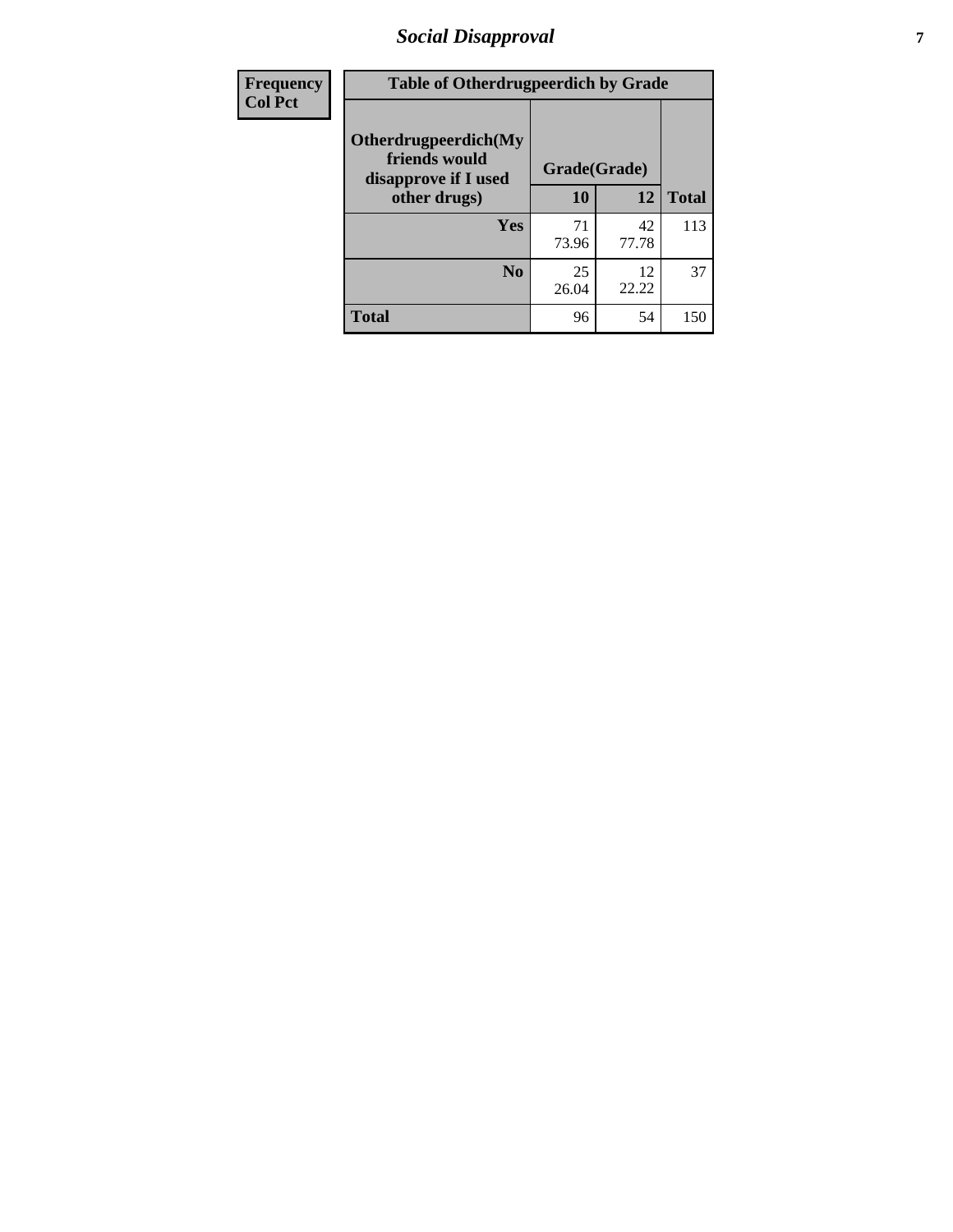### Title IV, Part A, Schedule A **8** *Goal 2: To help ensure that all schools are safe and disciplined Baseline Data: Year 2008-2009 Student Involvement in Gang Activity*

| Frequency      |                                                                                                   | <b>Table of Gangself by Grade</b> |             |              |
|----------------|---------------------------------------------------------------------------------------------------|-----------------------------------|-------------|--------------|
| <b>Col Pct</b> | Gangself(I<br>have<br>participated<br>in illegal<br>gang<br>activities in<br>the past 30<br>days) | Grade(Grade)<br>10                | 12          | <b>Total</b> |
|                | Yes                                                                                               | 3<br>3.13                         | 3<br>5.56   | 6            |
|                | N <sub>0</sub>                                                                                    | 93<br>96.88                       | 51<br>94.44 | 144          |
|                | <b>Total</b>                                                                                      | 96                                | 54          | 150          |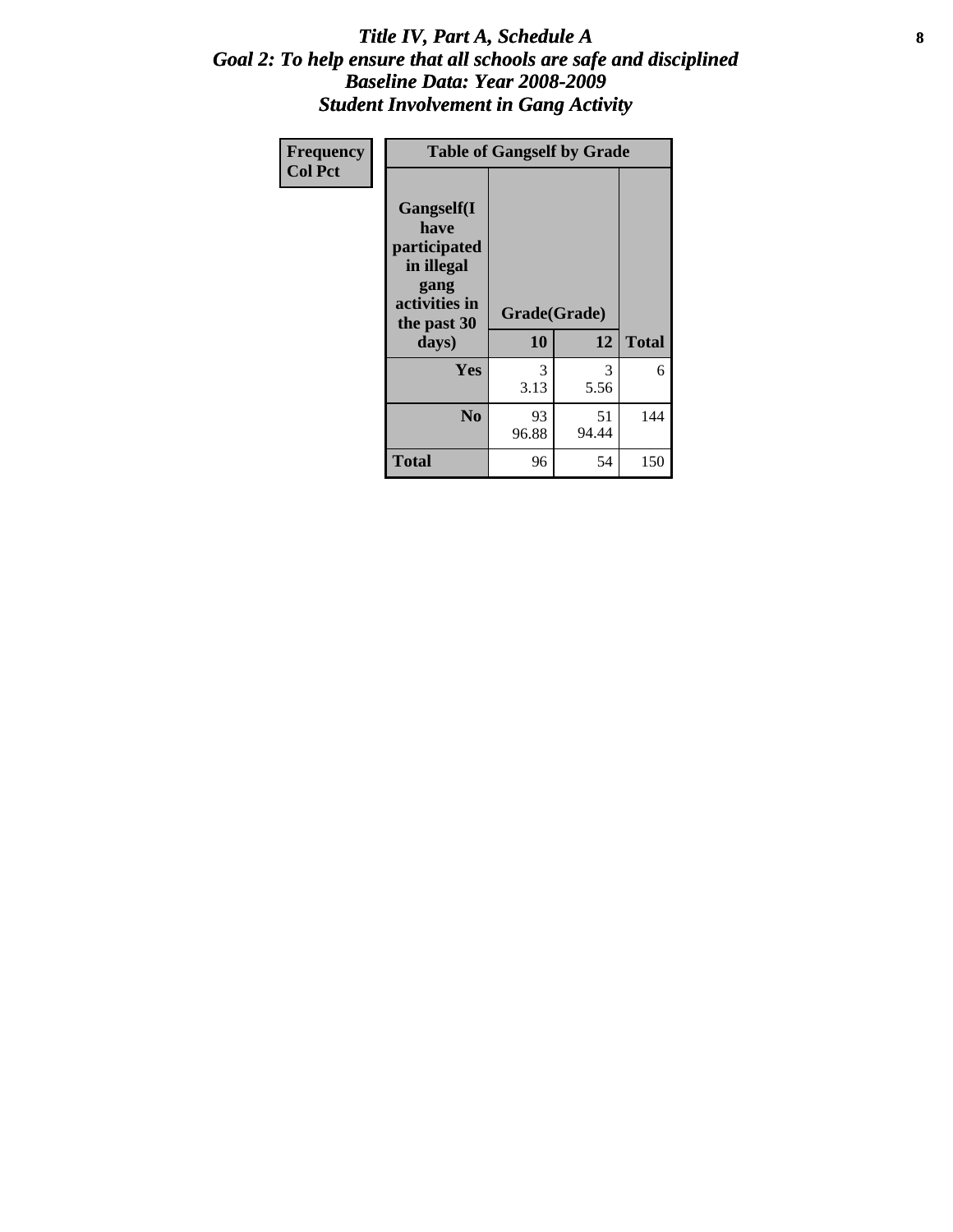# *Student Perception of School Safety* **9**

| <b>Frequency</b><br>Row Pct |
|-----------------------------|
|                             |

| <b>Table of Grade by Safeschool</b> |                                                                                                                          |                                                        |             |             |     |  |
|-------------------------------------|--------------------------------------------------------------------------------------------------------------------------|--------------------------------------------------------|-------------|-------------|-----|--|
|                                     |                                                                                                                          | Safeschool (School is a place at which I feel<br>safe) |             |             |     |  |
| Grade(Grade)                        | Somewhat Somewhat<br><b>Strongly</b><br><b>Strongly</b><br><b>Disagree</b><br>Agree<br>Disagree<br><b>Total</b><br>Agree |                                                        |             |             |     |  |
| 10                                  | 21<br>21.88                                                                                                              | 51<br>53.13                                            | 14<br>14.58 | 10<br>10.42 | 96  |  |
| 12                                  | 10<br>18.52                                                                                                              | 34<br>62.96                                            | 6           | 4<br>7.41   | 54  |  |
| <b>Total</b>                        | 31                                                                                                                       | 85                                                     | 20          | 14          | 150 |  |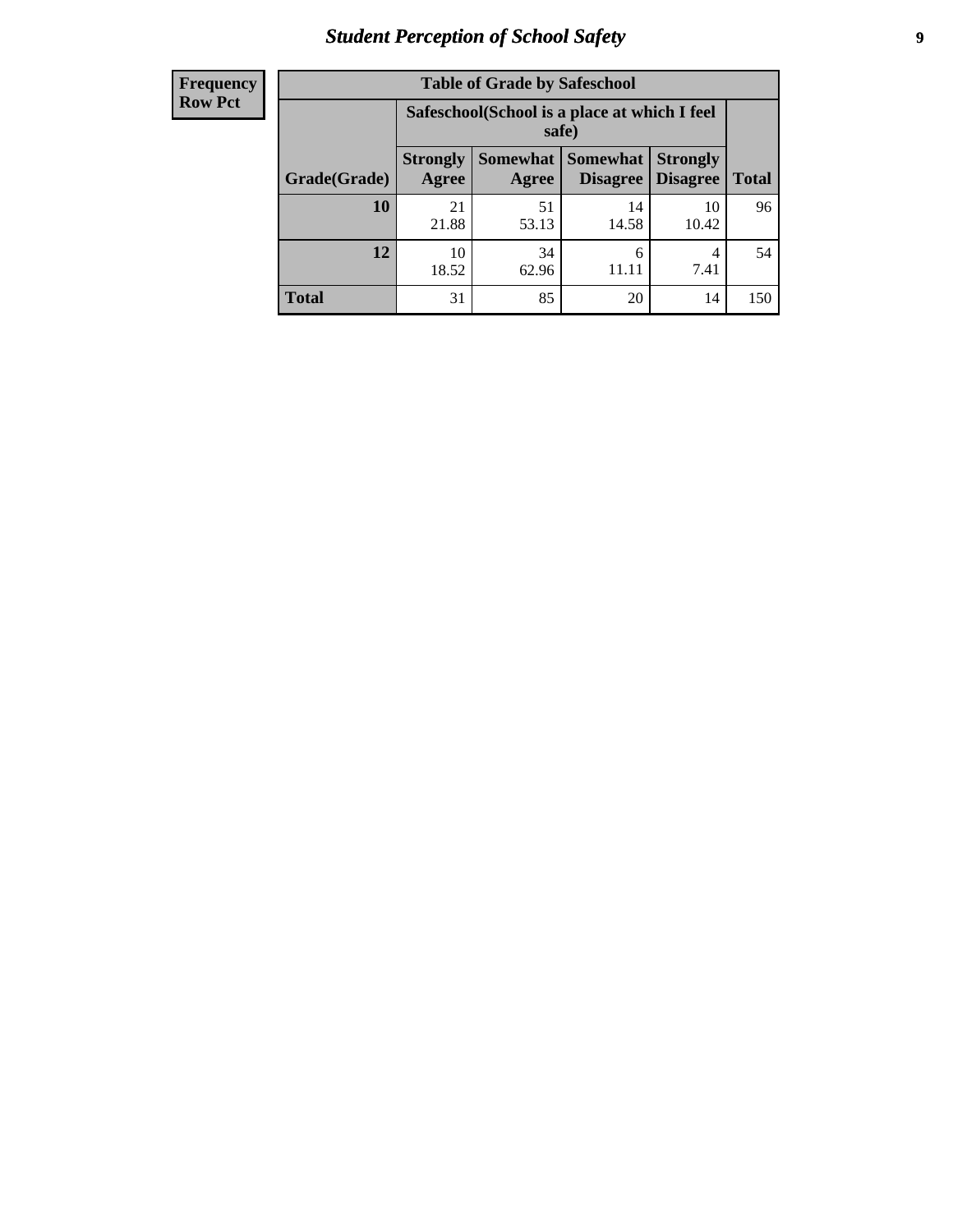### *Students Who Have Been Bullied* **10**

| <b>Frequency</b> | <b>Table of Grade by Bullied</b> |              |                                                                               |                      |                  |                       |                  |              |
|------------------|----------------------------------|--------------|-------------------------------------------------------------------------------|----------------------|------------------|-----------------------|------------------|--------------|
| <b>Row Pct</b>   |                                  |              | <b>Bullied</b> (I have been bullied by other<br>students in the past 30 days) |                      |                  |                       |                  |              |
|                  |                                  | $\mathbf{0}$ | 1 or<br>2                                                                     | 3 <sub>to</sub><br>5 | 10<br>to  <br>19 | <b>20</b><br>to<br>29 | All<br>30        |              |
|                  | <b>Grade</b> (Grade)             | <b>Days</b>  | days                                                                          | days                 | days             | days                  | days             | <b>Total</b> |
|                  | 10                               | 90<br>93.75  | 1.04                                                                          | 3<br>3.13            | $\Omega$<br>0.00 | 1.04                  | 1.04             | 96           |
|                  | 12                               | 50<br>92.59  | $\mathfrak{D}$<br>3.70                                                        | 1.85                 | 1.85             | 0<br>0.00             | $\Omega$<br>0.00 | 54           |
|                  | <b>Total</b>                     | 140          | 3                                                                             | 4                    |                  |                       | 1                | 150          |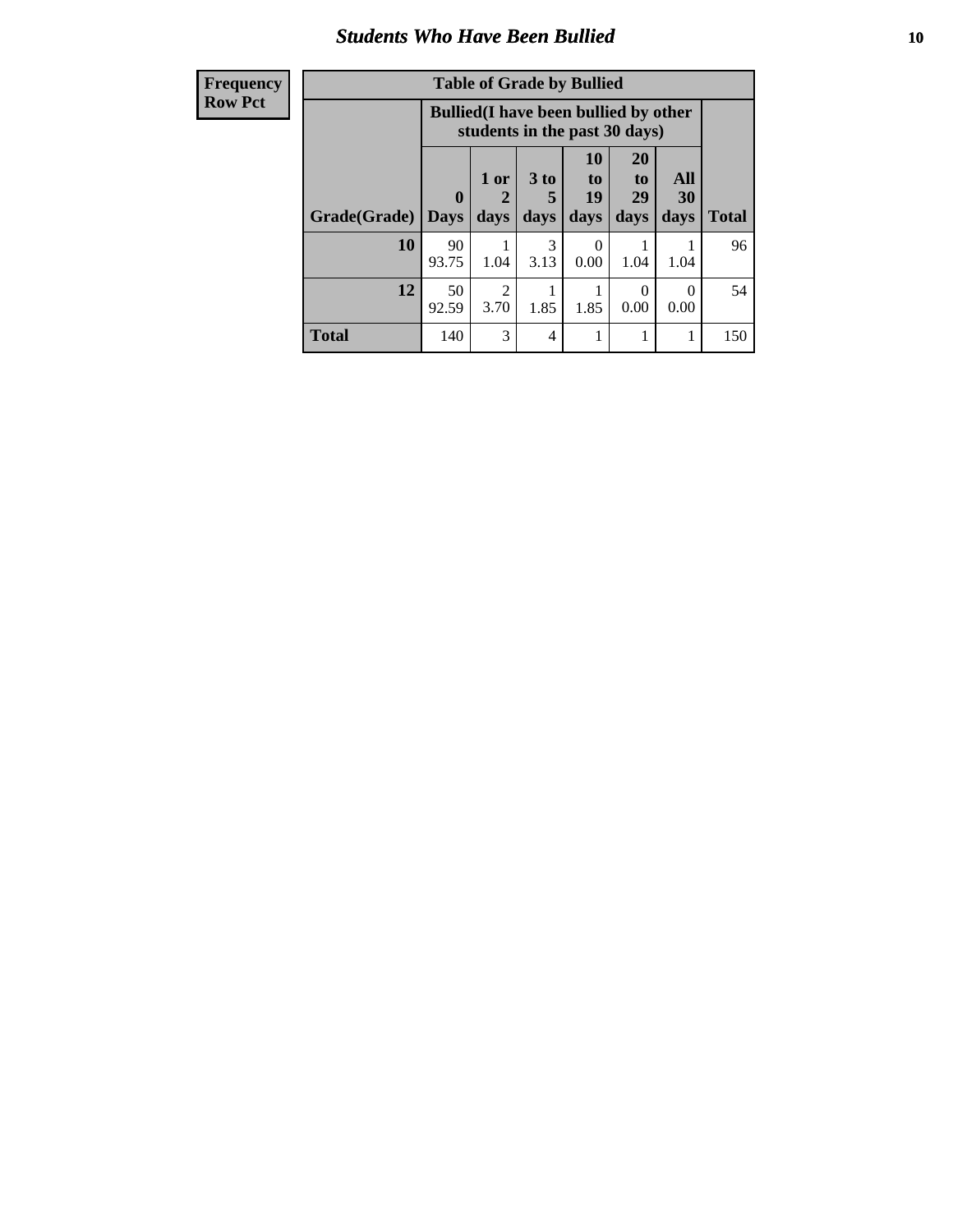### *School Climate* **11**

| Frequency      | <b>Table of SchoolClimate1 by Grade</b> |                    |             |              |  |
|----------------|-----------------------------------------|--------------------|-------------|--------------|--|
| <b>Col Pct</b> | SchoolClimate1(I<br>like school)        | Grade(Grade)<br>10 | 12          | <b>Total</b> |  |
|                | <b>Strongly Agree</b>                   | 23<br>23.96        | 9<br>16.67  | 32           |  |
|                | <b>Somewhat Agree</b>                   | 53<br>55.21        | 35<br>64.81 | 88           |  |
|                | <b>Somewhat Disagree</b>                | 13<br>13.54        | 12.96       | 20           |  |
|                | <b>Strongly Disagree</b>                | 7.29               | 3<br>5.56   | 10           |  |
|                | <b>Total</b>                            | 96                 | 54          | 150          |  |

| Frequency      | <b>Table of SchoolClimate2 by Grade</b>           |                           |             |              |
|----------------|---------------------------------------------------|---------------------------|-------------|--------------|
| <b>Col Pct</b> | SchoolClimate2(I<br>feel successful at<br>school) | Grade(Grade)<br><b>10</b> | 12          | <b>Total</b> |
|                | <b>Strongly Agree</b>                             | 21<br>21.88               | 17<br>31.48 | 38           |
|                | <b>Somewhat Agree</b>                             | 60<br>62.50               | 29<br>53.70 | 89           |
|                | <b>Somewhat Disagree</b>                          | 7.29                      | 5<br>9.26   | 12           |
|                | <b>Strongly Disagree</b>                          | 8<br>8.33                 | 3<br>5.56   | 11           |
|                | <b>Total</b>                                      | 96                        | 54          | 150          |

| Frequency      | <b>Table of SchoolClimate3 by Grade</b>                      |              |             |              |
|----------------|--------------------------------------------------------------|--------------|-------------|--------------|
| <b>Col Pct</b> | <b>SchoolClimate3(My</b><br>school has high<br>standards for | Grade(Grade) |             |              |
|                | achievement)                                                 | 10           | 12          | <b>Total</b> |
|                | <b>Strongly Agree</b>                                        | 43<br>44.79  | 17<br>31.48 | 60           |
|                | <b>Somewhat Agree</b>                                        | 43<br>44.79  | 24<br>44.44 | 67           |
|                | <b>Somewhat Disagree</b>                                     | 7<br>7.29    | 9<br>16.67  | 16           |
|                | <b>Strongly Disagree</b>                                     | 3<br>3.13    | 4<br>7.41   | 7            |
|                | Total                                                        | 96           | 54          | 150          |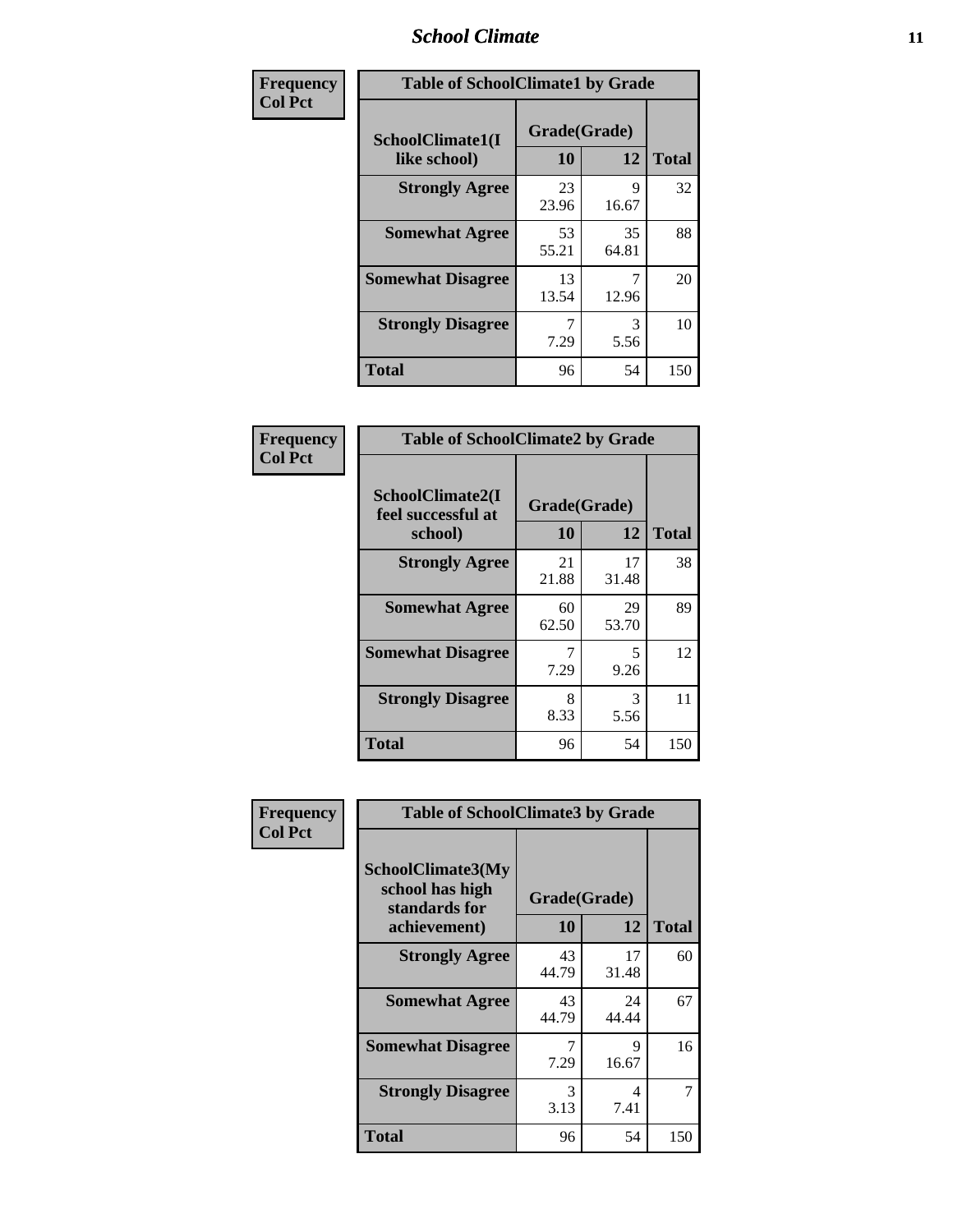### *School Climate* **12**

| Frequency      | <b>Table of SchoolClimate4 by Grade</b>                              |                    |                        |              |
|----------------|----------------------------------------------------------------------|--------------------|------------------------|--------------|
| <b>Col Pct</b> | <b>SchoolClimate4(My</b><br>school sets clear<br>rules for behavior) | Grade(Grade)<br>10 | 12                     | <b>Total</b> |
|                | <b>Strongly Agree</b>                                                | 45<br>46.88        | 25<br>46.30            | 70           |
|                | <b>Somewhat Agree</b>                                                | 42<br>43.75        | 21<br>38.89            | 63           |
|                | <b>Somewhat Disagree</b>                                             | 6<br>6.25          | 6<br>11.11             | 12           |
|                | <b>Strongly Disagree</b>                                             | 3<br>3.13          | $\mathfrak{D}$<br>3.70 | 5            |
|                | <b>Total</b>                                                         | 96                 | 54                     | 150          |

| <b>Table of SchoolClimate5 by Grade</b>                   |                    |              |     |  |  |
|-----------------------------------------------------------|--------------------|--------------|-----|--|--|
| SchoolClimate5(I<br>know what to do in<br>an emergency at | Grade(Grade)<br>10 | <b>Total</b> |     |  |  |
| school)                                                   |                    | 12           |     |  |  |
| <b>Strongly Agree</b>                                     | 44<br>45.83        | 25<br>46.30  | 69  |  |  |
| <b>Somewhat Agree</b>                                     | 45<br>46.88        | 21<br>38.89  | 66  |  |  |
| <b>Somewhat Disagree</b>                                  | 6<br>6.25          | 7<br>12.96   | 13  |  |  |
| <b>Strongly Disagree</b>                                  | 1.04               | 1.85         | 2   |  |  |
| <b>Total</b>                                              | 96                 | 54           | 150 |  |  |

| Frequency      | <b>Table of SchoolClimate6 by Grade</b>                  |                           |             |              |
|----------------|----------------------------------------------------------|---------------------------|-------------|--------------|
| <b>Col Pct</b> | <b>SchoolClimate6(Teachers</b><br>treat me with respect) | Grade(Grade)<br><b>10</b> | 12          | <b>Total</b> |
|                | <b>Strongly Agree</b>                                    | 30<br>31.25               | 15<br>27.78 | 45           |
|                | <b>Somewhat Agree</b>                                    | 45<br>46.88               | 27<br>50.00 | 72           |
|                | <b>Somewhat Disagree</b>                                 | 18<br>18.75               | 8<br>14.81  | 26           |
|                | <b>Strongly Disagree</b>                                 | 3<br>3.13                 | 4<br>7.41   |              |
|                | <b>Total</b>                                             | 96                        | 54          | 150          |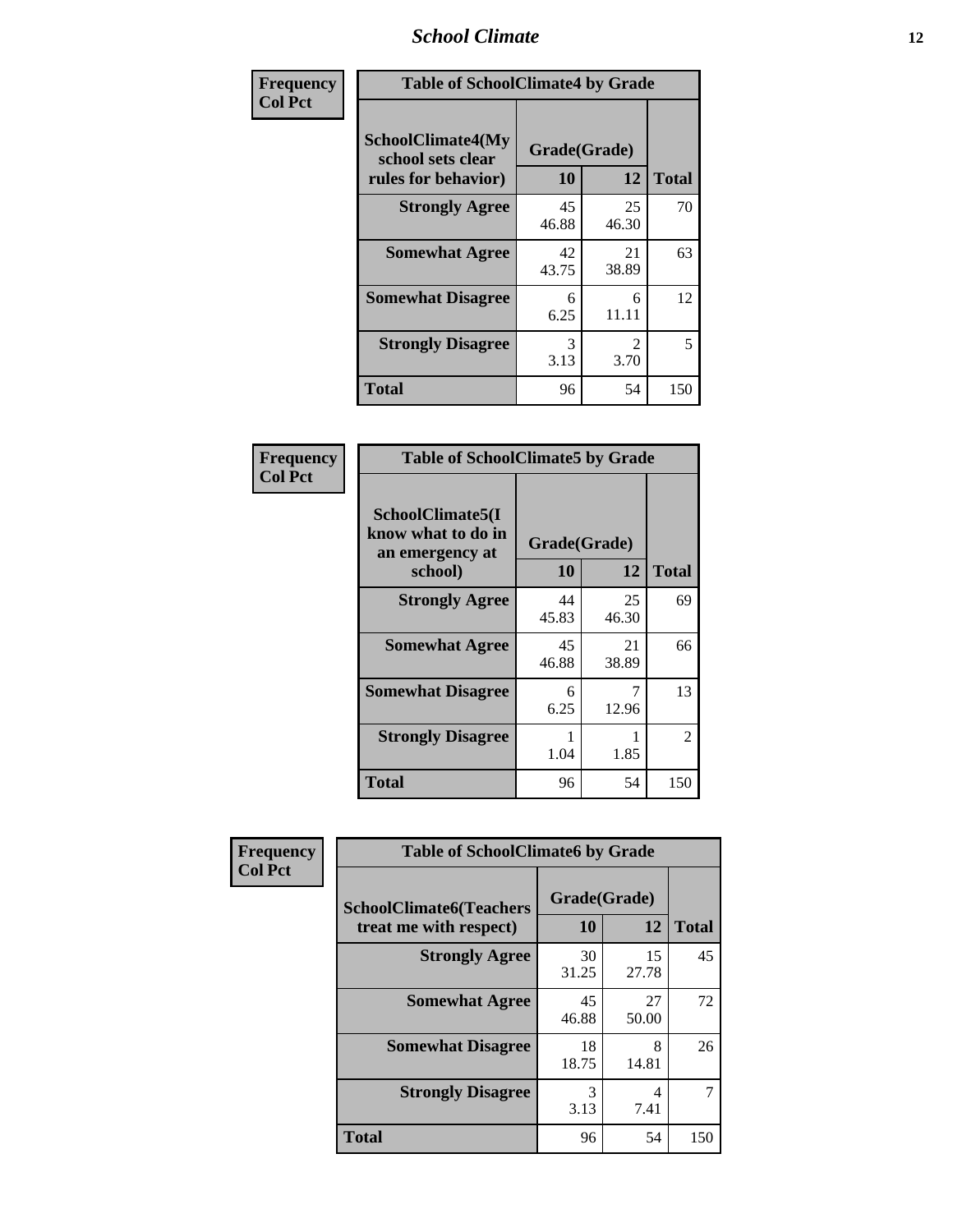### *School Climate* **13**

| Frequency      | <b>Table of SchoolClimate7 by Grade</b>                                       |                    |             |              |
|----------------|-------------------------------------------------------------------------------|--------------------|-------------|--------------|
| <b>Col Pct</b> | <b>SchoolClimate7(Behaviors</b><br>in my class allow the<br>teacher to teach) | Grade(Grade)<br>10 | 12          | <b>Total</b> |
|                | <b>Strongly Agree</b>                                                         | 27<br>28.13        | 15<br>27.78 | 42           |
|                | <b>Somewhat Agree</b>                                                         | 49<br>51.04        | 24<br>44.44 | 73           |
|                | <b>Somewhat Disagree</b>                                                      | 16<br>16.67        | 11<br>20.37 | 27           |
|                | <b>Strongly Disagree</b>                                                      | 4<br>4.17          | 4<br>7.41   | 8            |
|                | <b>Total</b>                                                                  | 96                 | 54          | 150          |

| Frequency      | <b>Table of SchoolClimate8 by Grade</b>                                 |              |             |              |
|----------------|-------------------------------------------------------------------------|--------------|-------------|--------------|
| <b>Col Pct</b> | <b>SchoolClimate8(Students</b><br>are frequently<br>recognized for good | Grade(Grade) |             |              |
|                | behavior)                                                               | 10           | 12          | <b>Total</b> |
|                | <b>Strongly Agree</b>                                                   | 14<br>14.58  | 3<br>5.56   | 17           |
|                | <b>Somewhat Agree</b>                                                   | 38<br>39.58  | 24<br>44.44 | 62           |
|                | <b>Somewhat Disagree</b>                                                | 35<br>36.46  | 18<br>33.33 | 53           |
|                | <b>Strongly Disagree</b>                                                | 9<br>9.38    | 9<br>16.67  | 18           |
|                | <b>Total</b>                                                            | 96           | 54          | 150          |

| Frequency      | <b>Table of SchoolClimate9 by Grade</b>                                                  |                    |                        |              |
|----------------|------------------------------------------------------------------------------------------|--------------------|------------------------|--------------|
| <b>Col Pct</b> | <b>SchoolClimate9(School</b><br>counselor would be<br>helpful if I needed<br>assistance) | Grade(Grade)<br>10 | 12                     | <b>Total</b> |
|                | <b>Strongly Agree</b>                                                                    | 40<br>41.67        | 29<br>53.70            | 69           |
|                | <b>Somewhat Agree</b>                                                                    | 42<br>43.75        | 18<br>33.33            | 60           |
|                | <b>Somewhat Disagree</b>                                                                 | 11<br>11.46        | $\mathfrak{D}$<br>3.70 | 13           |
|                | <b>Strongly Disagree</b>                                                                 | 3<br>3.13          | 5<br>9.26              | 8            |
|                | Total                                                                                    | 96                 | 54                     | 150          |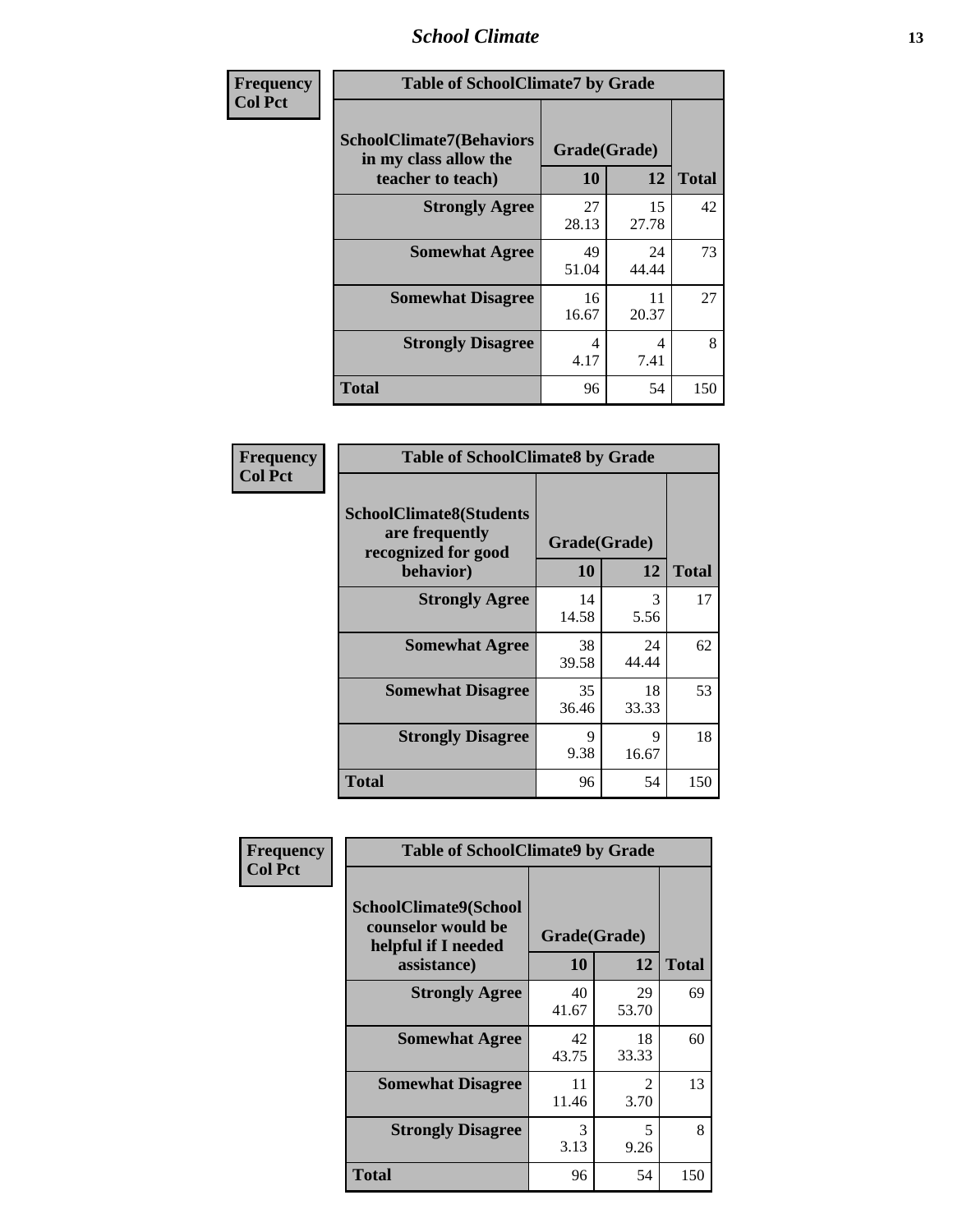### *Reasons for Dropping Out* **14**

| Frequency      | <b>Table of Dropoutreason by Grade</b>                                   |                    |                  |              |
|----------------|--------------------------------------------------------------------------|--------------------|------------------|--------------|
| <b>Col Pct</b> | Dropoutreason(If<br>I dropped out the<br>reason would<br>most likely be) | Grade(Grade)<br>10 | 12               | <b>Total</b> |
|                | <b>Won't Drop out</b>                                                    | 50<br>52.08        | 31<br>57.41      | 81           |
|                | <b>Bored</b>                                                             | 10<br>10.42        | 12.96            | 17           |
|                | <b>Family Reasons</b>                                                    | 11<br>11.46        | 8<br>14.81       | 19           |
|                | <b>Being Bullied</b>                                                     | 3<br>3.13          | $\Omega$<br>0.00 | 3            |
|                | <b>Other</b>                                                             | 22<br>22.92        | 8<br>14.81       | 30           |
|                | <b>Total</b>                                                             | 96                 | 54               | 150          |

| Frequency<br><b>Col Pct</b> | <b>Table of Dropout by Grade</b>                                       |                    |             |              |  |
|-----------------------------|------------------------------------------------------------------------|--------------------|-------------|--------------|--|
|                             | Dropout(I<br>have<br>thought<br>about<br>dropping<br>out of<br>school) | Grade(Grade)<br>10 | 12          | <b>Total</b> |  |
|                             |                                                                        |                    |             |              |  |
|                             | Yes                                                                    | 32<br>33.33        | 16<br>29.63 | 48           |  |
|                             | N <sub>0</sub>                                                         | 64<br>66.67        | 38<br>70.37 | 102          |  |
|                             | <b>Total</b>                                                           | 96                 | 54          | 150          |  |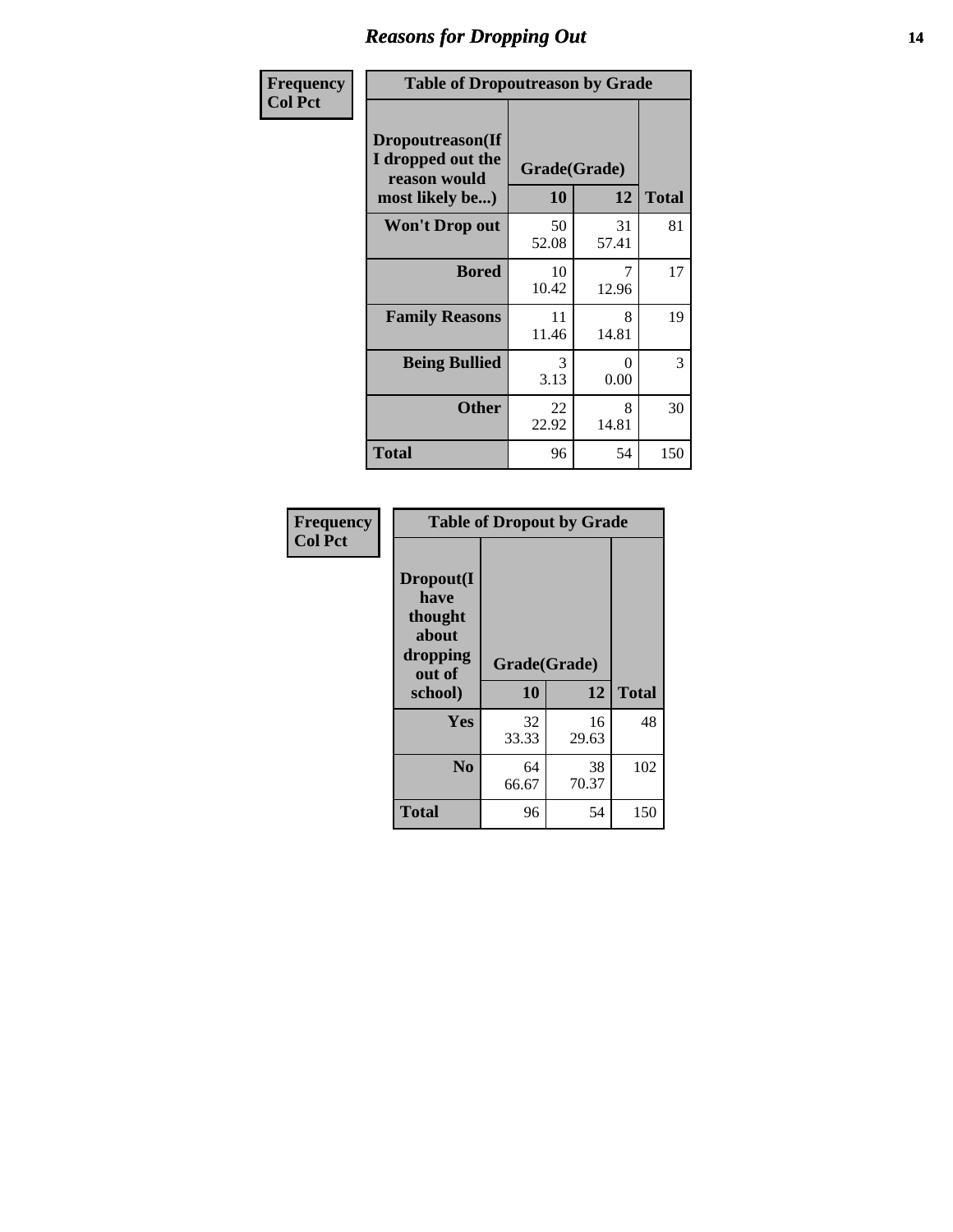*School Safety* **15**

| Frequency      | <b>Table of Gangself by Grade</b>                                                                 |                    |             |              |
|----------------|---------------------------------------------------------------------------------------------------|--------------------|-------------|--------------|
| <b>Col Pct</b> | Gangself(I<br>have<br>participated<br>in illegal<br>gang<br>activities in<br>the past 30<br>days) | Grade(Grade)<br>10 | 12          | <b>Total</b> |
|                | Yes                                                                                               | 3<br>3.13          | 3<br>5.56   | 6            |
|                | N <sub>0</sub>                                                                                    | 93<br>96.88        | 51<br>94.44 | 144          |
|                | <b>Total</b>                                                                                      | 96                 | 54          | 150          |

| Frequency<br><b>Col Pct</b> | <b>Table of Gangpeers by Grade</b>                                                                                             |                    |             |              |
|-----------------------------|--------------------------------------------------------------------------------------------------------------------------------|--------------------|-------------|--------------|
|                             | <b>Gangpeers</b> (I<br>have friends<br>who have<br>participated<br>in illegal<br>gang<br>activities in<br>the past 30<br>days) | Grade(Grade)<br>10 | 12          | <b>Total</b> |
|                             | <b>Yes</b>                                                                                                                     | 17<br>17.71        | 10<br>18.52 | 27           |
|                             | N <sub>0</sub>                                                                                                                 | 79<br>82.29        | 44<br>81.48 | 123          |
|                             | <b>Total</b>                                                                                                                   | 96                 | 54          | 150          |

| Frequency<br><b>Col Pct</b>                                         | <b>Table of Pickedon by Grade</b> |              |             |              |
|---------------------------------------------------------------------|-----------------------------------|--------------|-------------|--------------|
| <b>Pickedon</b> (I have<br>been picked on or<br>teased at school in |                                   | Grade(Grade) |             |              |
|                                                                     | the past 30 days)                 | 10           | 12          | <b>Total</b> |
|                                                                     | <b>Strongly Agree</b>             | 7.29         | 8<br>14.81  | 15           |
|                                                                     | <b>Somewhat Agree</b>             | 11<br>11.46  | 12.96       | 18           |
|                                                                     | <b>Somewhat Disagree</b>          | 8<br>8.33    | 12<br>22.22 | 20           |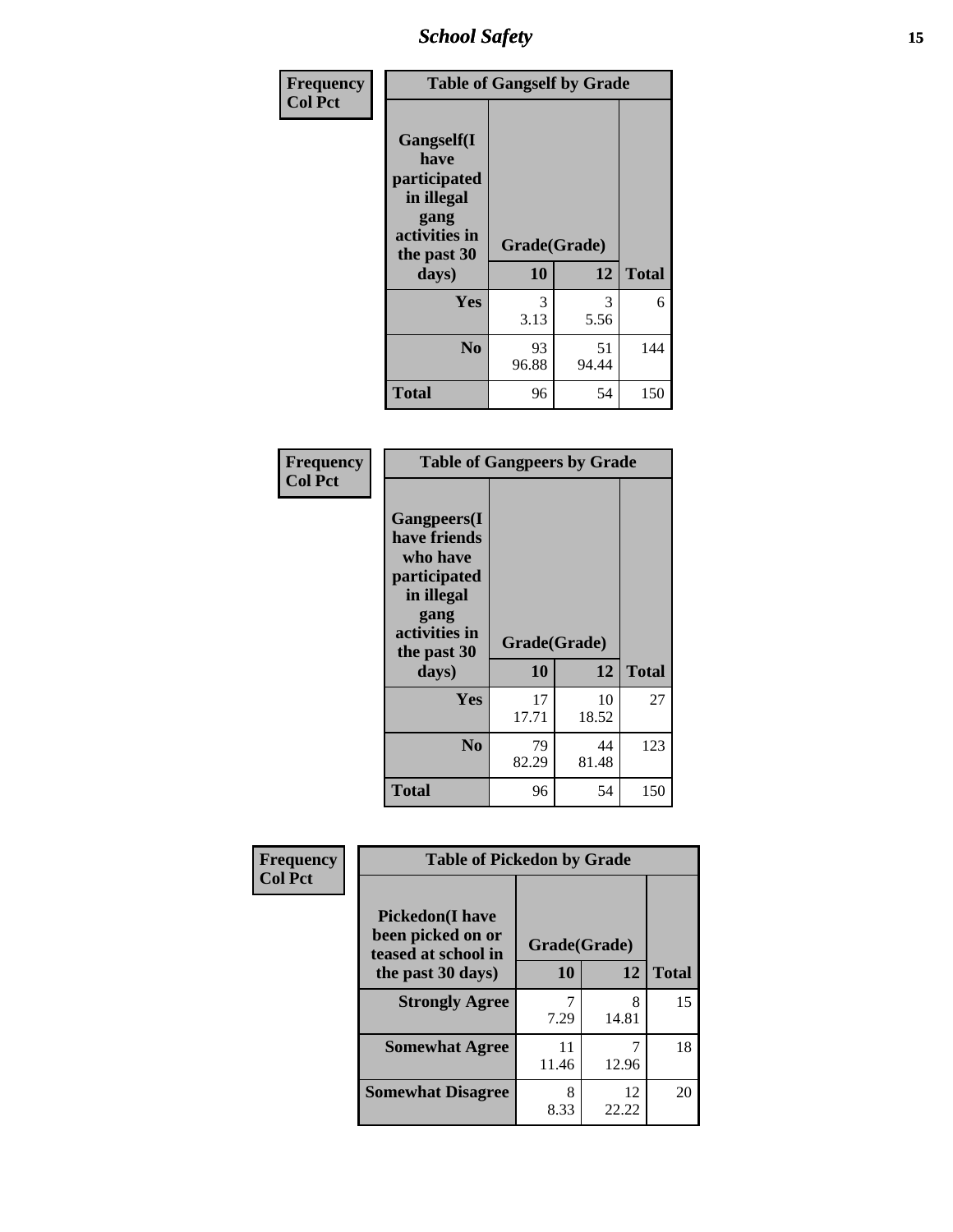*School Safety* **16**

| <b>Frequency</b> | <b>Table of Pickedon by Grade</b>                                                        |                    |             |              |  |  |  |  |  |  |
|------------------|------------------------------------------------------------------------------------------|--------------------|-------------|--------------|--|--|--|--|--|--|
| <b>Col Pct</b>   | <b>Pickedon</b> (I have<br>been picked on or<br>teased at school in<br>the past 30 days) | Grade(Grade)<br>10 | 12          | <b>Total</b> |  |  |  |  |  |  |
|                  | <b>Strongly Disagree</b>                                                                 | 70<br>72.92        | 27<br>50.00 | 97           |  |  |  |  |  |  |
|                  | Total                                                                                    | 96                 | 54          | 150          |  |  |  |  |  |  |

| <b>Frequency</b> | <b>Table of Safeschool by Grade</b>        |              |             |              |
|------------------|--------------------------------------------|--------------|-------------|--------------|
| <b>Col Pct</b>   | Safeschool(School<br>is a place at which I | Grade(Grade) |             |              |
|                  | feel safe)                                 | 10           | 12          | <b>Total</b> |
|                  | <b>Strongly Agree</b>                      | 21<br>21.88  | 10<br>18.52 | 31           |
|                  | <b>Somewhat Agree</b>                      | 51<br>53.13  | 34<br>62.96 | 85           |
|                  | <b>Somewhat Disagree</b>                   | 14<br>14.58  | 6<br>11.11  | 20           |
|                  | <b>Strongly Disagree</b>                   | 10<br>10.42  | 4<br>7.41   | 14           |
|                  | <b>Total</b>                               | 96           | 54          | 150          |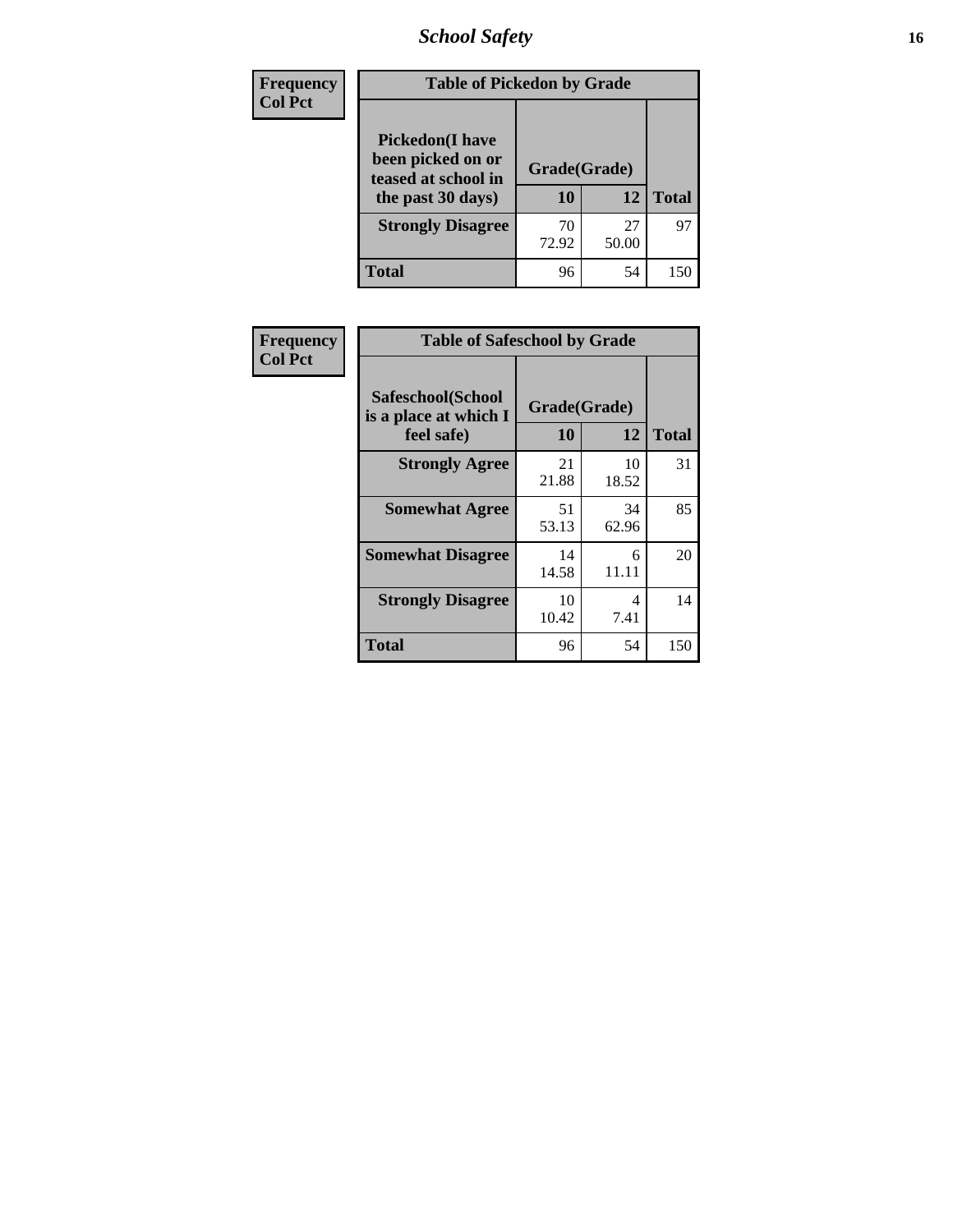*School Safety* **17**

| <b>Frequency</b> |                             |             | <b>Table of Grade by Bullied</b>                                              |                      |                  |                       |                  |              |
|------------------|-----------------------------|-------------|-------------------------------------------------------------------------------|----------------------|------------------|-----------------------|------------------|--------------|
| <b>Row Pct</b>   |                             |             | <b>Bullied</b> (I have been bullied by other<br>students in the past 30 days) |                      |                  |                       |                  |              |
|                  |                             | $\mathbf 0$ | 1 or                                                                          | 3 <sub>to</sub><br>5 | 10<br>to<br>19   | <b>20</b><br>to<br>29 | All<br><b>30</b> |              |
|                  | <b>Grade</b> (Grade)   Days |             | days                                                                          | days                 | days             | days                  | days             | <b>Total</b> |
|                  | 10                          | 90<br>93.75 | 1.04                                                                          | 3<br>3.13            | $\Omega$<br>0.00 | 1.04                  | 1.04             | 96           |
|                  | 12                          | 50<br>92.59 | $\overline{c}$<br>3.70                                                        | 1.85                 | 1.85             | $\Omega$<br>0.00      | $\Omega$<br>0.00 | 54           |
|                  | <b>Total</b>                | 140         | 3                                                                             | 4                    |                  |                       |                  | 150          |

| Frequency      |                     | <b>Table of Grade by Bulliedothers</b> |                                                                |              |                        |                               |                   |              |  |  |
|----------------|---------------------|----------------------------------------|----------------------------------------------------------------|--------------|------------------------|-------------------------------|-------------------|--------------|--|--|
| <b>Row Pct</b> |                     |                                        | <b>Bulliedothers</b> (I bullied others in the<br>past 30 days) |              |                        |                               |                   |              |  |  |
|                | Grade(Grade)   Days | $\bf{0}$                               | 1 or<br>days                                                   | 3 to<br>days | 10<br>to<br>19<br>days | <b>20</b><br>to<br>29<br>days | All<br>30<br>days | <b>Total</b> |  |  |
|                | 10                  | 92                                     | 2                                                              | $\Omega$     |                        |                               | 0                 | 96           |  |  |
|                |                     | 95.83                                  | 2.08                                                           | 0.00         | 1.04                   | 1.04                          | 0.00              |              |  |  |
|                | 12                  | 49<br>90.74                            | $\overline{2}$<br>3.70                                         | 1.85         | 0<br>0.00              | 1.85                          | 1.85              | 54           |  |  |
|                | <b>Total</b>        | 141                                    | $\overline{4}$                                                 |              |                        | 2                             | 1                 | 150          |  |  |

| Frequency      | <b>Table of Grade by Weaponschool</b> |                                                                        |                   |                   |                        |              |  |  |  |  |
|----------------|---------------------------------------|------------------------------------------------------------------------|-------------------|-------------------|------------------------|--------------|--|--|--|--|
| <b>Row Pct</b> |                                       | <b>Weaponschool</b> (I<br>brought a weapon to<br>school in the past 30 |                   |                   |                        |              |  |  |  |  |
|                | Grade(Grade)   Days                   | $\bf{0}$                                                               | 1 or<br>2<br>days | 3 to<br>5<br>days | 10<br>to<br>19<br>days | <b>Total</b> |  |  |  |  |
|                | 10                                    | 94<br>97.92                                                            | 0<br>0.00         | 1.04              | 1.04                   | 96           |  |  |  |  |
|                | 12                                    | 52<br>96.30                                                            | 2<br>3.70         | 0<br>0.00         | 0<br>0.00              | 54           |  |  |  |  |
|                | <b>Total</b>                          | 146                                                                    | $\overline{2}$    | 1                 | 1                      | 150          |  |  |  |  |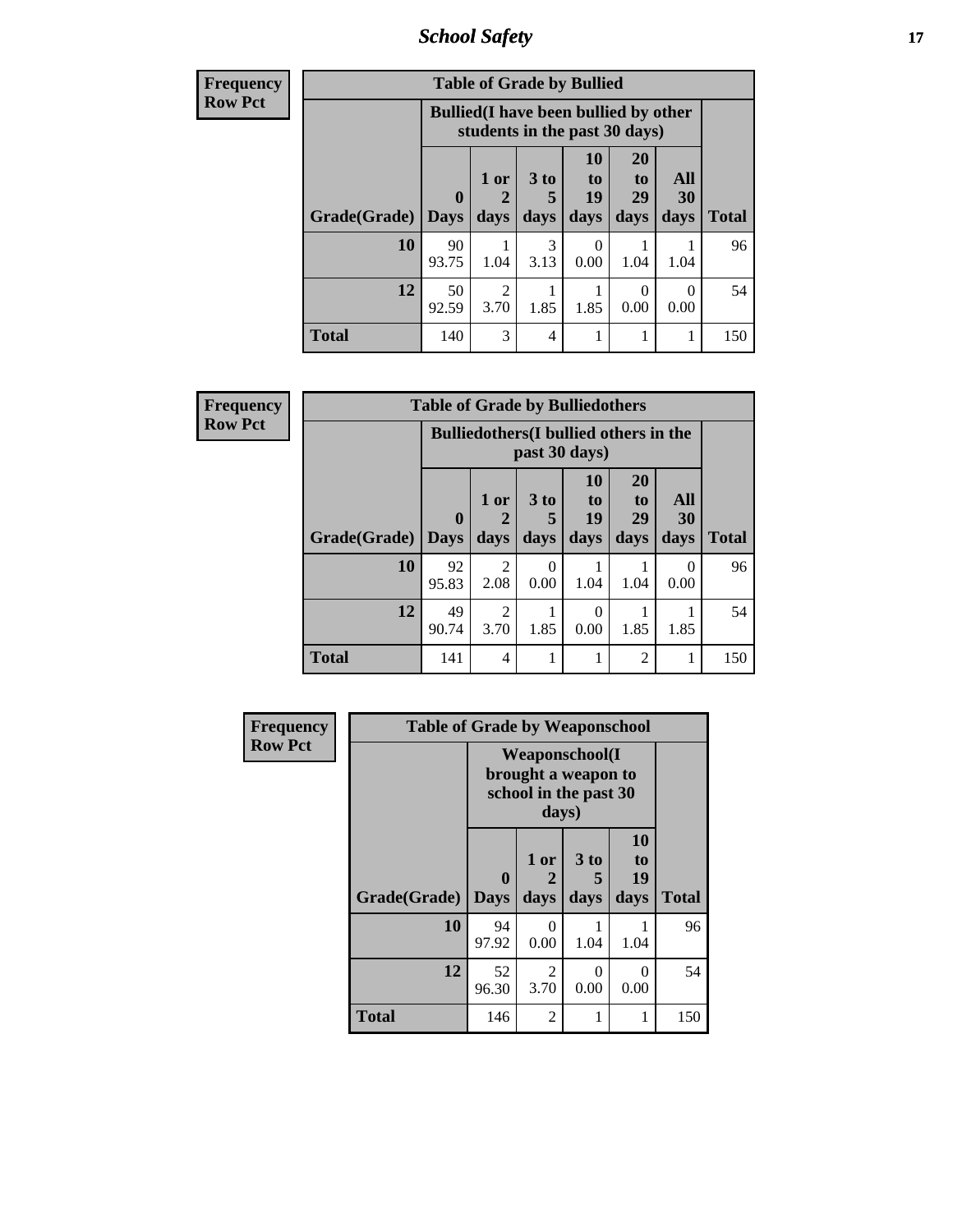*School Safety* **18**

| <b>Frequency</b> | <b>Table of Grade by Absentunsafe</b> |                                                                                           |                    |              |  |  |  |  |  |
|------------------|---------------------------------------|-------------------------------------------------------------------------------------------|--------------------|--------------|--|--|--|--|--|
| <b>Row Pct</b>   |                                       | Absentunsafe(I)<br>have missed<br>school because I<br>felt unsafe in the<br>past 30 days) |                    |              |  |  |  |  |  |
|                  | Grade(Grade)                          | 0 Days                                                                                    | $20$ to<br>29 days | <b>Total</b> |  |  |  |  |  |
|                  | 10                                    | 95<br>98.96                                                                               | 1.04               | 96           |  |  |  |  |  |
|                  | 12                                    | 54<br>100.00                                                                              | 0<br>0.00          | 54           |  |  |  |  |  |
|                  | <b>Total</b>                          | 149                                                                                       | 1                  | 150          |  |  |  |  |  |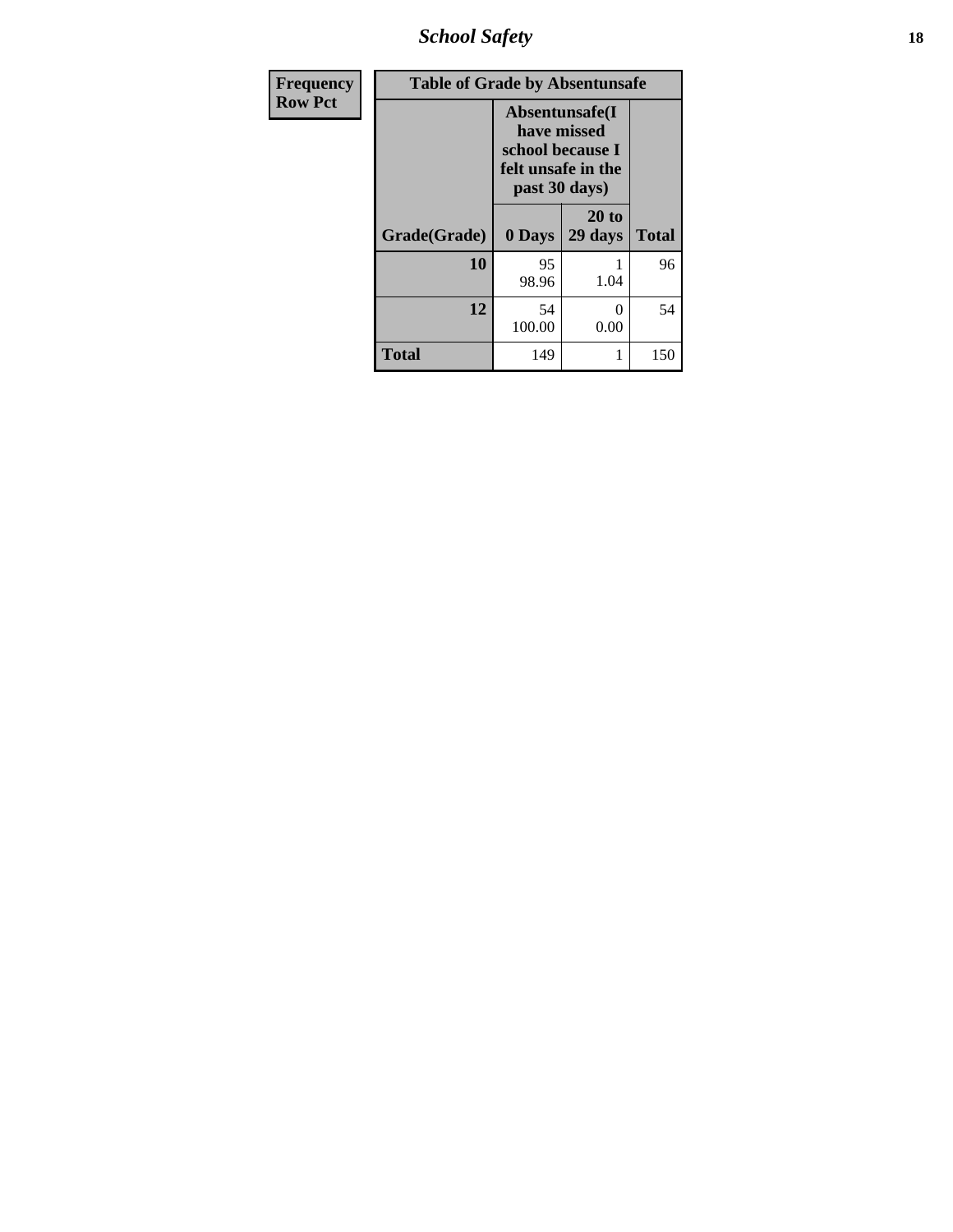#### **Frequency Row Pct**

| <b>Table of Grade by Alcohol</b> |                                 |                                     |                 |                |                        |                        |                        |              |  |  |  |  |
|----------------------------------|---------------------------------|-------------------------------------|-----------------|----------------|------------------------|------------------------|------------------------|--------------|--|--|--|--|
|                                  |                                 | Alcohol (Alcohol use, past 30 days) |                 |                |                        |                        |                        |              |  |  |  |  |
| Grade(Grade)                     | <b>Did</b><br>not<br><b>use</b> | $1 - 2$<br>days                     | $3 - 5$<br>days | $6-9$<br>days  | $10-19$<br>days        | 20-29<br>days          | Every<br>day           | <b>Total</b> |  |  |  |  |
| 10                               | 77<br>80.21                     | 5<br>5.21                           | 7.29            | 1.04           | $\mathfrak{D}$<br>2.08 | $\overline{2}$<br>2.08 | $\overline{2}$<br>2.08 | 96           |  |  |  |  |
| 12                               | 38<br>70.37                     | 4<br>7.41                           | 4<br>7.41       | 1.85           | 5<br>9.26              | $\overline{2}$<br>3.70 | 0<br>0.00              | 54           |  |  |  |  |
| <b>Total</b>                     | 115                             | 9                                   | 11              | $\overline{2}$ | 7                      | 4                      | $\overline{2}$         | 150          |  |  |  |  |

#### **Frequency Row Pct**

| <b>Table of Grade by Cigarettes</b> |                                                |               |                 |                  |                        |                   |                     |              |  |  |  |
|-------------------------------------|------------------------------------------------|---------------|-----------------|------------------|------------------------|-------------------|---------------------|--------------|--|--|--|
|                                     | Cigarettes (Smoking tobacco use, past 30 days) |               |                 |                  |                        |                   |                     |              |  |  |  |
| Grade(Grade)                        | Did<br>not<br><b>use</b>                       | $1-2$<br>days | $3 - 5$<br>days | $6-9$<br>days    | $10-19$<br>days        | $20 - 29$<br>days | <b>Every</b><br>day | <b>Total</b> |  |  |  |
| 10                                  | 82<br>85.42                                    | 7.29          | 0<br>0.00       | $\Omega$<br>0.00 | 1.04                   | 4<br>4.17         | 2.08                | 96           |  |  |  |
| 12                                  | 33<br>61.11                                    | 12<br>22.22   | 1.85            | 1.85             | $\overline{2}$<br>3.70 | $\gamma$<br>3.70  | 3<br>5.56           | 54           |  |  |  |
| <b>Total</b>                        | 115                                            | 19            |                 | 1                | 3                      | 6                 | 5                   | 150          |  |  |  |

**Frequency Row Pct**

| <b>Table of Grade by Smokeless</b> |              |                                 |                                                        |                 |                 |                  |               |                     |              |  |  |  |
|------------------------------------|--------------|---------------------------------|--------------------------------------------------------|-----------------|-----------------|------------------|---------------|---------------------|--------------|--|--|--|
|                                    |              |                                 | <b>Smokeless</b> (Chewing tobaccouse,<br>past 30 days) |                 |                 |                  |               |                     |              |  |  |  |
|                                    | Grade(Grade) | <b>Did</b><br>not<br><b>use</b> | $1 - 2$<br>days                                        | $3 - 5$<br>days | $6 - 9$<br>days | $10-19$<br>days  | 20-29<br>days | <b>Every</b><br>day | <b>Total</b> |  |  |  |
|                                    | 10           | 92<br>95.83                     | $\overline{2}$<br>2.08                                 | 0<br>0.00       | 0<br>0.00       | 1.04             | 0<br>0.00     | 1.04                | 96           |  |  |  |
|                                    | 12           | 43<br>79.63                     | $\overline{2}$<br>3.70                                 | 3<br>5.56       | 1.85            | $\theta$<br>0.00 | 1.85          | 4<br>7.41           | 54           |  |  |  |
|                                    | <b>Total</b> | 135                             | 4                                                      | 3               |                 |                  |               | 5                   | 150          |  |  |  |

| <b>Frequency</b> |
|------------------|
| <b>Row Pct</b>   |

| <b>Table of Grade by Marijuana</b> |                                 |                                         |                 |                 |                 |                        |                        |              |  |  |
|------------------------------------|---------------------------------|-----------------------------------------|-----------------|-----------------|-----------------|------------------------|------------------------|--------------|--|--|
|                                    |                                 | Marijuana (Marijuana use, past 30 days) |                 |                 |                 |                        |                        |              |  |  |
| Grade(Grade)                       | <b>Did</b><br>not<br><b>use</b> | $1 - 2$<br>days                         | $3 - 5$<br>days | $6 - 9$<br>days | $10-19$<br>days | $20 - 29$<br>days      | <b>Every</b><br>day    | <b>Total</b> |  |  |
| 10                                 | 87<br>90.63                     | 2<br>2.08                               | 1.04            | 1.04            | 1.04            | $\mathfrak{D}$<br>2.08 | $\mathfrak{D}$<br>2.08 | 96           |  |  |
| 12                                 | 40<br>74.07                     | 5<br>9.26                               | 2<br>3.70       | 2<br>3.70       | 1<br>1.85       | 3.70                   | 3.70                   | 54           |  |  |
| <b>Total</b>                       | 127                             | 7                                       | 3               | 3               | $\overline{2}$  | 4                      | $\overline{4}$         | 150          |  |  |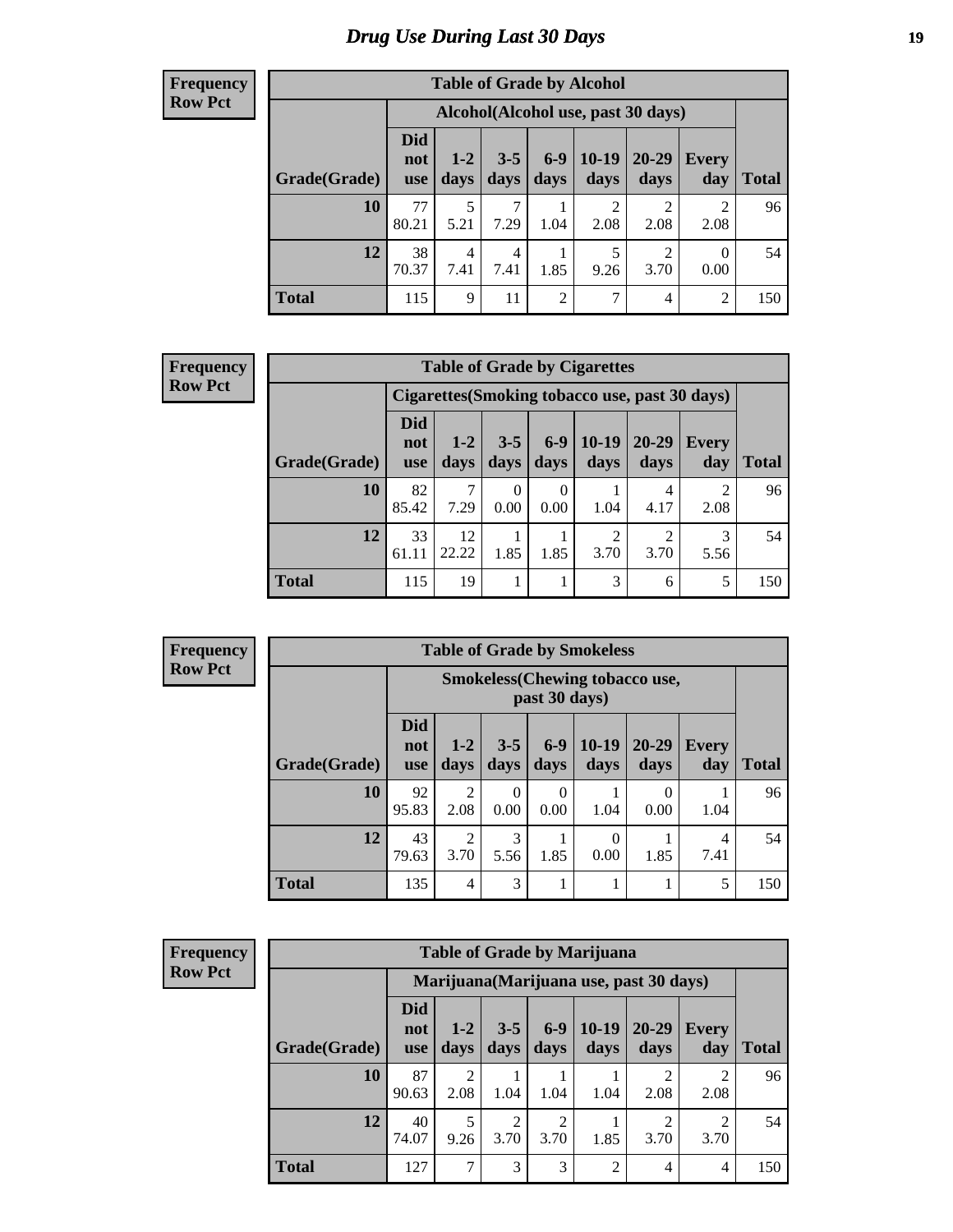| <b>Frequency</b> | <b>Table of Grade by Cocaine</b> |                                 |                 |                 |                   |                |              |  |
|------------------|----------------------------------|---------------------------------|-----------------|-----------------|-------------------|----------------|--------------|--|
| <b>Row Pct</b>   |                                  | Cocaine (Cocaine use,           |                 |                 |                   |                |              |  |
|                  | Grade(Grade)                     | <b>Did</b><br>not<br><b>use</b> | $1 - 2$<br>days | $3 - 5$<br>days | $20 - 29$<br>days | Every<br>day   | <b>Total</b> |  |
|                  | 10                               | 93<br>96.88                     | 0<br>0.00       | 1.04            | 1.04              | 1.04           | 96           |  |
|                  | 12                               | 50<br>92.59                     | 1.85            | 1.85            | 1.85              | 1.85           | 54           |  |
|                  | <b>Total</b>                     | 143                             |                 | $\overline{2}$  | $\overline{c}$    | $\overline{2}$ | 150          |  |

| <b>Frequency</b> | <b>Table of Grade by Inhalants</b>       |                                 |                        |                  |                   |                     |              |  |
|------------------|------------------------------------------|---------------------------------|------------------------|------------------|-------------------|---------------------|--------------|--|
| <b>Row Pct</b>   | Inhalants(Inhalant use,<br>past 30 days) |                                 |                        |                  |                   |                     |              |  |
|                  | Grade(Grade)                             | <b>Did</b><br>not<br><b>use</b> | $3 - 5$<br>days        | $ 10-19$<br>days | $20 - 29$<br>days | <b>Every</b><br>day | <b>Total</b> |  |
|                  | 10                                       | 92<br>95.83                     | $\overline{c}$<br>2.08 | 1.04             | 0<br>0.00         | 1.04                | 96           |  |
|                  | 12                                       | 52<br>96.30                     | $\Omega$<br>0.00       | $\Omega$<br>0.00 | 1.85              | 1.85                | 54           |  |
|                  | <b>Total</b>                             | 144                             | $\overline{c}$         |                  | 1                 | $\overline{2}$      | 150          |  |

| Frequency      | <b>Table of Grade by Steroids</b> |                          |                                                |                   |              |
|----------------|-----------------------------------|--------------------------|------------------------------------------------|-------------------|--------------|
| <b>Row Pct</b> |                                   |                          | <b>Steroids</b> (Steroid<br>use, past 30 days) |                   |              |
|                | Grade(Grade)                      | Did<br>not<br><b>use</b> | $3 - 5$<br>days                                | $20 - 29$<br>days | <b>Total</b> |
|                | 10                                | 95<br>98.96              | 0<br>0.00                                      | 1.04              | 96           |
|                | 12                                | 52<br>96.30              | 1.85                                           | 1.85              | 54           |
|                | <b>Total</b>                      | 147                      | 1                                              | 2                 | 150          |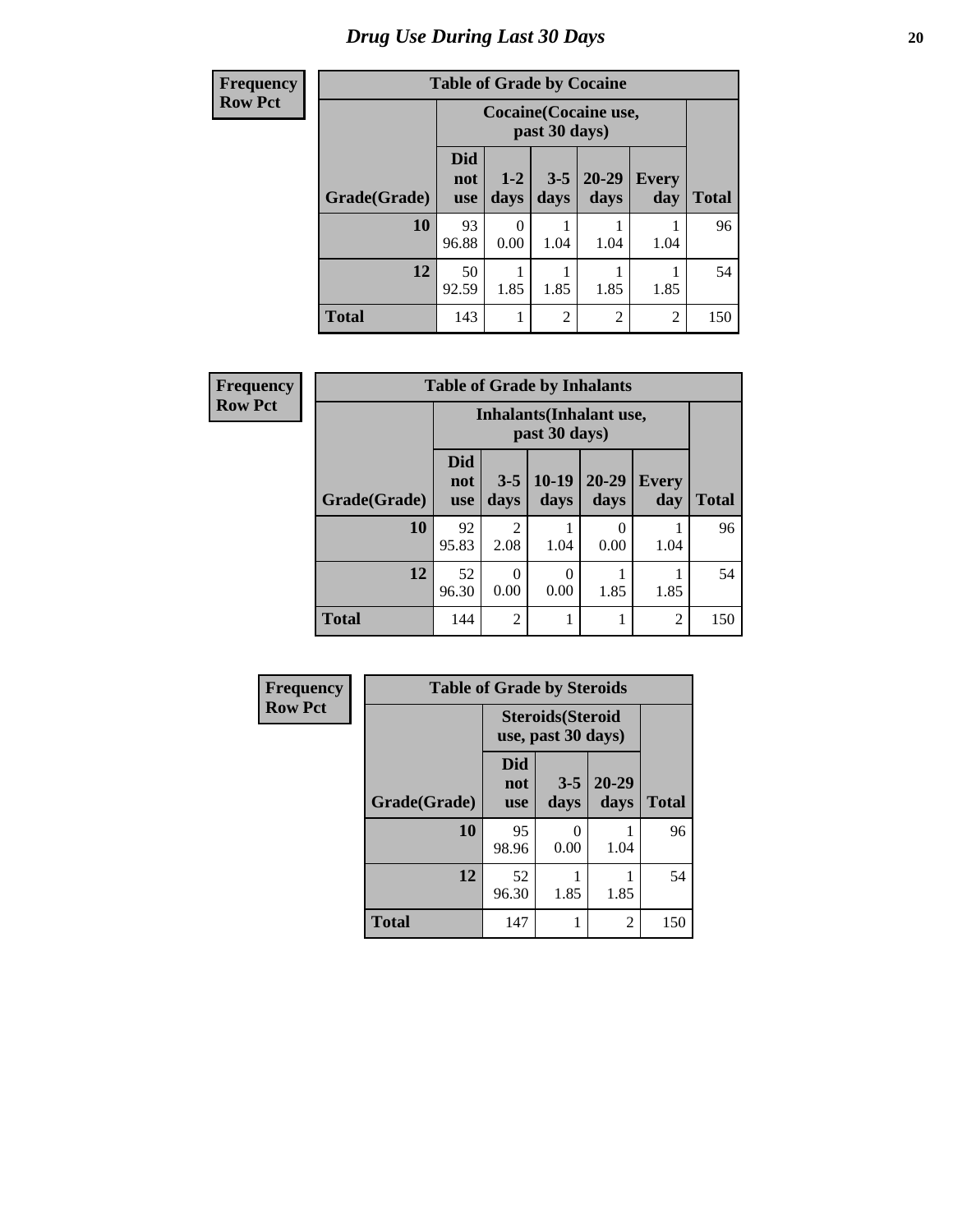| <b>Frequency</b> | <b>Table of Grade by Ecstasy</b> |                                        |                 |               |                        |                |              |
|------------------|----------------------------------|----------------------------------------|-----------------|---------------|------------------------|----------------|--------------|
| <b>Row Pct</b>   |                                  | Ecstasy (Ecstasy use,<br>past 30 days) |                 |               |                        |                |              |
|                  | Grade(Grade)                     | <b>Did</b><br>not<br><b>use</b>        | $3 - 5$<br>days | $6-9$<br>days | $20 - 29$<br>days      | Every<br>day   | <b>Total</b> |
|                  | 10                               | 94<br>97.92                            | 0<br>0.00       | 1.04          | 0<br>0.00              | 1.04           | 96           |
|                  | 12                               | 50<br>92.59                            | 1.85            | 0<br>0.00     | $\overline{c}$<br>3.70 | 1.85           | 54           |
|                  | <b>Total</b>                     | 144                                    |                 | 1             | $\overline{2}$         | $\overline{2}$ | 150          |

| Frequency      | <b>Table of Grade by Meth</b><br>Meth(Methamphetamine use,<br>past 30 days) |                                 |               |                 |                |              |
|----------------|-----------------------------------------------------------------------------|---------------------------------|---------------|-----------------|----------------|--------------|
| <b>Row Pct</b> |                                                                             |                                 |               |                 |                |              |
|                | Grade(Grade)                                                                | <b>Did</b><br>not<br><b>use</b> | $1-2$<br>days | $3 - 5$<br>days | 20-29<br>days  | <b>Total</b> |
|                | 10                                                                          | 94<br>97.92                     | 0<br>0.00     | 1.04            | 1.04           | 96           |
|                | 12                                                                          | 52<br>96.30                     | 1.85          | 0<br>0.00       | 1.85           | 54           |
|                | <b>Total</b>                                                                | 146                             |               |                 | $\overline{2}$ | 150          |

| <b>Frequency</b> |              | <b>Table of Grade by Hallucinogens</b> |                 |                                                   |               |                   |              |  |  |
|------------------|--------------|----------------------------------------|-----------------|---------------------------------------------------|---------------|-------------------|--------------|--|--|
| <b>Row Pct</b>   |              |                                        |                 | Hallucinogens (Hallucinogen use,<br>past 30 days) |               |                   |              |  |  |
|                  | Grade(Grade) | <b>Did</b><br>not<br><b>use</b>        | $1 - 2$<br>days | $3 - 5$<br>days                                   | $6-9$<br>days | $20 - 29$<br>days | <b>Total</b> |  |  |
|                  | 10           | 94<br>97.92                            | 1.04            | 1.04                                              | 0<br>0.00     | $\Omega$<br>0.00  | 96           |  |  |
|                  | 12           | 51<br>94.44                            | 1.85            | 0<br>0.00                                         | 1.85          | 1.85              | 54           |  |  |
|                  | <b>Total</b> | 145                                    | $\mathfrak{D}$  |                                                   |               | 1                 | 150          |  |  |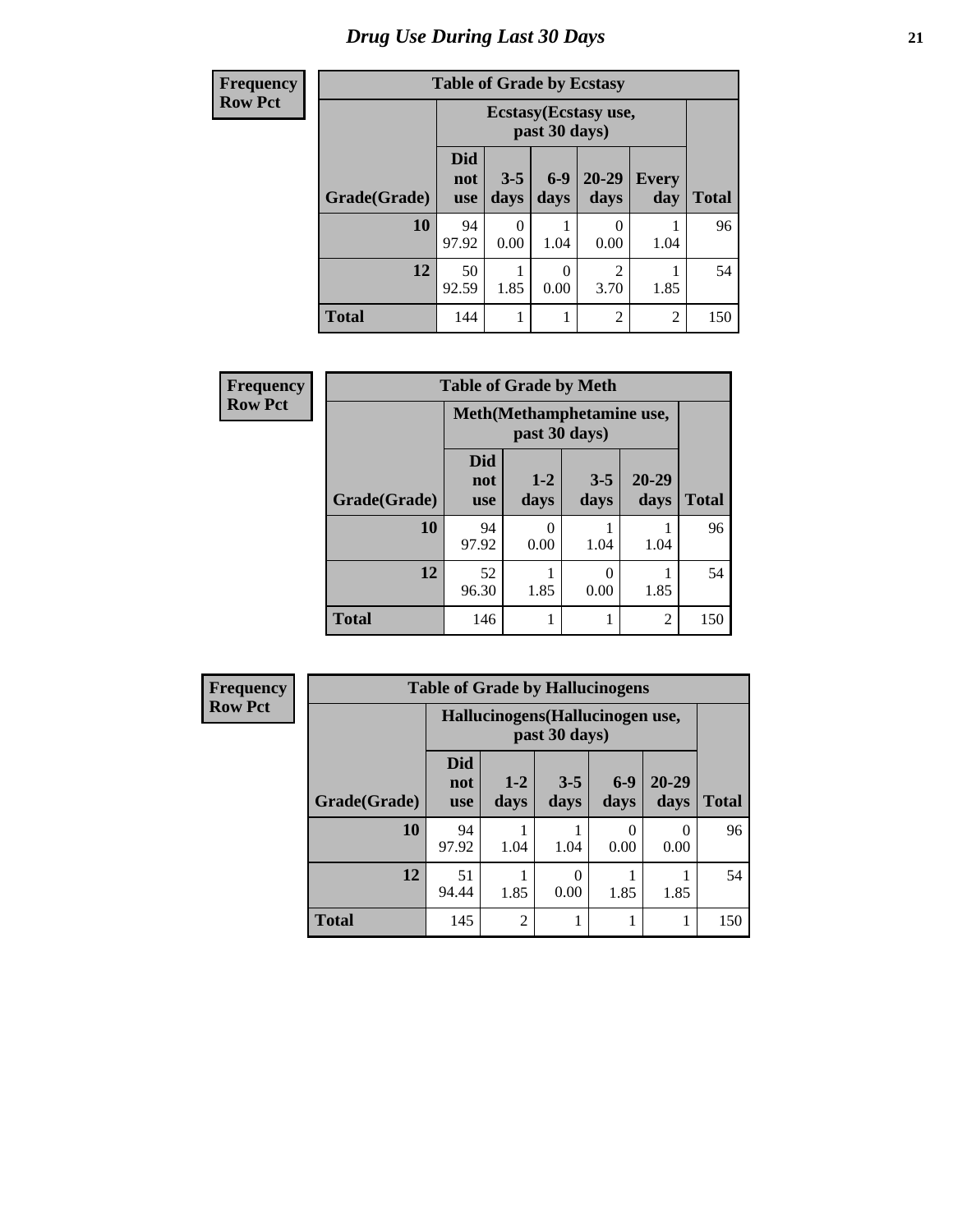| Frequency      | <b>Table of Grade by Prescription</b> |                                                                                   |                        |               |                        |              |
|----------------|---------------------------------------|-----------------------------------------------------------------------------------|------------------------|---------------|------------------------|--------------|
| <b>Row Pct</b> |                                       | <b>Prescription</b> (Prescription<br>drugs not prescribed to me,<br>past 30 days) |                        |               |                        |              |
|                | Grade(Grade)                          | <b>Did</b><br>not<br><b>use</b>                                                   | $3 - 5$<br>days        | $6-9$<br>days | $20 - 29$<br>days      | <b>Total</b> |
|                | 10                                    | 92<br>95.83                                                                       | っ<br>2.08              | 1.04          | 1.04                   | 96           |
|                | 12                                    | 50<br>92.59                                                                       | $\mathfrak{D}$<br>3.70 | 0<br>0.00     | $\mathfrak{D}$<br>3.70 | 54           |
|                | <b>Total</b>                          | 142                                                                               | 4                      | 1             | 3                      | 150          |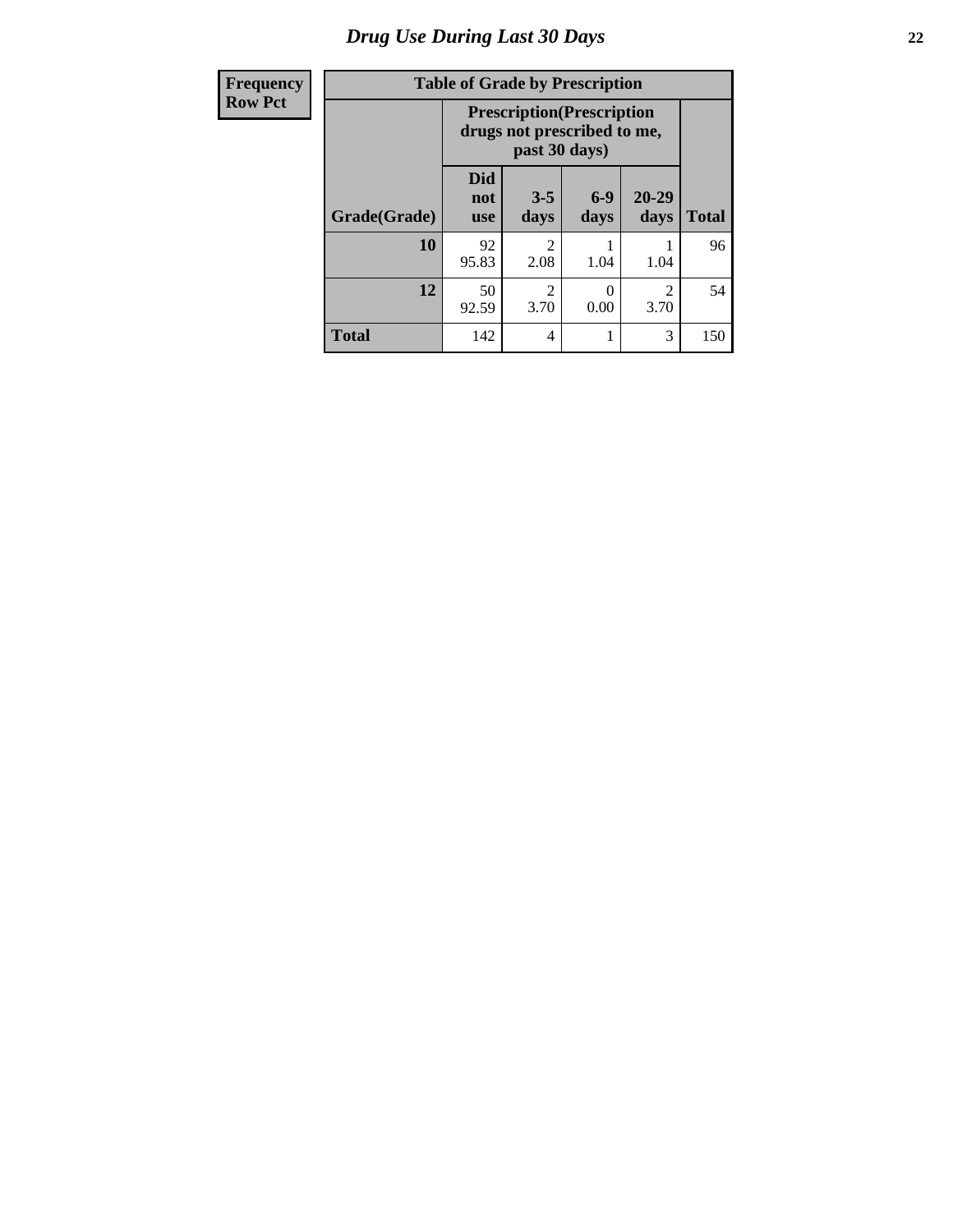| Frequency      | <b>Table of Alcoholease by Grade</b>              |                    |             |              |  |  |
|----------------|---------------------------------------------------|--------------------|-------------|--------------|--|--|
| <b>Col Pct</b> | <b>Alcoholease</b> (It is<br>easy to get alcohol) | Grade(Grade)<br>10 | 12          | <b>Total</b> |  |  |
|                | <b>Strongly Agree</b>                             | 26<br>27.08        | 22<br>40.74 | 48           |  |  |
|                | <b>Somewhat Agree</b>                             | 25<br>26.04        | 20<br>37.04 | 45           |  |  |
|                | <b>Somewhat Disagree</b>                          | 15<br>15.63        | 6<br>11.11  | 21           |  |  |
|                | <b>Strongly Disagree</b>                          | 30<br>31.25        | 6<br>11.11  | 36           |  |  |
|                | <b>Total</b>                                      | 96                 | 54          | 150          |  |  |

| Frequency      | <b>Table of Cigarettesease by Grade</b>                 |                           |             |              |  |  |
|----------------|---------------------------------------------------------|---------------------------|-------------|--------------|--|--|
| <b>Col Pct</b> | Cigarettesease(It is<br>easy to get smoking<br>tobacco) | Grade(Grade)<br><b>10</b> | 12          | <b>Total</b> |  |  |
|                | <b>Strongly Agree</b>                                   | 29<br>30.21               | 33<br>61.11 | 62           |  |  |
|                | <b>Somewhat Agree</b>                                   | 28<br>29.17               | 13<br>24.07 | 41           |  |  |
|                | <b>Somewhat Disagree</b>                                | 9<br>9.38                 | 3<br>5.56   | 12           |  |  |
|                | <b>Strongly Disagree</b>                                | 30<br>31.25               | 5<br>9.26   | 35           |  |  |
|                | <b>Total</b>                                            | 96                        | 54          | 150          |  |  |

| Frequency      | <b>Table of Smokelessease by Grade</b>             |                        |             |              |
|----------------|----------------------------------------------------|------------------------|-------------|--------------|
| <b>Col Pct</b> | <b>Smokelessease</b> (It is<br>easy to get chewing | Grade(Grade)           |             |              |
|                | tobacco)                                           | <b>10</b>              | 12          | <b>Total</b> |
|                | <b>Strongly Agree</b>                              | 35<br>36.46            | 34<br>62.96 | 69           |
|                | <b>Somewhat Agree</b>                              | 23<br>23.96            | 12<br>22.22 | 35           |
|                | <b>Somewhat Disagree</b>                           | $\mathfrak{D}$<br>2.08 | 1.85        | 3            |
|                | <b>Strongly Disagree</b>                           | 36<br>37.50            | 7<br>12.96  | 43           |
|                | Total                                              | 96                     | 54          | 150          |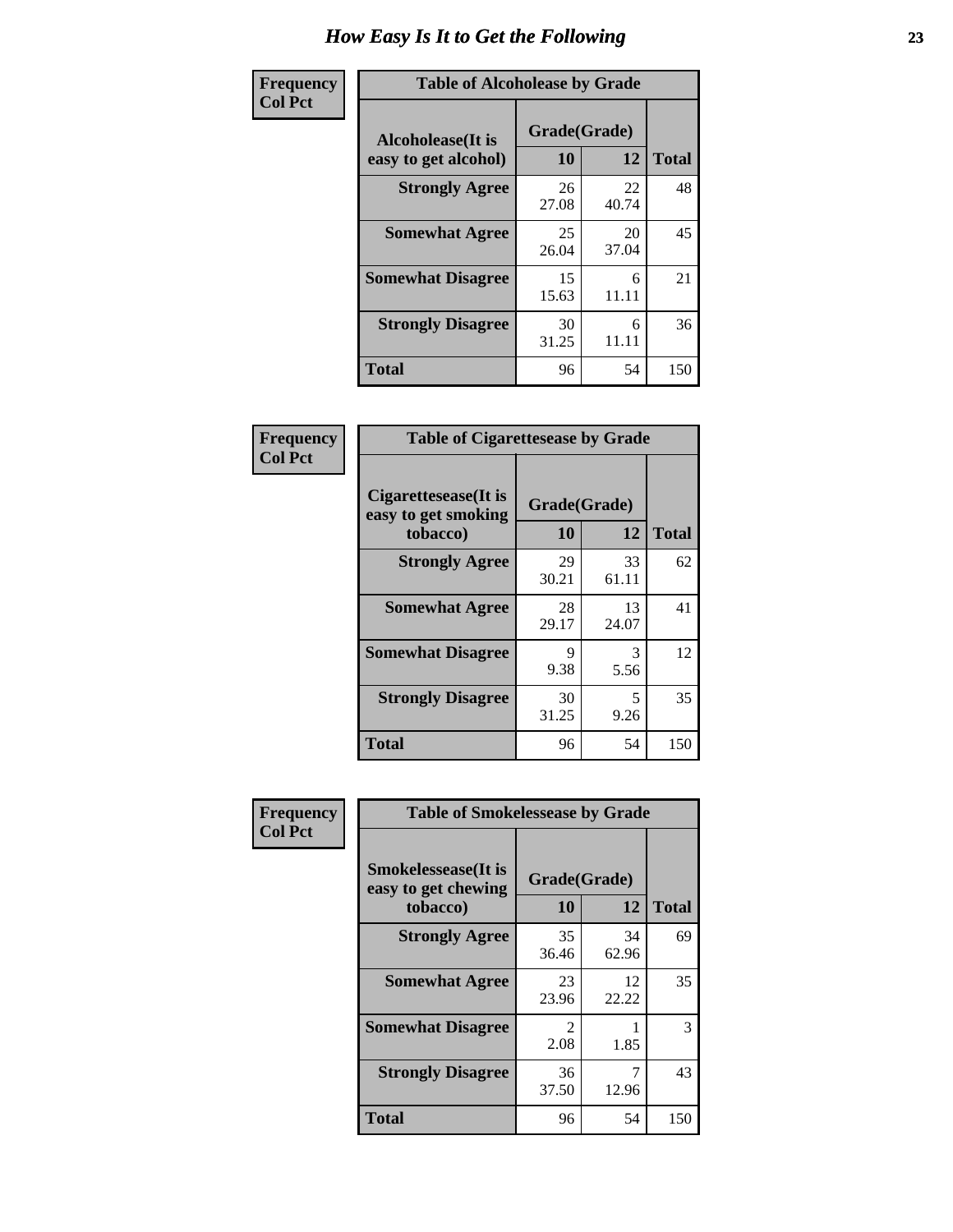| Frequency      | <b>Table of Marijuanaease by Grade</b>            |                           |             |              |  |  |
|----------------|---------------------------------------------------|---------------------------|-------------|--------------|--|--|
| <b>Col Pct</b> | Marijuanaease (It is<br>easy to get<br>marijuana) | Grade(Grade)<br><b>10</b> | 12          | <b>Total</b> |  |  |
|                | <b>Strongly Agree</b>                             | 25<br>26.04               | 22<br>40.74 | 47           |  |  |
|                | <b>Somewhat Agree</b>                             | 16<br>16.67               | 21<br>38.89 | 37           |  |  |
|                | <b>Somewhat Disagree</b>                          | 21<br>21.88               | 4<br>7.41   | 25           |  |  |
|                | <b>Strongly Disagree</b>                          | 34<br>35.42               | 7<br>12.96  | 41           |  |  |
|                | <b>Total</b>                                      | 96                        | 54          | 150          |  |  |

| <b>Table of Cocaineease by Grade</b>              |             |                    |     |  |  |  |  |
|---------------------------------------------------|-------------|--------------------|-----|--|--|--|--|
| <b>Cocaineease</b> (It is<br>easy to get cocaine) | 10          | Grade(Grade)<br>12 |     |  |  |  |  |
| <b>Strongly Agree</b>                             | 12<br>12.50 | 12.96              | 19  |  |  |  |  |
| <b>Somewhat Agree</b>                             | 14<br>14.58 | 11<br>20.37        | 25  |  |  |  |  |
| <b>Somewhat Disagree</b>                          | 15<br>15.63 | 17<br>31.48        | 32  |  |  |  |  |
| <b>Strongly Disagree</b>                          | 55<br>57.29 | 19<br>35.19        | 74  |  |  |  |  |
| <b>Total</b>                                      | 96          | 54                 | 150 |  |  |  |  |

| Frequency      | <b>Table of Inhalantsease by Grade</b>                   |             |                    |              |  |  |
|----------------|----------------------------------------------------------|-------------|--------------------|--------------|--|--|
| <b>Col Pct</b> | <b>Inhalantsease</b> (It is<br>easy to get<br>inhalants) | <b>10</b>   | Grade(Grade)<br>12 | <b>Total</b> |  |  |
|                | <b>Strongly Agree</b>                                    | 31<br>32.29 | 29<br>53.70        | 60           |  |  |
|                | <b>Somewhat Agree</b>                                    | 17<br>17.71 | 8<br>14.81         | 25           |  |  |
|                | <b>Somewhat Disagree</b>                                 | 10<br>10.42 | 5<br>9.26          | 15           |  |  |
|                | <b>Strongly Disagree</b>                                 | 38<br>39.58 | 12<br>22.22        | 50           |  |  |
|                | <b>Total</b>                                             | 96          | 54                 | 150          |  |  |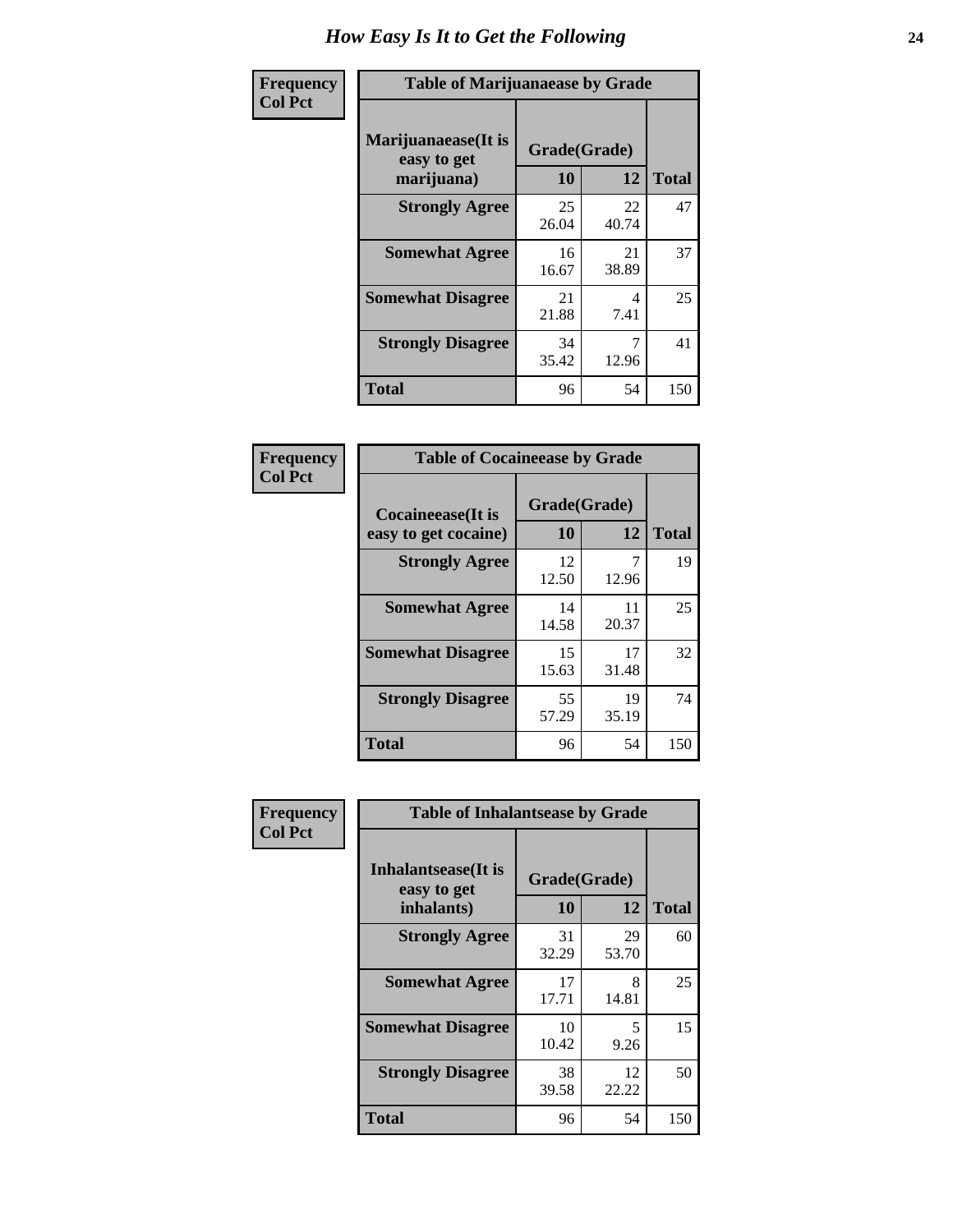| Frequency      | <b>Table of Steroidsease by Grade</b>               |                    |             |              |  |  |  |  |  |  |
|----------------|-----------------------------------------------------|--------------------|-------------|--------------|--|--|--|--|--|--|
| <b>Col Pct</b> | <b>Steroidsease</b> (It is<br>easy to get steroids) | Grade(Grade)<br>10 | 12          | <b>Total</b> |  |  |  |  |  |  |
|                | <b>Strongly Agree</b>                               | 10<br>10.42        | 8<br>14.81  | 18           |  |  |  |  |  |  |
|                | <b>Somewhat Agree</b>                               | 15<br>15.63        | 11<br>20.37 | 26           |  |  |  |  |  |  |
|                | <b>Somewhat Disagree</b>                            | 12<br>12.50        | 14<br>25.93 | 26           |  |  |  |  |  |  |
|                | <b>Strongly Disagree</b>                            | 59<br>61.46        | 21<br>38.89 | 80           |  |  |  |  |  |  |
|                | <b>Total</b>                                        | 96                 | 54          | 150          |  |  |  |  |  |  |

| Frequency      | <b>Table of Ecstasyease by Grade</b>              |                    |             |              |  |  |  |  |  |  |
|----------------|---------------------------------------------------|--------------------|-------------|--------------|--|--|--|--|--|--|
| <b>Col Pct</b> | <b>Ecstasyease</b> (It is<br>easy to get ecstasy) | Grade(Grade)<br>10 | 12          | <b>Total</b> |  |  |  |  |  |  |
|                | <b>Strongly Agree</b>                             | 12<br>12.50        | 8<br>14.81  | 20           |  |  |  |  |  |  |
|                | <b>Somewhat Agree</b>                             | 14<br>14.58        | 16<br>29.63 | 30           |  |  |  |  |  |  |
|                | <b>Somewhat Disagree</b>                          | 10<br>10.42        | 11<br>20.37 | 21           |  |  |  |  |  |  |
|                | <b>Strongly Disagree</b>                          | 60<br>62.50        | 19<br>35.19 | 79           |  |  |  |  |  |  |
|                | Total                                             | 96                 | 54          | 150          |  |  |  |  |  |  |

| Frequency      | <b>Table of Methease by Grade</b>                          |                    |              |     |
|----------------|------------------------------------------------------------|--------------------|--------------|-----|
| <b>Col Pct</b> | <b>Methease</b> (It is easy<br>to get<br>methamphetamines) | Grade(Grade)<br>10 | <b>Total</b> |     |
|                | <b>Strongly Agree</b>                                      | 14<br>14.58        | 13<br>24.07  | 27  |
|                | <b>Somewhat Agree</b>                                      | 11<br>11.46        | 10<br>18.52  | 21  |
|                | <b>Somewhat Disagree</b>                                   | 19<br>19.79        | 11<br>20.37  | 30  |
|                | <b>Strongly Disagree</b>                                   | 52<br>54.17        | 20<br>37.04  | 72  |
|                | <b>Total</b>                                               | 96                 | 54           | 150 |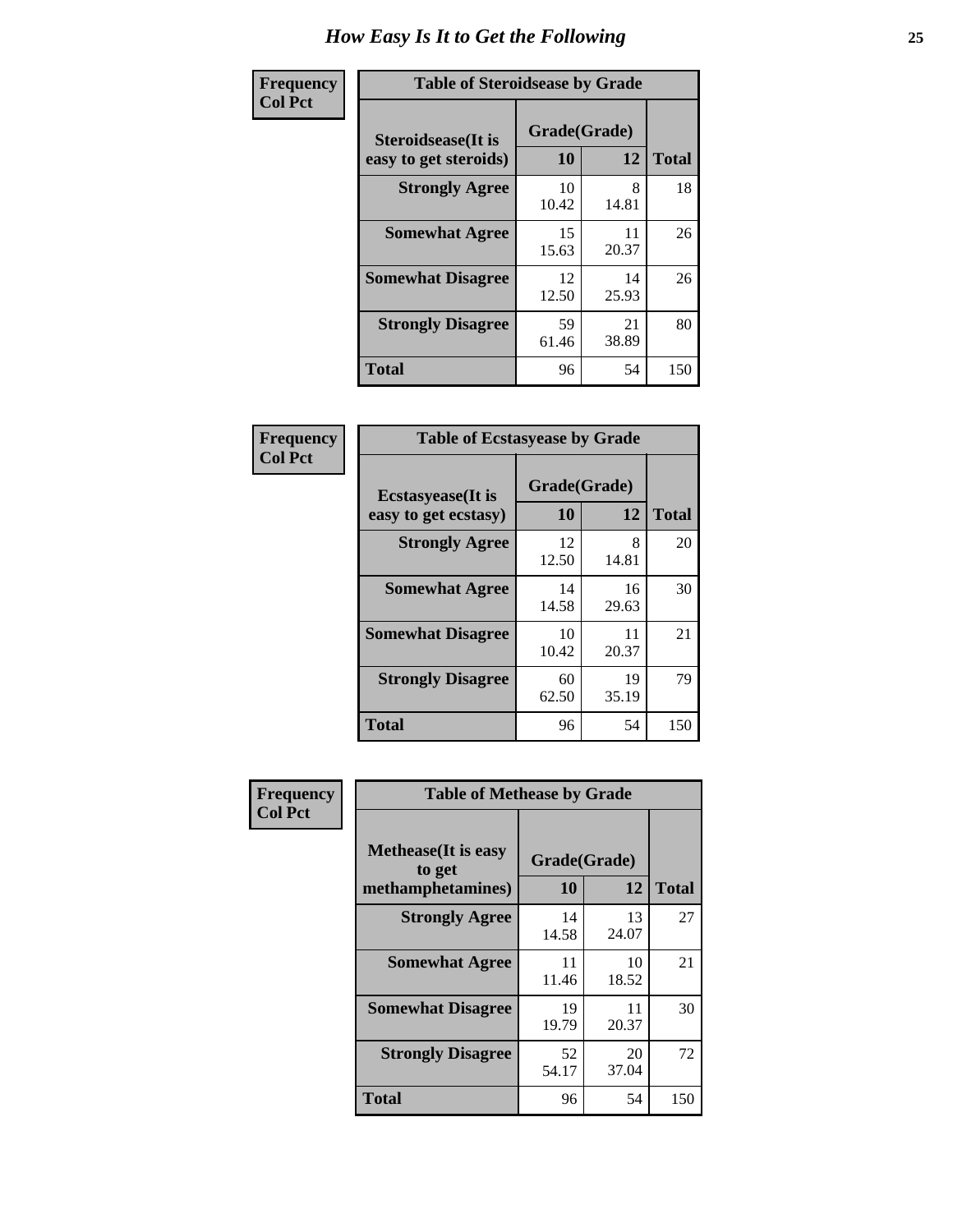| <b>Frequency</b> | <b>Table of Hallucinogensease by Grade</b>               |                    |              |     |
|------------------|----------------------------------------------------------|--------------------|--------------|-----|
| <b>Col Pct</b>   | Hallucinogensease(It<br>is easy to get<br>hallucinogens) | Grade(Grade)<br>10 | <b>Total</b> |     |
|                  | <b>Strongly Agree</b>                                    | 11<br>11.46        | 8<br>14.81   | 19  |
|                  | <b>Somewhat Agree</b>                                    | 16<br>16.67        | 12<br>22.22  | 28  |
|                  | <b>Somewhat Disagree</b>                                 | 13<br>13.54        | 16<br>29.63  | 29  |
|                  | <b>Strongly Disagree</b>                                 | 56<br>58.33        | 18<br>33.33  | 74  |
|                  | <b>Total</b>                                             | 96                 | 54           | 150 |

| Frequency<br>Col Pct |
|----------------------|
|                      |

| <b>Table of Prescriptionease by Grade</b>                                                |              |             |              |  |  |  |  |  |  |  |
|------------------------------------------------------------------------------------------|--------------|-------------|--------------|--|--|--|--|--|--|--|
| <b>Prescriptionease</b> (It<br>is easy to get<br>prescription drugs<br>not prescribed to | Grade(Grade) |             |              |  |  |  |  |  |  |  |
| me)                                                                                      | 10           | 12          | <b>Total</b> |  |  |  |  |  |  |  |
| <b>Strongly Agree</b>                                                                    | 32<br>33.33  | 30<br>55.56 | 62           |  |  |  |  |  |  |  |
| <b>Somewhat Agree</b>                                                                    | 15<br>15.63  | 8<br>14.81  | 23           |  |  |  |  |  |  |  |
| <b>Somewhat Disagree</b>                                                                 | 7.29         | 5<br>9.26   | 12           |  |  |  |  |  |  |  |
| <b>Strongly Disagree</b>                                                                 | 42<br>43.75  | 11<br>20.37 | 53           |  |  |  |  |  |  |  |
| Total                                                                                    | 96           | 54          | 150          |  |  |  |  |  |  |  |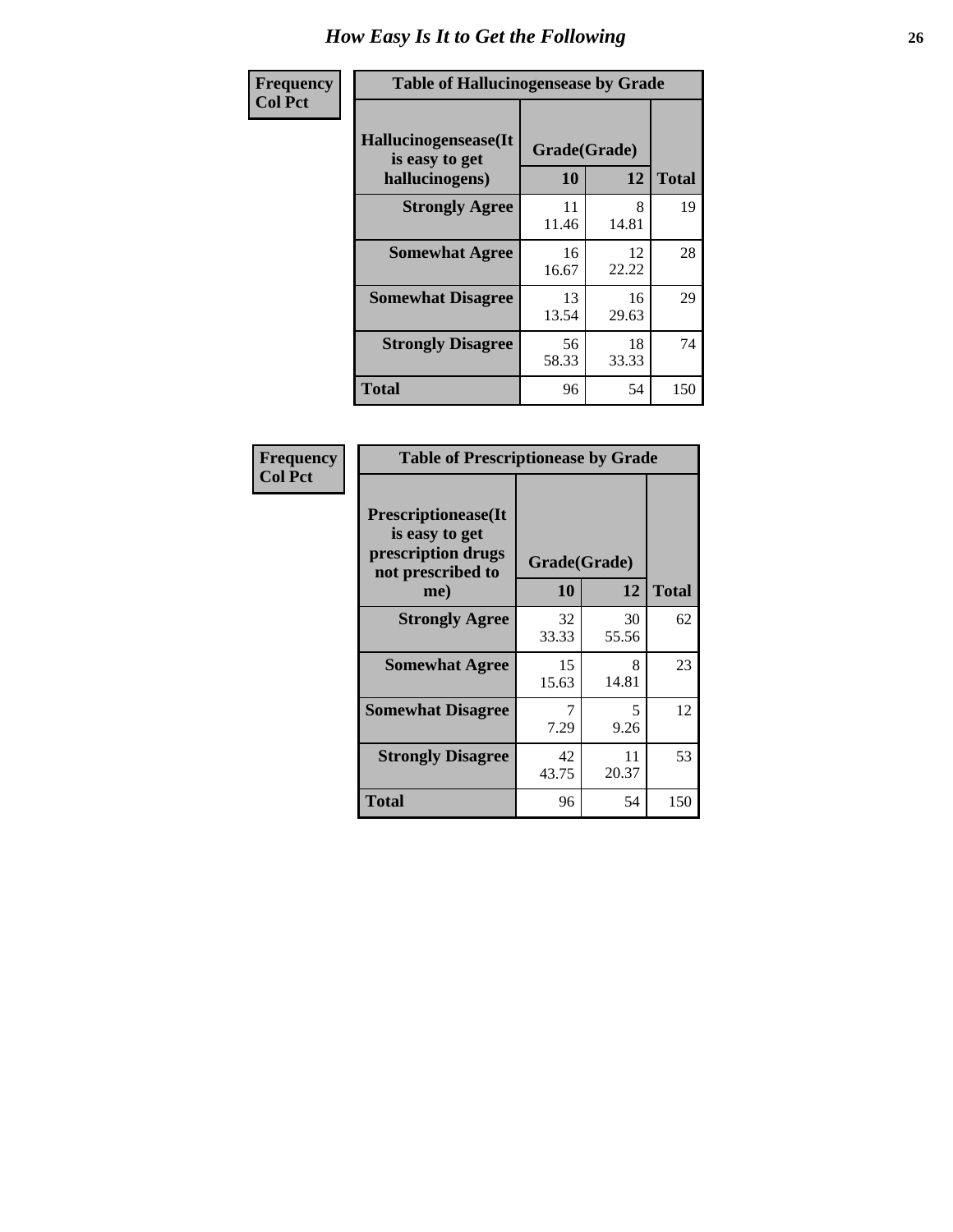### *Age at Onset of Use* **27** *Results for "Age at Onset of Use" questions exclude students who said they did not use that substance*

| <b>Frequency</b> | <b>Table of Grade by Alcoholinit</b> |                                                  |                               |           |                         |                          |            |            |            |                |              |  |
|------------------|--------------------------------------|--------------------------------------------------|-------------------------------|-----------|-------------------------|--------------------------|------------|------------|------------|----------------|--------------|--|
| <b>Row Pct</b>   |                                      | Alcoholinit (I started using alcohol when I was) |                               |           |                         |                          |            |            |            |                |              |  |
|                  | Grade(Grade)                         | 8 or<br>younger                                  | <b>10</b>                     | <b>11</b> | 12                      | 13                       | 14         | 15         | <b>16</b>  | 17             | <b>Total</b> |  |
|                  | 10                                   | 3<br>8.82                                        | $\left($<br>0.00 <sub>l</sub> | 2<br>5.88 | 9<br>26.47              | 9<br>26.47               | 14.71      | 5<br>14.71 | 2.94       | 0<br>0.00      | 34           |  |
|                  | 12                                   | $\theta$<br>0.00                                 | 3.03                          | 3.03      | $\overline{4}$<br>12.12 | 3<br>9.09                | 6<br>18.18 | 5<br>15.15 | 9<br>27.27 | 4<br>12.12     | 33           |  |
|                  | <b>Total</b>                         | 3                                                |                               | 3         | 13                      | 12                       | 11         | 10         | 10         | $\overline{4}$ | 67           |  |
|                  |                                      |                                                  |                               |           |                         | Frequency Missing $= 83$ |            |            |            |                |              |  |

| <b>Frequency</b> |
|------------------|
| <b>Row Pct</b>   |

|              | <b>Table of Grade by Cigarettesinit</b> |                                                       |            |                      |                           |            |             |            |            |                  |                       |              |  |
|--------------|-----------------------------------------|-------------------------------------------------------|------------|----------------------|---------------------------|------------|-------------|------------|------------|------------------|-----------------------|--------------|--|
|              |                                         | Cigarettesinit (I started smoking tobacco when I was) |            |                      |                           |            |             |            |            |                  |                       |              |  |
| Grade(Grade) | <b>8 or</b><br>younger                  | 9                                                     | <b>10</b>  | 11                   | 12                        | 13         | 14          | 15         | <b>16</b>  | 17               | <b>18 or</b><br>older | <b>Total</b> |  |
| 10           | 8.00                                    | 4.00                                                  | 2<br>8.00  | 8.00                 | 6<br>24.00                | 4<br>16.00 | 5.<br>20.00 | 2<br>8.00  | 4.00       | $\Omega$<br>0.00 | 0<br>0.00             | 25           |  |
| 12           | 4.00                                    | 4.00                                                  | 3<br>12.00 | $\theta$<br>$0.00\,$ | 3<br>12.00                | 2<br>8.00  | 2<br>8.00   | 3<br>12.00 | 4<br>16.00 | 5<br>20.00       | 4.00                  | 25           |  |
| <b>Total</b> | 3                                       | $\overline{2}$                                        | 5          | 2                    | 9                         | 6          | $\tau$      | 5          | 5          | 5                |                       | 50           |  |
|              |                                         |                                                       |            |                      | Frequency Missing $= 100$ |            |             |            |            |                  |                       |              |  |

**Frequency Row Pct**

| <b>Table of Grade by Smokelessinit</b> |                 |                                                     |                         |                           |                         |                         |            |      |                  |              |  |  |
|----------------------------------------|-----------------|-----------------------------------------------------|-------------------------|---------------------------|-------------------------|-------------------------|------------|------|------------------|--------------|--|--|
|                                        |                 | Smokelessinit(I started chewing tobacco when I was) |                         |                           |                         |                         |            |      |                  |              |  |  |
| Grade(Grade)                           | 8 or<br>younger | <b>10</b>                                           | <b>11</b>               | 12                        | 13                      | 14                      | 15         | 16   | 17               | <b>Total</b> |  |  |
| 10                                     | 9.09            | $\Omega$<br>0.00                                    | $\overline{2}$<br>18.18 | $\theta$<br>0.00          | 3<br>27.27              | $\overline{2}$<br>18.18 | 2<br>18.18 | 9.09 | $\Omega$<br>0.00 | 11           |  |  |
| 12                                     | 7.69            | 7.69                                                | $\theta$<br>0.00        | $\overline{2}$<br>15.38   | $\overline{2}$<br>15.38 | $\overline{2}$<br>15.38 | 7.69       | 7.69 | 3<br>23.08       | 13           |  |  |
| <b>Total</b>                           | 2               |                                                     | $\overline{2}$          | $\overline{2}$            | 5                       | 4                       | 3          | 2    | 3                | 24           |  |  |
|                                        |                 |                                                     |                         | Frequency Missing $= 126$ |                         |                         |            |      |                  |              |  |  |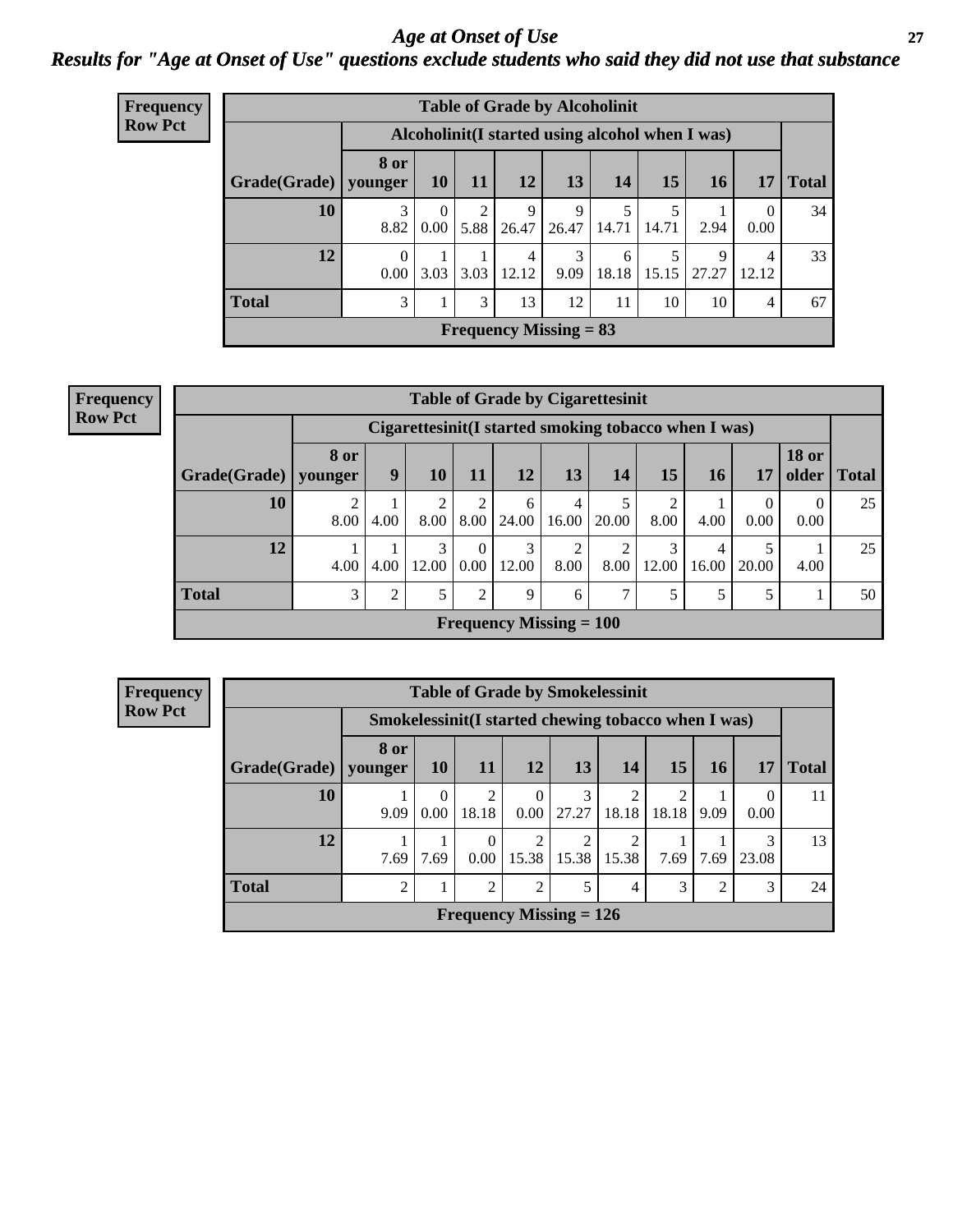#### *Age at Onset of Use* **28**

*Results for "Age at Onset of Use" questions exclude students who said they did not use that substance*

| Frequency      | <b>Table of Grade by Marijuanainit</b> |                                                      |                |                         |                  |            |                           |            |            |                  |                  |              |  |
|----------------|----------------------------------------|------------------------------------------------------|----------------|-------------------------|------------------|------------|---------------------------|------------|------------|------------------|------------------|--------------|--|
| <b>Row Pct</b> |                                        | Marijuanainit (I started using marijuana when I was) |                |                         |                  |            |                           |            |            |                  |                  |              |  |
|                | Grade(Grade)                           | <b>8 or</b><br>younger                               | 9 <sup>°</sup> | 10                      | 11               | 12         | 13                        | 14         | 15         | <b>16</b>        | 17               | <b>Total</b> |  |
|                | 10                                     | 6.25                                                 | 6.25           | 6.25                    | 6.25             | 4<br>25.00 | 3<br>18.75                | 18.75      | 12.50      | $\Omega$<br>0.00 | $\theta$<br>0.00 | 16           |  |
|                | 12                                     | $\Omega$<br>0.00                                     | 5.26           | $\theta$<br>$0.00\vert$ | $\Omega$<br>0.00 | 5.26       | $0.00\degree$             | 4<br>21.05 | 4<br>21.05 | 8<br>42.11       | 5.26             | 19           |  |
|                | <b>Total</b>                           |                                                      | 2              |                         |                  |            | 3                         | ⇁          | 6          | 8                |                  | 35           |  |
|                |                                        |                                                      |                |                         |                  |            | Frequency Missing $= 115$ |            |            |                  |                  |              |  |

| Frequency      |                        | <b>Table of Grade by Cocaineinit</b> |                                                    |                           |                         |           |                         |              |  |  |  |  |
|----------------|------------------------|--------------------------------------|----------------------------------------------------|---------------------------|-------------------------|-----------|-------------------------|--------------|--|--|--|--|
| <b>Row Pct</b> |                        |                                      | Cocaineinit(I started using cocaine when<br>I was) |                           |                         |           |                         |              |  |  |  |  |
|                | Grade(Grade)   younger | 8 or                                 | <b>13</b>                                          | 14                        | 15                      | <b>16</b> | <b>17</b>               | <b>Total</b> |  |  |  |  |
|                | 10                     | 14.29                                | 14.29                                              | 3<br>42.86                | $\overline{2}$<br>28.57 | 0<br>0.00 | $\Omega$<br>0.00        | 7            |  |  |  |  |
|                | 12                     | 0<br>0.00                            | $\theta$<br>0.00                                   | 0<br>0.00                 | $\overline{2}$<br>40.00 | 20.00     | $\mathfrak{D}$<br>40.00 | 5            |  |  |  |  |
|                | <b>Total</b>           |                                      |                                                    | 3                         | $\overline{4}$          |           | $\overline{2}$          | 12           |  |  |  |  |
|                |                        |                                      |                                                    | Frequency Missing $= 138$ |                         |           |                         |              |  |  |  |  |

| <b>Frequency</b> |
|------------------|
| <b>Row Pct</b>   |

| <b>Table of Grade by Inhalantsinit</b>                          |           |                                                         |           |           |           |       |              |  |  |
|-----------------------------------------------------------------|-----------|---------------------------------------------------------|-----------|-----------|-----------|-------|--------------|--|--|
|                                                                 |           | Inhalantsinit (I started using inhalants<br>when I was) |           |           |           |       |              |  |  |
| Grade(Grade)   younger                                          | 8 or      | 13                                                      | 14        | 15        | 16        | 17    | <b>Total</b> |  |  |
| 10                                                              | 11.11     | 4<br>44.44                                              | 22.22     | 22.22     | 0<br>0.00 | 0.00  | q            |  |  |
| 12                                                              | 0<br>0.00 | 25.00                                                   | 0<br>0.00 | 0<br>0.00 | 25.00     | 50.00 |              |  |  |
| <b>Total</b><br>5<br>2<br>$\overline{2}$<br>$\overline{c}$<br>ı |           |                                                         |           |           |           |       |              |  |  |
| Frequency Missing $= 137$                                       |           |                                                         |           |           |           |       |              |  |  |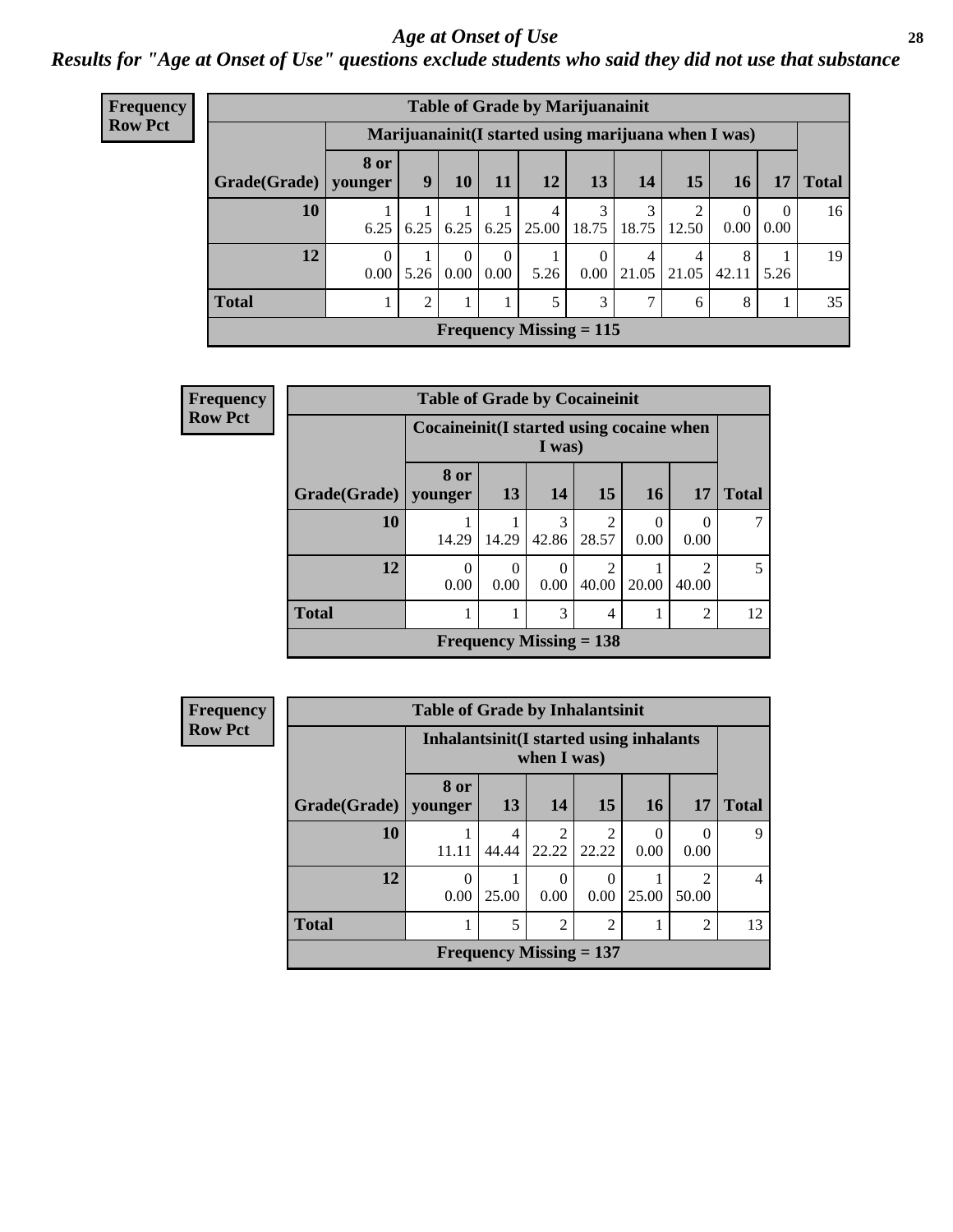#### *Age at Onset of Use* **29**

*Results for "Age at Onset of Use" questions exclude students who said they did not use that substance*

| Frequency      |              | <b>Table of Grade by Steroidsinit</b>       |                                                                |                       |                |  |  |
|----------------|--------------|---------------------------------------------|----------------------------------------------------------------|-----------------------|----------------|--|--|
| <b>Row Pct</b> |              |                                             | <b>Steroidsinit(I started</b><br>using steroids when I<br>was) |                       |                |  |  |
|                | Grade(Grade) | 8 or<br>younger                             | 14                                                             | <b>18 or</b><br>older | <b>Total</b>   |  |  |
|                | 10           | 50.00                                       | 50.00                                                          | 0.00                  | $\overline{2}$ |  |  |
|                | 12           | 0<br>0.00                                   | 0.00                                                           | 100.00                |                |  |  |
|                | <b>Total</b> |                                             |                                                                |                       | 3              |  |  |
|                |              | <b>Frequency Missing <math>= 147</math></b> |                                                                |                       |                |  |  |

| <b>Frequency</b> |                                                       |                                                  |                  |       | <b>Table of Grade by Ecstasyinit</b> |           |                  |                       |                |
|------------------|-------------------------------------------------------|--------------------------------------------------|------------------|-------|--------------------------------------|-----------|------------------|-----------------------|----------------|
| <b>Row Pct</b>   |                                                       | Ecstasyinit (I started using ecstasy when I was) |                  |       |                                      |           |                  |                       |                |
|                  | Grade(Grade)   younger                                | 8 or                                             | 13               | 14    | 15                                   | <b>16</b> | <b>17</b>        | <b>18 or</b><br>older | <b>Total</b>   |
|                  | 10                                                    | 16.67                                            | 16.67            | 16.67 | 33.33                                | 0.00      | $\Omega$<br>0.00 | 16.67                 | 6              |
|                  | 12                                                    | $\theta$<br>0.00                                 | $\Omega$<br>0.00 | 25.00 | 0.00                                 | 25.00     | 25.00            | 25.00                 | $\overline{4}$ |
|                  | <b>Total</b><br>$\overline{2}$<br>$\mathfrak{D}$<br>2 |                                                  |                  |       |                                      |           |                  |                       | 10             |
|                  |                                                       |                                                  |                  |       | Frequency Missing $= 140$            |           |                  |                       |                |

| <b>Frequency</b> | <b>Table of Grade by Methinit</b> |                                                                  |                  |                         |       |            |              |
|------------------|-----------------------------------|------------------------------------------------------------------|------------------|-------------------------|-------|------------|--------------|
| <b>Row Pct</b>   |                                   | <b>Methinit</b> (I started using<br>methamphetamines when I was) |                  |                         |       |            |              |
|                  | Grade(Grade)   younger            | 8 or                                                             | <b>12</b>        | 13                      | 15    | <b>16</b>  | <b>Total</b> |
|                  | 10                                | 20.00                                                            | 20.00            | $\mathfrak{D}$<br>40.00 | 20.00 | 0.00       | 5            |
|                  | 12                                | $\left( \right)$<br>0.00                                         | $\Omega$<br>0.00 | 0<br>0.00               | 20.00 | 4<br>80.00 | 5            |
|                  | <b>Total</b>                      |                                                                  | 10               |                         |       |            |              |
|                  |                                   | <b>Frequency Missing <math>= 140</math></b>                      |                  |                         |       |            |              |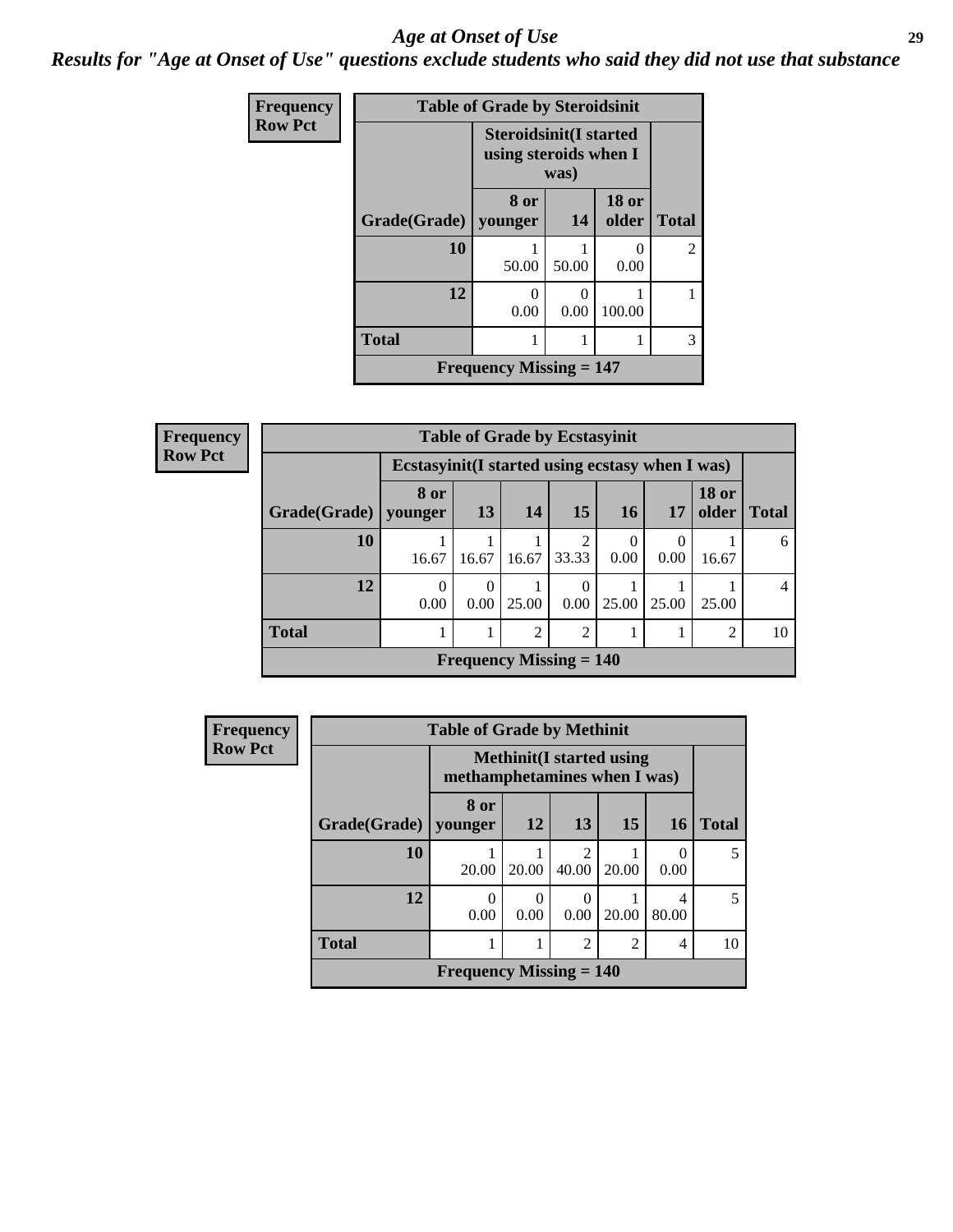#### Age at Onset of Use **30**

### *Results for "Age at Onset of Use" questions exclude students who said they did not use that substance*

| Frequency      | <b>Table of Grade by Hallucinogensinit</b>                      |                           |       |                       |                        |                  |                |  |
|----------------|-----------------------------------------------------------------|---------------------------|-------|-----------------------|------------------------|------------------|----------------|--|
| <b>Row Pct</b> | Hallucinogensinit (I started using<br>hallucinogens when I was) |                           |       |                       |                        |                  |                |  |
|                | Grade(Grade)                                                    | 8 or<br>vounger           | 13    | 14                    | 15                     | 17               | <b>Total</b>   |  |
|                | 10                                                              | 25.00                     | 25.00 | $\mathcal{O}$<br>0.00 | $\mathcal{D}$<br>50.00 | $\theta$<br>0.00 | $\overline{4}$ |  |
|                | 12                                                              | 0<br>0.00                 | 0.00  | 25.00                 | 0.00                   | 3<br>75.00       | $\overline{4}$ |  |
|                | <b>Total</b>                                                    |                           | 8     |                       |                        |                  |                |  |
|                |                                                                 | Frequency Missing $= 142$ |       |                       |                        |                  |                |  |

| Frequency                                     | <b>Table of Grade by Prescriptioninit</b> |                 |                                                                                                 |                  |                  |                           |            |                  |                  |              |  |
|-----------------------------------------------|-------------------------------------------|-----------------|-------------------------------------------------------------------------------------------------|------------------|------------------|---------------------------|------------|------------------|------------------|--------------|--|
| <b>Row Pct</b>                                |                                           |                 | <b>Prescriptioninit (I started using prescription</b><br>drugs not prescribed to me when I was) |                  |                  |                           |            |                  |                  |              |  |
|                                               | Grade(Grade)                              | 8 or<br>younger | 11                                                                                              | 12               | 13               | 14                        | <b>15</b>  | 16               | 17               | <b>Total</b> |  |
|                                               | <b>10</b>                                 | 11.11           | $\overline{0}$<br>0.00                                                                          | $\Omega$<br>0.00 | $\Omega$<br>0.00 | 55.56                     | 33.33      | $\Omega$<br>0.00 | $\theta$<br>0.00 | 9            |  |
|                                               | 12                                        | 9.09            | 9.09                                                                                            | 9.09             | 9.09             | 0.00                      | 3<br>27.27 | 3<br>27.27       | 9.09             | 11           |  |
| <b>Total</b><br>$\overline{2}$<br>3<br>5<br>6 |                                           |                 |                                                                                                 |                  |                  |                           |            | 20               |                  |              |  |
|                                               |                                           |                 |                                                                                                 |                  |                  | Frequency Missing $= 130$ |            |                  |                  |              |  |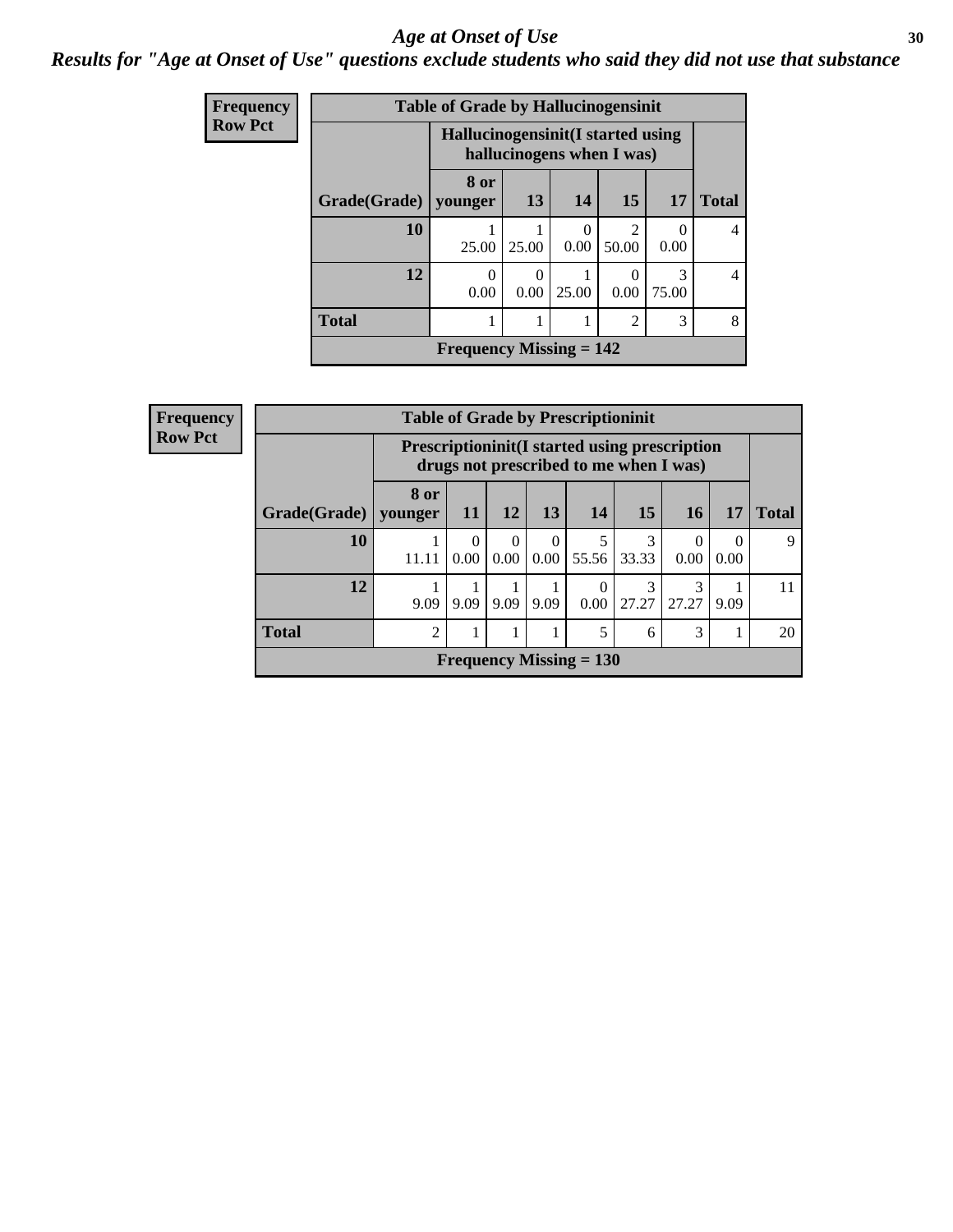| Frequency      | <b>Table of Alcoholharm by Grade</b>          |                    |                        |              |  |
|----------------|-----------------------------------------------|--------------------|------------------------|--------------|--|
| <b>Col Pct</b> | Alcoholharm(I<br>think alcohol is<br>harmful) | Grade(Grade)<br>10 | 12                     | <b>Total</b> |  |
|                | <b>Strongly Agree</b>                         | 56<br>58.33        | 24<br>44.44            | 80           |  |
|                | <b>Somewhat Agree</b>                         | 21<br>21.88        | 17<br>31.48            | 38           |  |
|                | <b>Somewhat Disagree</b>                      | 13<br>13.54        | 11<br>20.37            | 24           |  |
|                | <b>Strongly Disagree</b>                      | 6<br>6.25          | $\mathfrak{D}$<br>3.70 | 8            |  |
|                | <b>Total</b>                                  | 96                 | 54                     | 150          |  |

| <b>Table of Cigarettesharm by Grade</b>                  |                    |                        |              |  |  |  |
|----------------------------------------------------------|--------------------|------------------------|--------------|--|--|--|
| Cigarettesharm(I<br>think smoking<br>tobacco is harmful) | Grade(Grade)<br>10 | 12                     | <b>Total</b> |  |  |  |
| <b>Strongly Agree</b>                                    | 74<br>77.08        | 39<br>72.22            | 113          |  |  |  |
| <b>Somewhat Agree</b>                                    | 11<br>11.46        | 12<br>22.22            | 23           |  |  |  |
| <b>Somewhat Disagree</b>                                 | 4<br>4.17          | $\mathfrak{D}$<br>3.70 | 6            |  |  |  |
| <b>Strongly Disagree</b>                                 | 7<br>7.29          | 1.85                   | 8            |  |  |  |
| <b>Total</b>                                             | 96                 | 54                     | 150          |  |  |  |

| Frequency      | <b>Table of Smokelessharm by Grade</b> |              |                        |              |
|----------------|----------------------------------------|--------------|------------------------|--------------|
| <b>Col Pct</b> | Smokelessharm(I<br>think chewing       | Grade(Grade) |                        |              |
|                | tobacco is harmful)                    | 10           | 12                     | <b>Total</b> |
|                | <b>Strongly Agree</b>                  | 70<br>72.92  | 37<br>68.52            | 107          |
|                | <b>Somewhat Agree</b>                  | 13<br>13.54  | 11<br>20.37            | 24           |
|                | <b>Somewhat Disagree</b>               | 3<br>3.13    | 4<br>7.41              |              |
|                | <b>Strongly Disagree</b>               | 10<br>10.42  | $\mathfrak{D}$<br>3.70 | 12           |
|                | <b>Total</b>                           | 96           | 54                     | 150          |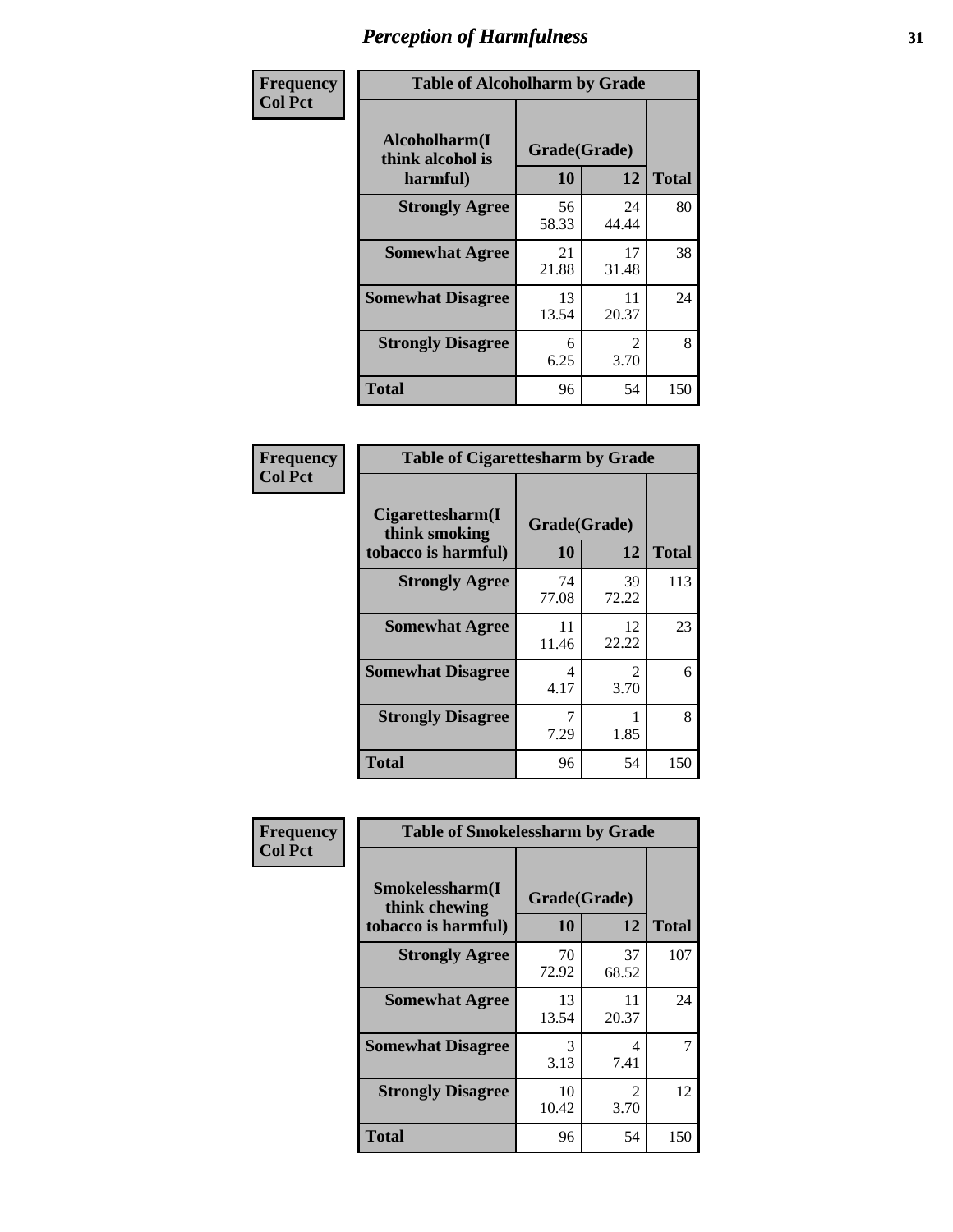| Frequency      | <b>Table of Marijuanaharm by Grade</b>            |                    |             |              |  |
|----------------|---------------------------------------------------|--------------------|-------------|--------------|--|
| <b>Col Pct</b> | Marijuanaharm(I<br>think marijuana is<br>harmful) | Grade(Grade)<br>10 | 12          | <b>Total</b> |  |
|                | <b>Strongly Agree</b>                             | 61<br>63.54        | 24<br>44.44 | 85           |  |
|                | <b>Somewhat Agree</b>                             | 9<br>9.38          | 9<br>16.67  | 18           |  |
|                | <b>Somewhat Disagree</b>                          | 7<br>7.29          | 5<br>9.26   | 12           |  |
|                | <b>Strongly Disagree</b>                          | 19<br>19.79        | 16<br>29.63 | 35           |  |
|                | <b>Total</b>                                      | 96                 | 54          | 150          |  |

| <b>Table of Cocaineharm by Grade</b>          |                    |             |              |  |  |  |  |
|-----------------------------------------------|--------------------|-------------|--------------|--|--|--|--|
| Cocaineharm(I<br>think cocaine is<br>harmful) | Grade(Grade)<br>10 | 12          | <b>Total</b> |  |  |  |  |
| <b>Strongly Agree</b>                         | 80<br>83.33        | 45<br>83.33 | 125          |  |  |  |  |
| <b>Somewhat Agree</b>                         | 6<br>6.25          | 3<br>5.56   | 9            |  |  |  |  |
| <b>Somewhat Disagree</b>                      | 2<br>2.08          | 1.85        | 3            |  |  |  |  |
| <b>Strongly Disagree</b>                      | 8<br>8.33          | 5<br>9.26   | 13           |  |  |  |  |
| <b>Total</b>                                  | 96                 | 54          | 150          |  |  |  |  |

| Frequency      | <b>Table of Inhalantsharm by Grade</b>             |                           |             |              |
|----------------|----------------------------------------------------|---------------------------|-------------|--------------|
| <b>Col Pct</b> | Inhalantsharm(I<br>think inhalants are<br>harmful) | Grade(Grade)<br><b>10</b> | 12          | <b>Total</b> |
|                | <b>Strongly Agree</b>                              | 83<br>86.46               | 45<br>83.33 | 128          |
|                | <b>Somewhat Agree</b>                              | 4<br>4.17                 | 5<br>9.26   | 9            |
|                | <b>Somewhat Disagree</b>                           | $\mathfrak{D}$<br>2.08    | 1.85        | 3            |
|                | <b>Strongly Disagree</b>                           | 7.29                      | 3<br>5.56   | 10           |
|                | <b>Total</b>                                       | 96                        | 54          | 150          |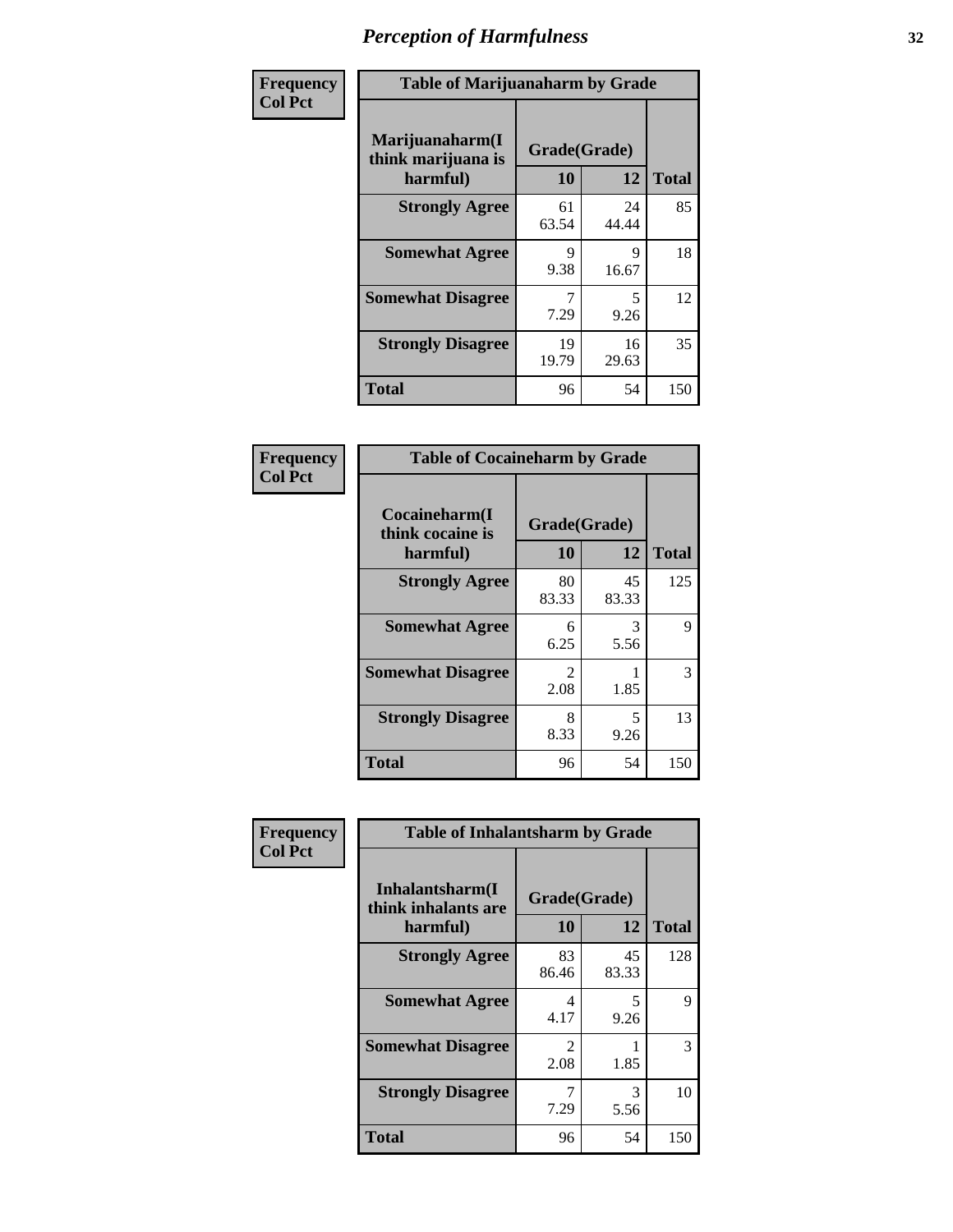| Frequency      | <b>Table of Steroidsharm by Grade</b>            |                    |             |              |
|----------------|--------------------------------------------------|--------------------|-------------|--------------|
| <b>Col Pct</b> | Steroidsharm(I<br>think steroids are<br>harmful) | Grade(Grade)<br>10 | 12          | <b>Total</b> |
|                | <b>Strongly Agree</b>                            | 78<br>81.25        | 41<br>75.93 | 119          |
|                | <b>Somewhat Agree</b>                            | 9<br>9.38          | 5<br>9.26   | 14           |
|                | <b>Somewhat Disagree</b>                         | 1.04               | 4<br>7.41   | 5            |
|                | <b>Strongly Disagree</b>                         | 8<br>8.33          | 4<br>7.41   | 12           |
|                | <b>Total</b>                                     | 96                 | 54          | 150          |

| <b>Table of Ecstasyharm by Grade</b>          |                    |              |     |  |  |
|-----------------------------------------------|--------------------|--------------|-----|--|--|
| Ecstasyharm(I<br>think ecstasy is<br>harmful) | Grade(Grade)<br>10 | <b>Total</b> |     |  |  |
| <b>Strongly Agree</b>                         | 79<br>82.29        | 44<br>81.48  | 123 |  |  |
| <b>Somewhat Agree</b>                         | 9<br>9.38          | 4<br>7.41    | 13  |  |  |
| <b>Somewhat Disagree</b>                      | 1<br>1.04          | 3<br>5.56    | 4   |  |  |
| <b>Strongly Disagree</b>                      | 7<br>7.29          | 3<br>5.56    | 10  |  |  |
| <b>Total</b>                                  | 96                 | 54           | 150 |  |  |

| Frequency      | <b>Table of Methharm by Grade</b>                           |                        |             |              |
|----------------|-------------------------------------------------------------|------------------------|-------------|--------------|
| <b>Col Pct</b> | <b>Methharm(I think</b><br>methamphetamines<br>are harmful) | Grade(Grade)<br>10     | 12          | <b>Total</b> |
|                | <b>Strongly Agree</b>                                       | 81<br>84.38            | 50<br>92.59 | 131          |
|                | <b>Somewhat Agree</b>                                       | 5<br>5.21              | 1.85        | 6            |
|                | <b>Somewhat Disagree</b>                                    | $\mathfrak{D}$<br>2.08 | 0<br>0.00   | 2            |
|                | <b>Strongly Disagree</b>                                    | 8<br>8.33              | 3<br>5.56   | 11           |
|                | Total                                                       | 96                     | 54          | 150          |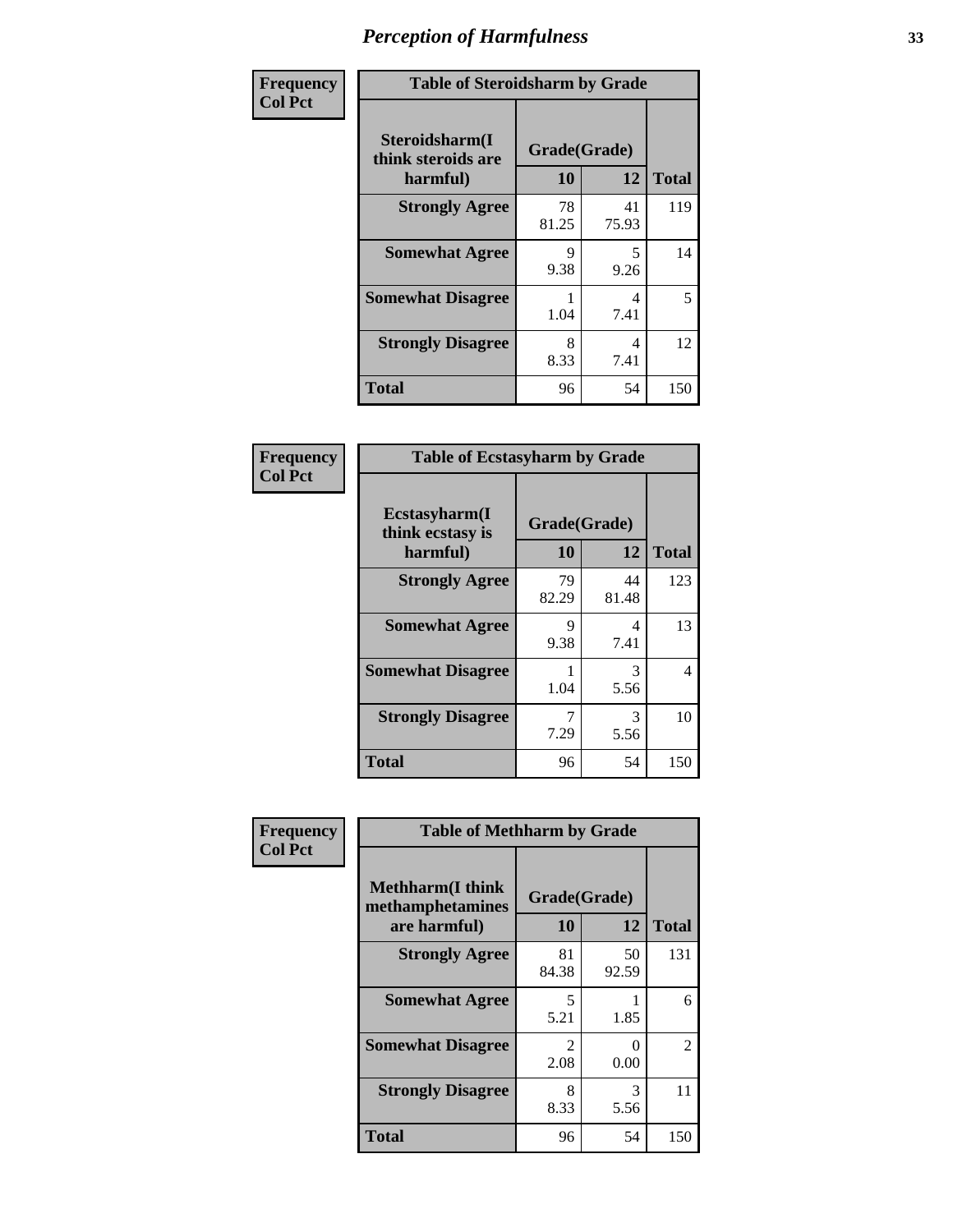| Frequency      | <b>Table of Hallucinogensharm by Grade</b>                 |                       |                       |              |
|----------------|------------------------------------------------------------|-----------------------|-----------------------|--------------|
| <b>Col Pct</b> | Hallucinogensharm(I<br>think hallucinogens<br>are harmful) | Grade(Grade)<br>10    | 12                    | <b>Total</b> |
|                | <b>Strongly Agree</b>                                      | 83<br>86.46           | 44<br>81.48           | 127          |
|                | <b>Somewhat Agree</b>                                      | $\mathcal{L}$<br>2.08 | $\mathcal{L}$<br>3.70 | 4            |
|                | <b>Somewhat Disagree</b>                                   | 3<br>3.13             | 5<br>9.26             | 8            |
|                | <b>Strongly Disagree</b>                                   | 8<br>8.33             | 3<br>5.56             | 11           |
|                | <b>Total</b>                                               | 96                    | 54                    | 150          |

| <b>Table of Prescriptionharm by Grade</b>                                         |              |             |              |  |  |
|-----------------------------------------------------------------------------------|--------------|-------------|--------------|--|--|
| <b>Prescriptionharm</b> (I<br>think prescription<br>drugs not<br>prescribed to me | Grade(Grade) |             |              |  |  |
| are harmful)                                                                      | 10           | 12          | <b>Total</b> |  |  |
| <b>Strongly Agree</b>                                                             | 70<br>72.92  | 34<br>62.96 | 104          |  |  |
| <b>Somewhat Agree</b>                                                             | 16<br>16.67  | 11<br>20.37 | 27           |  |  |
| <b>Somewhat Disagree</b>                                                          | 2<br>2.08    | 6<br>11.11  | 8            |  |  |
| <b>Strongly Disagree</b>                                                          | 8<br>8.33    | 3<br>5.56   | 11           |  |  |
| <b>Total</b>                                                                      | 96           | 54          | 150          |  |  |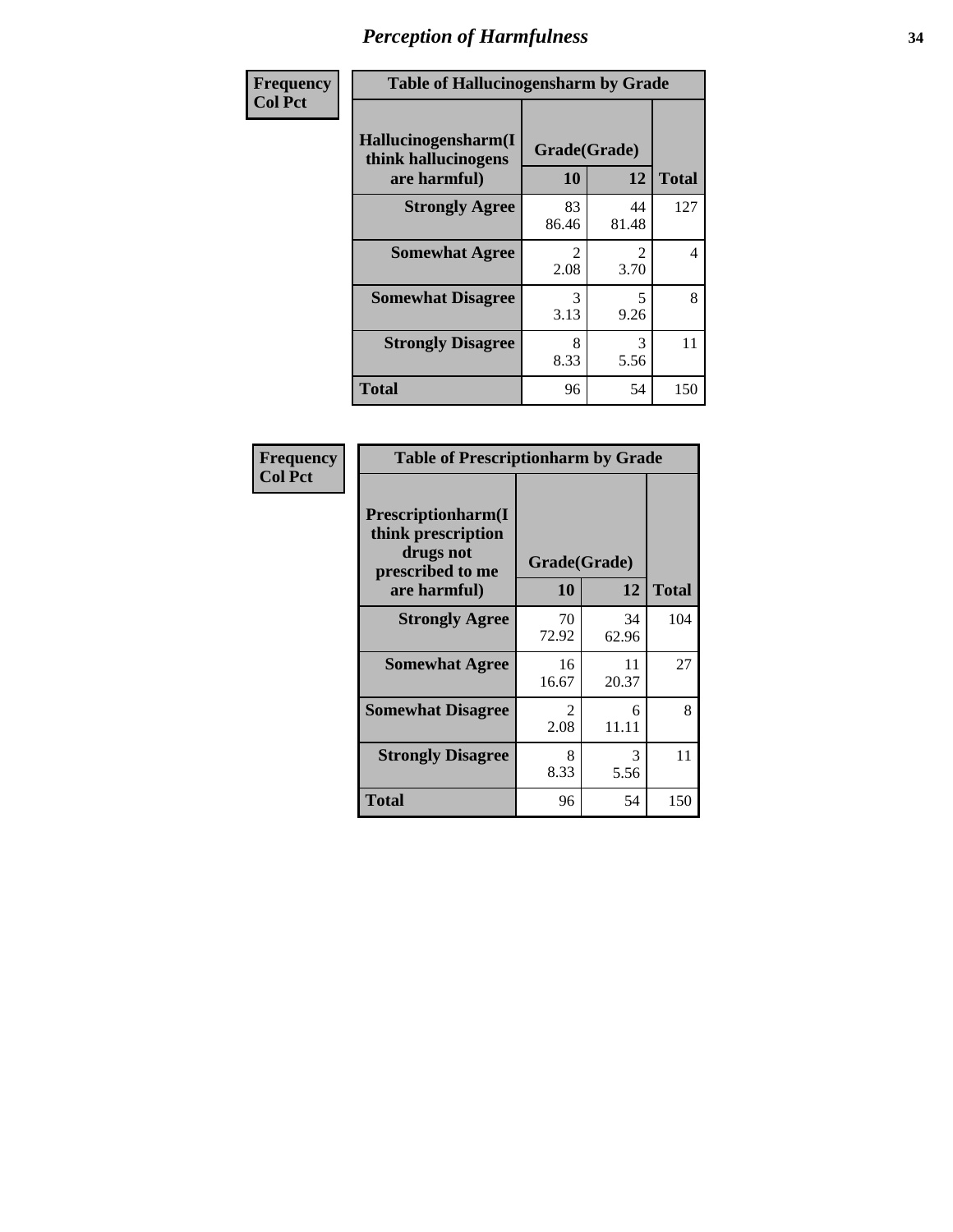# *Disapproval by Adults* **35**

| Frequency      | <b>Table of Alcoholadult by Grade</b>                                 |                    |             |              |
|----------------|-----------------------------------------------------------------------|--------------------|-------------|--------------|
| <b>Col Pct</b> | <b>Alcoholadult</b> (Adults<br>would disapprove if<br>I used alcohol) | Grade(Grade)<br>10 | 12          | <b>Total</b> |
|                | <b>Strongly Agree</b>                                                 | 68<br>70.83        | 30<br>55.56 | 98           |
|                | <b>Somewhat Agree</b>                                                 | 15<br>15.63        | 14<br>25.93 | 29           |
|                | <b>Somewhat Disagree</b>                                              | 7<br>7.29          | 5<br>9.26   | 12           |
|                | <b>Strongly Disagree</b>                                              | 6<br>6.25          | 5<br>9.26   | 11           |
|                | <b>Total</b>                                                          | 96                 | 54          | 150          |

| <b>Table of Tobaccoadult by Grade</b>                                |                    |             |              |  |  |
|----------------------------------------------------------------------|--------------------|-------------|--------------|--|--|
| <b>Tobaccoadult(Adults</b><br>would disapprove if<br>I used tobacco) | Grade(Grade)<br>10 | 12          | <b>Total</b> |  |  |
| <b>Strongly Agree</b>                                                | 64<br>66.67        | 29<br>53.70 | 93           |  |  |
| <b>Somewhat Agree</b>                                                | 16<br>16.67        | 11<br>20.37 | 27           |  |  |
| <b>Somewhat Disagree</b>                                             | 9<br>9.38          | 10<br>18.52 | 19           |  |  |
| <b>Strongly Disagree</b>                                             | 7<br>7.29          | 4<br>7.41   | 11           |  |  |
| <b>Total</b>                                                         | 96                 | 54          | 150          |  |  |

| Frequency      | <b>Table of Marijuanaadult by Grade</b>                           |                    |                                  |              |
|----------------|-------------------------------------------------------------------|--------------------|----------------------------------|--------------|
| <b>Col Pct</b> | Marijuanaadult(Adults<br>would disapprove if I<br>used marijuana) | Grade(Grade)<br>10 | 12                               | <b>Total</b> |
|                | <b>Strongly Agree</b>                                             | 77<br>80.21        | 39<br>72.22                      | 116          |
|                | <b>Somewhat Agree</b>                                             | 6<br>6.25          | 8<br>14.81                       | 14           |
|                | <b>Somewhat Disagree</b>                                          | 9<br>9.38          | 3<br>5.56                        | 12           |
|                | <b>Strongly Disagree</b>                                          | 4<br>4.17          | $\overline{\mathcal{A}}$<br>7.41 | 8            |
|                | <b>Total</b>                                                      | 96                 | 54                               | 150          |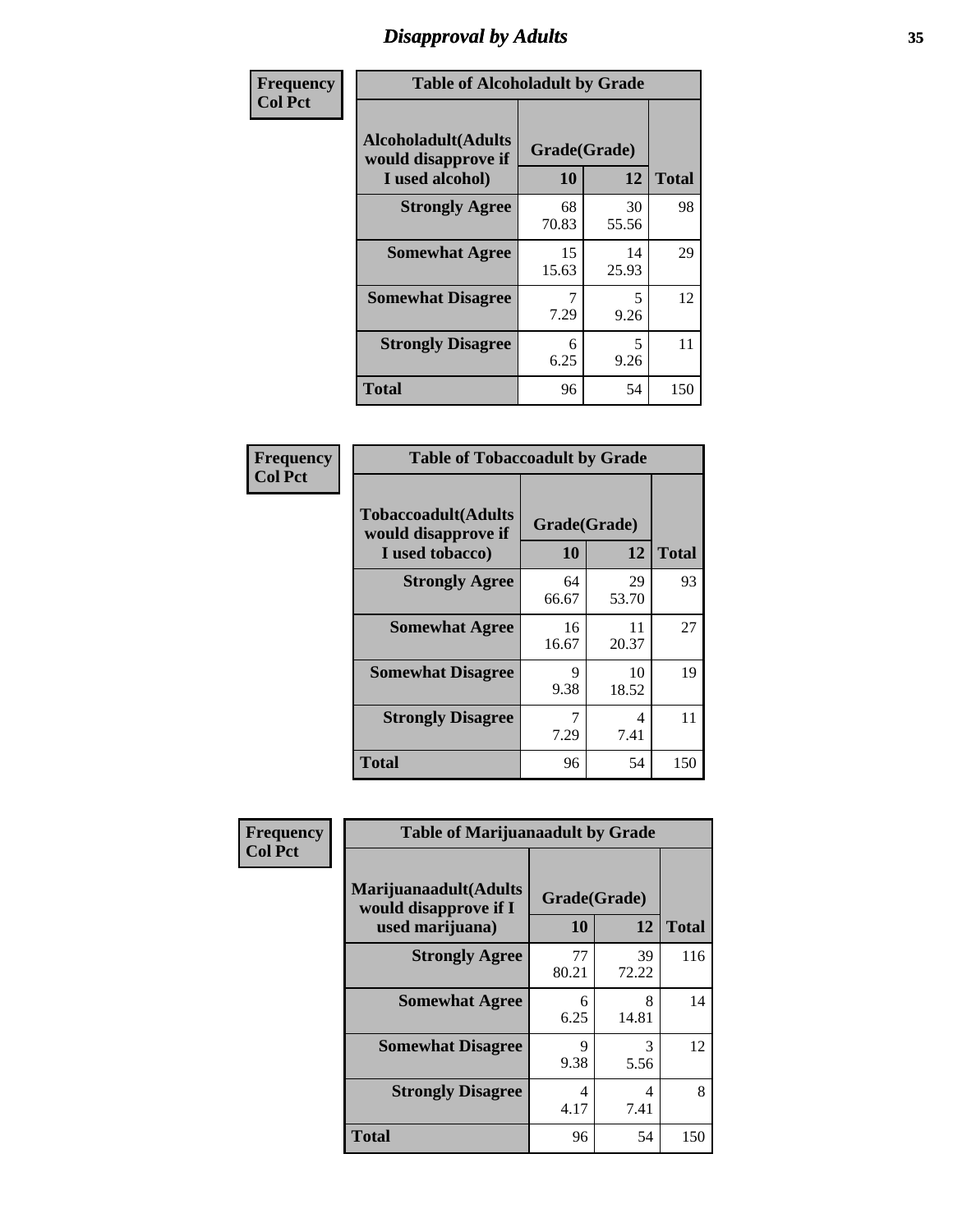### *Disapproval by Adults* **36**

| <b>Frequency</b> | <b>Table of Otherdrugadult by Grade</b>                                     |                    |                                     |              |
|------------------|-----------------------------------------------------------------------------|--------------------|-------------------------------------|--------------|
| <b>Col Pct</b>   | <b>Otherdrugadult</b> (Adults<br>would disapprove if I<br>used other drugs) | Grade(Grade)<br>10 | 12                                  | <b>Total</b> |
|                  | <b>Strongly Agree</b>                                                       | 86<br>89.58        | 50<br>92.59                         | 136          |
|                  | <b>Somewhat Agree</b>                                                       | 5<br>5.21          | $\mathcal{D}_{\mathcal{L}}$<br>3.70 | 7            |
|                  | <b>Somewhat Disagree</b>                                                    | っ<br>2.08          | 0<br>0.00                           | 2            |
|                  | <b>Strongly Disagree</b>                                                    | 3<br>3.13          | $\mathfrak{D}$<br>3.70              | 5            |
|                  | <b>Total</b>                                                                | 96                 | 54                                  | 150          |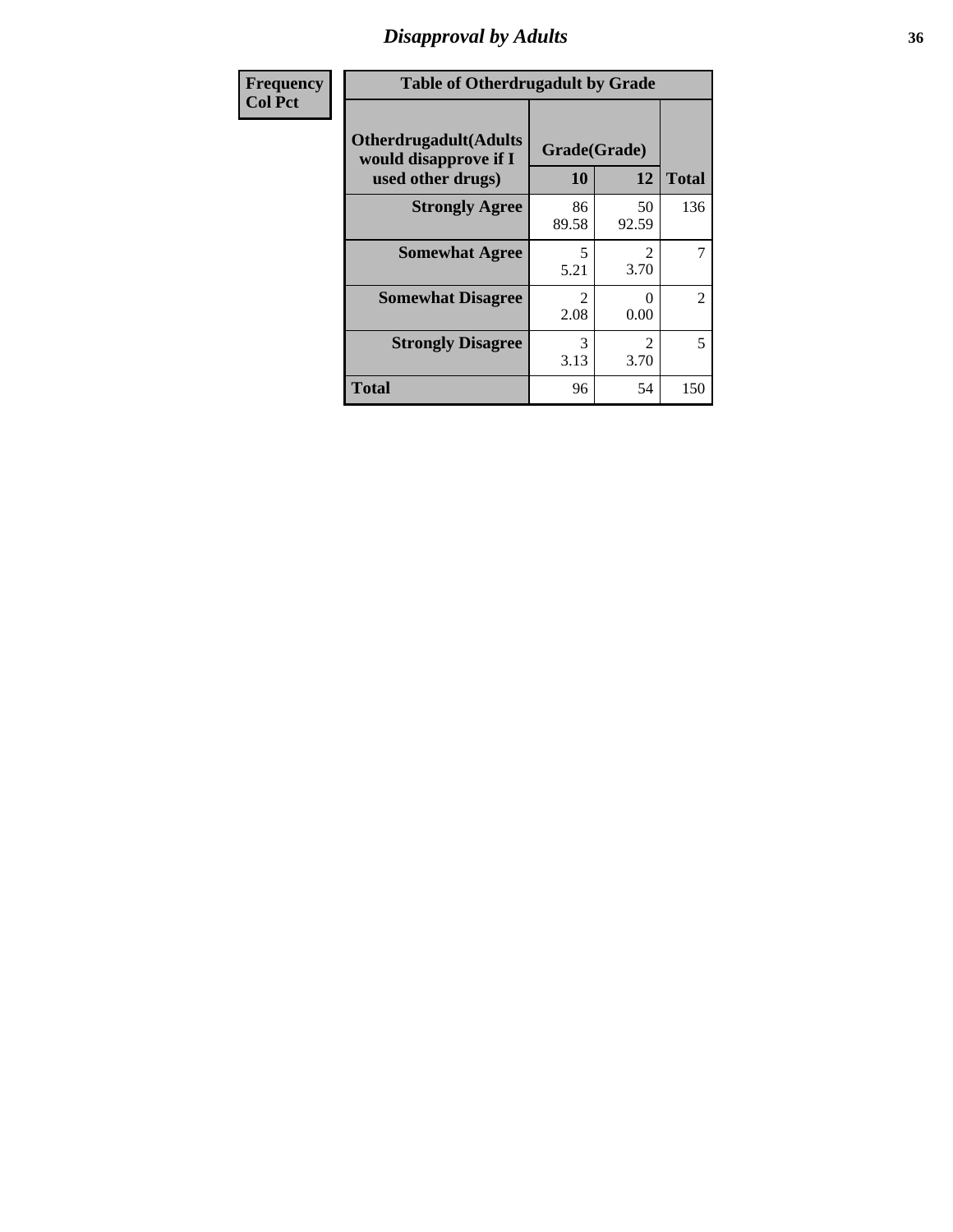## *Disapproval by Peers* **37**

| Frequency      | <b>Table of Alcoholpeer by Grade</b>                    |              |             |              |  |
|----------------|---------------------------------------------------------|--------------|-------------|--------------|--|
| <b>Col Pct</b> | Alcoholpeer(My<br>friends would<br>disapprove if I used | Grade(Grade) |             |              |  |
|                | alcohol)                                                | 10           | 12          | <b>Total</b> |  |
|                | <b>Strongly Agree</b>                                   | 30<br>31.25  | 7<br>12.96  | 37           |  |
|                | <b>Somewhat Agree</b>                                   | 27<br>28.13  | 13<br>24.07 | 40           |  |
|                | <b>Somewhat Disagree</b>                                | 19<br>19.79  | 15<br>27.78 | 34           |  |
|                | <b>Strongly Disagree</b>                                | 20<br>20.83  | 19<br>35.19 | 39           |  |
|                | Total                                                   | 96           | 54          | 150          |  |

| Frequency      | <b>Table of Tobaccopeer by Grade</b>                                |                    |             |              |
|----------------|---------------------------------------------------------------------|--------------------|-------------|--------------|
| <b>Col Pct</b> | Tobaccopeer(My<br>friends would<br>disapprove if I used<br>tobacco) | Grade(Grade)<br>10 | 12          | <b>Total</b> |
|                | <b>Strongly Agree</b>                                               | 34                 | 12          | 46           |
|                |                                                                     | 35.42              | 22.22       |              |
|                | <b>Somewhat Agree</b>                                               | 24<br>25.00        | 13<br>24.07 | 37           |
|                | <b>Somewhat Disagree</b>                                            | 16<br>16.67        | 12<br>22.22 | 28           |
|                | <b>Strongly Disagree</b>                                            | 22<br>22.92        | 17<br>31.48 | 39           |
|                | Total                                                               | 96                 | 54          | 150          |

| Frequency      | <b>Table of Marijuanapeer by Grade</b>                    |              |             |              |
|----------------|-----------------------------------------------------------|--------------|-------------|--------------|
| <b>Col Pct</b> | Marijuanapeer(My<br>friends would<br>disapprove if I used | Grade(Grade) |             |              |
|                | marijuana)                                                | 10           | 12          | <b>Total</b> |
|                | <b>Strongly Agree</b>                                     | 48<br>50.00  | 16<br>29.63 | 64           |
|                | <b>Somewhat Agree</b>                                     | 16<br>16.67  | 13<br>24.07 | 29           |
|                | <b>Somewhat Disagree</b>                                  | 12<br>12.50  | 12<br>22.22 | 24           |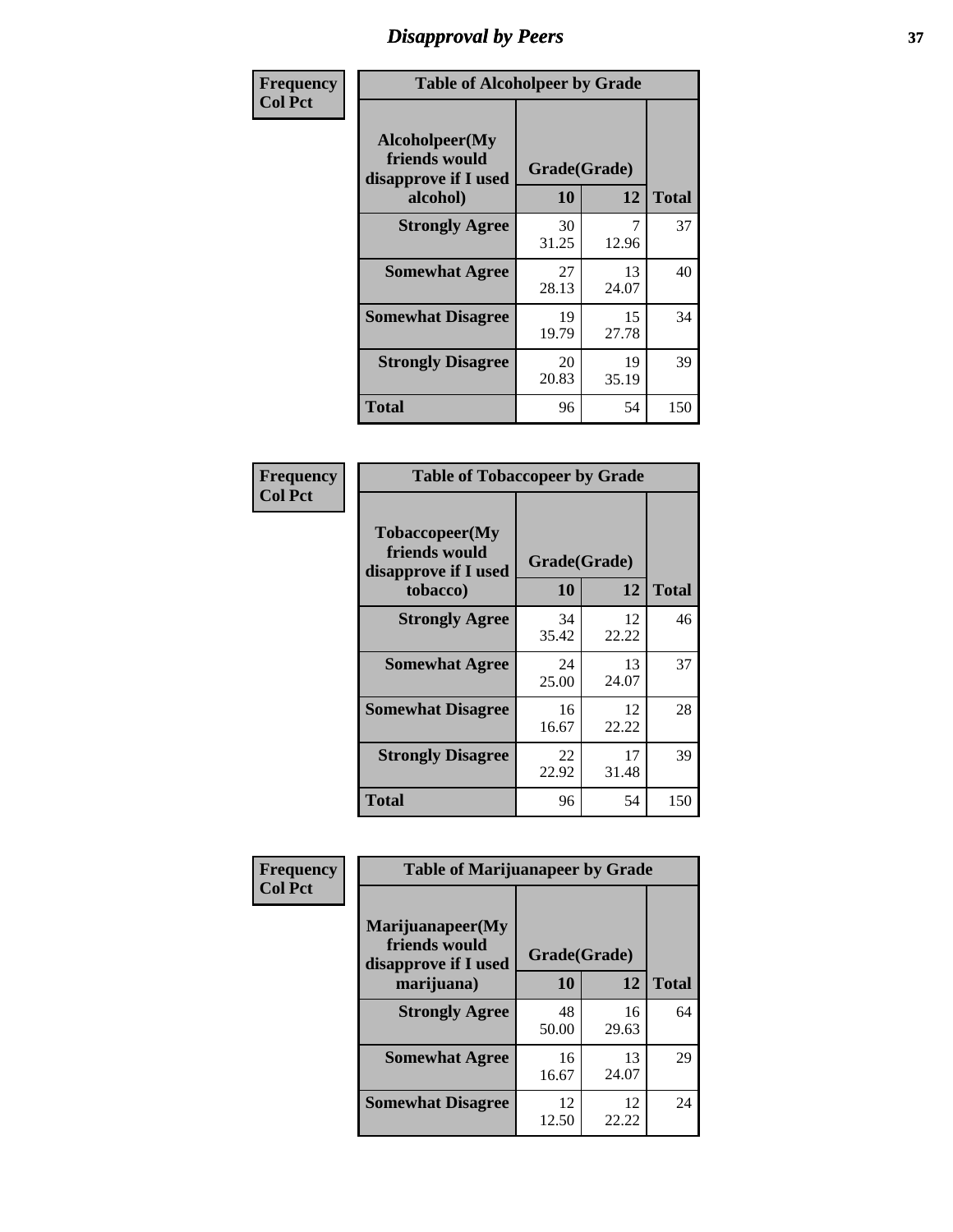# *Disapproval by Peers* **38**

| Frequency<br><b>Col Pct</b> | <b>Table of Marijuanapeer by Grade</b>                                  |                    |             |              |  |
|-----------------------------|-------------------------------------------------------------------------|--------------------|-------------|--------------|--|
|                             | Marijuanapeer(My<br>friends would<br>disapprove if I used<br>marijuana) | Grade(Grade)<br>10 | 12          | <b>Total</b> |  |
|                             | <b>Strongly Disagree</b>                                                | 20<br>20.83        | 13<br>24.07 | 33           |  |
|                             | Total                                                                   | 96                 | 54          | 150          |  |

| Frequency      | <b>Table of Otherdrugpeer by Grade</b>                                    |                           |             |              |
|----------------|---------------------------------------------------------------------------|---------------------------|-------------|--------------|
| <b>Col Pct</b> | Otherdrugpeer(My<br>friends would<br>disapprove if I used<br>other drugs) | Grade(Grade)<br><b>10</b> | 12          | <b>Total</b> |
|                | <b>Strongly Agree</b>                                                     | 59<br>61.46               | 26<br>48.15 | 85           |
|                | <b>Somewhat Agree</b>                                                     | 12<br>12.50               | 16<br>29.63 | 28           |
|                | <b>Somewhat Disagree</b>                                                  | 11<br>11.46               | 5<br>9.26   | 16           |
|                | <b>Strongly Disagree</b>                                                  | 14<br>14.58               | 7<br>12.96  | 21           |
|                | <b>Total</b>                                                              | 96                        | 54          | 150          |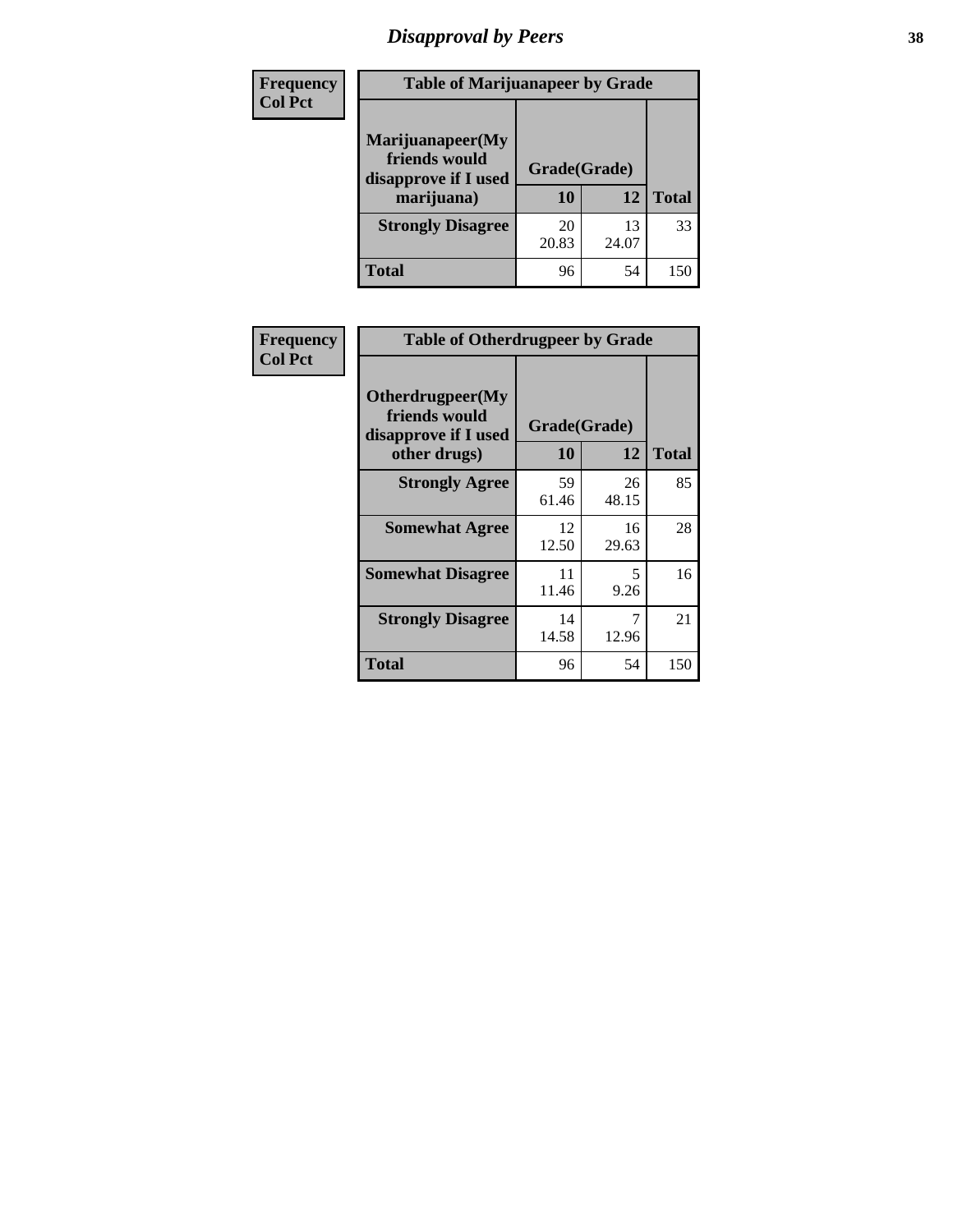| Frequency      | <b>Table of Alcohollocation1 by Grade</b>                     |             |             |              |
|----------------|---------------------------------------------------------------|-------------|-------------|--------------|
| <b>Col Pct</b> | Grade(Grade)                                                  |             |             |              |
|                | <b>Alcohollocation1(Places</b><br><b>Friends Use Alcohol)</b> | 10          | 12          | <b>Total</b> |
|                |                                                               | 53<br>55.21 | 44<br>81.48 | 97           |
|                | Do Not Use                                                    | 43<br>44.79 | 10<br>18.52 | 53           |
|                | <b>Total</b>                                                  | 96          | 54          | 150          |

| Frequency      | <b>Table of Alcohollocation2 by Grade</b>                     |                           |             |              |
|----------------|---------------------------------------------------------------|---------------------------|-------------|--------------|
| <b>Col Pct</b> | <b>Alcohollocation2(Places</b><br><b>Friends Use Alcohol)</b> | Grade(Grade)<br><b>10</b> | <b>12</b>   | <b>Total</b> |
|                |                                                               | 59<br>61.46               | 19<br>35.19 | 78           |
|                | Home                                                          | 37<br>38.54               | 35<br>64.81 | 72           |
|                | <b>Total</b>                                                  | 96                        | 54          | 150          |

| Frequency<br><b>Col Pct</b> | <b>Table of Alcohollocation 3 by Grade</b>                    |                    |             |              |
|-----------------------------|---------------------------------------------------------------|--------------------|-------------|--------------|
|                             | <b>Alcohollocation3(Places</b><br><b>Friends Use Alcohol)</b> | Grade(Grade)<br>10 | 12          | <b>Total</b> |
|                             |                                                               | 91<br>94.79        | 49<br>90.74 | 140          |
|                             | <b>School</b>                                                 | 5<br>5.21          | 5<br>9.26   | 10           |
|                             | <b>Total</b>                                                  | 96                 | 54          | 150          |

| <b>Frequency</b> | <b>Table of Alcohollocation4 by Grade</b> |              |             |              |
|------------------|-------------------------------------------|--------------|-------------|--------------|
| <b>Col Pct</b>   | <b>Alcohollocation4(Places</b>            | Grade(Grade) |             |              |
|                  | <b>Friends Use Alcohol)</b>               | 10           | 12          | <b>Total</b> |
|                  |                                           | 89<br>92.71  | 44<br>81.48 | 133          |
|                  | Car                                       | 7<br>7.29    | 10<br>18.52 | 17           |
|                  | <b>Total</b>                              | 96           | 54          | 150          |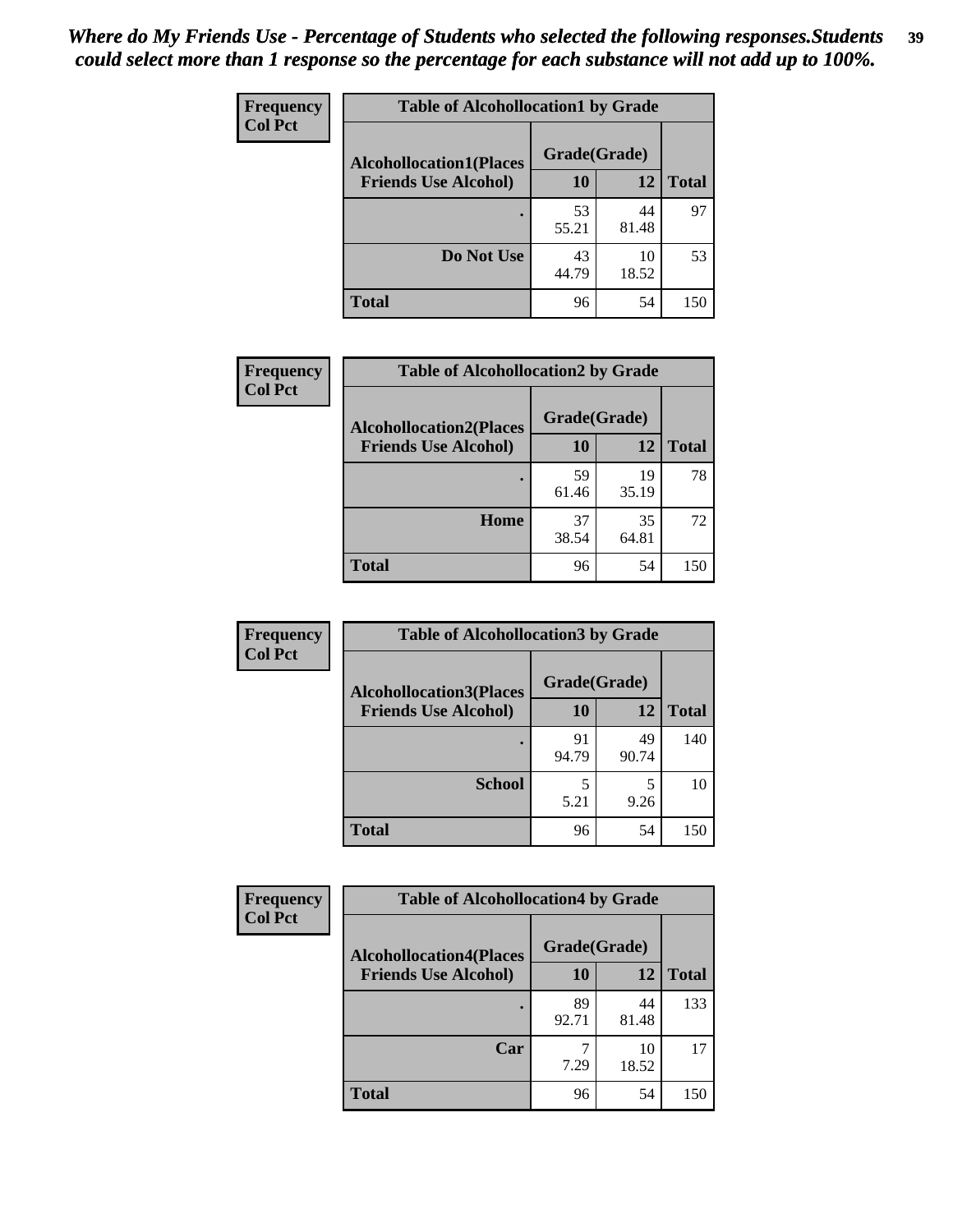| Frequency<br><b>Col Pct</b> | <b>Table of Alcohollocation5 by Grade</b><br>Grade(Grade)<br><b>Alcohollocation5(Places</b> |             |             |              |
|-----------------------------|---------------------------------------------------------------------------------------------|-------------|-------------|--------------|
|                             |                                                                                             |             |             |              |
|                             | <b>Friends Use Alcohol)</b>                                                                 | 10          | 12          | <b>Total</b> |
|                             |                                                                                             | 56<br>58.33 | 20<br>37.04 | 76           |
|                             | <b>Friend's House</b>                                                                       | 40<br>41.67 | 34<br>62.96 | 74           |
|                             | <b>Total</b>                                                                                | 96          | 54          | 150          |

| <b>Frequency</b> | <b>Table of Alcohollocation6 by Grade</b> |              |             |              |  |  |
|------------------|-------------------------------------------|--------------|-------------|--------------|--|--|
| <b>Col Pct</b>   | <b>Alcohollocation6(Places</b>            | Grade(Grade) |             |              |  |  |
|                  | <b>Friends Use Alcohol)</b>               | 10           | 12          | <b>Total</b> |  |  |
|                  |                                           | 72<br>75.00  | 33<br>61.11 | 105          |  |  |
|                  | <b>Other</b>                              | 24<br>25.00  | 21<br>38.89 | 45           |  |  |
|                  | <b>Total</b>                              | 96           | 54          | 150          |  |  |

| Frequency      | <b>Table of Tobaccolocation1 by Grade</b> |              |             |              |
|----------------|-------------------------------------------|--------------|-------------|--------------|
| <b>Col Pct</b> | <b>Tobaccolocation1(Places</b>            | Grade(Grade) |             |              |
|                | <b>Friends Use Tobacco)</b>               | 10           | 12          | <b>Total</b> |
|                |                                           | 49<br>51.04  | 41<br>75.93 | 90           |
|                | Do Not Use                                | 47<br>48.96  | 13<br>24.07 | 60           |
|                | <b>Total</b>                              | 96           | 54          | 150          |

| <b>Frequency</b> | <b>Table of Tobaccolocation2 by Grade</b> |              |             |              |  |
|------------------|-------------------------------------------|--------------|-------------|--------------|--|
| <b>Col Pct</b>   | <b>Tobaccolocation2(Places</b>            | Grade(Grade) |             |              |  |
|                  | <b>Friends Use Tobacco)</b>               | 10           | 12          | <b>Total</b> |  |
|                  |                                           | 57<br>59.38  | 18<br>33.33 | 75           |  |
|                  | Home                                      | 39<br>40.63  | 36<br>66.67 | 75           |  |
|                  | <b>Total</b>                              | 96           | 54          | 150          |  |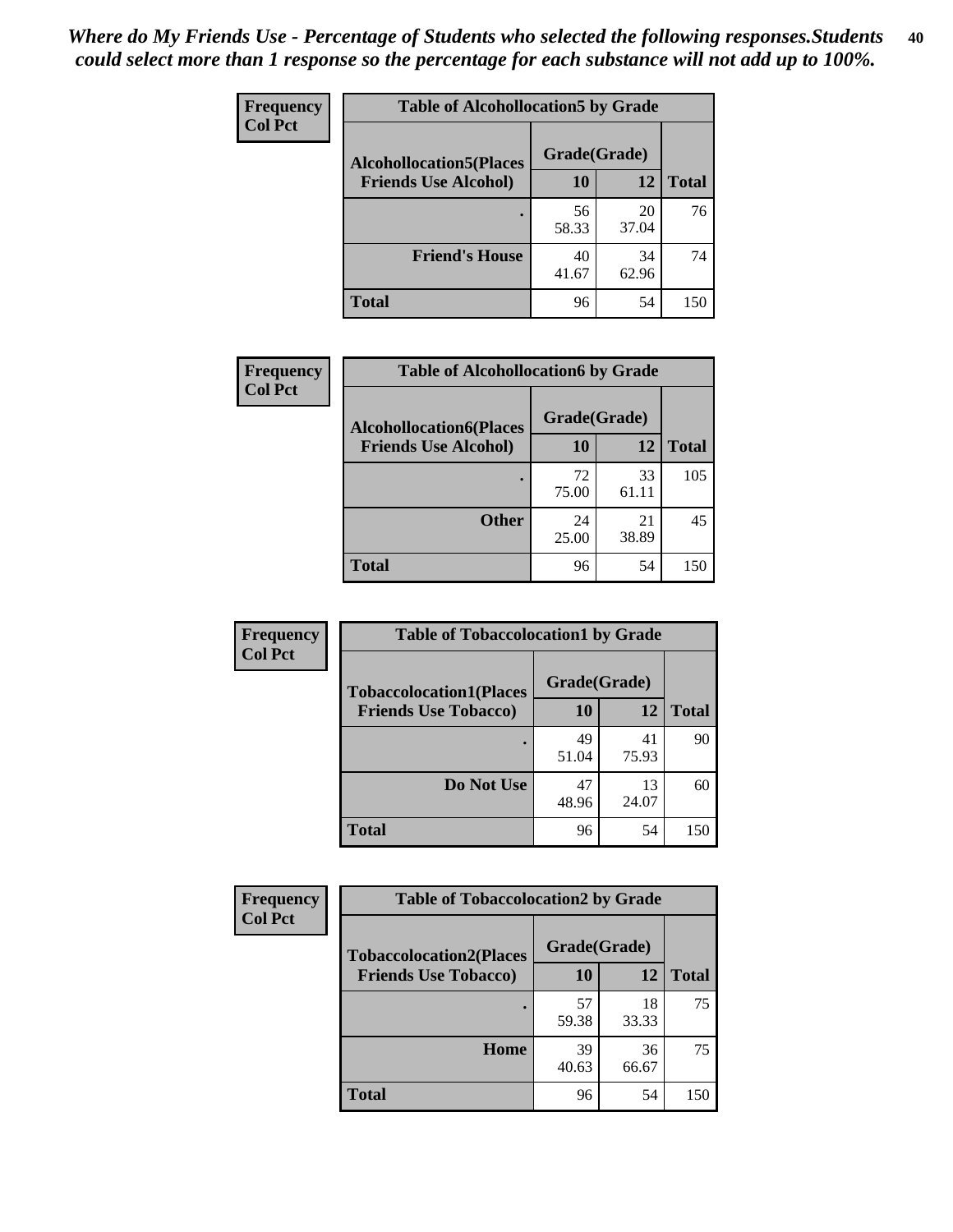| Frequency      | <b>Table of Tobaccolocation 3 by Grade</b> |              |             |              |  |
|----------------|--------------------------------------------|--------------|-------------|--------------|--|
| <b>Col Pct</b> | <b>Tobaccolocation3(Places</b>             | Grade(Grade) |             |              |  |
|                | <b>Friends Use Tobacco)</b>                | 10           | <b>12</b>   | <b>Total</b> |  |
|                | ٠                                          | 76<br>79.17  | 34<br>62.96 | 110          |  |
|                | <b>School</b>                              | 20<br>20.83  | 20<br>37.04 | 40           |  |
|                | <b>Total</b>                               | 96           | 54          | 150          |  |

| Frequency      | <b>Table of Tobaccolocation4 by Grade</b> |              |             |              |
|----------------|-------------------------------------------|--------------|-------------|--------------|
| <b>Col Pct</b> | <b>Tobaccolocation4(Places</b>            | Grade(Grade) |             |              |
|                | <b>Friends Use Tobacco)</b>               | 10           | 12          | <b>Total</b> |
|                |                                           | 68<br>70.83  | 21<br>38.89 | 89           |
|                | Car                                       | 28<br>29.17  | 33<br>61.11 | 61           |
|                | <b>Total</b>                              | 96           | 54          | 150          |

| Frequency      | <b>Table of Tobaccolocation5 by Grade</b> |              |             |              |
|----------------|-------------------------------------------|--------------|-------------|--------------|
| <b>Col Pct</b> | <b>Tobaccolocation5(Places</b>            | Grade(Grade) |             |              |
|                | <b>Friends Use Tobacco)</b>               | 10           | 12          | <b>Total</b> |
|                |                                           | 59<br>61.46  | 19<br>35.19 | 78           |
|                | <b>Friend's House</b>                     | 37<br>38.54  | 35<br>64.81 | 72           |
|                | <b>Total</b>                              | 96           | 54          | 150          |

| <b>Frequency</b> | <b>Table of Tobaccolocation6 by Grade</b> |              |             |              |  |
|------------------|-------------------------------------------|--------------|-------------|--------------|--|
| <b>Col Pct</b>   | <b>Tobaccolocation6(Places</b>            | Grade(Grade) |             |              |  |
|                  | <b>Friends Use Tobacco)</b>               | 10           | 12          | <b>Total</b> |  |
|                  |                                           | 68<br>70.83  | 27<br>50.00 | 95           |  |
|                  | <b>Other</b>                              | 28<br>29.17  | 27<br>50.00 | 55           |  |
|                  | <b>Total</b>                              | 96           | 54          | 150          |  |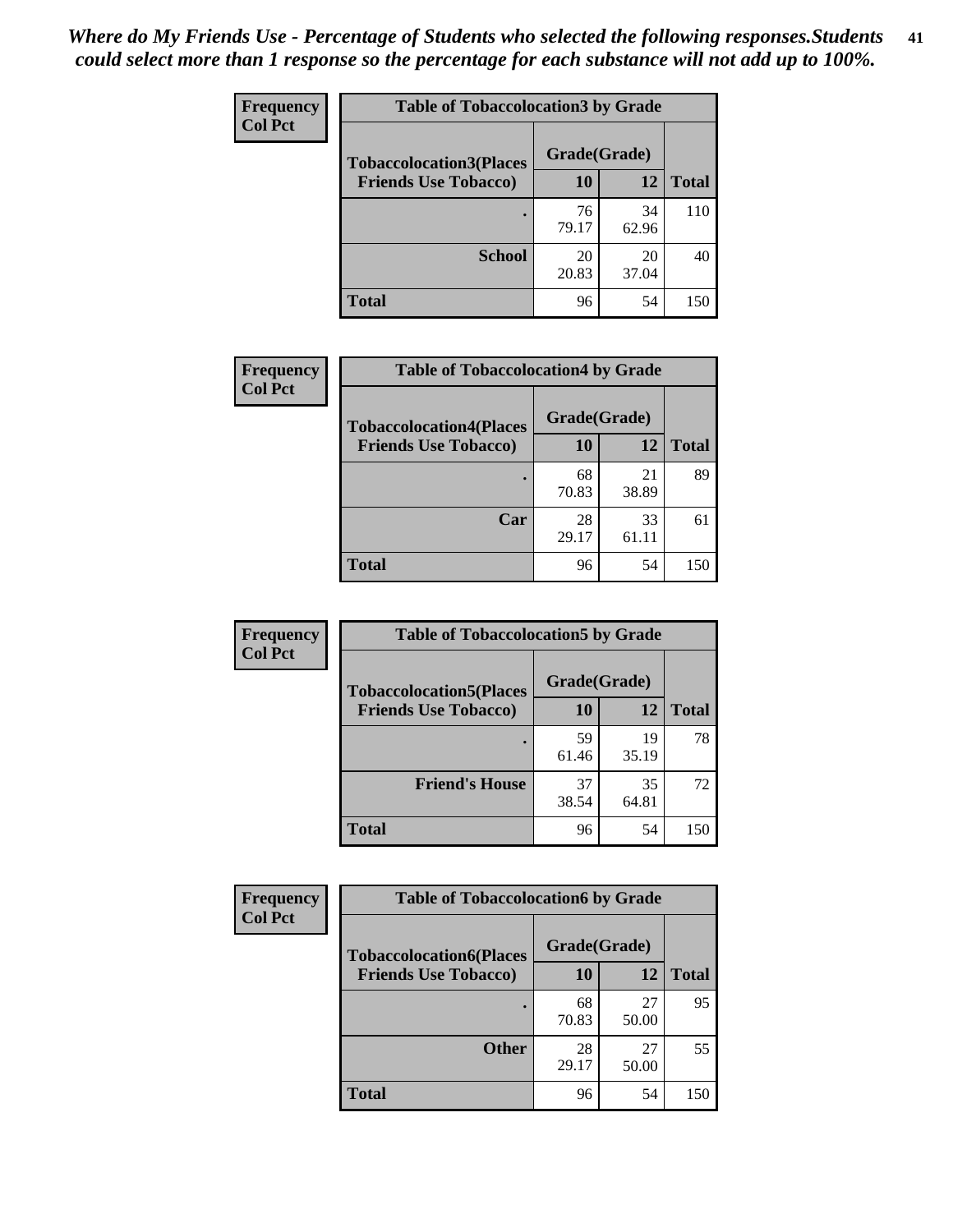| <b>Frequency</b> | <b>Table of Marijuanalocation1 by Grade</b> |              |             |              |
|------------------|---------------------------------------------|--------------|-------------|--------------|
| <b>Col Pct</b>   | <b>Marijuanalocation1(Places</b>            | Grade(Grade) |             |              |
|                  | <b>Friends Use Marijuana</b> )              | 10           | 12          | <b>Total</b> |
|                  |                                             | 36<br>37.50  | 33<br>61.11 | 69           |
|                  | Do Not Use                                  | 60<br>62.50  | 21<br>38.89 | 81           |
|                  | <b>Total</b>                                | 96           | 54          | 150          |

| <b>Frequency</b> | <b>Table of Marijuanalocation2 by Grade</b>                        |                    |             |              |
|------------------|--------------------------------------------------------------------|--------------------|-------------|--------------|
| <b>Col Pct</b>   | <b>Marijuanalocation2(Places</b><br><b>Friends Use Marijuana</b> ) | Grade(Grade)<br>10 | 12          | <b>Total</b> |
|                  |                                                                    | 71<br>73.96        | 27<br>50.00 | 98           |
|                  | Home                                                               | 25<br>26.04        | 27<br>50.00 | 52           |
|                  | <b>Total</b>                                                       | 96                 | 54          | 150          |

| Frequency<br><b>Col Pct</b> | <b>Table of Marijuanalocation3 by Grade</b> |              |             |              |
|-----------------------------|---------------------------------------------|--------------|-------------|--------------|
|                             | <b>Marijuanalocation3</b> (Places           | Grade(Grade) |             |              |
|                             | <b>Friends Use Marijuana</b> )              | <b>10</b>    | 12          | <b>Total</b> |
|                             |                                             | 88<br>91.67  | 48<br>88.89 | 136          |
|                             | <b>School</b>                               | 8<br>8.33    | 6<br>11.11  | 14           |
|                             | <b>Total</b>                                | 96           | 54          | 150          |

| <b>Frequency</b> | <b>Table of Marijuanalocation4 by Grade</b> |              |             |              |  |
|------------------|---------------------------------------------|--------------|-------------|--------------|--|
| <b>Col Pct</b>   | <b>Marijuanalocation4(Places</b>            | Grade(Grade) |             |              |  |
|                  | <b>Friends Use Marijuana</b> )              | <b>10</b>    | 12          | <b>Total</b> |  |
|                  |                                             | 80<br>83.33  | 34<br>62.96 | 114          |  |
|                  | Car                                         | 16<br>16.67  | 20<br>37.04 | 36           |  |
|                  | <b>Total</b>                                | 96           | 54          | 150          |  |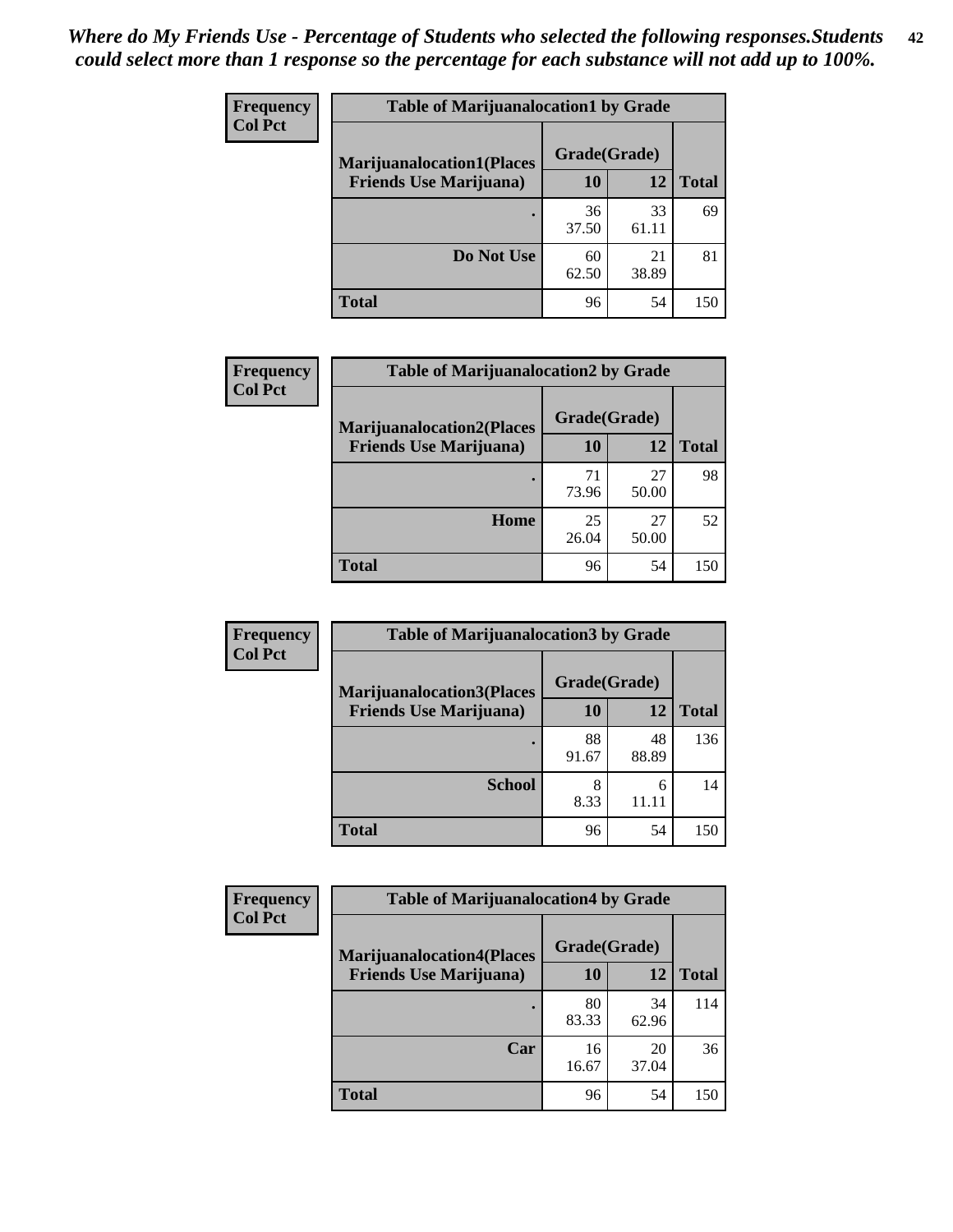| <b>Frequency</b> | <b>Table of Marijuanalocation5 by Grade</b> |              |             |              |
|------------------|---------------------------------------------|--------------|-------------|--------------|
| <b>Col Pct</b>   | <b>Marijuanalocation5</b> (Places           | Grade(Grade) |             |              |
|                  | <b>Friends Use Marijuana</b> )              | 10           | 12          | <b>Total</b> |
|                  |                                             | 68<br>70.83  | 25<br>46.30 | 93           |
|                  | <b>Friend's House</b>                       | 28<br>29.17  | 29<br>53.70 | 57           |
|                  | <b>Total</b>                                | 96           | 54          | 150          |

| <b>Frequency</b> | <b>Table of Marijuanalocation6 by Grade</b>                        |                    |             |              |
|------------------|--------------------------------------------------------------------|--------------------|-------------|--------------|
| <b>Col Pct</b>   | <b>Marijuanalocation6(Places</b><br><b>Friends Use Marijuana</b> ) | Grade(Grade)<br>10 | 12          | <b>Total</b> |
|                  |                                                                    | 73<br>76.04        | 35<br>64.81 | 108          |
|                  | <b>Other</b>                                                       | 23<br>23.96        | 19<br>35.19 | 42           |
|                  | <b>Total</b>                                                       | 96                 | 54          | 150          |

| Frequency      | <b>Table of Otherdruglocation1 by Grade</b>                          |              |             |              |
|----------------|----------------------------------------------------------------------|--------------|-------------|--------------|
| <b>Col Pct</b> | <b>Otherdruglocation1(Places</b><br><b>Friends Use Other Illegal</b> | Grade(Grade) |             |              |
|                | Drugs)                                                               | 10           | 12          | <b>Total</b> |
|                |                                                                      | 24<br>25.00  | 19<br>35.19 | 43           |
|                | Do Not Use                                                           | 72<br>75.00  | 35<br>64.81 | 107          |
|                | <b>Total</b>                                                         | 96           | 54          | 150          |

| Frequency      | <b>Table of Otherdruglocation2 by Grade</b>                          |              |             |              |
|----------------|----------------------------------------------------------------------|--------------|-------------|--------------|
| <b>Col Pct</b> | <b>Otherdruglocation2(Places</b><br><b>Friends Use Other Illegal</b> | Grade(Grade) |             |              |
|                | Drugs)                                                               | 10           | 12          | <b>Total</b> |
|                |                                                                      | 79<br>82.29  | 40<br>74.07 | 119          |
|                | Home                                                                 | 17<br>17.71  | 14<br>25.93 | 31           |
|                | <b>Total</b>                                                         | 96           | 54          | 150          |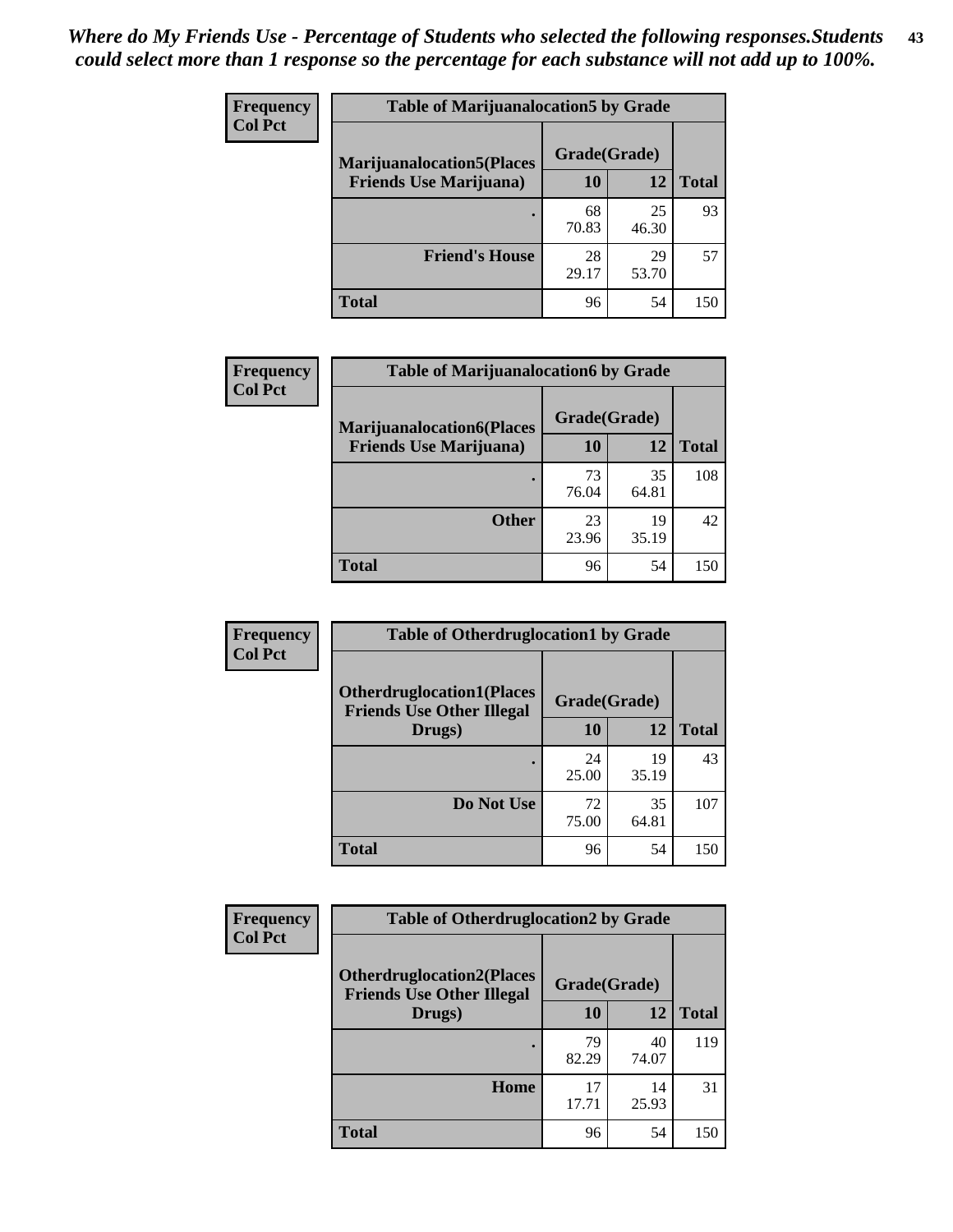| <b>Frequency</b> | <b>Table of Otherdruglocation 3 by Grade</b>                         |              |             |              |
|------------------|----------------------------------------------------------------------|--------------|-------------|--------------|
| <b>Col Pct</b>   | <b>Otherdruglocation3(Places</b><br><b>Friends Use Other Illegal</b> | Grade(Grade) |             |              |
|                  | Drugs)                                                               | 10           | 12          | <b>Total</b> |
|                  |                                                                      | 89<br>92.71  | 47<br>87.04 | 136          |
|                  | <b>School</b>                                                        | 7.29         | 12.96       | 14           |
|                  | <b>Total</b>                                                         | 96           | 54          | 150          |

| <b>Frequency</b> | <b>Table of Otherdruglocation4 by Grade</b>                          |              |             |              |
|------------------|----------------------------------------------------------------------|--------------|-------------|--------------|
| <b>Col Pct</b>   | <b>Otherdruglocation4(Places</b><br><b>Friends Use Other Illegal</b> | Grade(Grade) |             |              |
|                  | Drugs)                                                               | 10           | 12          | <b>Total</b> |
|                  |                                                                      | 86<br>89.58  | 46<br>85.19 | 132          |
|                  | Car                                                                  | 10<br>10.42  | 8<br>14.81  | 18           |
|                  | <b>Total</b>                                                         | 96           | 54          | 150          |

| <b>Frequency</b> | <b>Table of Otherdruglocation5 by Grade</b>                          |              |             |              |
|------------------|----------------------------------------------------------------------|--------------|-------------|--------------|
| <b>Col Pct</b>   | <b>Otherdruglocation5(Places</b><br><b>Friends Use Other Illegal</b> | Grade(Grade) |             |              |
|                  | Drugs)                                                               | 10           | 12          | <b>Total</b> |
|                  |                                                                      | 79<br>82.29  | 39<br>72.22 | 118          |
|                  | <b>Friend's House</b>                                                | 17<br>17.71  | 15<br>27.78 | 32           |
|                  | <b>Total</b>                                                         | 96           | 54          | 150          |

| <b>Frequency</b> | <b>Table of Otherdruglocation6 by Grade</b>                          |              |             |              |
|------------------|----------------------------------------------------------------------|--------------|-------------|--------------|
| <b>Col Pct</b>   | <b>Otherdruglocation6(Places</b><br><b>Friends Use Other Illegal</b> | Grade(Grade) |             |              |
|                  | Drugs)                                                               | <b>10</b>    | 12          | <b>Total</b> |
|                  |                                                                      | 80<br>83.33  | 44<br>81.48 | 124          |
|                  | <b>Other</b>                                                         | 16<br>16.67  | 10<br>18.52 | 26           |
|                  | <b>Total</b>                                                         | 96           | 54          | 150          |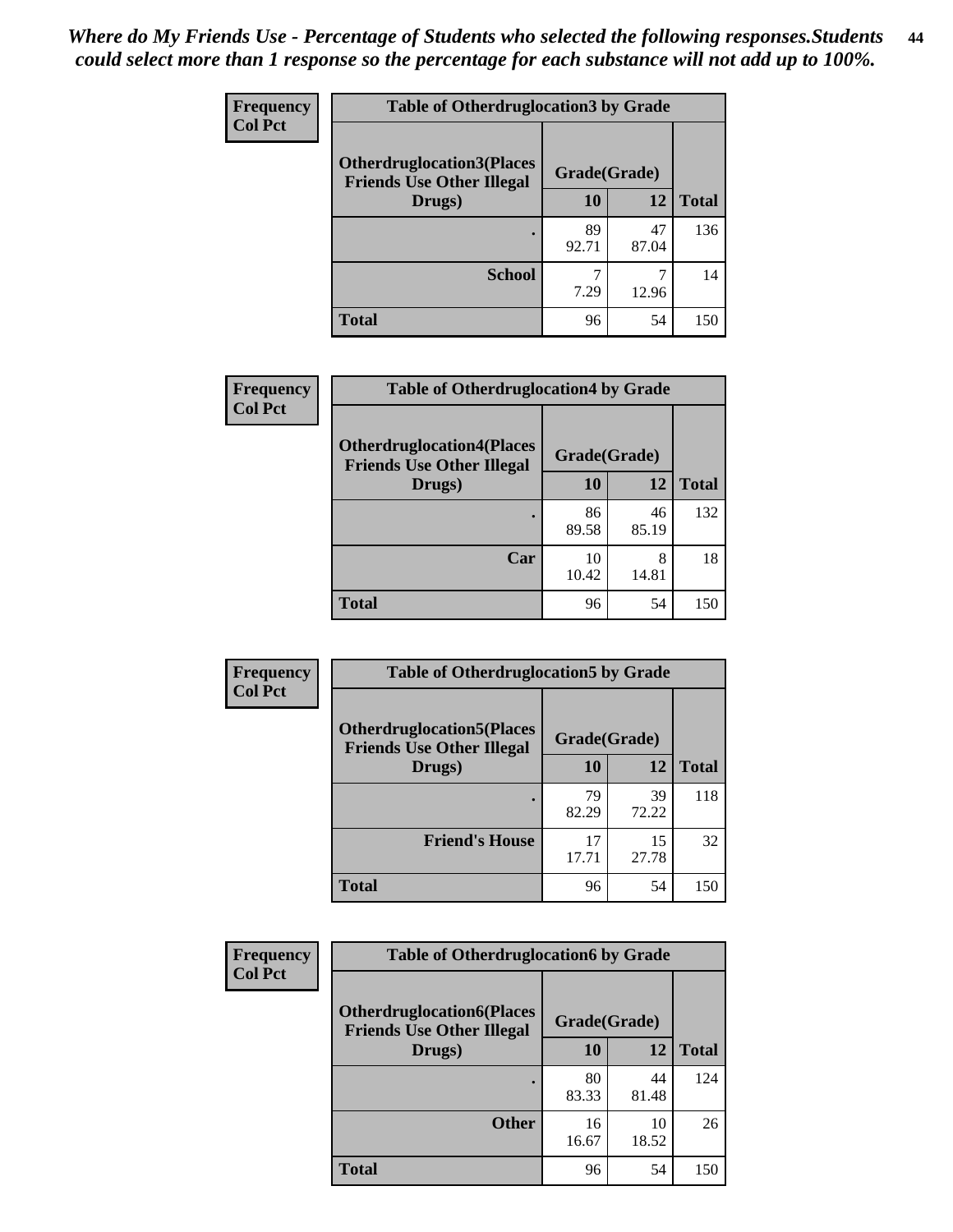| Frequency      | <b>Table of Alcoholtime1 by Grade</b>           |              |             |              |  |
|----------------|-------------------------------------------------|--------------|-------------|--------------|--|
| <b>Col Pct</b> | <b>Alcoholtime1(Times</b><br><b>Friends Use</b> | Grade(Grade) |             |              |  |
|                | Alcohol)                                        | 10           | 12          | <b>Total</b> |  |
|                |                                                 | 55<br>57.29  | 46<br>85.19 | 101          |  |
|                | Do Not Use                                      | 41<br>42.71  | 8<br>14.81  | 49           |  |
|                | <b>Total</b>                                    | 96           | 54          | 150          |  |

| Frequency      | <b>Table of Alcoholtime2 by Grade</b>           |              |             |              |
|----------------|-------------------------------------------------|--------------|-------------|--------------|
| <b>Col Pct</b> | <b>Alcoholtime2(Times</b><br><b>Friends Use</b> | Grade(Grade) |             |              |
|                | Alcohol)                                        | 10           | 12          | <b>Total</b> |
|                |                                                 | 92<br>95.83  | 53<br>98.15 | 145          |
|                | <b>On Way to School</b>                         | 4<br>4.17    | 1.85        | 5            |
|                | <b>Total</b>                                    | 96           | 54          | 150          |

| Frequency<br><b>Col Pct</b> | <b>Table of Alcoholtime3 by Grade</b>           |              |                       |              |
|-----------------------------|-------------------------------------------------|--------------|-----------------------|--------------|
|                             | <b>Alcoholtime3(Times</b><br><b>Friends Use</b> | Grade(Grade) |                       |              |
|                             | Alcohol)                                        | 10           | 12                    | <b>Total</b> |
|                             |                                                 | 92<br>95.83  | 52<br>96.30           | 144          |
|                             | <b>During School</b>                            | 4<br>4.17    | $\mathcal{D}$<br>3.70 | 6            |
|                             | <b>Total</b>                                    | 96           | 54                    | 150          |

| <b>Frequency</b> | <b>Table of Alcoholtime4 by Grade</b><br>Grade(Grade)<br><b>Alcoholtime4(Times</b> |             |             |              |  |
|------------------|------------------------------------------------------------------------------------|-------------|-------------|--------------|--|
| <b>Col Pct</b>   |                                                                                    |             |             |              |  |
|                  | <b>Friends Use Alcohol)</b>                                                        | 10          | 12          | <b>Total</b> |  |
|                  | ٠                                                                                  | 89<br>92.71 | 52<br>96.30 | 141          |  |
|                  | <b>On Way Home From School</b>                                                     | 7.29        | ◠<br>3.70   | q            |  |
|                  | <b>Total</b>                                                                       | 96          | 54          | 150          |  |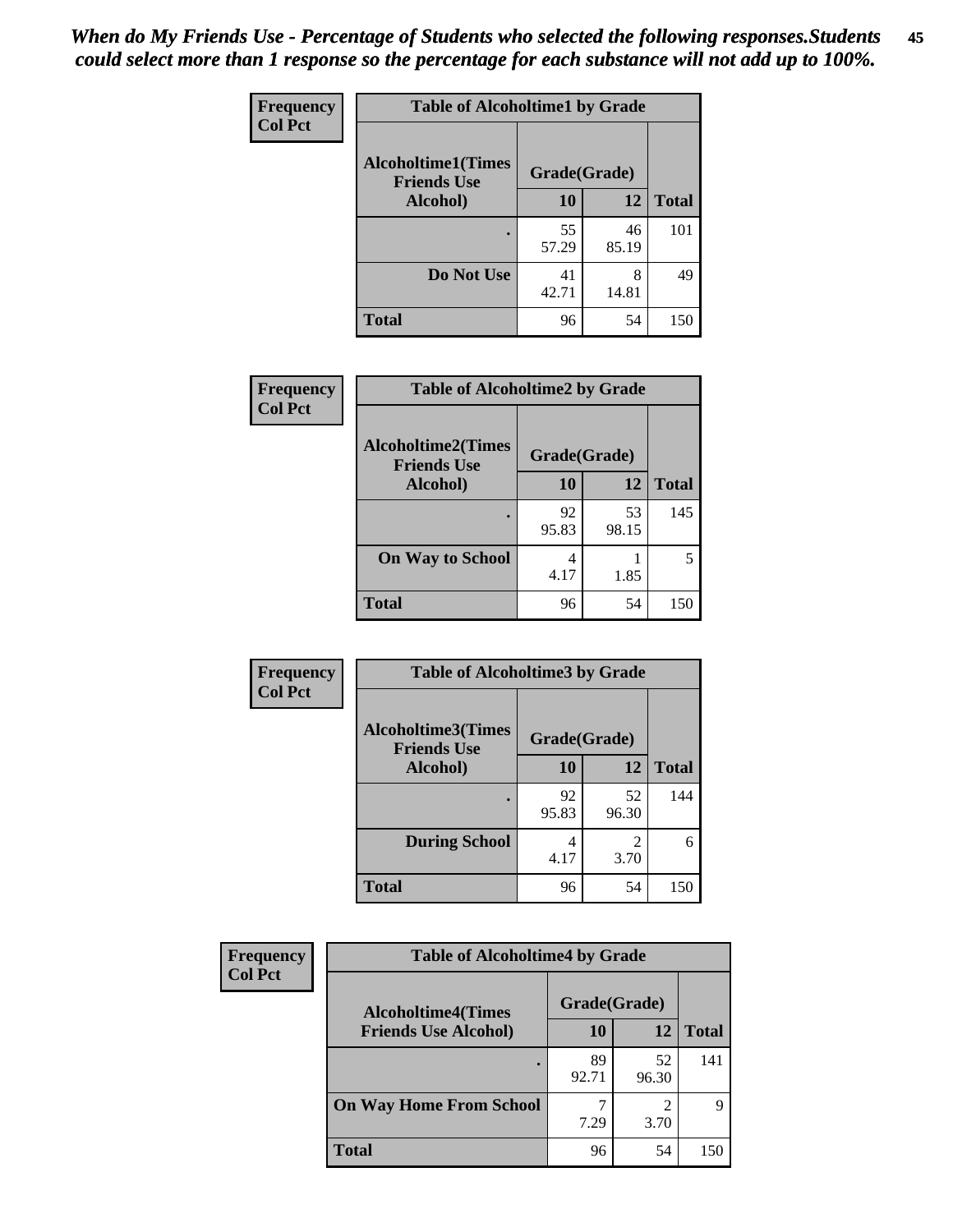*When do My Friends Use - Percentage of Students who selected the following responses.Students could select more than 1 response so the percentage for each substance will not add up to 100%.* **46**

| Frequency      | <b>Table of Alcoholtime5 by Grade</b>           |              |             |              |
|----------------|-------------------------------------------------|--------------|-------------|--------------|
| <b>Col Pct</b> | <b>Alcoholtime5(Times</b><br><b>Friends Use</b> | Grade(Grade) |             |              |
|                | Alcohol)                                        | 10           | 12          | <b>Total</b> |
|                |                                                 | 79<br>82.29  | 35<br>64.81 | 114          |
|                | Weeknights                                      | 17<br>17.71  | 19<br>35.19 | 36           |
|                | <b>Total</b>                                    | 96           | 54          | 150          |

| <b>Frequency</b> | <b>Table of Alcoholtime6 by Grade</b>           |              |             |              |
|------------------|-------------------------------------------------|--------------|-------------|--------------|
| <b>Col Pct</b>   | <b>Alcoholtime6(Times</b><br><b>Friends Use</b> | Grade(Grade) |             |              |
|                  | Alcohol)                                        | 10           | 12          | <b>Total</b> |
|                  |                                                 | 42<br>43.75  | 9<br>16.67  | 51           |
|                  | Weekends                                        | 54<br>56.25  | 45<br>83.33 | 99           |
|                  | <b>Total</b>                                    | 96           | 54          | 150          |

| Frequency      | <b>Table of Tobaccotime1 by Grade</b>           |              |             |              |
|----------------|-------------------------------------------------|--------------|-------------|--------------|
| <b>Col Pct</b> | <b>Tobaccotime1(Times</b><br><b>Friends Use</b> | Grade(Grade) |             |              |
|                | <b>Tobacco</b> )                                | 10           | 12          | <b>Total</b> |
|                | ٠                                               | 50<br>52.08  | 41<br>75.93 | 91           |
|                | Do Not Use                                      | 46<br>47.92  | 13<br>24.07 | 59           |
|                | <b>Total</b>                                    | 96           | 54          | 150          |

| <b>Frequency</b> | <b>Table of Tobaccotime2 by Grade</b>                           |             |             |              |
|------------------|-----------------------------------------------------------------|-------------|-------------|--------------|
| <b>Col Pct</b>   | <b>Tobaccotime2(Times</b><br>Grade(Grade)<br><b>Friends Use</b> |             |             |              |
|                  | <b>Tobacco</b> )                                                | 10          | 12          | <b>Total</b> |
|                  |                                                                 | 72<br>75.00 | 24<br>44.44 | 96           |
|                  | <b>On Way to School</b>                                         | 24<br>25.00 | 30<br>55.56 | 54           |
|                  | <b>Total</b>                                                    | 96          | 54          | 150          |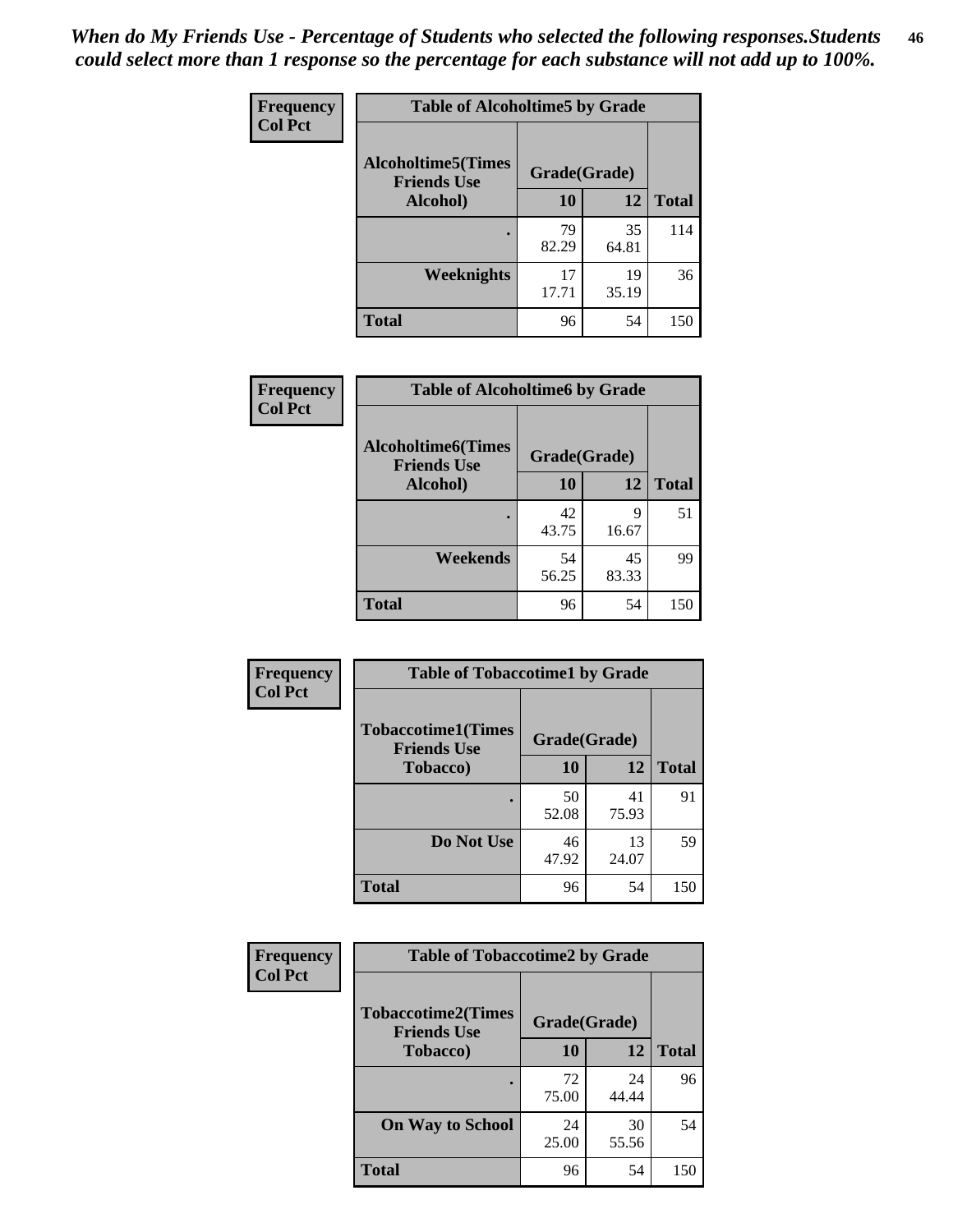*When do My Friends Use - Percentage of Students who selected the following responses.Students could select more than 1 response so the percentage for each substance will not add up to 100%.* **47**

| <b>Frequency</b> | <b>Table of Tobaccotime3 by Grade</b>           |              |             |              |  |
|------------------|-------------------------------------------------|--------------|-------------|--------------|--|
| <b>Col Pct</b>   | <b>Tobaccotime3(Times</b><br><b>Friends Use</b> | Grade(Grade) |             |              |  |
|                  | Tobacco)                                        | 10           | 12          | <b>Total</b> |  |
|                  |                                                 | 79<br>82.29  | 37<br>68.52 | 116          |  |
|                  | <b>During School</b>                            | 17<br>17.71  | 17<br>31.48 | 34           |  |
|                  | <b>Total</b>                                    | 96           | 54          | 150          |  |

| Frequency<br><b>Col Pct</b> | <b>Table of Tobaccotime4 by Grade</b> |              |             |              |
|-----------------------------|---------------------------------------|--------------|-------------|--------------|
|                             | <b>Tobaccotime4(Times</b>             | Grade(Grade) |             |              |
|                             | <b>Friends Use Tobacco)</b>           | 10           | 12          | <b>Total</b> |
|                             |                                       | 89<br>92.71  | 52<br>96.30 | 141          |
|                             | <b>On Way Home From School</b>        | 7.29         | ∍<br>3.70   | 9            |
|                             | Total                                 | 96           | 54          | 150          |

| <b>Frequency</b> | <b>Table of Tobaccotime5 by Grade</b>            |              |             |              |
|------------------|--------------------------------------------------|--------------|-------------|--------------|
| <b>Col Pct</b>   | <b>Tobaccotime5</b> (Times<br><b>Friends Use</b> | Grade(Grade) |             |              |
|                  | <b>Tobacco</b> )                                 | 10           | 12          | <b>Total</b> |
|                  |                                                  | 56<br>58.33  | 18<br>33.33 | 74           |
|                  | Weeknights                                       | 40<br>41.67  | 36<br>66.67 | 76           |
|                  | <b>Total</b>                                     | 96           | 54          | 150          |

| Frequency      | <b>Table of Tobaccotime6 by Grade</b>           |              |             |              |
|----------------|-------------------------------------------------|--------------|-------------|--------------|
| <b>Col Pct</b> | <b>Tobaccotime6(Times</b><br><b>Friends Use</b> | Grade(Grade) |             |              |
|                | <b>Tobacco</b> )                                | 10           | 12          | <b>Total</b> |
|                |                                                 | 54<br>56.25  | 18<br>33.33 | 72           |
|                | Weekends                                        | 42<br>43.75  | 36<br>66.67 | 78           |
|                | <b>Total</b>                                    | 96           | 54          | 150          |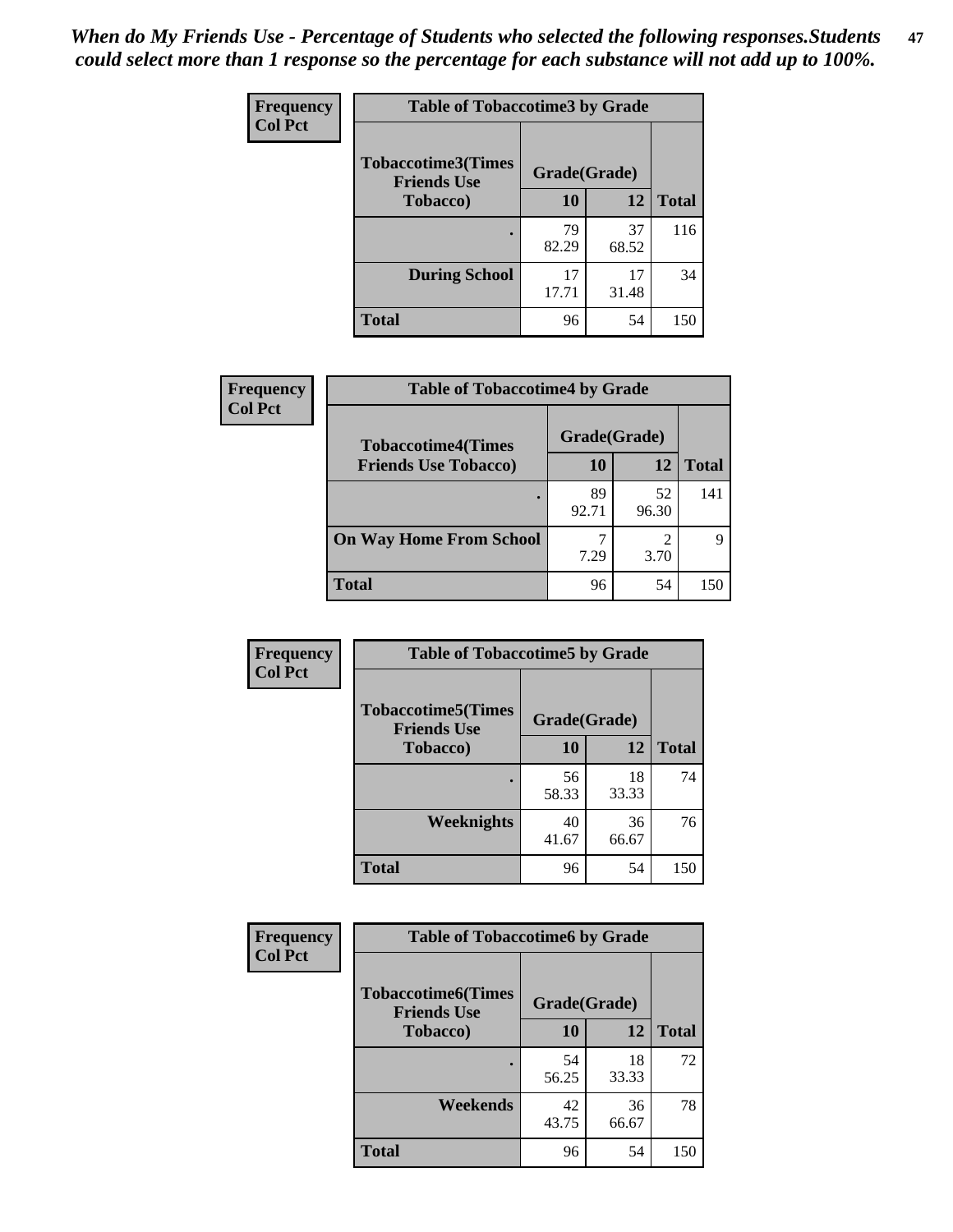| Frequency      | <b>Table of Marijuanatime1 by Grade</b>           |              |             |              |
|----------------|---------------------------------------------------|--------------|-------------|--------------|
| <b>Col Pct</b> | <b>Marijuanatime1(Times</b><br><b>Friends Use</b> | Grade(Grade) |             |              |
|                | Marijuana)                                        | 10           | 12          | <b>Total</b> |
|                |                                                   | 33<br>34.38  | 32<br>59.26 | 65           |
|                | Do Not Use                                        | 63<br>65.63  | 22<br>40.74 | 85           |
|                | <b>Total</b>                                      | 96           | 54          | 150          |

| Frequency      | <b>Table of Marijuanatime2 by Grade</b>           |              |             |              |
|----------------|---------------------------------------------------|--------------|-------------|--------------|
| <b>Col Pct</b> | <b>Marijuanatime2(Times</b><br><b>Friends Use</b> | Grade(Grade) |             |              |
|                | Marijuana)                                        | 10           | 12          | <b>Total</b> |
|                |                                                   | 86<br>89.58  | 43<br>79.63 | 129          |
|                | <b>On Way to School</b>                           | 10<br>10.42  | 11<br>20.37 | 21           |
|                | <b>Total</b>                                      | 96           | 54          | 150          |

| <b>Frequency</b> | <b>Table of Marijuanatime3 by Grade</b>    |              |             |              |
|------------------|--------------------------------------------|--------------|-------------|--------------|
| <b>Col Pct</b>   | Marijuanatime3(Times<br><b>Friends Use</b> | Grade(Grade) |             |              |
|                  | Marijuana)                                 | 10           | 12          | <b>Total</b> |
|                  |                                            | 91<br>94.79  | 46<br>85.19 | 137          |
|                  | <b>During School</b>                       | 5<br>5.21    | 8<br>14.81  | 13           |
|                  | <b>Total</b>                               | 96           | 54          | 150          |

| <b>Frequency</b> | <b>Table of Marijuanatime4 by Grade</b> |              |             |              |
|------------------|-----------------------------------------|--------------|-------------|--------------|
| <b>Col Pct</b>   | <b>Marijuanatime4</b> (Times            | Grade(Grade) |             |              |
|                  | <b>Friends Use Marijuana</b> )          | 10           | 12          | <b>Total</b> |
|                  |                                         | 85<br>88.54  | 42<br>77.78 | 127          |
|                  | <b>On Way Home From School</b>          | 11<br>11.46  | 12<br>22.22 | 23           |
|                  | <b>Total</b>                            | 96           | 54          | 150          |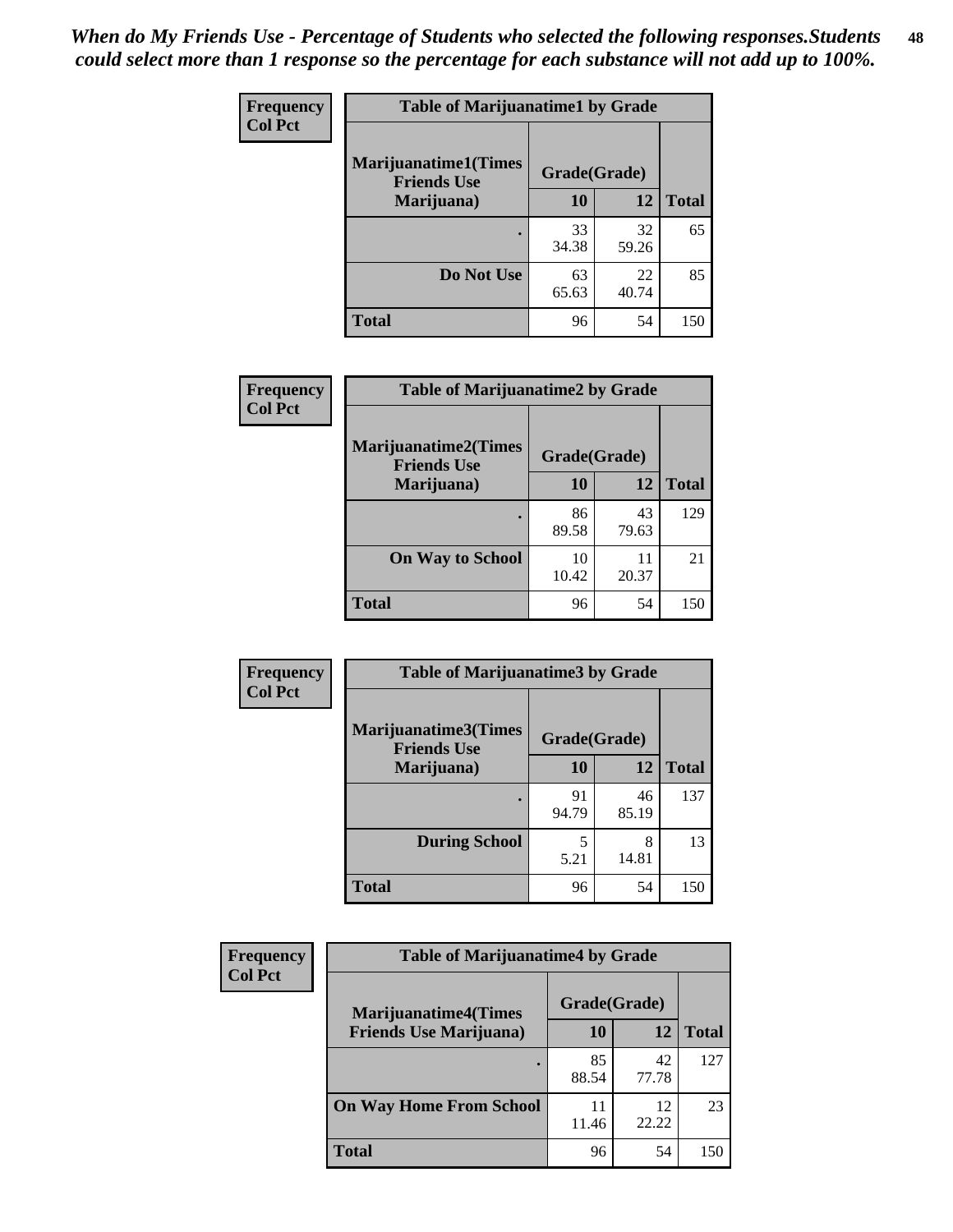| Frequency      | <b>Table of Marijuanatime5 by Grade</b>            |              |             |              |
|----------------|----------------------------------------------------|--------------|-------------|--------------|
| <b>Col Pct</b> | <b>Marijuanatime5</b> (Times<br><b>Friends Use</b> | Grade(Grade) |             |              |
|                | Marijuana)                                         | 10           | 12          | <b>Total</b> |
|                |                                                    | 76<br>79.17  | 30<br>55.56 | 106          |
|                | Weeknights                                         | 20<br>20.83  | 24<br>44.44 | 44           |
|                | <b>Total</b>                                       | 96           | 54          | 150          |

| Frequency      | <b>Table of Marijuanatime6 by Grade</b>    |              |             |              |
|----------------|--------------------------------------------|--------------|-------------|--------------|
| <b>Col Pct</b> | Marijuanatime6(Times<br><b>Friends Use</b> | Grade(Grade) |             |              |
|                | Marijuana)                                 | 10           | 12          | <b>Total</b> |
|                |                                            | 64<br>66.67  | 22<br>40.74 | 86           |
|                | Weekends                                   | 32<br>33.33  | 32<br>59.26 | 64           |
|                | <b>Total</b>                               | 96           | 54          | 150          |

| Frequency      | <b>Table of Otherdrugtime1 by Grade</b>                 |              |             |              |
|----------------|---------------------------------------------------------|--------------|-------------|--------------|
| <b>Col Pct</b> | <b>Otherdrugtime1(Times</b><br><b>Friends Use Other</b> | Grade(Grade) |             |              |
|                | <b>Illegal Drugs</b> )                                  | 10           | 12          | <b>Total</b> |
|                |                                                         | 22<br>22.92  | 19<br>35.19 | 41           |
|                | Do Not Use                                              | 74<br>77.08  | 35<br>64.81 | 109          |
|                | Total                                                   | 96           | 54          | 150          |

| <b>Frequency</b><br><b>Col Pct</b> | <b>Table of Otherdrugtime2 by Grade</b>                                 |             |             |              |
|------------------------------------|-------------------------------------------------------------------------|-------------|-------------|--------------|
|                                    | <b>Otherdrugtime2(Times</b><br>Grade(Grade)<br><b>Friends Use Other</b> |             |             |              |
|                                    | <b>Illegal Drugs</b> )                                                  | 10          | 12          | <b>Total</b> |
|                                    |                                                                         | 92<br>95.83 | 49<br>90.74 | 141          |
|                                    | <b>On Way to School</b>                                                 | 4<br>4.17   | 5<br>9.26   | Q            |
|                                    | Total                                                                   | 96          | 54          | 150          |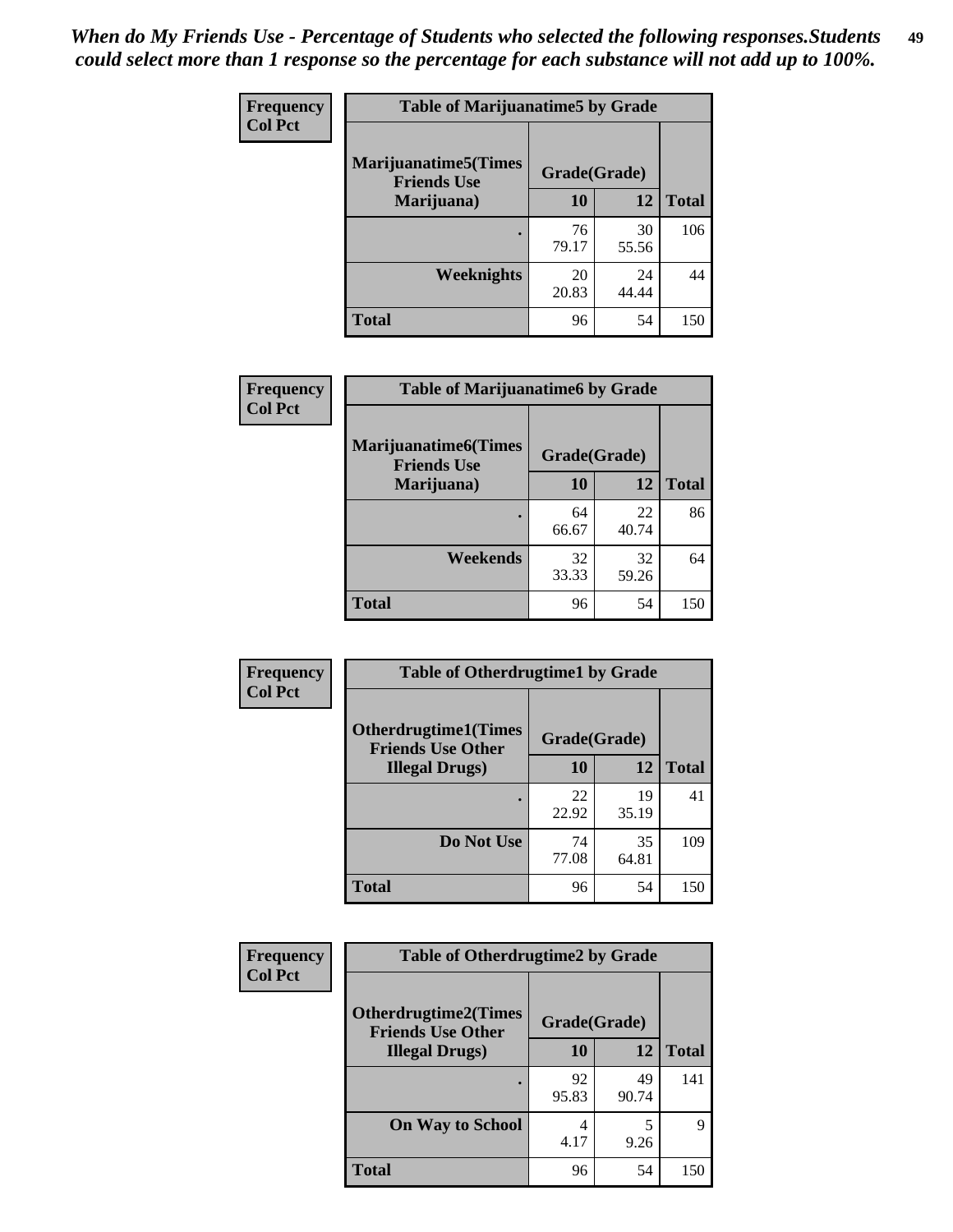| <b>Frequency</b> | <b>Table of Otherdrugtime3 by Grade</b>          |              |             |              |
|------------------|--------------------------------------------------|--------------|-------------|--------------|
| <b>Col Pct</b>   | Otherdrugtime3(Times<br><b>Friends Use Other</b> | Grade(Grade) |             |              |
|                  | <b>Illegal Drugs</b> )                           | 10           | 12          | <b>Total</b> |
|                  |                                                  | 92<br>95.83  | 48<br>88.89 | 140          |
|                  | <b>During School</b>                             | 4<br>4.17    | 6<br>11 11  | 10           |
|                  | Total                                            | 96           | 54          | 150          |

| Frequency      | <b>Table of Otherdrugtime4 by Grade</b>                         |              |             |              |
|----------------|-----------------------------------------------------------------|--------------|-------------|--------------|
| <b>Col Pct</b> | <b>Otherdrugtime4(Times</b><br><b>Friends Use Other Illegal</b> | Grade(Grade) |             |              |
|                | Drugs)                                                          | 10           | 12          | <b>Total</b> |
|                | ٠                                                               | 87<br>90.63  | 50<br>92.59 | 137          |
|                | <b>On Way Home From School</b>                                  | 9<br>9.38    | 4<br>7.41   | 13           |
|                | <b>Total</b>                                                    | 96           | 54          | 150          |

| Frequency      | <b>Table of Otherdrugtime5 by Grade</b>                  |              |             |              |
|----------------|----------------------------------------------------------|--------------|-------------|--------------|
| <b>Col Pct</b> | <b>Otherdrugtime5</b> (Times<br><b>Friends Use Other</b> | Grade(Grade) |             |              |
|                | <b>Illegal Drugs</b> )                                   | 10           | 12          | <b>Total</b> |
|                |                                                          | 83<br>86.46  | 43<br>79.63 | 126          |
|                | Weeknights                                               | 13<br>13.54  | 11<br>20.37 | 24           |
|                | Total                                                    | 96           | 54          | 150          |

| Frequency      | <b>Table of Otherdrugtime6 by Grade</b>                 |              |             |              |
|----------------|---------------------------------------------------------|--------------|-------------|--------------|
| <b>Col Pct</b> | <b>Otherdrugtime6(Times</b><br><b>Friends Use Other</b> | Grade(Grade) |             |              |
|                | <b>Illegal Drugs</b> )                                  | 10           | 12          | <b>Total</b> |
|                |                                                         | 76<br>79.17  | 36<br>66.67 | 112          |
|                | Weekends                                                | 20<br>20.83  | 18<br>33.33 | 38           |
|                | Total                                                   | 96           | 54          | 150          |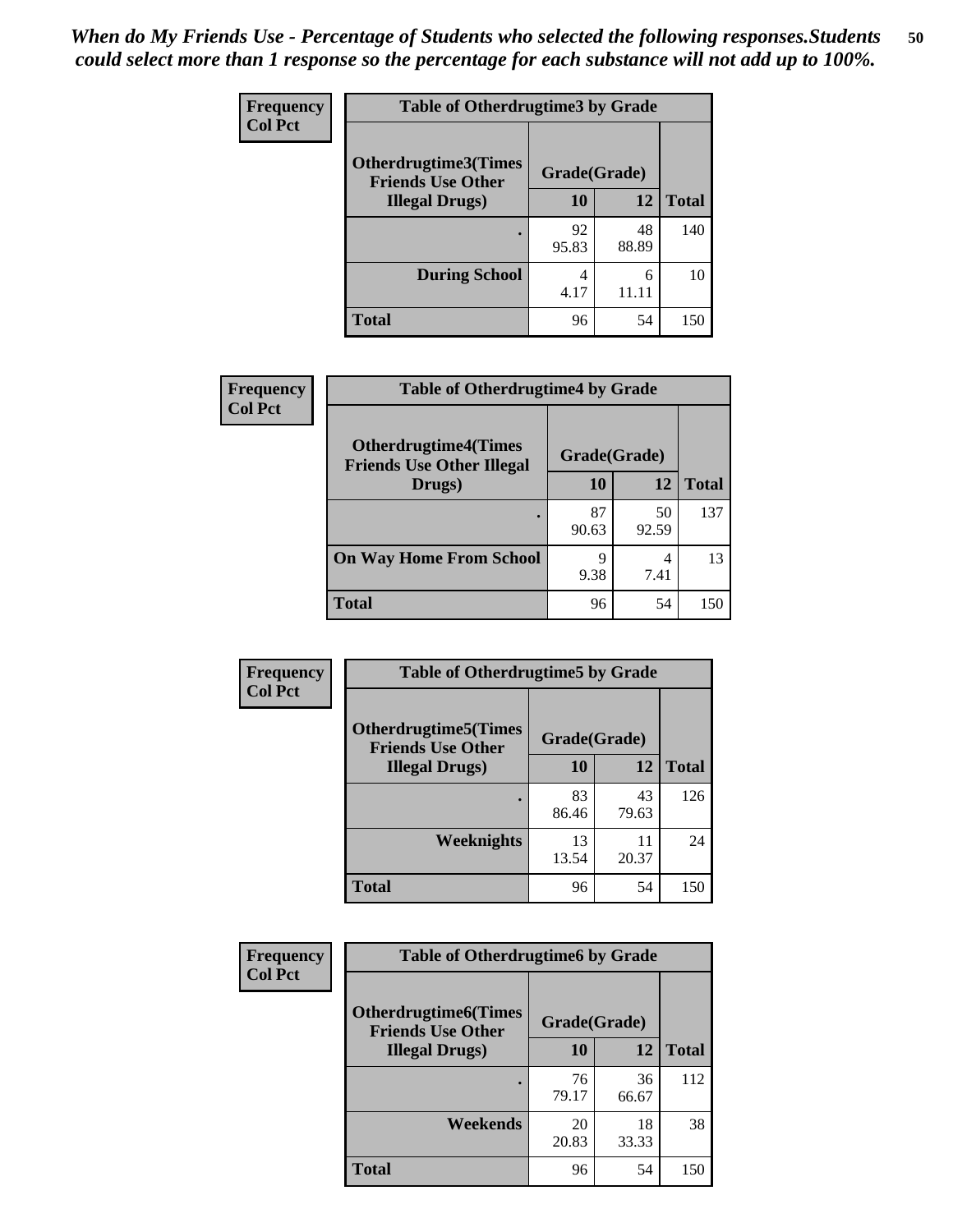| Frequency      | <b>Table of Educationalcohol by Grade</b>                                                                  |              |             |              |
|----------------|------------------------------------------------------------------------------------------------------------|--------------|-------------|--------------|
| <b>Col Pct</b> | Educationalcohol(I<br>have been taught<br>about alcohol,<br>tobacco,<br>and other drugs<br>within the last | Grade(Grade) |             |              |
|                | year at school)                                                                                            | 10           | 12          | <b>Total</b> |
|                | Yes                                                                                                        | 79<br>82.29  | 26<br>48.15 | 105          |
|                | N <sub>0</sub>                                                                                             | 17<br>17.71  | 28<br>51.85 | 45           |
|                | <b>Total</b>                                                                                               | 96           | 54          | 150          |

| Frequency      | <b>Table of Eversmoked by Grade</b> |              |             |              |
|----------------|-------------------------------------|--------------|-------------|--------------|
| <b>Col Pct</b> | Eversmoked(I<br>have smoked         | Grade(Grade) |             |              |
|                | a cigarette)                        | <b>10</b>    | 12          | <b>Total</b> |
|                | <b>Yes</b>                          | 38<br>39.58  | 33<br>61.11 | 71           |
|                | N <sub>0</sub>                      | 58<br>60.42  | 21<br>38.89 | 79           |
|                | Total                               | 96           | 54          | 150          |

| Frequency      | <b>Table of Drovedrinking by Grade</b>                                                                              |                    |             |              |
|----------------|---------------------------------------------------------------------------------------------------------------------|--------------------|-------------|--------------|
| <b>Col Pct</b> | Drovedrinking(In<br>the past 30 days I<br>have driven a car<br>or other vehicle<br>while I was<br>drinking alcohol) | Grade(Grade)<br>10 | 12          | <b>Total</b> |
|                |                                                                                                                     |                    |             |              |
|                | <b>Yes</b>                                                                                                          | 3<br>3.13          | 3<br>5.56   | 6            |
|                | N <sub>0</sub>                                                                                                      | 93<br>96.88        | 51<br>94.44 | 144          |
|                | <b>Total</b>                                                                                                        | 96                 | 54          | 150          |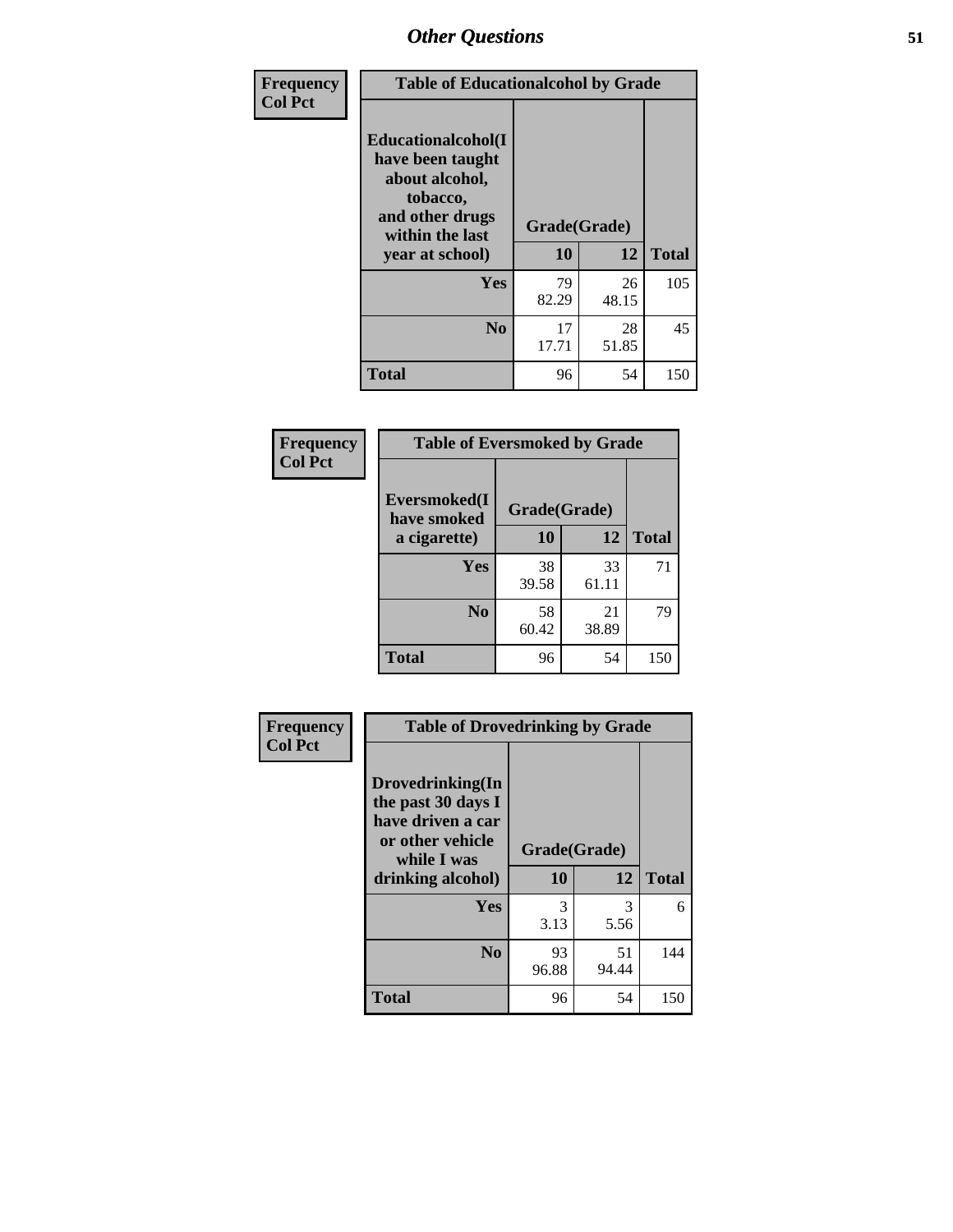| Frequency<br><b>Col Pct</b> | <b>Table of Rodedrinking by Grade</b>                                                                      |              |             |              |
|-----------------------------|------------------------------------------------------------------------------------------------------------|--------------|-------------|--------------|
|                             | Rodedrinking(In<br>the past 30 days<br>I have ridden in<br>a car with a<br>driver who had<br>been drinking | Grade(Grade) |             |              |
|                             | alcohol)                                                                                                   | 10           | 12          | <b>Total</b> |
|                             | <b>Yes</b>                                                                                                 | 15<br>15.63  | 5<br>9.26   | 20           |
|                             | N <sub>0</sub>                                                                                             | 81<br>84.38  | 49<br>90.74 | 130          |
|                             | <b>Total</b>                                                                                               | 96           | 54          | 150          |

#### **Frequency Col Pct**

| <b>Table of Drugsschool by Grade</b>                                                                                      |              |             |              |
|---------------------------------------------------------------------------------------------------------------------------|--------------|-------------|--------------|
| <b>Drugsschool</b> (During<br>the past 12 months,<br>I have been offered,<br>sold,<br>or given illegal<br>drugs on school | Grade(Grade) |             |              |
| property)                                                                                                                 | 10           | 12          | <b>Total</b> |
| Yes                                                                                                                       | 23<br>23.96  | 14<br>25.93 | 37           |
| N <sub>0</sub>                                                                                                            | 73<br>76.04  | 40<br>74.07 | 113          |
| Total                                                                                                                     | 96           | 54          | 150          |

| Frequency      | <b>Table of Helpbullied by Grade</b>                                   |                    |                        |              |
|----------------|------------------------------------------------------------------------|--------------------|------------------------|--------------|
| <b>Col Pct</b> | $Helpb$ ullied $(I$<br>would help<br>someone who was<br>being bullied) | Grade(Grade)<br>10 | 12                     | <b>Total</b> |
|                |                                                                        |                    |                        |              |
|                | <b>Strongly Agree</b>                                                  | 60<br>62.50        | 36<br>66.67            | 96           |
|                | <b>Somewhat Agree</b>                                                  | 27<br>28.13        | 15<br>27.78            | 42           |
|                | <b>Somewhat Disagree</b>                                               | 6<br>6.25          | $\mathfrak{D}$<br>3.70 | 8            |
|                | <b>Strongly Disagree</b>                                               | 3<br>3.13          | 1.85                   | 4            |
|                | <b>Total</b>                                                           | 96                 | 54                     | 150          |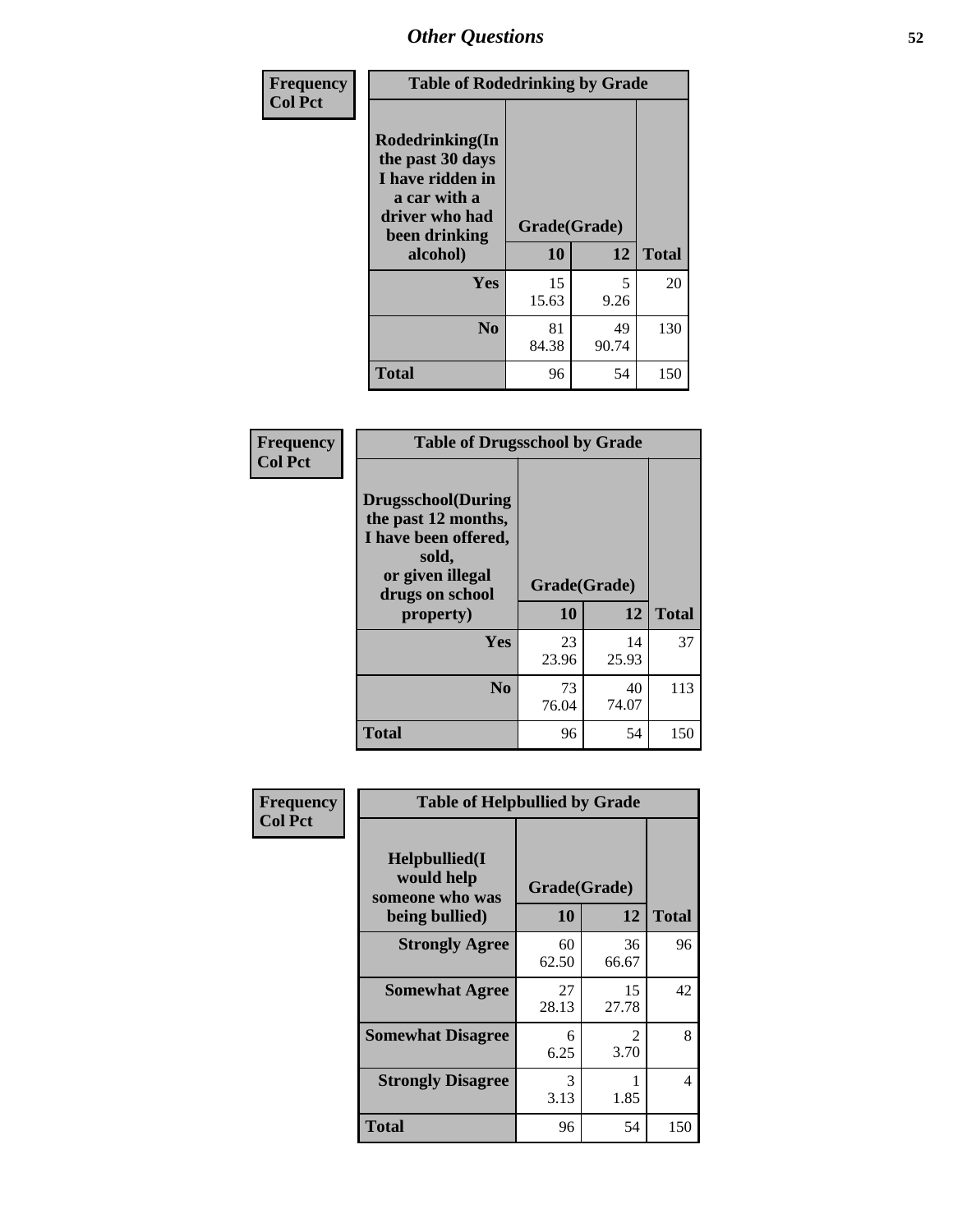| <b>Frequency</b> |  |  |
|------------------|--|--|
| <b>Row Pct</b>   |  |  |
|                  |  |  |

| <b>Table of Grade by Bingedrinking</b> |                         |                                                                                                         |                   |                        |                               |                        |                   |              |
|----------------------------------------|-------------------------|---------------------------------------------------------------------------------------------------------|-------------------|------------------------|-------------------------------|------------------------|-------------------|--------------|
|                                        |                         | Bingedrinking(I have drunk five or more<br>drinks of alcohol at one sitting during the<br>last 30 days) |                   |                        |                               |                        |                   |              |
| Grade(Grade)                           | $\bf{0}$<br><b>Days</b> | 1 or<br>$\overline{2}$<br>days                                                                          | 3 to<br>5<br>days | 6 to<br>9<br>days      | <b>10</b><br>to<br>19<br>days | 20<br>to<br>29<br>days | All<br>30<br>days | <b>Total</b> |
| 10                                     | 86<br>89.58             | 3<br>3.13                                                                                               | 2<br>2.08         | $\Omega$<br>0.00       | $\mathfrak{D}$<br>2.08        | 2<br>2.08              | 1.04              | 96           |
| 12                                     | 37<br>68.52             | 4<br>7.41                                                                                               | 6<br>11.11        | $\overline{2}$<br>3.70 | 3<br>5.56                     | $\overline{c}$<br>3.70 | ∩<br>0.00         | 54           |
| <b>Total</b>                           | 123                     | 7                                                                                                       | 8                 | $\overline{2}$         | 5                             | 4                      |                   | 150          |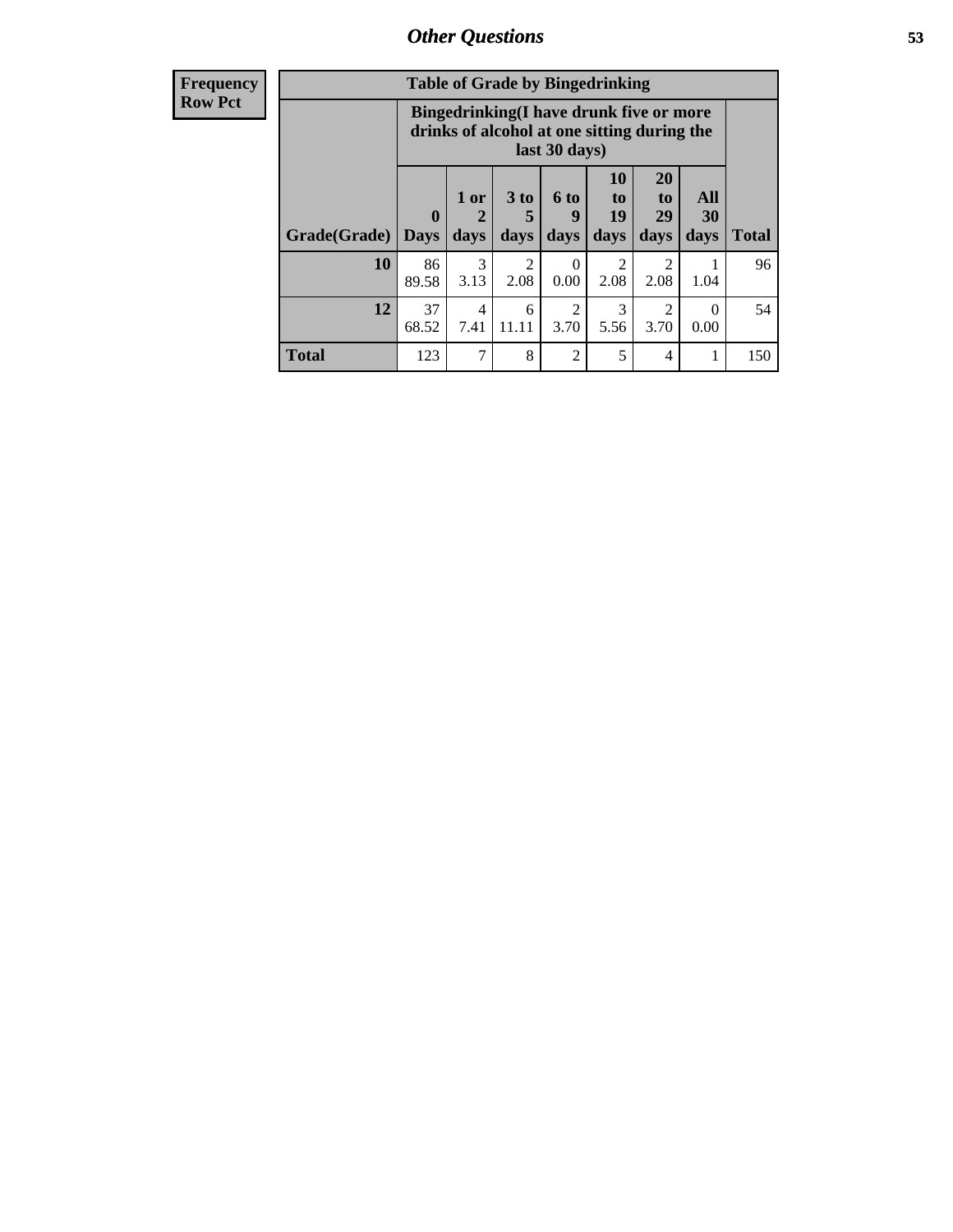### *Nutrition* **54**

| Frequency |
|-----------|
| Row Pct   |

| <b>Table of Grade by Dairy</b> |                          |                                                                 |                             |                                    |              |  |  |  |
|--------------------------------|--------------------------|-----------------------------------------------------------------|-----------------------------|------------------------------------|--------------|--|--|--|
|                                |                          | Dairy (I eat at least 3 servings of dairy<br>products each day) |                             |                                    |              |  |  |  |
| Grade(Grade)                   | <b>Strongly</b><br>Agree | <b>Somewhat</b><br>Agree                                        | <b>Somewhat</b><br>Disagree | <b>Strongly</b><br><b>Disagree</b> | <b>Total</b> |  |  |  |
| 10                             | 29<br>30.21              | 35<br>36.46                                                     | 17<br>17.71                 | 15<br>15.63                        | 96           |  |  |  |
| 12                             | 16<br>29.63              | 22<br>40.74                                                     | 11<br>20.37                 | 5<br>9.26                          | 54           |  |  |  |
| <b>Total</b>                   | 45                       | 57                                                              | 28                          | 20                                 | 150          |  |  |  |

| <b>Frequency</b> |
|------------------|
| <b>Row Pct</b>   |

| V | <b>Table of Grade by Fruitveg</b> |                          |                                                                          |                                               |                                    |              |  |  |
|---|-----------------------------------|--------------------------|--------------------------------------------------------------------------|-----------------------------------------------|------------------------------------|--------------|--|--|
|   |                                   |                          | Fruitveg(I eat at least 5 servings of fruits<br>and vegetables each day) |                                               |                                    |              |  |  |
|   | Grade(Grade)                      | <b>Strongly</b><br>Agree | Agree                                                                    | <b>Somewhat   Somewhat</b><br><b>Disagree</b> | <b>Strongly</b><br><b>Disagree</b> | <b>Total</b> |  |  |
|   | 10                                | 12.<br>12.50             | 34<br>35.42                                                              | 35<br>36.46                                   | 15<br>15.63                        | 96           |  |  |
|   | 12                                | 10<br>18.52              | 17<br>31.48                                                              | 18<br>33.33                                   | 9<br>16.67                         | 54           |  |  |
|   | <b>Total</b>                      | 22                       | 51                                                                       | 53                                            | 24                                 | 150          |  |  |

| <b>Frequency</b> | <b>Table of Grade by Cafeteriahealthy</b> |                          |             |                                                                       |                                    |              |
|------------------|-------------------------------------------|--------------------------|-------------|-----------------------------------------------------------------------|------------------------------------|--------------|
| <b>Row Pct</b>   |                                           |                          |             | Cafeteriahealthy (School meals in my<br>school cafeteria are healthy) |                                    |              |
|                  | Grade(Grade)                              | <b>Strongly</b><br>Agree | Agree       | Somewhat   Somewhat  <br>Disagree                                     | <b>Strongly</b><br><b>Disagree</b> | <b>Total</b> |
|                  | 10                                        | Q<br>9.38                | 47<br>48.96 | 20<br>20.83                                                           | 20<br>20.83                        | 96           |
|                  | 12                                        | 9.26                     | 24<br>44.44 | 10<br>18.52                                                           | 15<br>27.78                        | 54           |
|                  | Total                                     | 14                       | 71          | 30                                                                    | 35                                 | 150          |

| <b>Frequency</b> |
|------------------|
| <b>Row Pct</b>   |

| <b>Table of Grade by Cafeterianutrition</b>                                               |                          |             |                                        |                                    |              |  |  |
|-------------------------------------------------------------------------------------------|--------------------------|-------------|----------------------------------------|------------------------------------|--------------|--|--|
| <b>Cafeterianutrition</b> (Facts about nutrition<br>are available in my school cafeteria) |                          |             |                                        |                                    |              |  |  |
| Grade(Grade)                                                                              | <b>Strongly</b><br>Agree | Agree       | Somewhat   Somewhat<br><b>Disagree</b> | <b>Strongly</b><br><b>Disagree</b> | <b>Total</b> |  |  |
| 10                                                                                        | 10<br>10.42              | 25<br>26.04 | 33<br>34.38                            | 28<br>29.17                        | 96           |  |  |
| 12                                                                                        | 12.96                    | 18<br>33.33 | 10<br>18.52                            | 19<br>35.19                        | 54           |  |  |
| <b>Total</b>                                                                              | 17                       | 43          | 43                                     | 47                                 | 150          |  |  |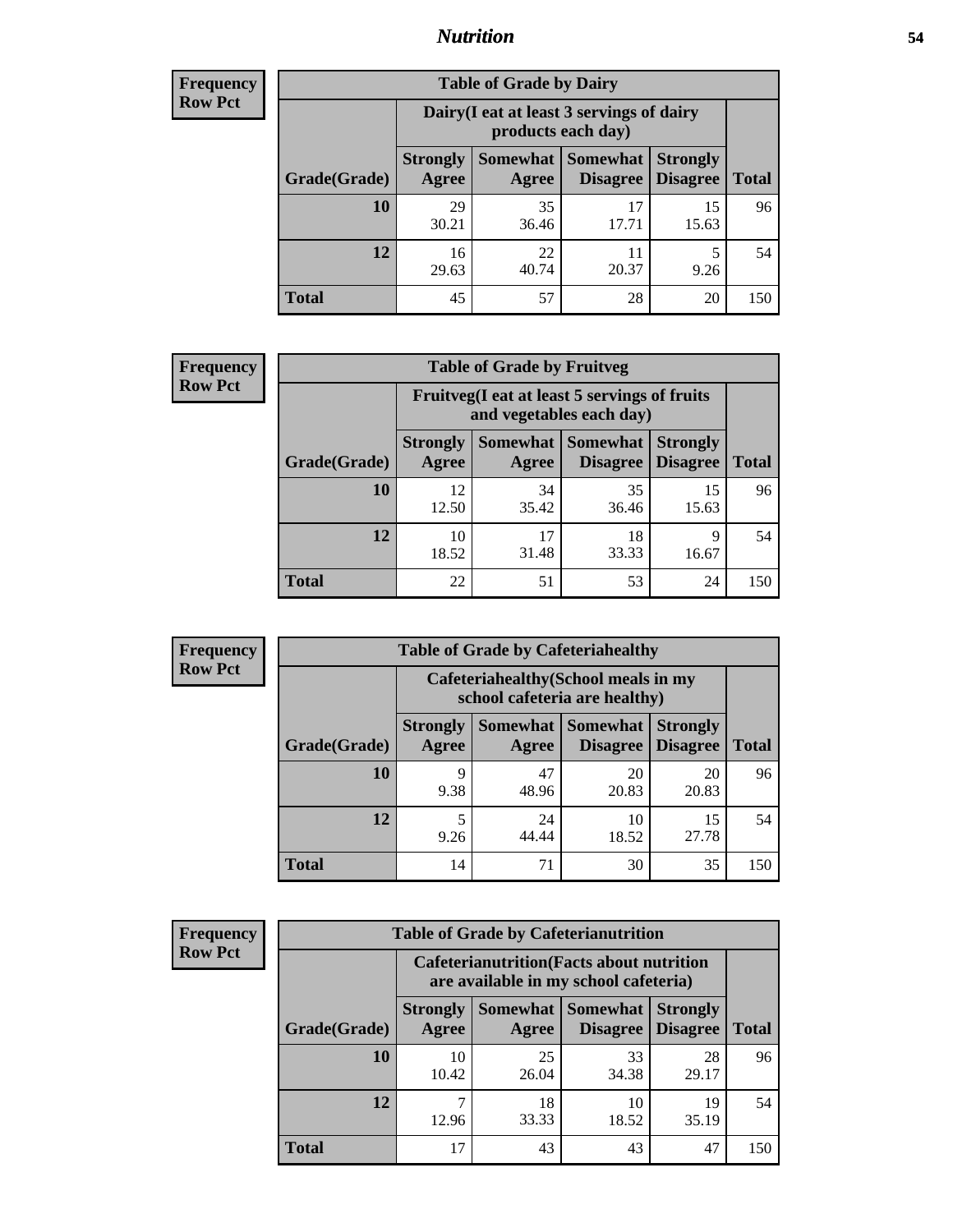### *Nutrition* **55**

| Frequency |
|-----------|
| Row Pct   |

| <b>Table of Grade by Schoollunch</b> |                          |                                                                 |                               |                                    |              |  |  |  |
|--------------------------------------|--------------------------|-----------------------------------------------------------------|-------------------------------|------------------------------------|--------------|--|--|--|
|                                      |                          | Schoollunch(I eat school lunch three or<br>more times per week) |                               |                                    |              |  |  |  |
| Grade(Grade)                         | <b>Strongly</b><br>Agree | Agree                                                           | Somewhat Somewhat<br>Disagree | <b>Strongly</b><br><b>Disagree</b> | <b>Total</b> |  |  |  |
| 10                                   | 47<br>48.96              | 26<br>27.08                                                     | 4<br>4.17                     | 19<br>19.79                        | 96           |  |  |  |
| 12                                   | 19<br>35.19              | q<br>16.67                                                      | 6                             | 20<br>37.04                        | 54           |  |  |  |
| <b>Total</b>                         | 66                       | 35                                                              | 10                            | 39                                 | 150          |  |  |  |

| <b>Frequency</b> |  |
|------------------|--|
| <b>Row Pct</b>   |  |

| 'V | <b>Table of Grade by Foodchoices</b>                                       |                          |             |                                              |                 |              |  |  |
|----|----------------------------------------------------------------------------|--------------------------|-------------|----------------------------------------------|-----------------|--------------|--|--|
|    | <b>Foodchoices</b> (I make healthy food choices in<br>my school cafeteria) |                          |             |                                              |                 |              |  |  |
|    | Grade(Grade)                                                               | <b>Strongly</b><br>Agree | Agree       | Somewhat   Somewhat  <br>Disagree   Disagree | <b>Strongly</b> | <b>Total</b> |  |  |
|    | 10                                                                         | 17<br>17.71              | 42<br>43.75 | 21<br>21.88                                  | 16<br>16.67     | 96           |  |  |
|    | 12                                                                         | 12.96                    | 22<br>40.74 | 10<br>18.52                                  | 15<br>27.78     | 54           |  |  |
|    | <b>Total</b>                                                               | 24                       | 64          | 31                                           | 31              | 150          |  |  |

| <b>Frequency</b> | <b>Table of Grade by Wholewheat</b> |                                                                                                             |             |                                   |                                    |              |
|------------------|-------------------------------------|-------------------------------------------------------------------------------------------------------------|-------------|-----------------------------------|------------------------------------|--------------|
| <b>Row Pct</b>   |                                     | Wholewheat (There are whole wheat and<br>multigrain breads and cereals available in<br>my school cafeteria) |             |                                   |                                    |              |
|                  | Grade(Grade)                        | <b>Strongly</b><br>Agree                                                                                    | Agree       | Somewhat   Somewhat  <br>Disagree | <b>Strongly</b><br><b>Disagree</b> | <b>Total</b> |
|                  | 10                                  | 29<br>30.21                                                                                                 | 41<br>42.71 | 15<br>15.63                       | 11<br>11.46                        | 96           |
|                  | 12                                  | 13<br>24.07                                                                                                 | 22<br>40.74 | 12<br>22.22                       | 12.96                              | 54           |
|                  | <b>Total</b>                        | 42                                                                                                          | 63          | 27                                | 18                                 | 150          |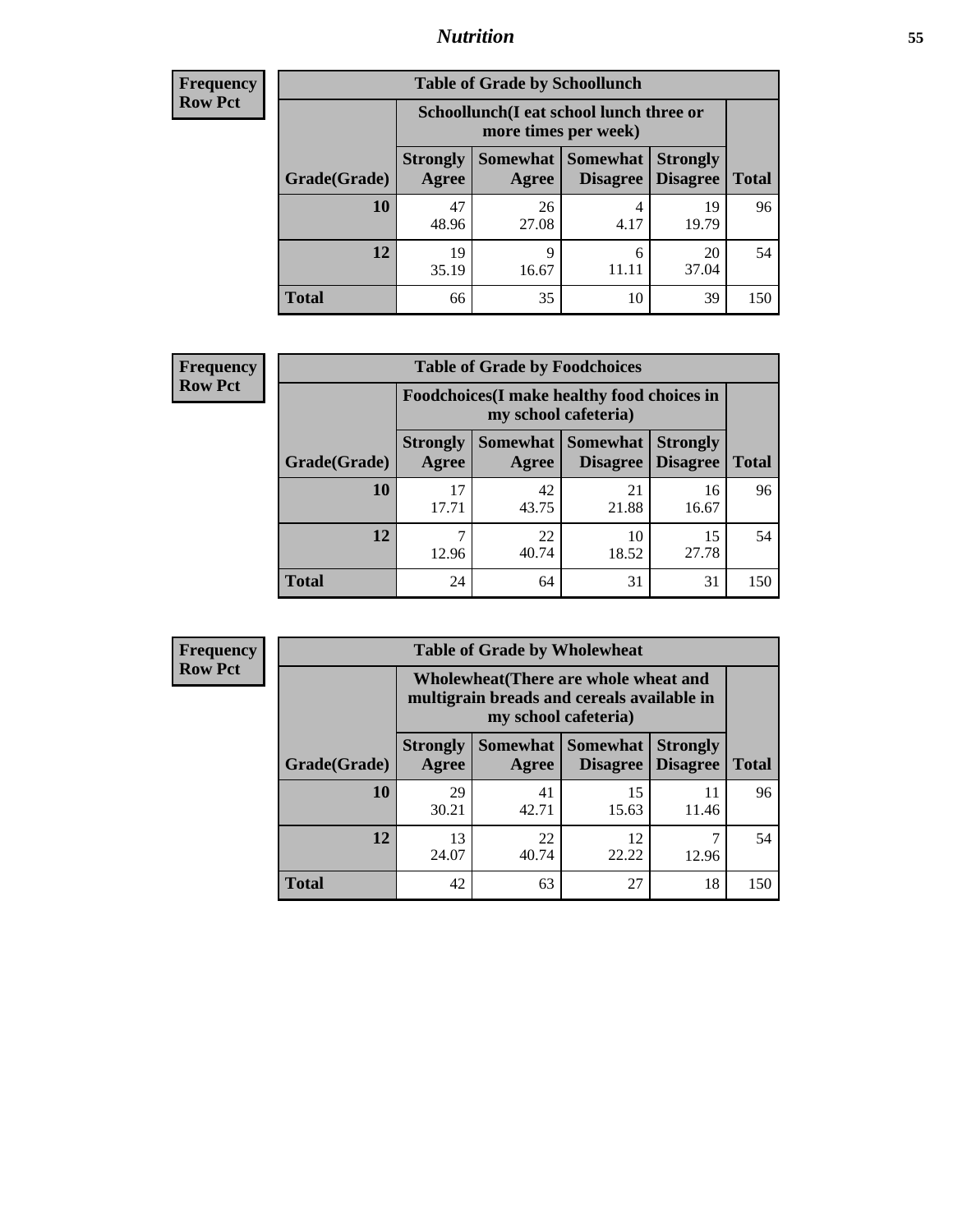### *Nutrition* **56**

**Frequency Row Pct**

| <b>Table of Grade by Healthyvending</b> |                                                                                                                                               |             |                                        |                                    |              |  |
|-----------------------------------------|-----------------------------------------------------------------------------------------------------------------------------------------------|-------------|----------------------------------------|------------------------------------|--------------|--|
|                                         | Healthyvending (If only healthy snacks and<br>beverages were available in the vending<br>machines during the school day,<br>I would buy them) |             |                                        |                                    |              |  |
| Grade(Grade)                            | <b>Strongly</b><br>Agree                                                                                                                      | Agree       | Somewhat   Somewhat<br><b>Disagree</b> | <b>Strongly</b><br><b>Disagree</b> | <b>Total</b> |  |
| 10                                      | 23<br>23.96                                                                                                                                   | 38<br>39.58 | 14<br>14.58                            | 21<br>21.88                        | 96           |  |
| 12                                      | 10<br>18.52                                                                                                                                   | 17<br>31.48 | 12<br>22.22                            | 15<br>27.78                        | 54           |  |
| <b>Total</b>                            | 33                                                                                                                                            | 55          | 26                                     | 36                                 | 150          |  |

**Frequency Row Pct**

| <b>Table of Grade by Schoolbreakfast</b> |                                                                                                                                         |             |                                 |                                    |              |  |
|------------------------------------------|-----------------------------------------------------------------------------------------------------------------------------------------|-------------|---------------------------------|------------------------------------|--------------|--|
|                                          | Schoolbreakfast (If breakfast were<br>available at school,<br>but outside the cafeteria,<br>I would eat breakfast at school more often) |             |                                 |                                    |              |  |
| Grade(Grade)                             | <b>Strongly</b><br>Agree                                                                                                                | Agree       | Somewhat   Somewhat<br>Disagree | <b>Strongly</b><br><b>Disagree</b> | <b>Total</b> |  |
| 10                                       | 30<br>31.25                                                                                                                             | 30<br>31.25 | 19<br>19.79                     | 17<br>17.71                        | 96           |  |
| 12                                       | 26<br>48.15                                                                                                                             | 18<br>33.33 | 5<br>9.26                       | 5<br>9.26                          | 54           |  |
| <b>Total</b>                             | 56                                                                                                                                      | 48          | 24                              | 22                                 | 150          |  |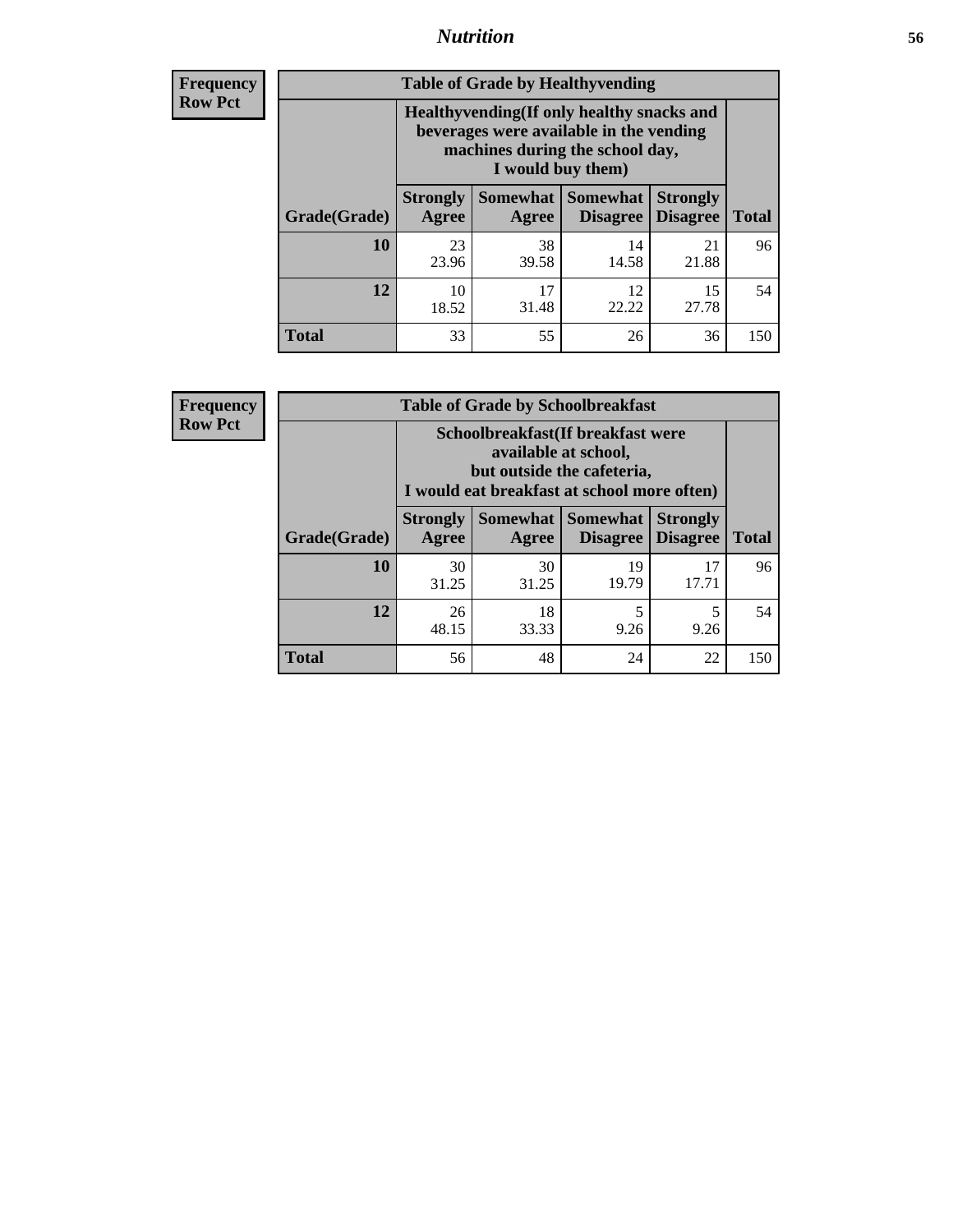| Frequency<br><b>Col Pct</b> | <b>Table of Educationaids by Grade</b>                                                                    |                    |             |              |
|-----------------------------|-----------------------------------------------------------------------------------------------------------|--------------------|-------------|--------------|
|                             | <b>Educationaids</b> (I<br>have been<br>taught about<br><b>HIV/AIDS</b> at<br>school in the<br>past year) | Grade(Grade)<br>10 | 12          | <b>Total</b> |
|                             | <b>Yes</b>                                                                                                | 82<br>85.42        | 28<br>51.85 | 110          |
|                             | N <sub>0</sub>                                                                                            | 14<br>14.58        | 26<br>48.15 | 40           |
|                             | <b>Total</b>                                                                                              | 96                 | 54          | 150          |

| <b>Frequency</b> | <b>Table of Educationcharacter by Grade</b>                                          |              |             |              |
|------------------|--------------------------------------------------------------------------------------|--------------|-------------|--------------|
| <b>Col Pct</b>   | Educationcharacter(I<br>have been taught<br>about character<br>education in the past | Grade(Grade) |             |              |
|                  | year at school)                                                                      | 10           | 12          | <b>Total</b> |
|                  | <b>Yes</b>                                                                           | 65<br>67.71  | 36<br>66.67 | 101          |
|                  | N <sub>0</sub>                                                                       | 31<br>32.29  | 18<br>33.33 | 49           |
|                  | <b>Total</b>                                                                         | 96           | 54          | 150          |

| Frequency      | <b>Table of Gradcoach1 by Grade</b> |              |             |              |
|----------------|-------------------------------------|--------------|-------------|--------------|
| <b>Col Pct</b> | Gradcoach1(I<br>know who my         | Grade(Grade) |             |              |
|                | <b>Graduation</b><br>Coach is)      | 10           | 12          | <b>Total</b> |
|                | Yes                                 | 6<br>6.25    | 15<br>27.78 | 21           |
|                | N <sub>0</sub>                      | 90<br>93.75  | 39<br>72.22 | 129          |
|                | <b>Total</b>                        | 96           | 54          | 150          |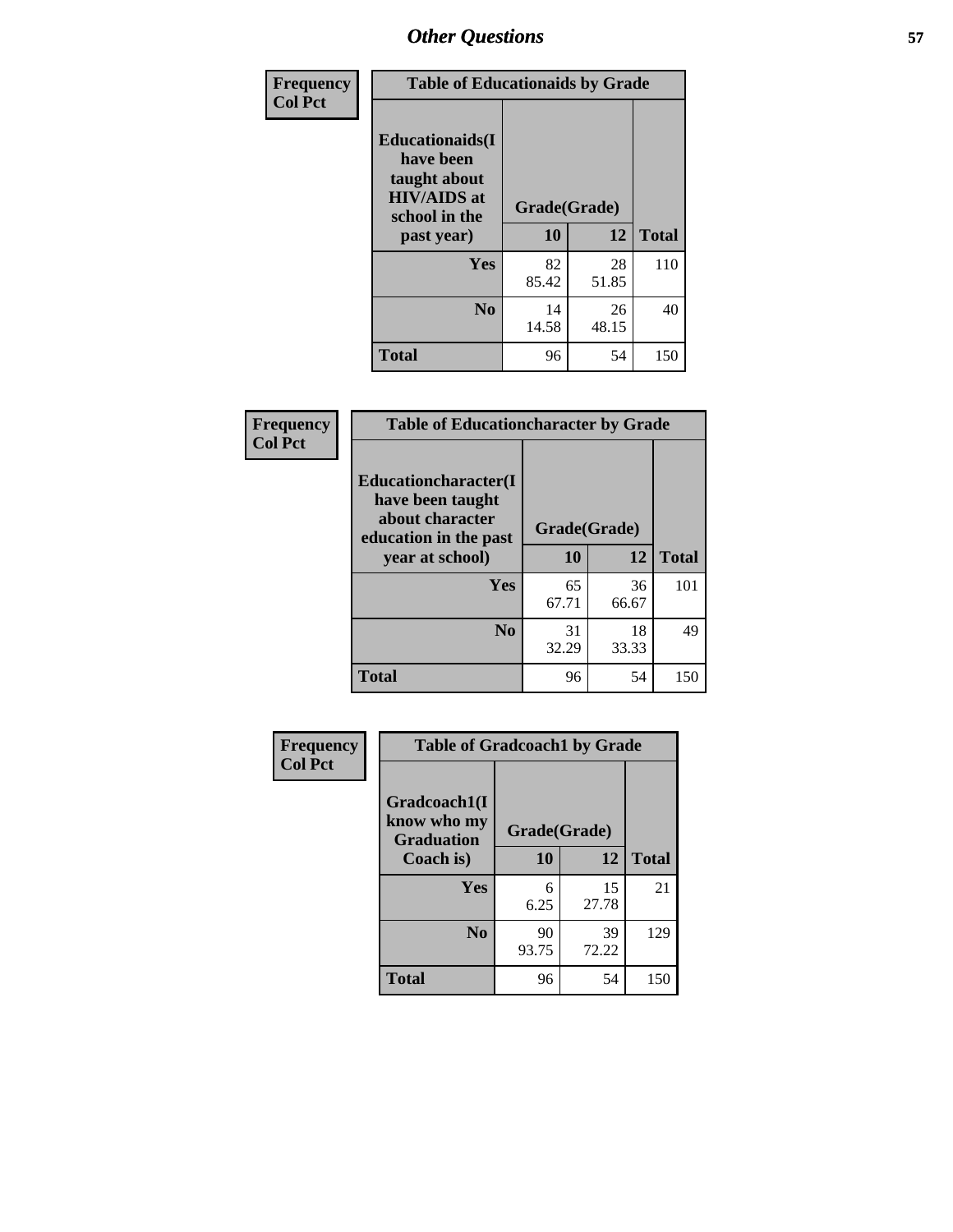| Frequency      | <b>Table of Gradcoach2 by Grade</b>       |              |             |              |
|----------------|-------------------------------------------|--------------|-------------|--------------|
| <b>Col Pct</b> |                                           |              |             |              |
|                | Gradcoach2(I                              |              |             |              |
|                | have<br>contacted my<br><b>Graduation</b> | Grade(Grade) |             |              |
|                | Coach)                                    | 10           | 12          | <b>Total</b> |
|                | Yes                                       | 2<br>2.08    | 6<br>11.11  | 8            |
|                | N <sub>0</sub>                            | 94<br>97.92  | 48<br>88.89 | 142          |
|                | <b>Total</b>                              | 96           | 54          | 150          |

| Frequency<br><b>Col Pct</b> | <b>Table of Gradcoach3 by Grade</b>                    |              |             |              |
|-----------------------------|--------------------------------------------------------|--------------|-------------|--------------|
|                             | Gradcoach3(I<br>have received<br>assistance<br>from my | Grade(Grade) |             |              |
|                             | <b>Graduation</b><br>Coach)                            | 10           | 12          | <b>Total</b> |
|                             | Yes                                                    | 2<br>2.08    | 5<br>9.26   | 7            |
|                             | N <sub>0</sub>                                         | 33<br>34.38  | 16<br>29.63 | 49           |
|                             | Don't know                                             | 61<br>63.54  | 33<br>61.11 | 94           |
|                             | <b>Total</b>                                           | 96           | 54          | 150          |

| Frequency<br><b>Col Pct</b> | <b>Table of Selfharm by Grade</b>                                                                                                                                                      |                           |             |              |
|-----------------------------|----------------------------------------------------------------------------------------------------------------------------------------------------------------------------------------|---------------------------|-------------|--------------|
|                             | <b>Selfharm</b> (During<br>the past 12<br>months,<br>I harmed myself<br>on purpose<br><b>Suicideconsider</b><br>During the past<br>12 months,<br>I seriously<br>considered<br>suicide) | Grade(Grade)<br><b>10</b> | 12          | <b>Total</b> |
|                             | Yes                                                                                                                                                                                    | 8<br>8.33                 | 4<br>7.41   | 12           |
|                             | N <sub>0</sub>                                                                                                                                                                         | 88<br>91.67               | 50<br>92.59 | 138          |
|                             | <b>Total</b>                                                                                                                                                                           | 96                        | 54          | 150          |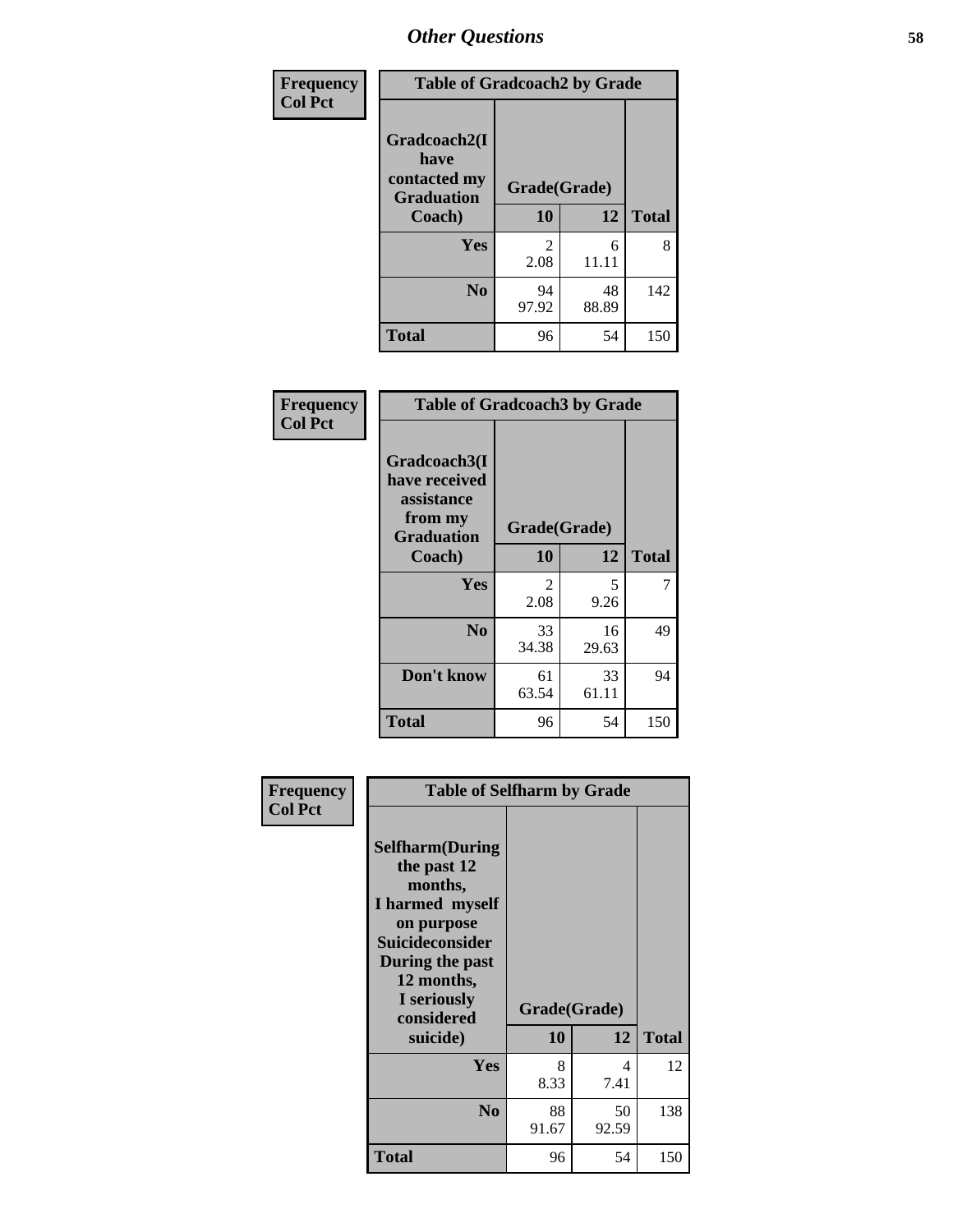| <b>Frequency</b> | <b>Table of Suicideconsider by Grade</b> |              |             |              |
|------------------|------------------------------------------|--------------|-------------|--------------|
| <b>Col Pct</b>   |                                          | Grade(Grade) |             |              |
|                  | Suicideconsider                          | <b>10</b>    | 12          | <b>Total</b> |
|                  | <b>Yes</b>                               | 7.29         | 8<br>14.81  | 15           |
|                  | N <sub>0</sub>                           | 89<br>92.71  | 46<br>85.19 | 135          |
|                  | <b>Total</b>                             | 96           | 54          | 150          |

| Frequency      | <b>Table of Suicideattempt by Grade</b>              |              |             |              |
|----------------|------------------------------------------------------|--------------|-------------|--------------|
| <b>Col Pct</b> | Suicideattempt(I<br>have attempted<br>suicide in the | Grade(Grade) |             |              |
|                | last year)                                           | 10           | 12          | <b>Total</b> |
|                | Yes                                                  | 5<br>5.21    | 3<br>5.56   | 8            |
|                | $\bf No$                                             | 91<br>94.79  | 51<br>94.44 | 142          |
|                | <b>Total</b>                                         | 96           | 54          | 150          |

| Frequency      | <b>Table of Instantmessaged by Grade</b>                       |              |             |              |
|----------------|----------------------------------------------------------------|--------------|-------------|--------------|
| <b>Col Pct</b> | <b>Instantmessaged</b> (I<br>have instant<br>messaged people I | Grade(Grade) |             |              |
|                | do not even know)                                              | 10           | 12          | <b>Total</b> |
|                | Yes                                                            | 35<br>36.46  | 21<br>38.89 | 56           |
|                | N <sub>0</sub>                                                 | 61<br>63.54  | 33<br>61.11 | 94           |
|                | <b>Total</b>                                                   | 96           | 54          | 150          |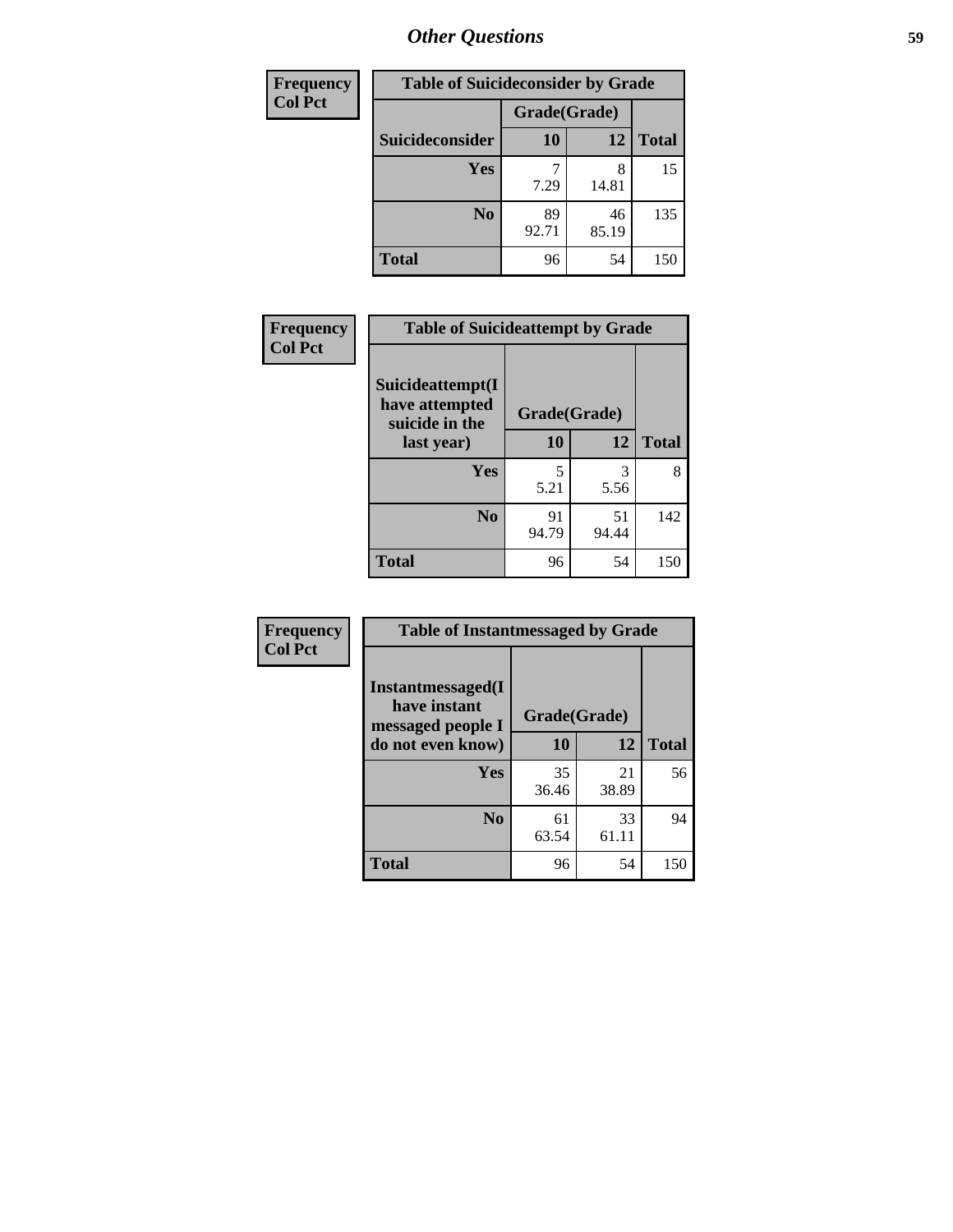| Frequency      | <b>Table of Getsalong by Grade</b>                          |              |             |              |  |  |
|----------------|-------------------------------------------------------------|--------------|-------------|--------------|--|--|
| <b>Col Pct</b> | <b>Getsalong</b> (I get<br>along with other<br>students and | Grade(Grade) |             |              |  |  |
|                | adults)                                                     | 10           | 12          | <b>Total</b> |  |  |
|                | <b>Strongly Agree</b>                                       | 44<br>45.83  | 29<br>53.70 | 73           |  |  |
|                | <b>Somewhat Agree</b>                                       | 46<br>47.92  | 24<br>44.44 | 70           |  |  |
|                | <b>Somewhat Disagree</b>                                    | 5<br>5.21    | 1.85        | 6            |  |  |
|                | <b>Strongly Disagree</b>                                    | 1.04         | 0<br>0.00   |              |  |  |
|                | <b>Total</b>                                                | 96           | 54          | 150          |  |  |

| Frequency      | <b>Table of Safehome by Grade</b> |                           |             |              |  |  |
|----------------|-----------------------------------|---------------------------|-------------|--------------|--|--|
| <b>Col Pct</b> | Safehome(I feel<br>safe at home)  | Grade(Grade)<br><b>10</b> | 12          | <b>Total</b> |  |  |
|                | <b>Strongly Agree</b>             | 59<br>61.46               | 40<br>74.07 | 99           |  |  |
|                | <b>Somewhat Agree</b>             | 26<br>27.08               | 13<br>24.07 | 39           |  |  |
|                | <b>Somewhat Disagree</b>          | 7<br>7.29                 | 1.85        | 8            |  |  |
|                | <b>Strongly Disagree</b>          | 4<br>4.17                 | 0<br>0.00   | 4            |  |  |
|                | <b>Total</b>                      | 96                        | 54          | 150          |  |  |

| Frequency      | <b>Table of Adulttalk by Grade</b>                                                                |                    |             |              |  |  |  |
|----------------|---------------------------------------------------------------------------------------------------|--------------------|-------------|--------------|--|--|--|
| <b>Col Pct</b> | <b>Adulttalk(I</b><br>know an<br>adult at<br>school that<br>I can talk<br>with if I<br>need help) | Grade(Grade)<br>10 | 12          | <b>Total</b> |  |  |  |
|                |                                                                                                   |                    |             |              |  |  |  |
|                | Yes                                                                                               | 66<br>68.75        | 40<br>74.07 | 106          |  |  |  |
|                | N <sub>0</sub>                                                                                    | 30<br>31.25        | 14<br>25.93 | 44           |  |  |  |
|                | <b>Total</b>                                                                                      | 96                 | 54          | 150          |  |  |  |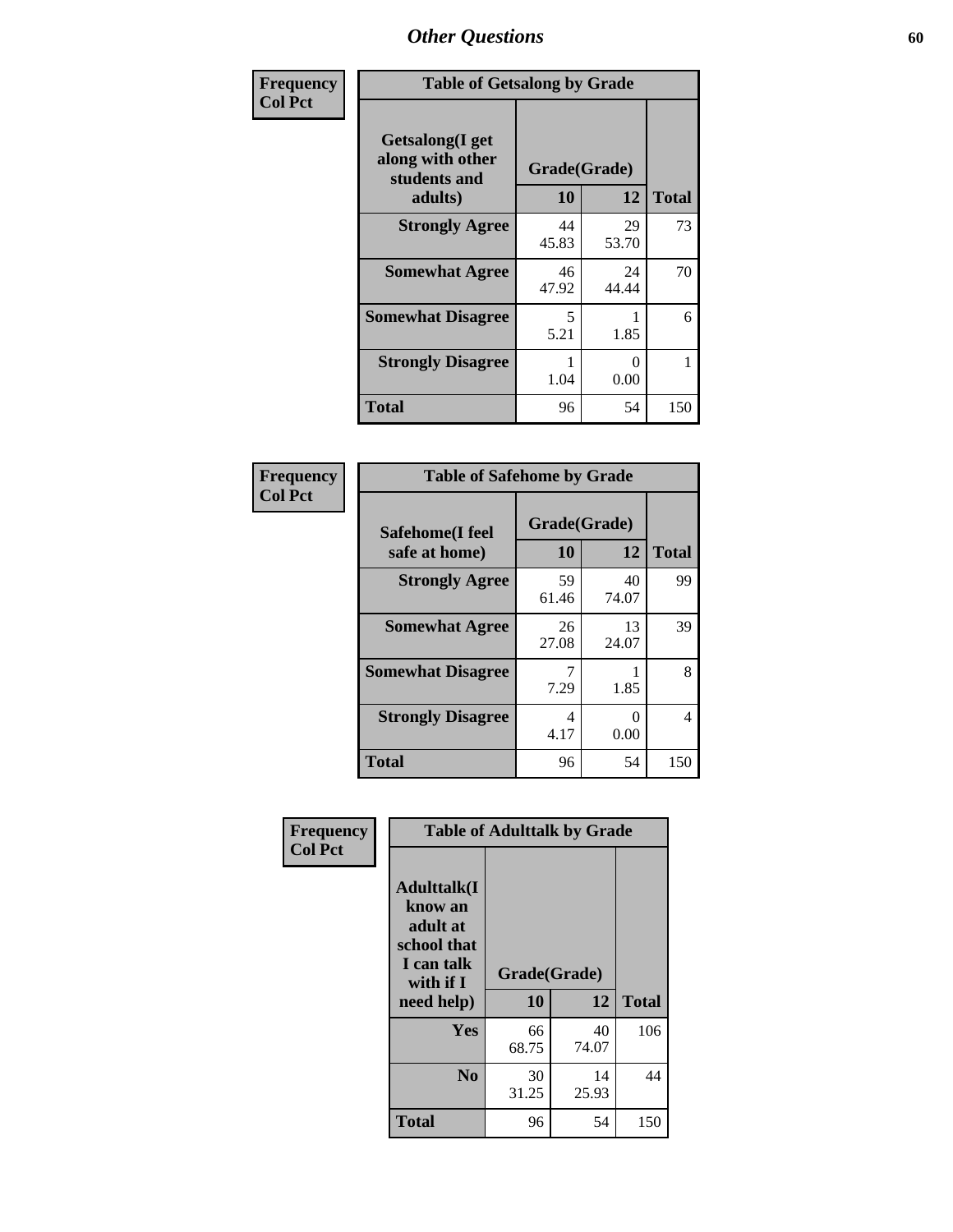**Frequency Row Pct**

| <b>Table of Grade by Tvtime</b> |             |                                                                                         |             |             |           |            |              |  |  |
|---------------------------------|-------------|-----------------------------------------------------------------------------------------|-------------|-------------|-----------|------------|--------------|--|--|
|                                 |             | Tvtime (On an average school day,<br>how much unsupervised time do I spend watching TV) |             |             |           |            |              |  |  |
|                                 |             | <b>Less that</b>                                                                        |             | $2 - 3$     | $4 - 5$   | $6+$       |              |  |  |
| Grade(Grade)   None             |             | hour/day                                                                                | hour/day    | hours/day   | hours/day | hours/day  | <b>Total</b> |  |  |
| 10                              | 19<br>19.79 | 23<br>23.96                                                                             | 10<br>10.42 | 27<br>28.13 | 9.38      | 8<br>8.33  | 96           |  |  |
| 12                              | 8<br>14.81  | 13<br>24.07                                                                             | 11<br>20.37 | 13<br>24.07 | 5.56      | 6<br>11.11 | 54           |  |  |
| <b>Total</b>                    | 27          | 36                                                                                      | 21          | 40          | 12        | 14         | 150          |  |  |

**Frequency Row Pct**

| <b>Table of Grade by Computertime</b> |             |                                                                                                   |                     |                      |                      |                   |              |  |  |  |
|---------------------------------------|-------------|---------------------------------------------------------------------------------------------------|---------------------|----------------------|----------------------|-------------------|--------------|--|--|--|
|                                       |             | Computertime (On an average school day,<br>how much unsupervised time do I spend on the computer) |                     |                      |                      |                   |              |  |  |  |
| Grade(Grade)                          | None        | <b>Less that</b>                                                                                  | hour/day   hour/day | $2 - 3$<br>hours/day | $4 - 5$<br>hours/day | $6+$<br>hours/day | <b>Total</b> |  |  |  |
| 10                                    | 15          | 21                                                                                                | 14                  | 30                   |                      |                   | 96           |  |  |  |
|                                       | 15.63       | 21.88                                                                                             | 14.58               | 31.25                | 8.33                 | 8.33              |              |  |  |  |
| 12                                    | 11<br>20.37 | 17<br>14<br>6<br>31.48<br>11.11<br>25.93<br>1.85<br>9.26                                          |                     |                      |                      |                   |              |  |  |  |
| <b>Total</b>                          | 26          | 27                                                                                                | 28                  | 47                   | 9                    | 13                | 150          |  |  |  |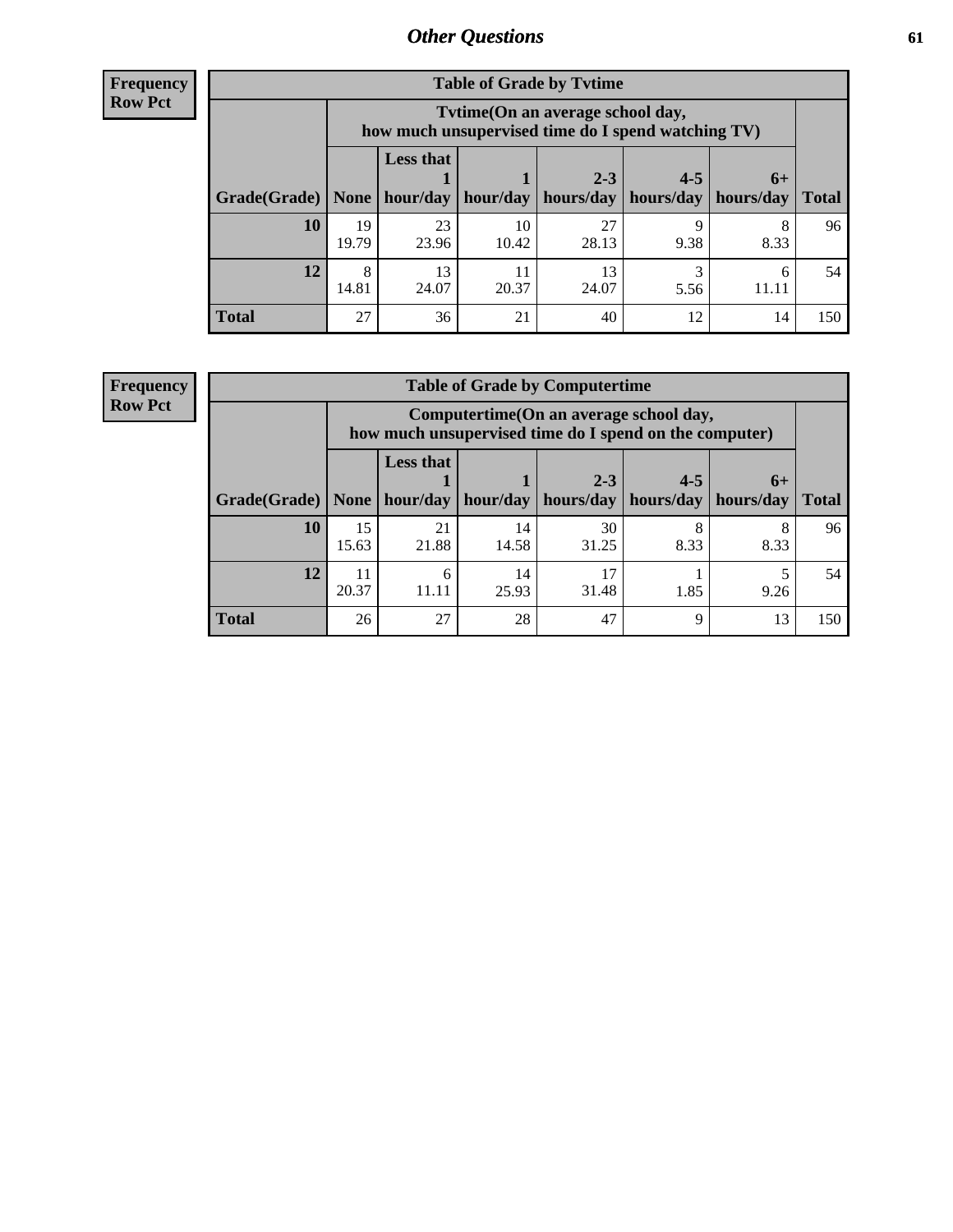#### *Questions about Driving Laws* **62** *Driving Questions were asked only of high school students.*

| <b>Frequency</b> |
|------------------|
| <b>Row Pct</b>   |

| <b>Table of Grade by License1</b> |                                                          |                                                                                                                                           |                |        |               |              |  |  |  |
|-----------------------------------|----------------------------------------------------------|-------------------------------------------------------------------------------------------------------------------------------------------|----------------|--------|---------------|--------------|--|--|--|
|                                   |                                                          | License1(During the first 6 months of driving<br>with a provisional license,<br>the only passengers who can ride with the<br>driver are:) |                |        |               |              |  |  |  |
| Grade(Grade)                      | <b>Parent or</b><br><b>Guardian</b>                      | Family<br>  Members                                                                                                                       | <b>Friends</b> | Anyone | Don't<br>Know | <b>Total</b> |  |  |  |
| 10                                | 25<br>26.04                                              | 52<br>54.17                                                                                                                               | 4<br>4.17      | 7.29   | 8<br>8.33     | 96           |  |  |  |
| 12                                | 40<br>2<br>0<br>6<br>6<br>74.07<br>3.70<br>0.00<br>11.11 |                                                                                                                                           |                |        |               |              |  |  |  |
| <b>Total</b>                      | 31                                                       | 92                                                                                                                                        | 6              | 7      | 14            | 150          |  |  |  |

| <b>Frequency</b> |              | <b>Table of Grade by License2</b> |                  |                  |                                                                                                          |               |              |  |  |  |
|------------------|--------------|-----------------------------------|------------------|------------------|----------------------------------------------------------------------------------------------------------|---------------|--------------|--|--|--|
| <b>Row Pct</b>   |              |                                   |                  |                  | License2(17 yr old drivers with a<br>provisional driver's license cannot<br>drive between the hours of:) |               |              |  |  |  |
|                  | Grade(Grade) | <b>Midnight</b><br>to 6am         | 1am<br>to<br>5am | 1am<br>to<br>6am | N <sub>0</sub><br>curfew<br>for $17$<br>year<br>olds                                                     | Don't<br>Know | <b>Total</b> |  |  |  |
|                  | 10           | 41<br>42.71                       | 9<br>9.38        | 11<br>11.46      | 6<br>6.25                                                                                                | 29<br>30.21   | 96           |  |  |  |
|                  | 12           | 45<br>83.33                       | 3<br>5.56        | 1.85             | $\theta$<br>0.00                                                                                         | 5<br>9.26     | 54           |  |  |  |
|                  | <b>Total</b> | 86                                | 12               | 12               | 6                                                                                                        | 34            | 150          |  |  |  |

| <b>Frequency</b> |              | <b>Table of Grade by License3</b>                                                               |             |                        |           |             |               |              |  |
|------------------|--------------|-------------------------------------------------------------------------------------------------|-------------|------------------------|-----------|-------------|---------------|--------------|--|
| <b>Row Pct</b>   |              | License3(For drivers under the age of<br>21,<br>what level of alcohol is considered<br>$DUI$ ?) |             |                        |           |             |               |              |  |
|                  | Grade(Grade) | Any<br>Amount                                                                                   | 0.02        | 0.04                   | 0.06      | 0.08        | Don't<br>know | <b>Total</b> |  |
|                  | 10           | 27<br>28.13                                                                                     | 20<br>20.83 | $\overline{4}$<br>4.17 | 7<br>7.29 | 13<br>13.54 | 25<br>26.04   | 96           |  |
|                  | 12           | 20<br>37.04                                                                                     | 10<br>18.52 | $\overline{4}$<br>7.41 | 5<br>9.26 | 4<br>7.41   | 11<br>20.37   | 54           |  |
|                  | <b>Total</b> | 47                                                                                              | 30          | 8                      | 12        | 17          | 36            | 150          |  |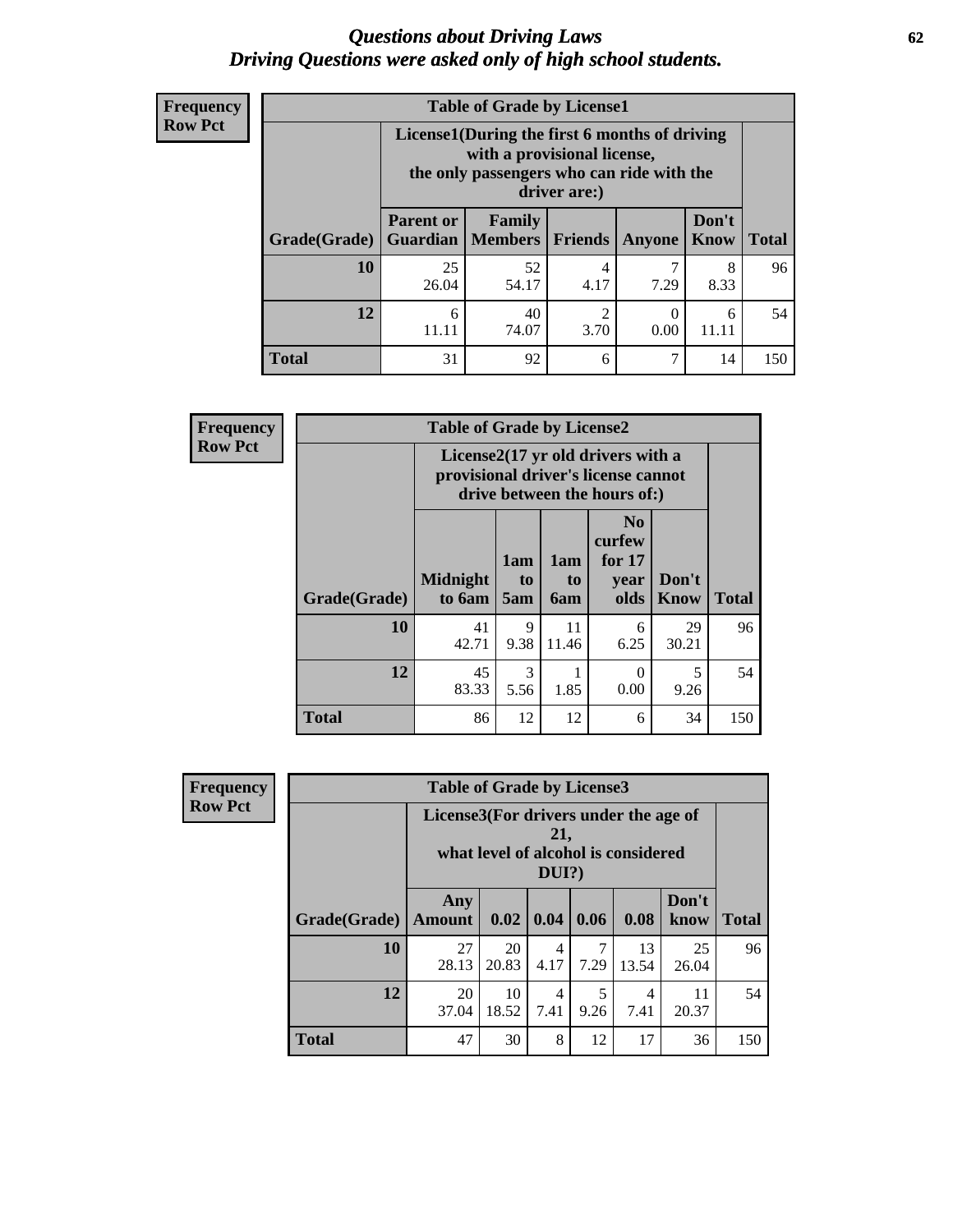#### *Questions about Driving Laws* **63** *Driving Questions were asked only of high school students.*

**Frequency Row Pct**

| <b>Table of Grade by License4</b> |             |                                                                                                                                                                                                                                                                                |             |             |                        |             |     |  |  |  |
|-----------------------------------|-------------|--------------------------------------------------------------------------------------------------------------------------------------------------------------------------------------------------------------------------------------------------------------------------------|-------------|-------------|------------------------|-------------|-----|--|--|--|
|                                   |             | License4(A driver under 21 automatically<br>loses his/her license if caught exceeding the<br>posted speet limit by:)<br>Can't<br>lose<br><b>Depends</b><br>license<br>$15+$<br>$25+$<br>$35+$<br>Don't<br>for<br>on<br><b>Total</b><br>mph<br>mph<br>speeding<br>know<br>judge |             |             |                        |             |     |  |  |  |
| Grade(Grade)                      | mph         |                                                                                                                                                                                                                                                                                |             |             |                        |             |     |  |  |  |
| 10                                | 26<br>27.08 | 12<br>12.50                                                                                                                                                                                                                                                                    | 11<br>11.46 | 13<br>13.54 | $\mathfrak{D}$<br>2.08 | 32<br>33.33 | 96  |  |  |  |
| 12                                | 10<br>18.52 | 21<br>5<br>$\overline{2}$<br>15<br>38.89<br>1.85<br>9.26<br>3.70<br>27.78                                                                                                                                                                                                      |             |             |                        |             |     |  |  |  |
| <b>Total</b>                      | 36          | 33                                                                                                                                                                                                                                                                             | 16          | 15          | 3                      | 47          | 150 |  |  |  |

| Frequency      | <b>Table of Grade by License5</b> |             |                                                                                                                                      |                     |       |
|----------------|-----------------------------------|-------------|--------------------------------------------------------------------------------------------------------------------------------------|---------------------|-------|
| <b>Row Pct</b> |                                   |             | License5(A)<br>Georgia teenager<br>with family<br>connections or a<br>good lawyer can<br>break a teen<br>driving law and<br>license) | keep their driver's |       |
|                | Grade(Grade)                      | Yes         | N <sub>0</sub>                                                                                                                       | Don't<br>know       | Total |
|                | 10                                | 12<br>12.50 | 46<br>47.92                                                                                                                          | 38<br>39.58         | 96    |
|                | 12                                | 15<br>27.78 | 26<br>48.15                                                                                                                          | 13<br>24.07         | 54    |
|                | <b>Total</b>                      | 27          | 72                                                                                                                                   | 51                  | 150   |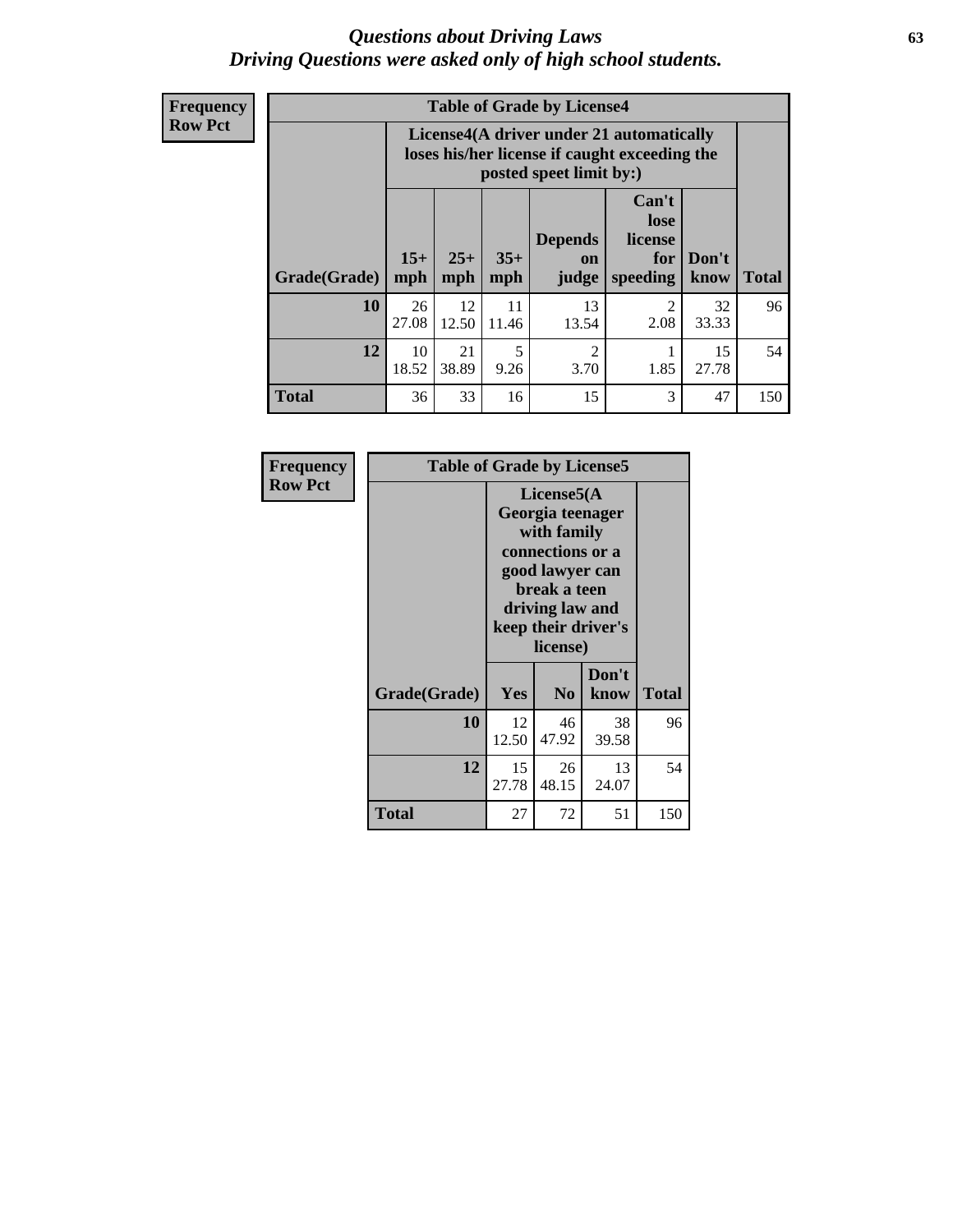#### *Questions about Driving Laws* **64** *Driving Questions were asked only of high school students.*

| <b>Frequency</b> | <b>Table of Grade by License6</b> |                                                                                                                                                 |                |               |              |
|------------------|-----------------------------------|-------------------------------------------------------------------------------------------------------------------------------------------------|----------------|---------------|--------------|
| <b>Row Pct</b>   |                                   | License <sub>6</sub> (I know a<br>friend or<br>classmate that<br>broke a teen<br>driving law,<br>but was allowed to<br>keep his/her<br>license) |                |               |              |
|                  | Grade(Grade)                      | Yes                                                                                                                                             | N <sub>0</sub> | Don't<br>know | <b>Total</b> |
|                  | 10                                | 14<br>14.58                                                                                                                                     | 48<br>50.00    | 34<br>35.42   | 96           |
|                  | 12                                | 22<br>12<br>20<br>40.74<br>37.04<br>22.22                                                                                                       |                |               | 54           |
|                  | Total                             | 36                                                                                                                                              | 68             | 46            | 150          |

| <b>Frequency</b> | <b>Table of Grade by License7</b> |                                                                                               |                                     |                                                   |                        |              |  |
|------------------|-----------------------------------|-----------------------------------------------------------------------------------------------|-------------------------------------|---------------------------------------------------|------------------------|--------------|--|
| <b>Row Pct</b>   |                                   | License7(A student under the age of 18 cam loser<br>his/her driving privileges if he or she:) |                                     |                                                   |                        |              |  |
|                  | Grade(Grade)                      | <b>Have</b><br>more than<br>10<br>unexcused<br>absences<br>per school<br>yr                   | Drop out<br>without  <br>graduating | <b>Bring</b><br>alcohol/drugs/weapon<br>to school | All of<br>the<br>above | <b>Total</b> |  |
|                  | 10                                | 18<br>18.75                                                                                   | 12<br>12.50                         | 4.17                                              | 62<br>64.58            | 96           |  |
|                  | 12                                | 6<br>11.11                                                                                    | 8<br>14.81                          | 1.85                                              | 39<br>72.22            | 54           |  |
|                  | <b>Total</b>                      | 24                                                                                            | 20                                  | 5                                                 | 101                    | 150          |  |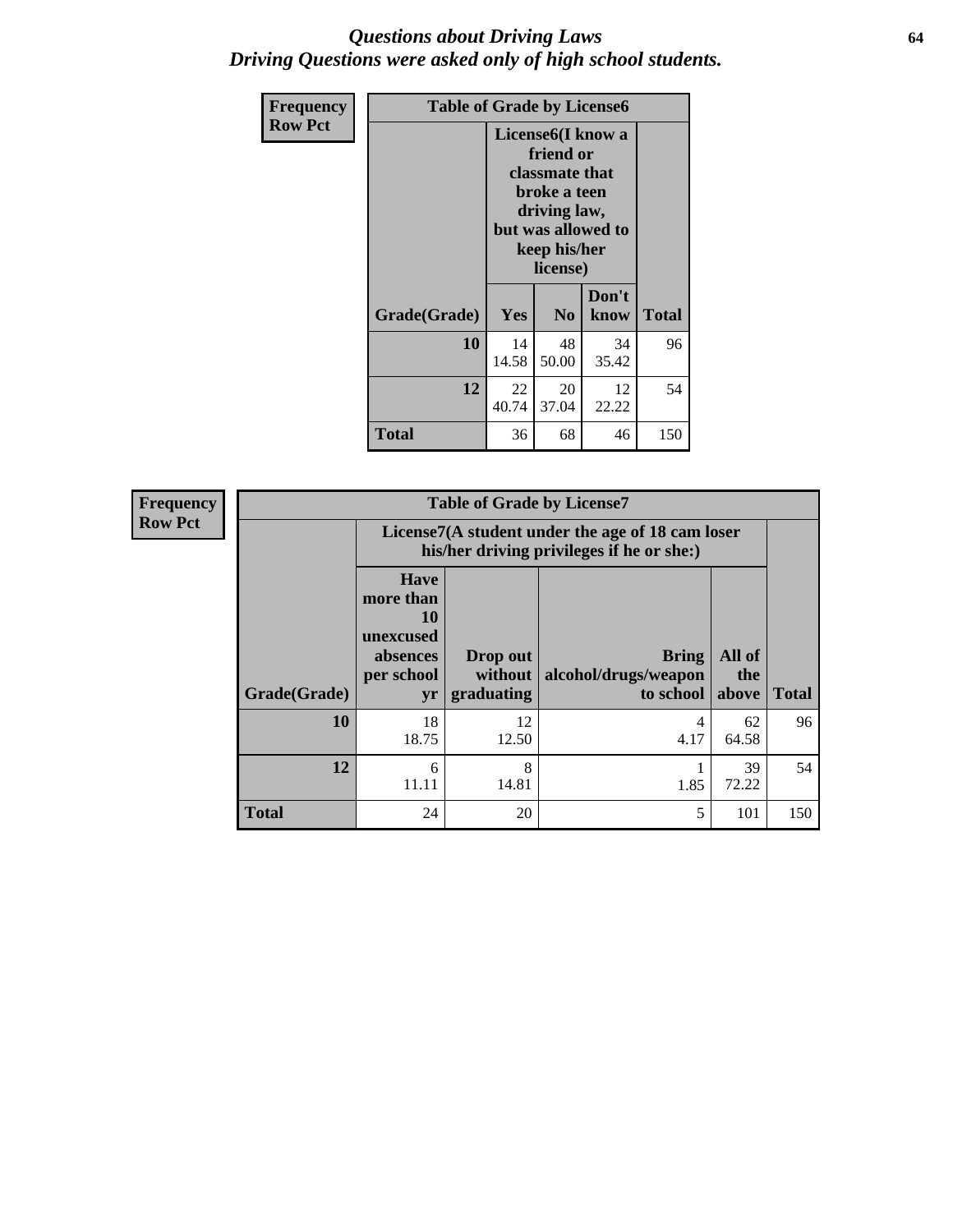# *Select Results by Gender* **65**

| Frequency      | <b>Table of SchoolClimate2 by Gender</b>          |                                 |             |              |
|----------------|---------------------------------------------------|---------------------------------|-------------|--------------|
| <b>Col Pct</b> | SchoolClimate2(I<br>feel successful at<br>school) | Gender(Gender)<br><b>Female</b> | <b>Male</b> | <b>Total</b> |
|                | <b>Strongly Agree</b>                             | 22<br>26.51                     | 16<br>23.88 | 38           |
|                | <b>Somewhat Agree</b>                             | 51<br>61.45                     | 38<br>56.72 | 89           |
|                | <b>Somewhat Disagree</b>                          | 8.43                            | 5<br>7.46   | 12           |
|                | <b>Strongly Disagree</b>                          | $\mathcal{R}$<br>3.61           | 8<br>11.94  | 11           |
|                | <b>Total</b>                                      | 83                              | 67          | 150          |

| <b>Frequency</b> | <b>Table of SchoolClimate6 by Gender</b>                 |                          |                            |     |  |
|------------------|----------------------------------------------------------|--------------------------|----------------------------|-----|--|
| <b>Col Pct</b>   | <b>SchoolClimate6(Teachers</b><br>treat me with respect) | Gender(Gender)<br>Female | <b>Total</b>               |     |  |
|                  | <b>Strongly Agree</b>                                    | 23<br>27.71              | <b>Male</b><br>22<br>32.84 | 45  |  |
|                  | <b>Somewhat Agree</b>                                    | 43<br>51.81              | 29<br>43.28                | 72  |  |
|                  | <b>Somewhat Disagree</b>                                 | 16<br>19.28              | 10<br>14.93                | 26  |  |
|                  | <b>Strongly Disagree</b>                                 | 1.20                     | 6<br>8.96                  |     |  |
|                  | <b>Total</b>                                             | 83                       | 67                         | 150 |  |

| <b>Frequency</b> | <b>Table of SchoolClimate8 by Gender</b>                                             |               |                               |              |
|------------------|--------------------------------------------------------------------------------------|---------------|-------------------------------|--------------|
| <b>Col Pct</b>   | <b>SchoolClimate8(Students</b><br>are frequently<br>recognized for good<br>behavior) | <b>Female</b> | Gender(Gender)<br><b>Male</b> | <b>Total</b> |
|                  | <b>Strongly Agree</b>                                                                | 11<br>13.25   | 6<br>8.96                     | 17           |
|                  | <b>Somewhat Agree</b>                                                                | 35<br>42.17   | 27<br>40.30                   | 62           |
|                  | <b>Somewhat Disagree</b>                                                             | 28<br>33.73   | 25<br>37.31                   | 53           |
|                  | <b>Strongly Disagree</b>                                                             | 9<br>10.84    | 9<br>13.43                    | 18           |
|                  | Total                                                                                | 83            | 67                            | 150          |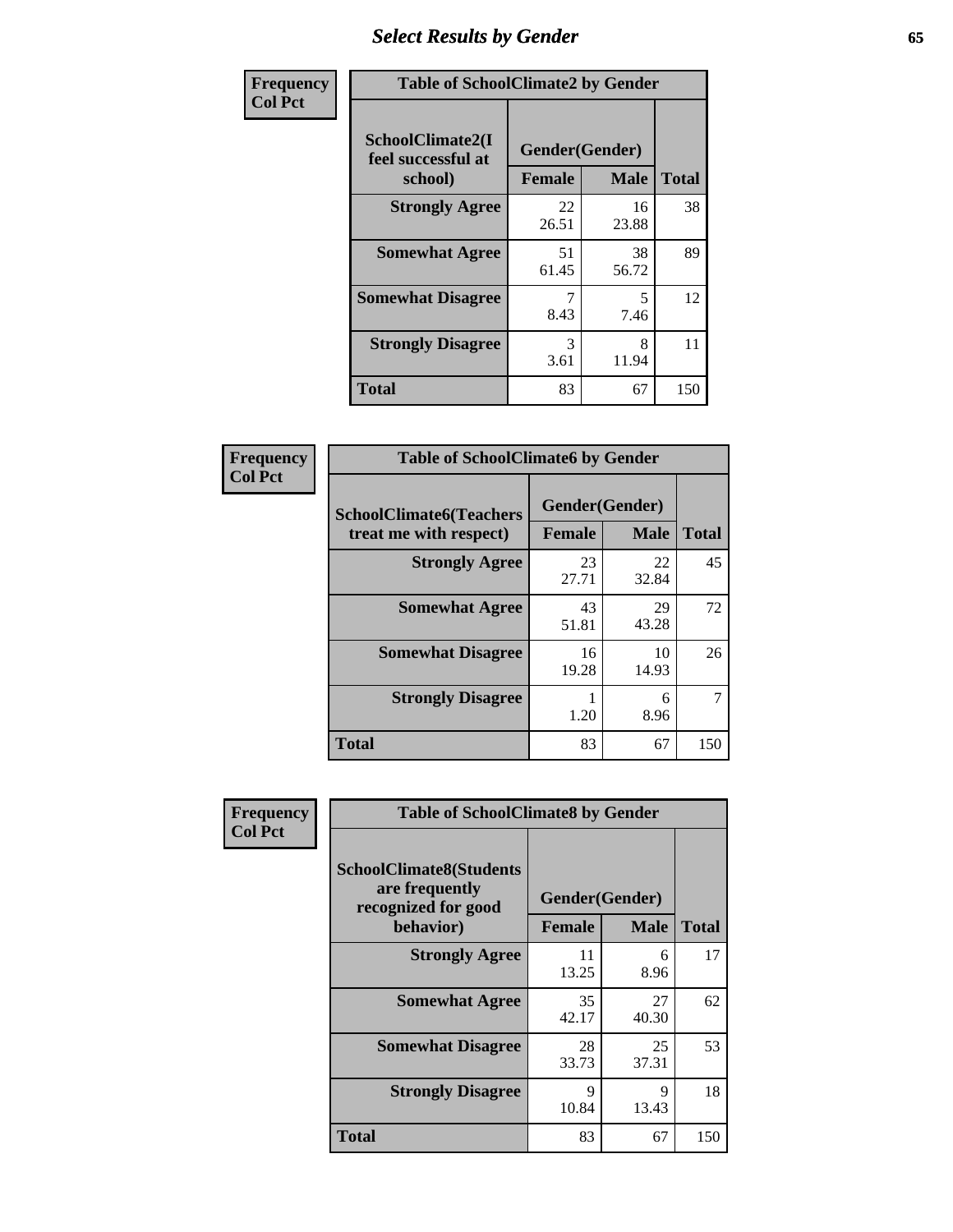## *Select Results by Gender* **66**

| <b>Frequency</b> | <b>Table of Gender by Dropout</b> |                                                                        |                |              |
|------------------|-----------------------------------|------------------------------------------------------------------------|----------------|--------------|
| <b>Row Pct</b>   |                                   | Dropout(I<br>have<br>thought<br>about<br>dropping<br>out of<br>school) |                |              |
|                  | Gender(Gender)                    | Yes                                                                    | N <sub>0</sub> | <b>Total</b> |
|                  | <b>Female</b>                     | 26<br>31.33                                                            | 57<br>68.67    | 83           |
|                  | <b>Male</b>                       | 22<br>32.84                                                            | 45<br>67.16    | 67           |
|                  | <b>Total</b>                      | 48                                                                     | 102            | 150          |

| <b>Frequency</b> | <b>Table of Gender by Dropoutreason</b> |                                                                     |              |                                 |                                |              |              |
|------------------|-----------------------------------------|---------------------------------------------------------------------|--------------|---------------------------------|--------------------------------|--------------|--------------|
| <b>Row Pct</b>   |                                         | Dropoutreason (If I dropped out the<br>reason would most likely be) |              |                                 |                                |              |              |
|                  | <b>Gender</b> (Gender)                  | Won't<br><b>Drop</b><br>out                                         | <b>Bored</b> | <b>Family</b><br><b>Reasons</b> | <b>Being</b><br><b>Bullied</b> | <b>Other</b> | <b>Total</b> |
|                  | <b>Female</b>                           | 48<br>57.83                                                         | 10<br>12.05  | 9<br>10.84                      | 1.20                           | 15<br>18.07  | 83           |
|                  | <b>Male</b>                             | 33<br>49.25                                                         | ┑<br>10.45   | 10<br>14.93                     | 2.99                           | 15<br>22.39  | 67           |
|                  | <b>Total</b>                            | 81                                                                  | 17           | 19                              | 3                              | 30           | 150          |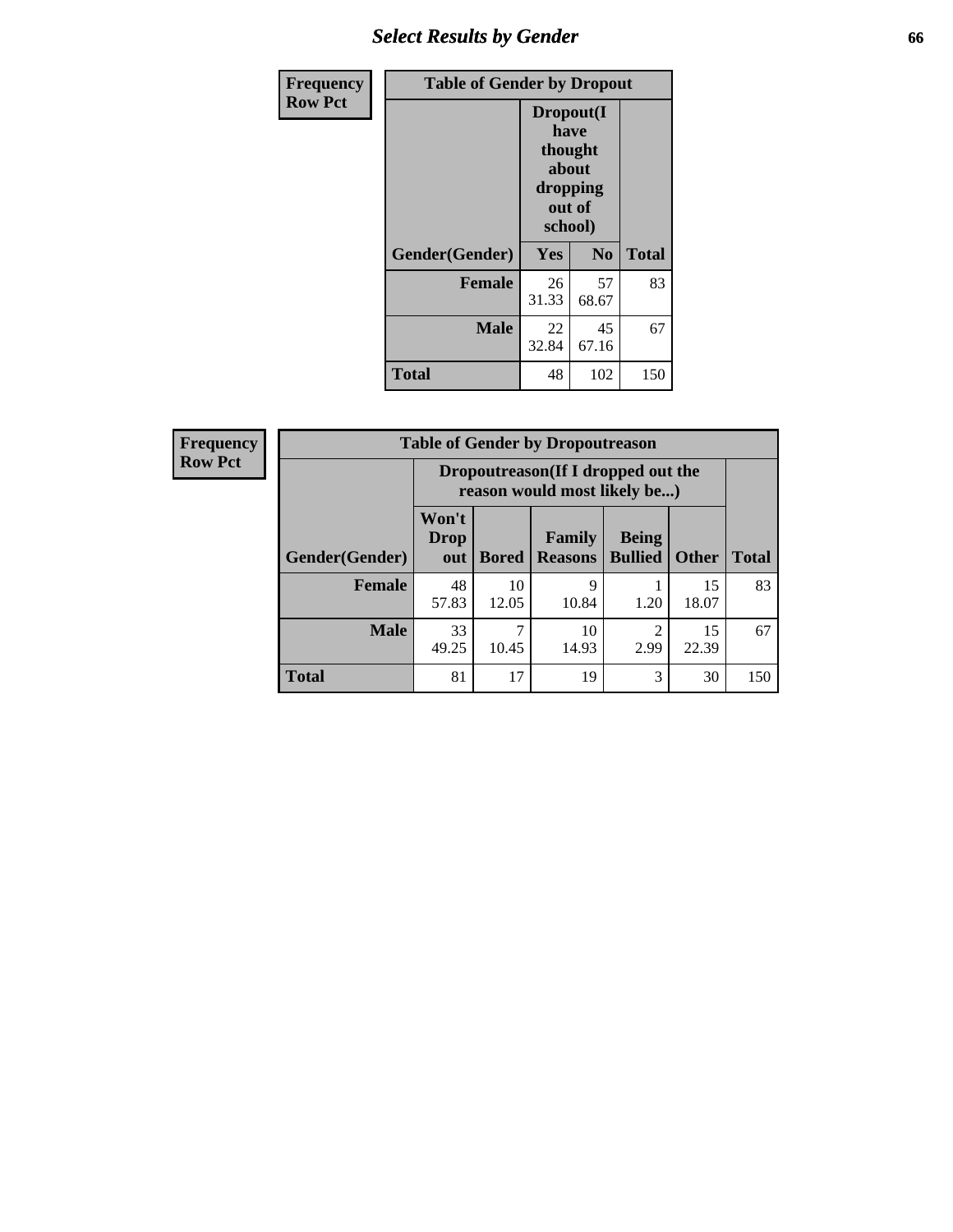*School Safety* **67**

| Frequency      |                | <b>Table of Gender by Bullied2</b> |                |              |  |
|----------------|----------------|------------------------------------|----------------|--------------|--|
| <b>Row Pct</b> |                | <b>Bullied2</b>                    |                |              |  |
|                | Gender(Gender) | Yes                                | N <sub>0</sub> | <b>Total</b> |  |
|                | <b>Female</b>  | 4.82                               | 79<br>95.18    | 83           |  |
|                | <b>Male</b>    | 6<br>8.96                          | 61<br>91.04    | 67           |  |
|                | <b>Total</b>   | 10                                 | 140            | 150          |  |

| <b>Frequency</b> | <b>Table of Gender by Bulliedothers2</b> |                       |                |              |
|------------------|------------------------------------------|-----------------------|----------------|--------------|
| <b>Row Pct</b>   |                                          | <b>Bulliedothers2</b> |                |              |
|                  | Gender(Gender)                           | Yes                   | N <sub>0</sub> | <b>Total</b> |
|                  | <b>Female</b>                            | 4.82                  | 79<br>95.18    | 83           |
|                  | <b>Male</b>                              | 5<br>7.46             | 62<br>92.54    | 67           |
|                  | Total                                    | 9                     | 141            | 150          |

| Frequency      | <b>Table of Gender by Weaponschool2</b> |                      |                |              |
|----------------|-----------------------------------------|----------------------|----------------|--------------|
| <b>Row Pct</b> |                                         | <b>Weaponschool2</b> |                |              |
|                | Gender(Gender)                          | Yes                  | N <sub>0</sub> | <b>Total</b> |
|                | <b>Female</b>                           | 0.00                 | 83<br>100.00   | 83           |
|                | <b>Male</b>                             | 5.97                 | 63<br>94.03    | 67           |
|                | <b>Total</b>                            | 4                    | 146            | 150          |

| Frequency      | <b>Table of Gender by Absentunsafe2</b> |               |                |              |
|----------------|-----------------------------------------|---------------|----------------|--------------|
| <b>Row Pct</b> |                                         | Absentunsafe2 |                |              |
|                | Gender(Gender)                          | Yes           | N <sub>0</sub> | <b>Total</b> |
|                | <b>Female</b>                           | 0.00          | 83<br>100.00   | 83           |
|                | <b>Male</b>                             | 1.49          | 66<br>98.51    | 67           |
|                | <b>Total</b>                            |               | 149            | 150          |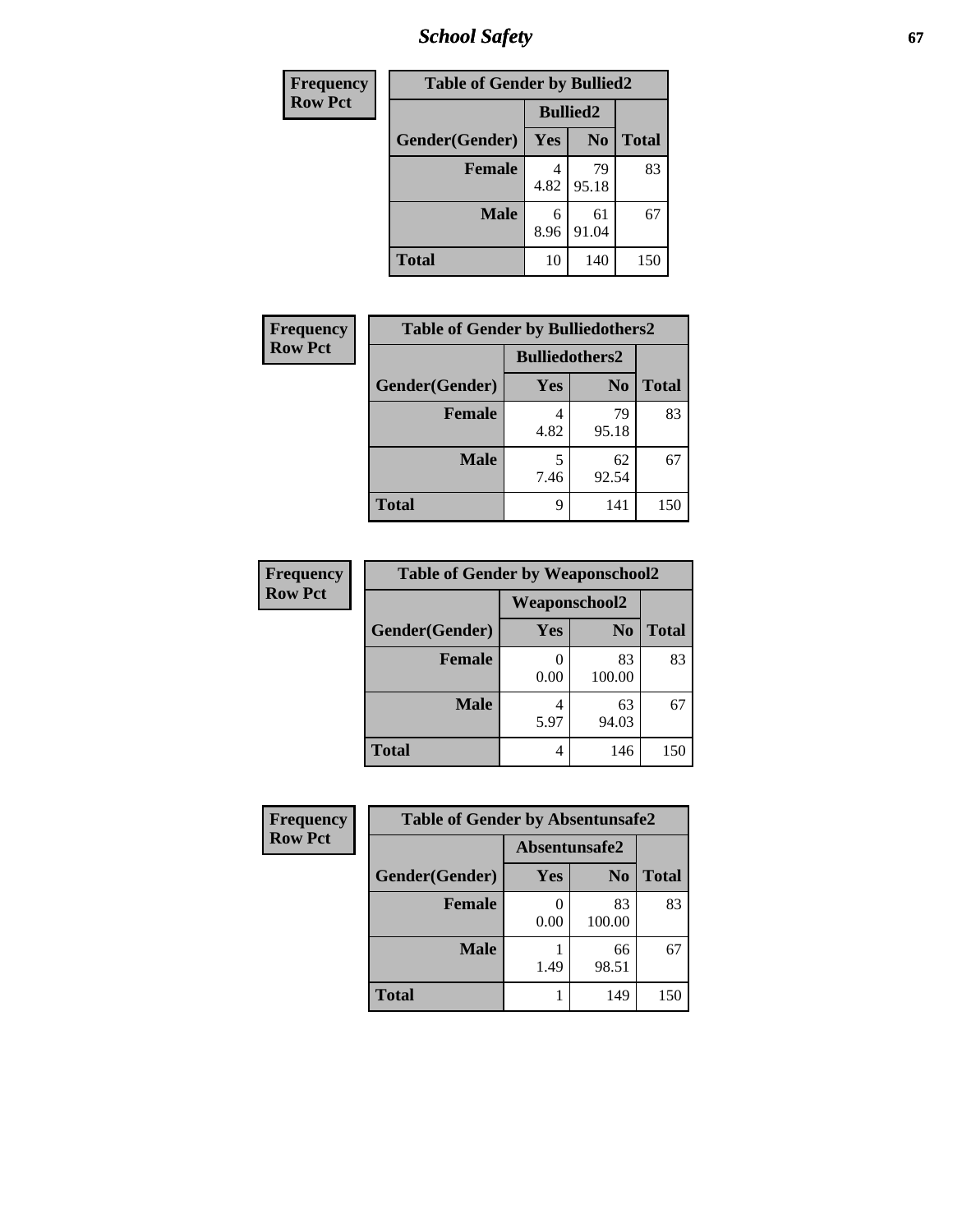*School Safety* **68**

| Frequency      | <b>Table of Gender by Gangself</b> |                                                                                                |                |              |
|----------------|------------------------------------|------------------------------------------------------------------------------------------------|----------------|--------------|
| <b>Row Pct</b> |                                    | Gangself(I<br>have<br>participated<br>in illegal gang<br>activities in<br>the past 30<br>days) |                |              |
|                | Gender(Gender)                     | Yes                                                                                            | N <sub>0</sub> | <b>Total</b> |
|                | <b>Female</b>                      | 4<br>4.82                                                                                      | 79<br>95.18    | 83           |
|                | <b>Male</b>                        | 2<br>2.99                                                                                      | 65<br>97.01    | 67           |
|                | <b>Total</b>                       | 6                                                                                              | 144            | 150          |

| Frequency      | <b>Table of Gender by Gangpeers</b> |                                                                                                                             |                |              |
|----------------|-------------------------------------|-----------------------------------------------------------------------------------------------------------------------------|----------------|--------------|
| <b>Row Pct</b> |                                     | <b>Gangpeers</b> (I<br>have friends<br>who have<br>participated<br>in illegal gang<br>activities in<br>the past 30<br>days) |                |              |
|                | Gender(Gender)                      | <b>Yes</b>                                                                                                                  | N <sub>0</sub> | <b>Total</b> |
|                | <b>Female</b>                       | 16<br>19.28                                                                                                                 | 67<br>80.72    | 83           |
|                | <b>Male</b>                         | 11<br>16.42                                                                                                                 | 56<br>83.58    | 67           |
|                | <b>Total</b>                        | 27                                                                                                                          | 123            | 150          |

| Frequency      | <b>Table of Gender by Pickedon2</b> |             |                |              |  |
|----------------|-------------------------------------|-------------|----------------|--------------|--|
| <b>Row Pct</b> |                                     | Pickedon2   |                |              |  |
|                | Gender(Gender)                      | <b>Yes</b>  | N <sub>0</sub> | <b>Total</b> |  |
|                | <b>Female</b>                       | 19<br>22.89 | 64<br>77.11    | 83           |  |
|                | <b>Male</b>                         | 14<br>20.90 | 53<br>79.10    | 67           |  |
|                | <b>Total</b>                        | 33          | 117            | 150          |  |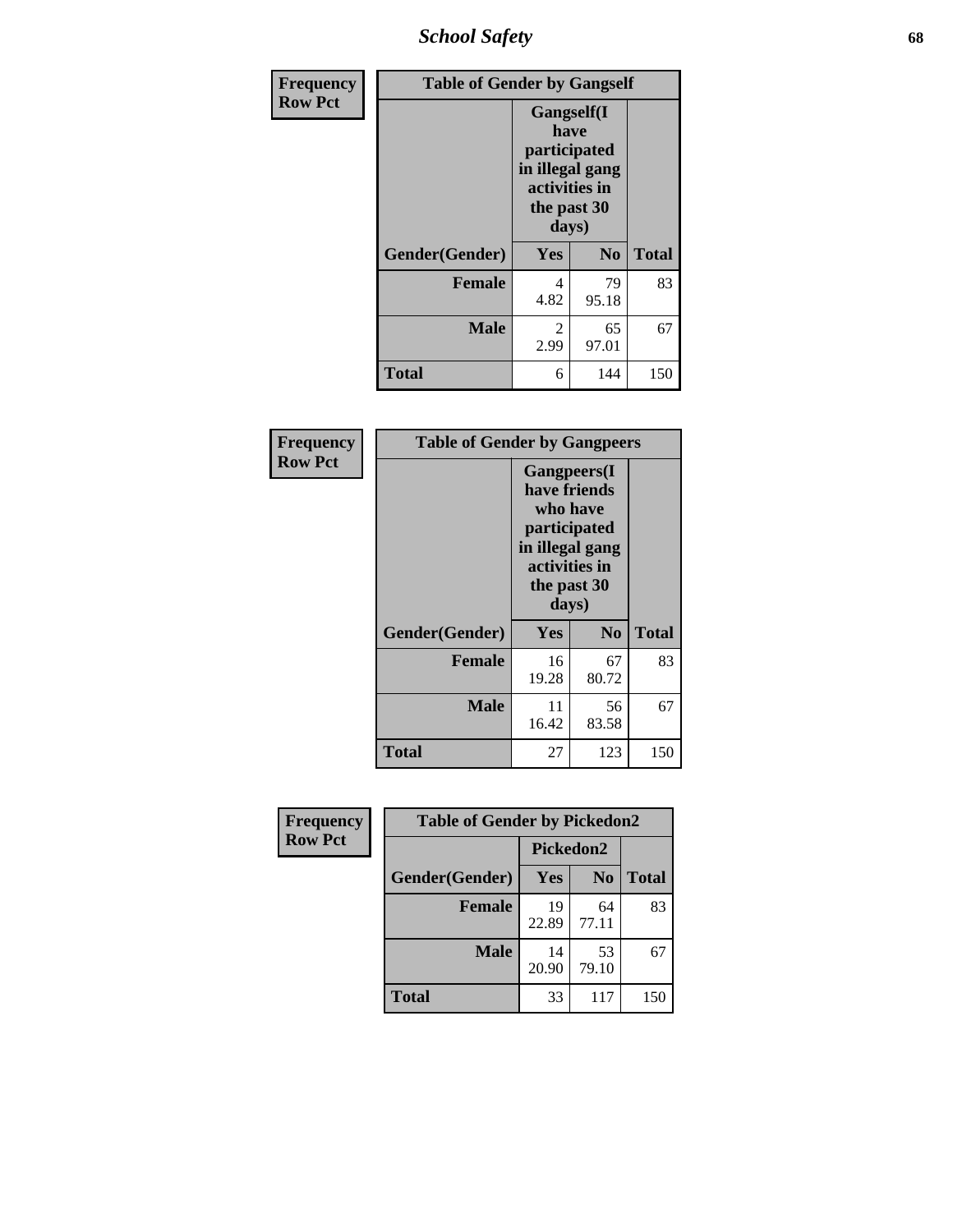*School Safety* **69**

| Frequency      | <b>Table of Gender by Safeschool2</b> |             |                |              |
|----------------|---------------------------------------|-------------|----------------|--------------|
| <b>Row Pct</b> |                                       | Safeschool2 |                |              |
|                | Gender(Gender)                        | Yes         | N <sub>0</sub> | <b>Total</b> |
|                | <b>Female</b>                         | 69<br>83.13 | 14<br>16.87    | 83           |
|                | <b>Male</b>                           | 47<br>70.15 | 20<br>29.85    | 67           |
|                | <b>Total</b>                          | 116         | 34             | 150          |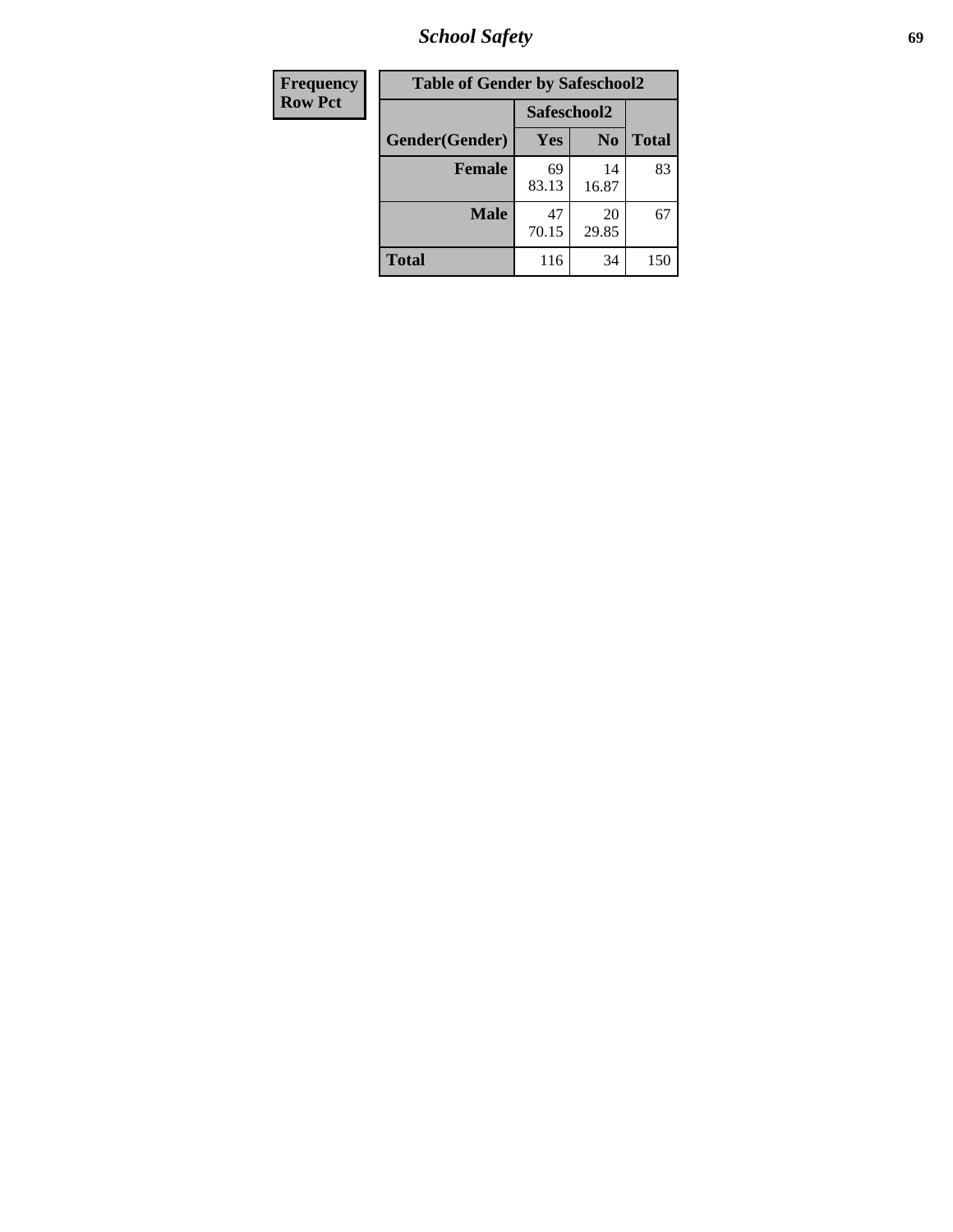# *Incidence of Drug Use* **70**

| <b>Frequency</b> | <b>Table of Gender by AlcoholAlt</b> |                    |                    |              |  |
|------------------|--------------------------------------|--------------------|--------------------|--------------|--|
| <b>Row Pct</b>   |                                      | use, past 30 days) | AlcoholAlt(Alcohol |              |  |
|                  | Gender(Gender)                       | <b>Yes</b>         | N <sub>0</sub>     | <b>Total</b> |  |
|                  | <b>Female</b>                        | 17<br>20.48        | 66<br>79.52        | 83           |  |
|                  | <b>Male</b>                          | 18<br>26.87        | 49<br>73.13        | 67           |  |
|                  | <b>Total</b>                         | 35                 | 115                | 150          |  |

| Frequency      | <b>Table of Gender by TobaccoAny</b> |                                          |                |              |  |
|----------------|--------------------------------------|------------------------------------------|----------------|--------------|--|
| <b>Row Pct</b> |                                      | TobaccoAny(Tobacco<br>use, past 30 days) |                |              |  |
|                | Gender(Gender)                       | Yes                                      | N <sub>0</sub> | <b>Total</b> |  |
|                | <b>Female</b>                        | 14<br>16.87                              | 69<br>83.13    | 83           |  |
|                | <b>Male</b>                          | 25<br>37.31                              | 42<br>62.69    | 67           |  |
|                | <b>Total</b>                         | 39                                       | 111            | 150          |  |

| <b>Frequency</b> | <b>Table of Gender by MarijuanaAlt</b> |                    |                        |              |
|------------------|----------------------------------------|--------------------|------------------------|--------------|
| <b>Row Pct</b>   |                                        | use, past 30 days) | MarijuanaAlt(Marijuana |              |
|                  | Gender(Gender)                         | <b>Yes</b>         | N <sub>0</sub>         | <b>Total</b> |
|                  | <b>Female</b>                          | 7<br>8.43          | 76<br>91.57            | 83           |
|                  | <b>Male</b>                            | 16<br>23.88        | 51<br>76.12            | 67           |
|                  | <b>Total</b>                           | 23                 | 127                    | 150          |

| <b>Frequency</b> | <b>Table of Gender by OtherDrugAny</b> |                                                      |                |              |
|------------------|----------------------------------------|------------------------------------------------------|----------------|--------------|
| <b>Row Pct</b>   |                                        | <b>OtherDrugAny(Other</b><br>drug use, past 30 days) |                |              |
|                  | Gender(Gender)                         | <b>Yes</b>                                           | N <sub>0</sub> | <b>Total</b> |
|                  | <b>Female</b>                          | 5<br>6.02                                            | 78<br>93.98    | 83           |
|                  | <b>Male</b>                            | 16.42                                                | 56<br>83.58    | 67           |
|                  | <b>Total</b>                           | 16                                                   | 134            | 150          |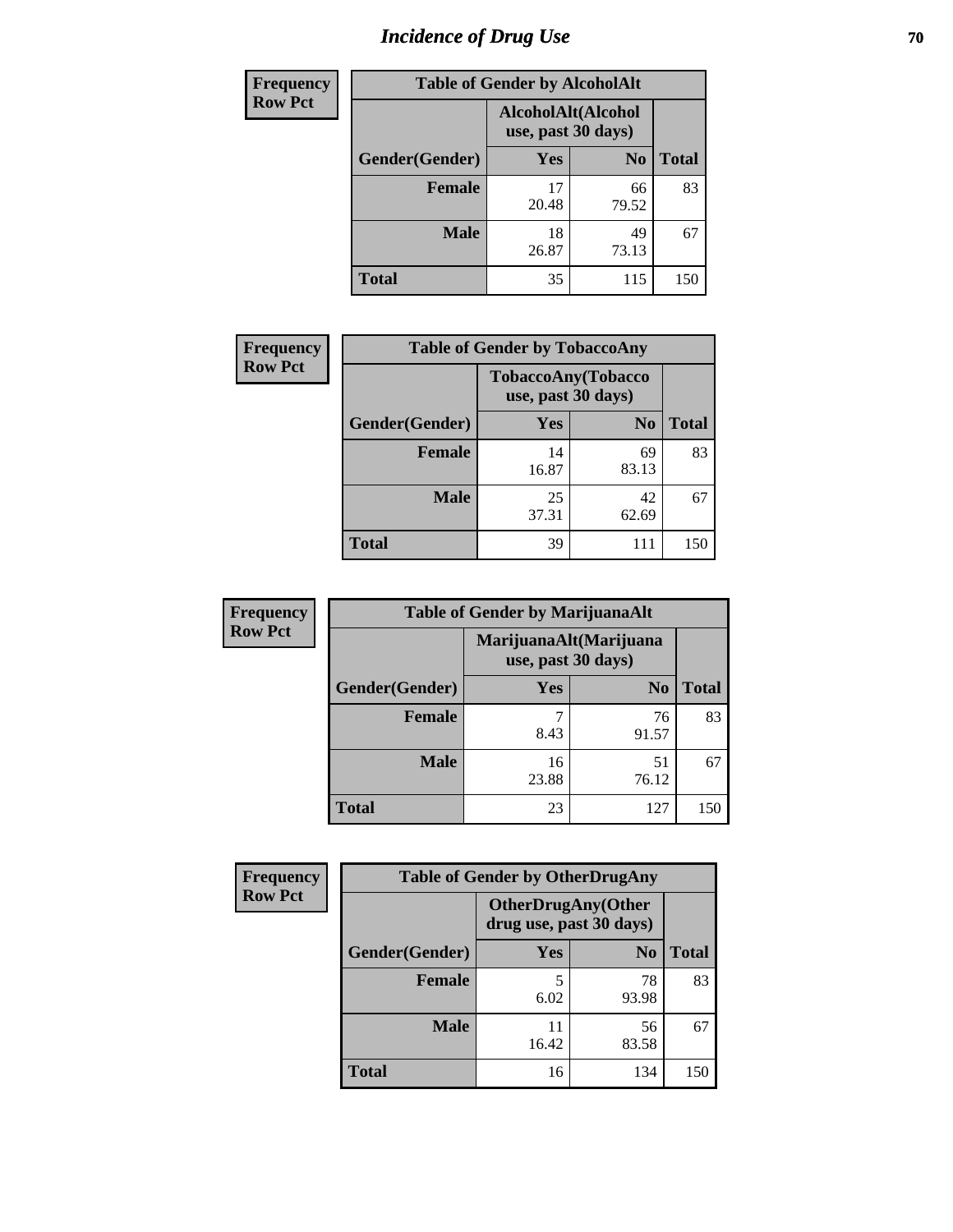#### *Average Age at Onset of Use* **71** *Results for "Average Age at Onset of Use" questions exclude students who said they did not use that substance*

#### **Gender=Female**

| <b>Variable</b>    | Label                                                              | <b>Mean</b> |
|--------------------|--------------------------------------------------------------------|-------------|
| Alcoholinit2       | I started using alcohol when I was                                 | 13.71       |
| Cigarettesinit2    | I started smoking tobacco when I was                               | 13.10       |
| Smokelessinit2     | I started chewing tobacco when I was                               | 13.00       |
| Marijuanainit2     | I started using marijuana when I was                               | 13.50       |
| Cocaineinit2       | I started using cocaine when I was                                 | 13.25       |
| Inhalantsinit2     | I started using inhalants when I was                               | 13.43       |
| Steroidsinit2      | I started using steroids when I was                                | 8.00        |
| Ecstasyinit2       | I started using ecstasy when I was                                 | 13.75       |
| Methinit2          | I started using methamphetamines when I was                        | 14.00       |
| Hallucinogensinit2 | I started using hallucinogens when I was                           | 12.67       |
| Prescriptioninit2  | I started using prescription drugs not prescribed to me when I was | 13.23       |

#### **Gender=Male**

| <b>Variable</b>    | Label                                                              | <b>Mean</b> |
|--------------------|--------------------------------------------------------------------|-------------|
| Alcoholinit2       | I started using alcohol when I was                                 | 13.48       |
| Cigarettesinit2    | I started smoking tobacco when I was                               | 13.13       |
| Smokelessinit2     | I started chewing tobacco when I was                               | 13.43       |
| Marijuanainit2     | I started using marijuana when I was                               | 13.78       |
| Cocaineinit2       | I started using cocaine when I was                                 | 15.00       |
| Inhalantsinit2     | I started using inhalants when I was                               | 14.50       |
| Steroidsinit2      | I started using steroids when I was                                | 16.00       |
| Ecstasyinit2       | I started using ecstasy when I was                                 | 15.50       |
| Methinit2          | I started using methamphetamines when I was                        | 14.00       |
| Hallucinogensinit2 | I started using hallucinogens when I was                           | 15.60       |
| Prescriptioninit2  | I started using prescription drugs not prescribed to me when I was | 15.00       |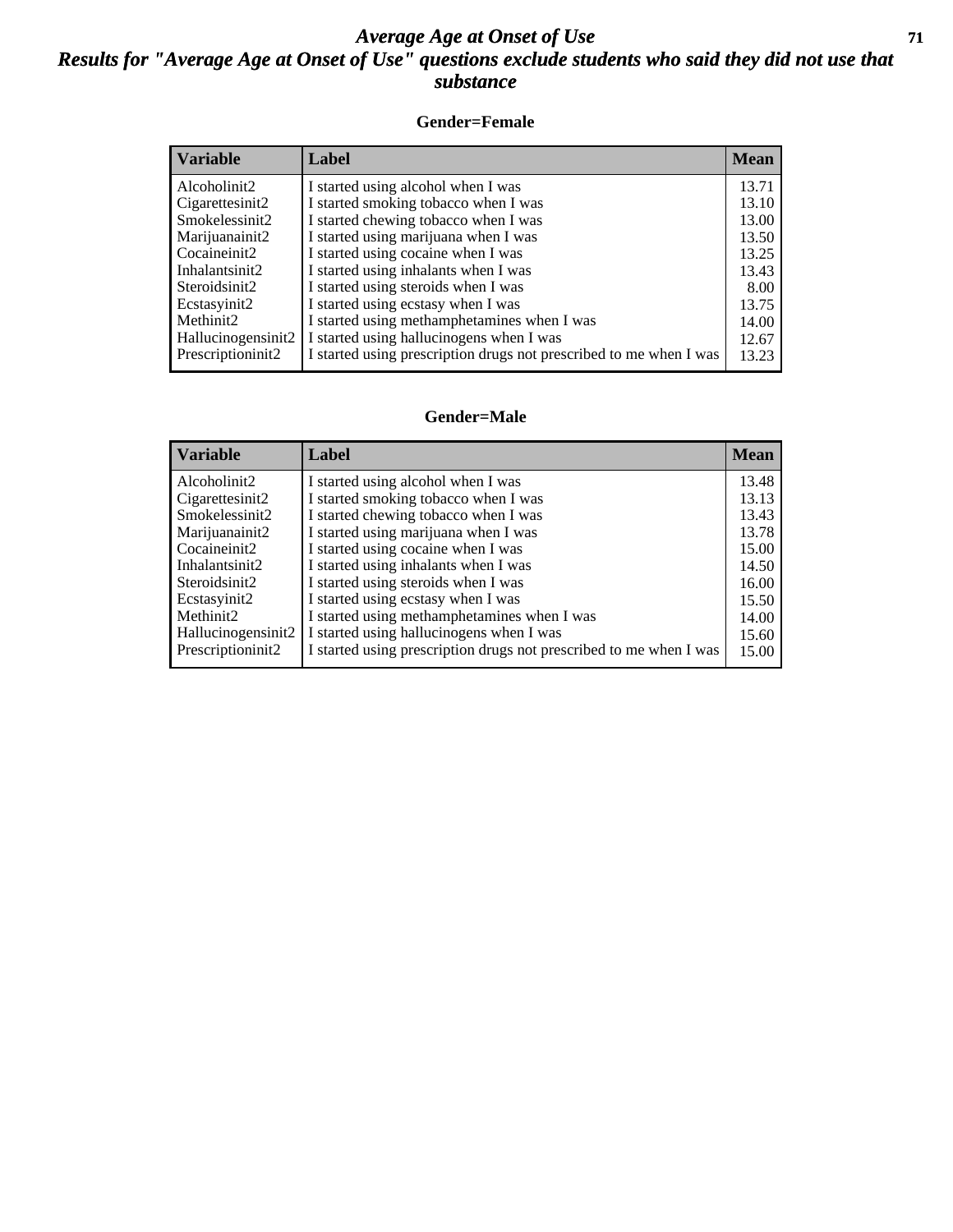# *I Think These Drugs are Harmful* **72**

| <b>Frequency</b> | <b>Table of Gender by Alcoholharmdich</b> |                                                   |                |              |
|------------------|-------------------------------------------|---------------------------------------------------|----------------|--------------|
| <b>Row Pct</b>   |                                           | Alcoholharmdich(I<br>think alcohol is<br>harmful) |                |              |
|                  | Gender(Gender)                            | Yes                                               | N <sub>0</sub> | <b>Total</b> |
|                  | <b>Female</b>                             | 64<br>77.11                                       | 19<br>22.89    | 83           |
|                  | <b>Male</b>                               | 54<br>80.60                                       | 13<br>19.40    | 67           |
|                  | <b>Total</b>                              | 118                                               | 32             | 150          |

| Frequency      | <b>Table of Gender by Tobaccoharmdich</b> |                                                   |                |              |
|----------------|-------------------------------------------|---------------------------------------------------|----------------|--------------|
| <b>Row Pct</b> |                                           | Tobaccoharmdich(I<br>think tobacco is<br>harmful) |                |              |
|                | Gender(Gender)                            | Yes                                               | N <sub>0</sub> | <b>Total</b> |
|                | <b>Female</b>                             | 75<br>90.36                                       | 8<br>9.64      | 83           |
|                | <b>Male</b>                               | 64<br>95.52                                       | 3<br>4.48      | 67           |
|                | <b>Total</b>                              | 139                                               | 11             | 150          |

| Frequency      | <b>Table of Gender by Marijuanaharmdich</b> |                                                       |                |              |  |
|----------------|---------------------------------------------|-------------------------------------------------------|----------------|--------------|--|
| <b>Row Pct</b> |                                             | Marijuanaharmdich(I<br>think marijuana is<br>harmful) |                |              |  |
|                | Gender(Gender)                              | <b>Yes</b>                                            | N <sub>0</sub> | <b>Total</b> |  |
|                | <b>Female</b>                               | 61<br>73.49                                           | 22<br>26.51    | 83           |  |
|                | <b>Male</b>                                 | 42<br>62.69                                           | 25<br>37.31    | 67           |  |
|                | <b>Total</b>                                | 103                                                   | 47             | 150          |  |

| Frequency      | <b>Table of Gender by Otherdrugharmdich</b> |                                                          |                        |              |
|----------------|---------------------------------------------|----------------------------------------------------------|------------------------|--------------|
| <b>Row Pct</b> |                                             | Otherdrugharmdich(I<br>think other drugs are<br>harmful) |                        |              |
|                | Gender(Gender)                              | <b>Yes</b>                                               | N <sub>0</sub>         | <b>Total</b> |
|                | <b>Female</b>                               | 75<br>90.36                                              | 8<br>9.64              | 83           |
|                | <b>Male</b>                                 | 65<br>97.01                                              | $\overline{c}$<br>2.99 | 67           |
|                | <b>Total</b>                                | 140                                                      | 10                     | 150          |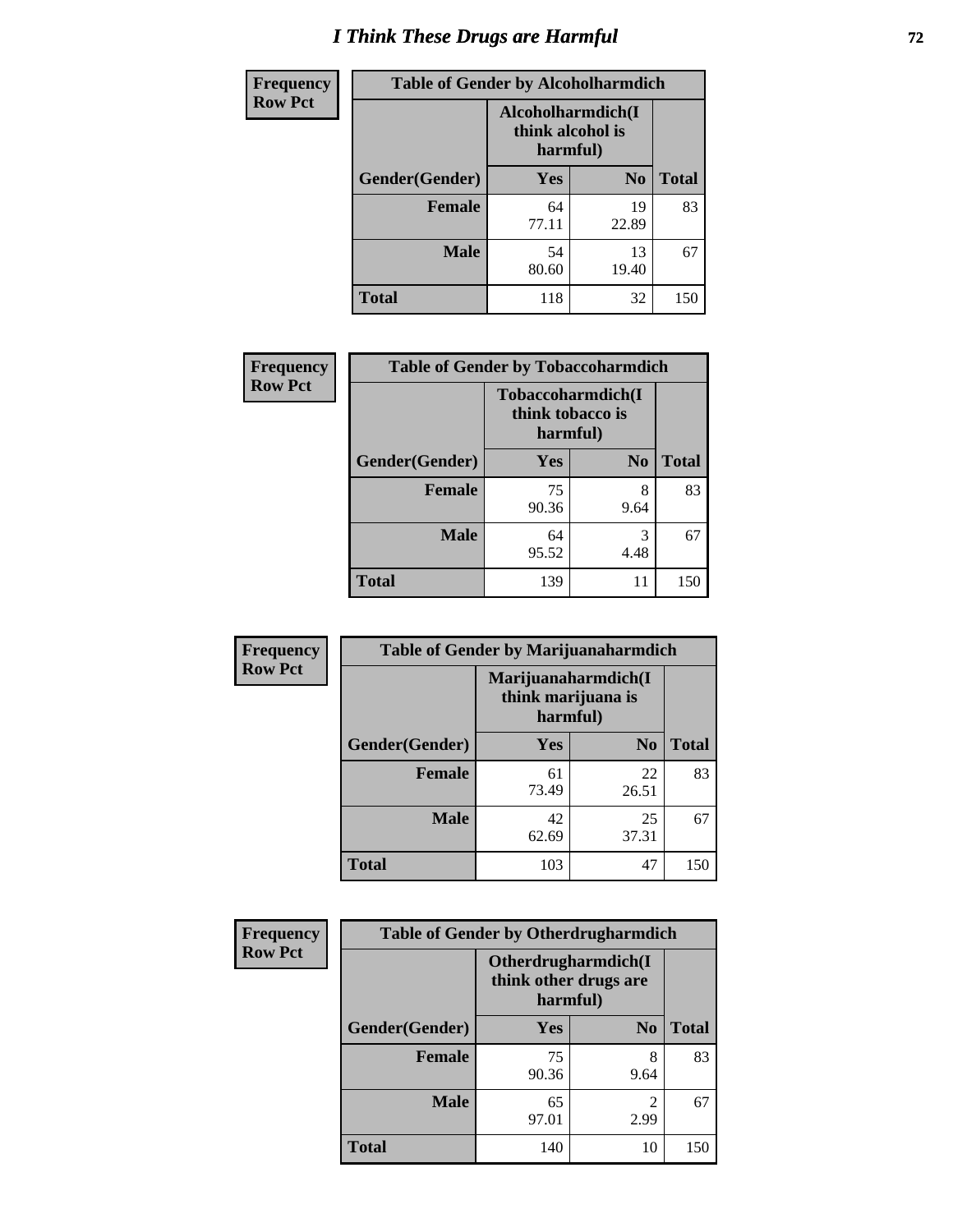| <b>Frequency</b> | <b>Table of Gender by Alcohollocation1</b> |                                                               |             |              |
|------------------|--------------------------------------------|---------------------------------------------------------------|-------------|--------------|
| <b>Row Pct</b>   |                                            | <b>Alcohollocation1(Places</b><br><b>Friends Use Alcohol)</b> |             |              |
|                  | Gender(Gender)                             |                                                               | Do Not Use  | <b>Total</b> |
|                  | <b>Female</b>                              | 54<br>65.06                                                   | 29<br>34.94 | 83           |
|                  | <b>Male</b>                                | 43<br>64.18                                                   | 24<br>35.82 | 67           |
|                  | Total                                      | 97                                                            | 53          | 150          |

| <b>Frequency</b> | <b>Table of Gender by Alcohollocation2</b> |             |                                                               |              |
|------------------|--------------------------------------------|-------------|---------------------------------------------------------------|--------------|
| <b>Row Pct</b>   |                                            |             | <b>Alcohollocation2(Places</b><br><b>Friends Use Alcohol)</b> |              |
|                  | Gender(Gender)                             |             | Home                                                          | <b>Total</b> |
|                  | <b>Female</b>                              | 48<br>57.83 | 35<br>42.17                                                   | 83           |
|                  | <b>Male</b>                                | 30<br>44.78 | 37<br>55.22                                                   | 67           |
|                  | <b>Total</b>                               | 78          | 72                                                            | 150          |

| Frequency      | <b>Table of Gender by Alcohollocation3</b> |             |                                                               |              |
|----------------|--------------------------------------------|-------------|---------------------------------------------------------------|--------------|
| <b>Row Pct</b> |                                            |             | <b>Alcohollocation3(Places</b><br><b>Friends Use Alcohol)</b> |              |
|                | Gender(Gender)                             |             | <b>School</b>                                                 | <b>Total</b> |
|                | <b>Female</b>                              | 76<br>91.57 | 8.43                                                          | 83           |
|                | <b>Male</b>                                | 64<br>95.52 | 4.48                                                          | 67           |
|                | <b>Total</b>                               | 140         | 10                                                            | 150          |

| Frequency      | <b>Table of Gender by Alcohollocation4</b> |                                                               |             |              |
|----------------|--------------------------------------------|---------------------------------------------------------------|-------------|--------------|
| <b>Row Pct</b> |                                            | <b>Alcohollocation4(Places</b><br><b>Friends Use Alcohol)</b> |             |              |
|                | Gender(Gender)                             |                                                               | Car         | <b>Total</b> |
|                | <b>Female</b>                              | 73<br>87.95                                                   | 10<br>12.05 | 83           |
|                | <b>Male</b>                                | 60<br>89.55                                                   | 10.45       | 67           |
|                | <b>Total</b>                               | 133                                                           | 17          | 150          |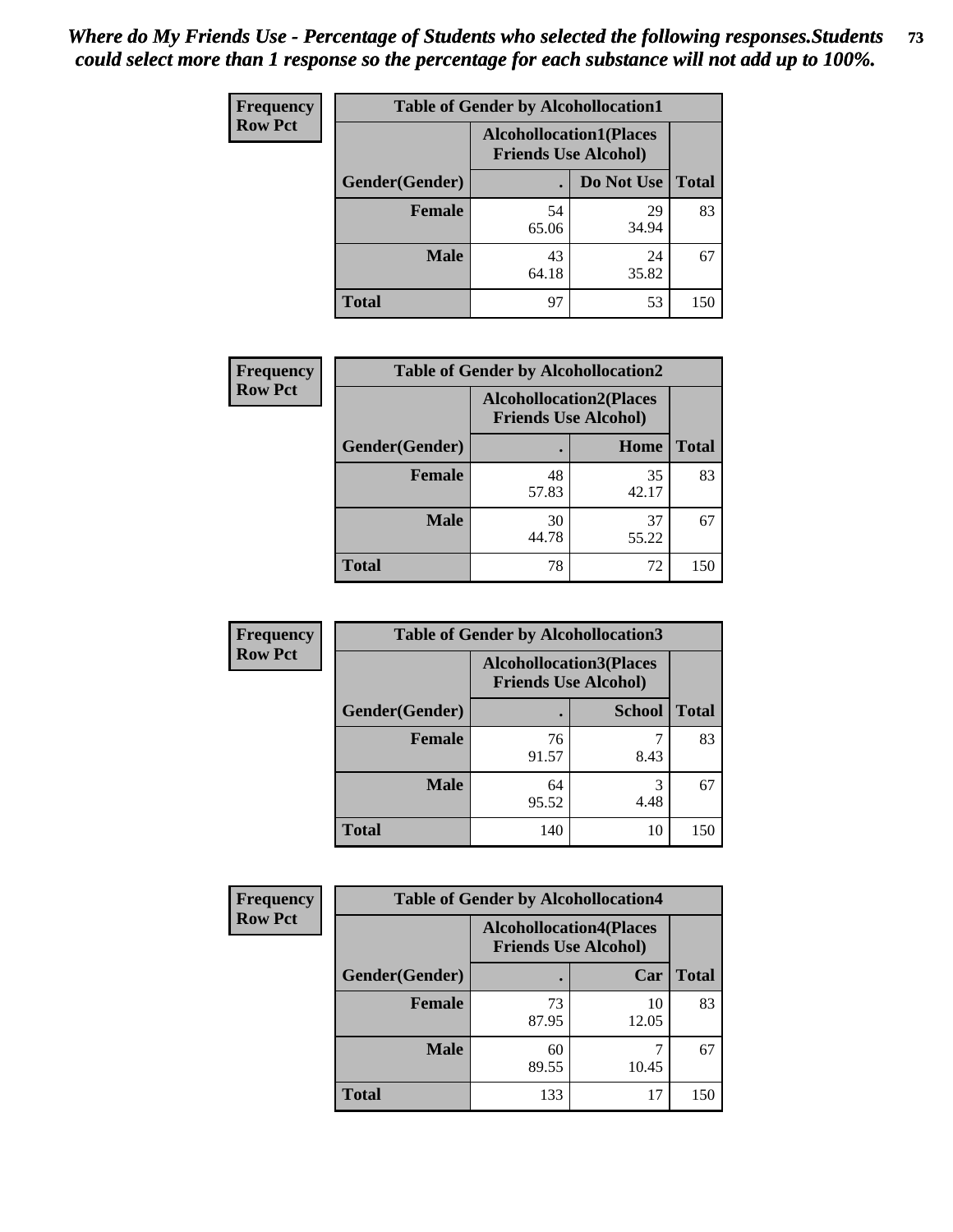| <b>Frequency</b> | <b>Table of Gender by Alcohollocation5</b> |                                                                |                                 |              |
|------------------|--------------------------------------------|----------------------------------------------------------------|---------------------------------|--------------|
| <b>Row Pct</b>   |                                            | <b>Alcohollocation5</b> (Places<br><b>Friends Use Alcohol)</b> |                                 |              |
|                  | Gender(Gender)                             |                                                                | <b>Friend's</b><br><b>House</b> | <b>Total</b> |
|                  | <b>Female</b>                              | 37<br>44.58                                                    | 46<br>55.42                     | 83           |
|                  | <b>Male</b>                                | 39<br>58.21                                                    | 28<br>41.79                     | 67           |
|                  | <b>Total</b>                               | 76                                                             | 74                              | 150          |

| <b>Frequency</b> | <b>Table of Gender by Alcohollocation6</b> |                                                               |              |              |
|------------------|--------------------------------------------|---------------------------------------------------------------|--------------|--------------|
| <b>Row Pct</b>   |                                            | <b>Alcohollocation6(Places</b><br><b>Friends Use Alcohol)</b> |              |              |
|                  | Gender(Gender)                             |                                                               | <b>Other</b> | <b>Total</b> |
|                  | <b>Female</b>                              | 61<br>73.49                                                   | 22<br>26.51  | 83           |
|                  | <b>Male</b>                                | 44<br>65.67                                                   | 23<br>34.33  | 67           |
|                  | <b>Total</b>                               | 105                                                           | 45           | 150          |

| Frequency      | <b>Table of Gender by Tobaccolocation1</b> |                                                               |             |              |  |
|----------------|--------------------------------------------|---------------------------------------------------------------|-------------|--------------|--|
| <b>Row Pct</b> |                                            | <b>Tobaccolocation1(Places</b><br><b>Friends Use Tobacco)</b> |             |              |  |
|                | Gender(Gender)                             |                                                               | Do Not Use  | <b>Total</b> |  |
|                | Female                                     | 43<br>51.81                                                   | 40<br>48.19 | 83           |  |
|                | <b>Male</b>                                | 47<br>70.15                                                   | 20<br>29.85 | 67           |  |
|                | <b>Total</b>                               | 90                                                            | 60          | 150          |  |

| <b>Frequency</b> | <b>Table of Gender by Tobaccolocation2</b> |                                                               |             |              |  |
|------------------|--------------------------------------------|---------------------------------------------------------------|-------------|--------------|--|
| <b>Row Pct</b>   |                                            | <b>Tobaccolocation2(Places</b><br><b>Friends Use Tobacco)</b> |             |              |  |
|                  | Gender(Gender)                             |                                                               | Home        | <b>Total</b> |  |
|                  | Female                                     | 47<br>56.63                                                   | 36<br>43.37 | 83           |  |
|                  | <b>Male</b>                                | 28<br>41.79                                                   | 39<br>58.21 | 67           |  |
|                  | <b>Total</b>                               | 75                                                            | 75          | 150          |  |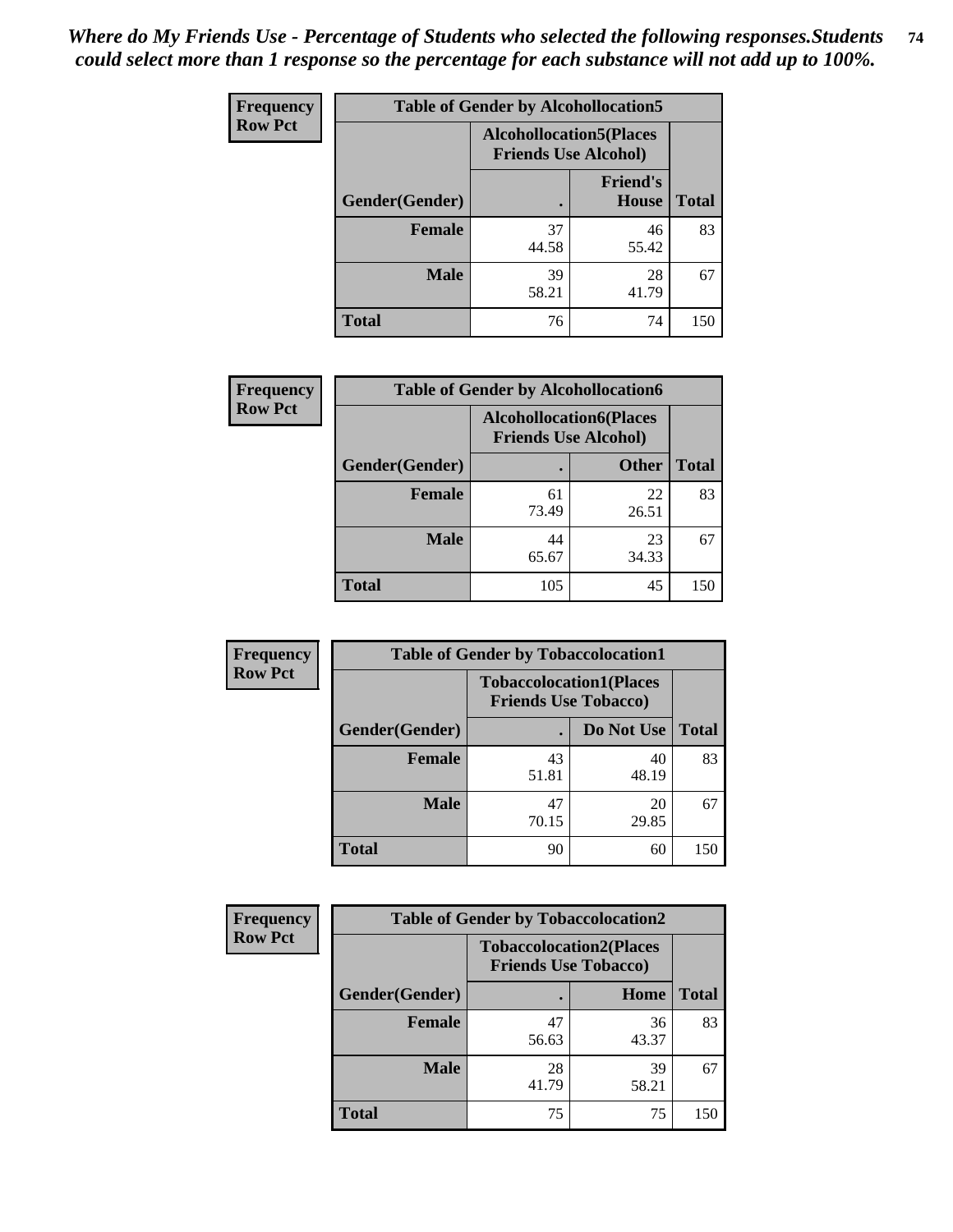| <b>Frequency</b> | <b>Table of Gender by Tobaccolocation3</b> |             |                                                               |              |
|------------------|--------------------------------------------|-------------|---------------------------------------------------------------|--------------|
| <b>Row Pct</b>   |                                            |             | <b>Tobaccolocation3(Places</b><br><b>Friends Use Tobacco)</b> |              |
|                  | Gender(Gender)                             |             | <b>School</b>                                                 | <b>Total</b> |
|                  | Female                                     | 61<br>73.49 | 22<br>26.51                                                   | 83           |
|                  | <b>Male</b>                                | 49<br>73.13 | 18<br>26.87                                                   | 67           |
|                  | <b>Total</b>                               | 110         | 40                                                            | 150          |

| <b>Frequency</b> | <b>Table of Gender by Tobaccolocation4</b> |                             |                                |              |
|------------------|--------------------------------------------|-----------------------------|--------------------------------|--------------|
| <b>Row Pct</b>   |                                            | <b>Friends Use Tobacco)</b> | <b>Tobaccolocation4(Places</b> |              |
|                  | Gender(Gender)                             |                             | Car                            | <b>Total</b> |
|                  | <b>Female</b>                              | 52<br>62.65                 | 31<br>37.35                    | 83           |
|                  | <b>Male</b>                                | 37<br>55.22                 | 30<br>44.78                    | 67           |
|                  | <b>Total</b>                               | 89                          | 61                             | 150          |

| <b>Frequency</b> | <b>Table of Gender by Tobaccolocation5</b> |                                                               |                          |              |
|------------------|--------------------------------------------|---------------------------------------------------------------|--------------------------|--------------|
| <b>Row Pct</b>   |                                            | <b>Tobaccolocation5(Places</b><br><b>Friends Use Tobacco)</b> |                          |              |
|                  | Gender(Gender)                             |                                                               | <b>Friend's</b><br>House | <b>Total</b> |
|                  | <b>Female</b>                              | 46<br>55.42                                                   | 37<br>44.58              | 83           |
|                  | <b>Male</b>                                | 32<br>47.76                                                   | 35<br>52.24              | 67           |
|                  | <b>Total</b>                               | 78                                                            | 72                       | 150          |

| <b>Frequency</b> | <b>Table of Gender by Tobaccolocation6</b> |                                                               |              |              |  |
|------------------|--------------------------------------------|---------------------------------------------------------------|--------------|--------------|--|
| <b>Row Pct</b>   |                                            | <b>Tobaccolocation6(Places</b><br><b>Friends Use Tobacco)</b> |              |              |  |
|                  | Gender(Gender)                             |                                                               | <b>Other</b> | <b>Total</b> |  |
|                  | Female                                     | 56<br>67.47                                                   | 27<br>32.53  | 83           |  |
|                  | <b>Male</b>                                | 39<br>58.21                                                   | 28<br>41.79  | 67           |  |
|                  | <b>Total</b>                               | 95                                                            | 55           | 150          |  |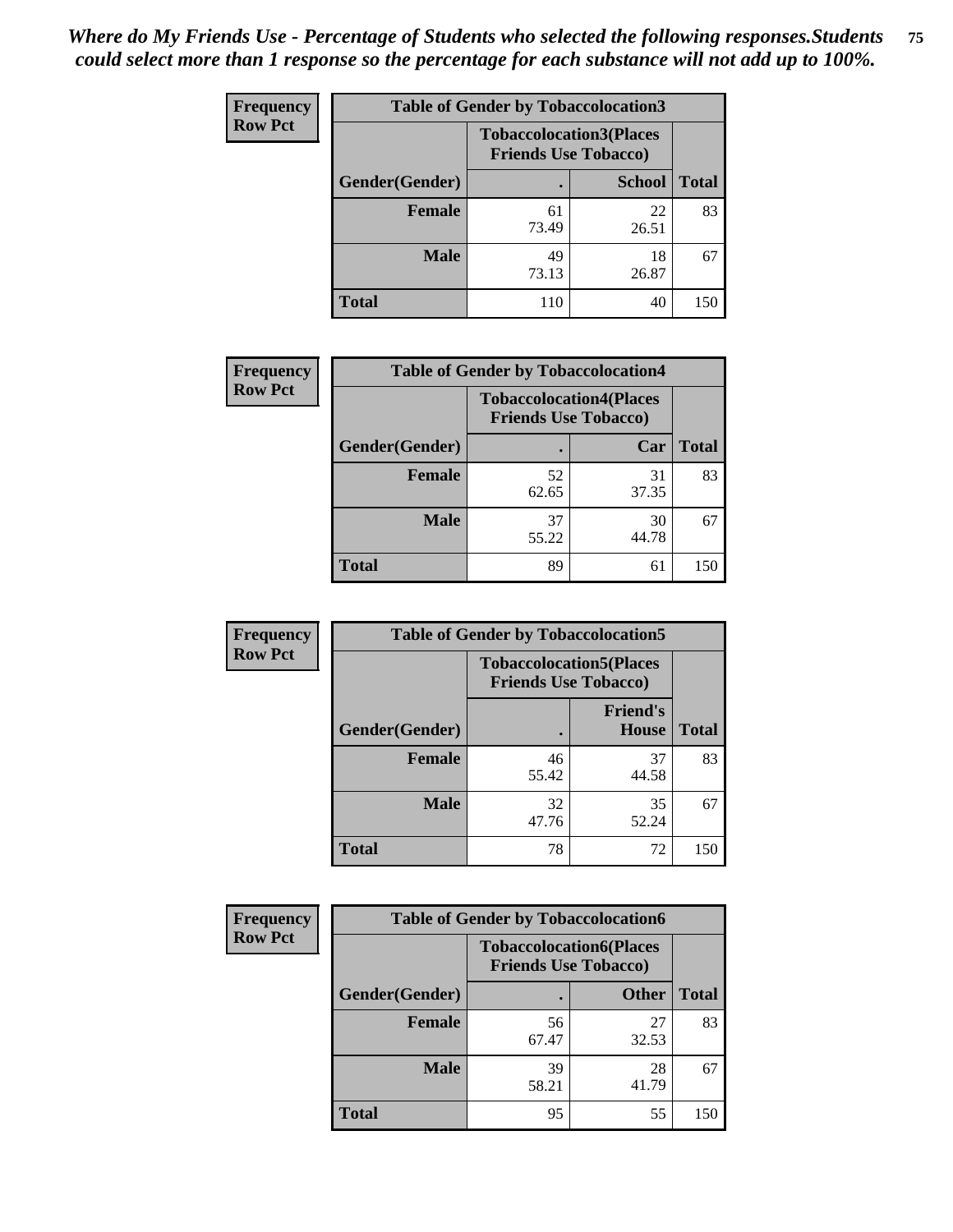| <b>Frequency</b> | <b>Table of Gender by Marijuanalocation1</b> |                                |                                  |              |
|------------------|----------------------------------------------|--------------------------------|----------------------------------|--------------|
| <b>Row Pct</b>   |                                              | <b>Friends Use Marijuana</b> ) | <b>Marijuanalocation1(Places</b> |              |
|                  | Gender(Gender)                               |                                | Do Not Use                       | <b>Total</b> |
|                  | <b>Female</b>                                | 39<br>46.99                    | 44<br>53.01                      | 83           |
|                  | <b>Male</b>                                  | 30<br>44.78                    | 37<br>55.22                      | 67           |
|                  | <b>Total</b>                                 | 69                             | 81                               | 150          |

| <b>Frequency</b> |                | <b>Table of Gender by Marijuanalocation2</b>                       |             |              |
|------------------|----------------|--------------------------------------------------------------------|-------------|--------------|
| <b>Row Pct</b>   |                | <b>Marijuanalocation2(Places</b><br><b>Friends Use Marijuana</b> ) |             |              |
|                  | Gender(Gender) |                                                                    | Home        | <b>Total</b> |
|                  | Female         | 54<br>65.06                                                        | 29<br>34.94 | 83           |
|                  | <b>Male</b>    | 44<br>65.67                                                        | 23<br>34.33 | 67           |
|                  | <b>Total</b>   | 98                                                                 | 52          | 150          |

| Frequency      | <b>Table of Gender by Marijuanalocation3</b> |                                                                    |               |              |
|----------------|----------------------------------------------|--------------------------------------------------------------------|---------------|--------------|
| <b>Row Pct</b> |                                              | <b>Marijuanalocation3(Places</b><br><b>Friends Use Marijuana</b> ) |               |              |
|                | Gender(Gender)                               |                                                                    | <b>School</b> | <b>Total</b> |
|                | Female                                       | 72<br>86.75                                                        | 11<br>13.25   | 83           |
|                | <b>Male</b>                                  | 64<br>95.52                                                        | 3<br>4.48     | 67           |
|                | <b>Total</b>                                 | 136                                                                | 14            | 150          |

| <b>Frequency</b> |                | <b>Table of Gender by Marijuanalocation4</b> |                                  |              |
|------------------|----------------|----------------------------------------------|----------------------------------|--------------|
| <b>Row Pct</b>   |                | <b>Friends Use Marijuana</b> )               | <b>Marijuanalocation4(Places</b> |              |
|                  | Gender(Gender) |                                              | Car                              | <b>Total</b> |
|                  | <b>Female</b>  | 59<br>71.08                                  | 24<br>28.92                      | 83           |
|                  | <b>Male</b>    | 55<br>82.09                                  | 12<br>17.91                      | 67           |
|                  | <b>Total</b>   | 114                                          | 36                               | 150          |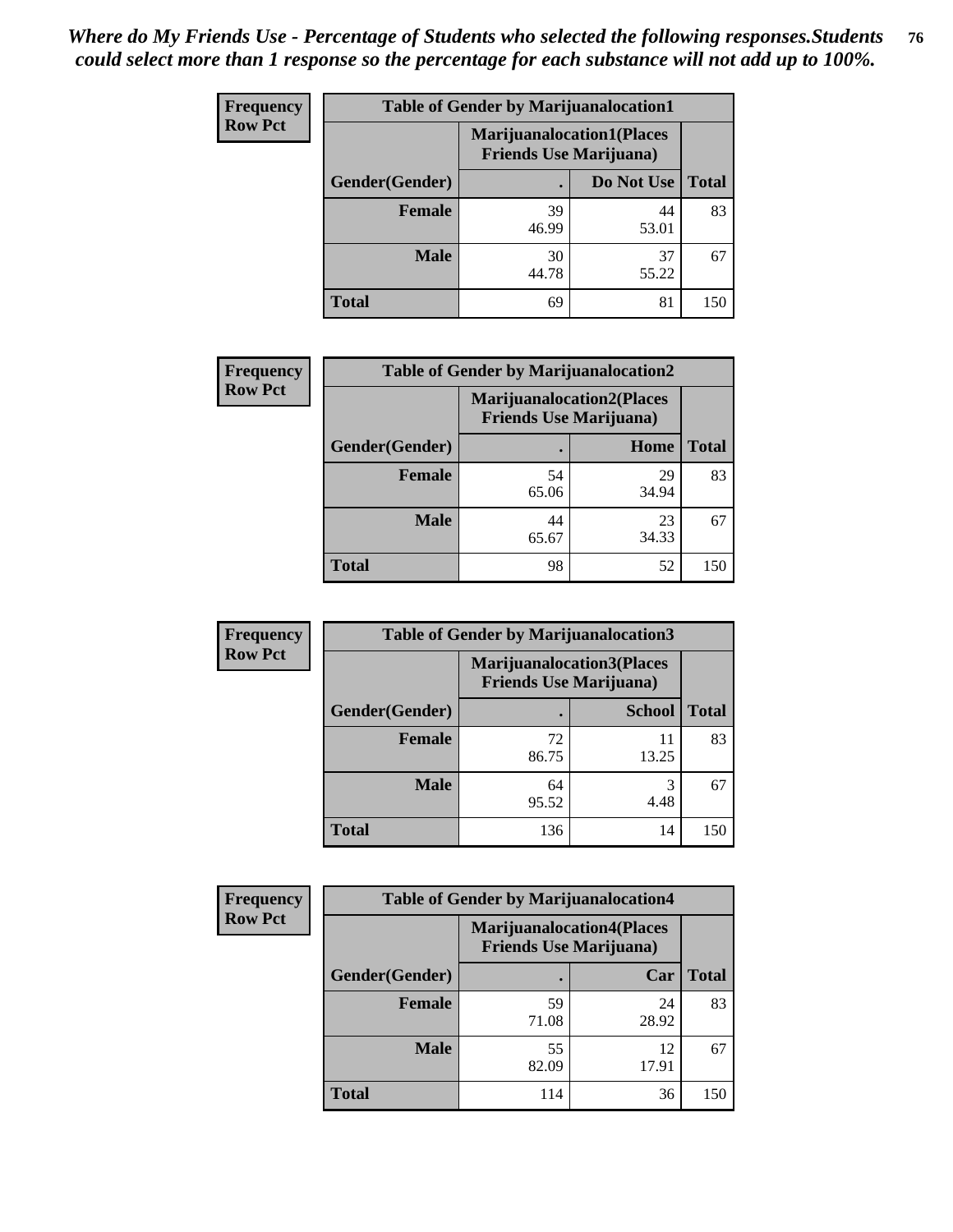| <b>Frequency</b> | <b>Table of Gender by Marijuanalocation5</b> |                                                                     |                          |              |
|------------------|----------------------------------------------|---------------------------------------------------------------------|--------------------------|--------------|
| <b>Row Pct</b>   |                                              | <b>Marijuanalocation5</b> (Places<br><b>Friends Use Marijuana</b> ) |                          |              |
|                  | Gender(Gender)                               |                                                                     | <b>Friend's</b><br>House | <b>Total</b> |
|                  | <b>Female</b>                                | 50<br>60.24                                                         | 33<br>39.76              | 83           |
|                  | <b>Male</b>                                  | 43<br>64.18                                                         | 24<br>35.82              | 67           |
|                  | <b>Total</b>                                 | 93                                                                  | 57                       | 150          |

| <b>Frequency</b> | <b>Table of Gender by Marijuanalocation6</b> |                                |                                  |              |
|------------------|----------------------------------------------|--------------------------------|----------------------------------|--------------|
| <b>Row Pct</b>   |                                              | <b>Friends Use Marijuana</b> ) | <b>Marijuanalocation6(Places</b> |              |
|                  | Gender(Gender)                               |                                | <b>Other</b>                     | <b>Total</b> |
|                  | <b>Female</b>                                | 59<br>71.08                    | 24<br>28.92                      | 83           |
|                  | <b>Male</b>                                  | 49<br>73.13                    | 18<br>26.87                      | 67           |
|                  | <b>Total</b>                                 | 108                            | 42                               | 150          |

| Frequency      | <b>Table of Gender by Otherdruglocation1</b> |                                                                                |             |              |
|----------------|----------------------------------------------|--------------------------------------------------------------------------------|-------------|--------------|
| <b>Row Pct</b> |                                              | <b>Otherdruglocation1(Places</b><br><b>Friends Use Other Illegal</b><br>Drugs) |             |              |
|                | Gender(Gender)                               |                                                                                | Do Not Use  | <b>Total</b> |
|                | <b>Female</b>                                | 28<br>33.73                                                                    | 55<br>66.27 | 83           |
|                | <b>Male</b>                                  | 15<br>22.39                                                                    | 52<br>77.61 | 67           |
|                | <b>Total</b>                                 | 43                                                                             | 107         | 150          |

| Frequency      | <b>Table of Gender by Otherdruglocation2</b> |                                                                                |             |              |
|----------------|----------------------------------------------|--------------------------------------------------------------------------------|-------------|--------------|
| <b>Row Pct</b> |                                              | <b>Otherdruglocation2(Places</b><br><b>Friends Use Other Illegal</b><br>Drugs) |             |              |
|                | Gender(Gender)                               |                                                                                | Home        | <b>Total</b> |
|                | <b>Female</b>                                | 63<br>75.90                                                                    | 20<br>24.10 | 83           |
|                | <b>Male</b>                                  | 56<br>83.58                                                                    | 11<br>16.42 | 67           |
|                | <b>Total</b>                                 | 119                                                                            | 31          | 150          |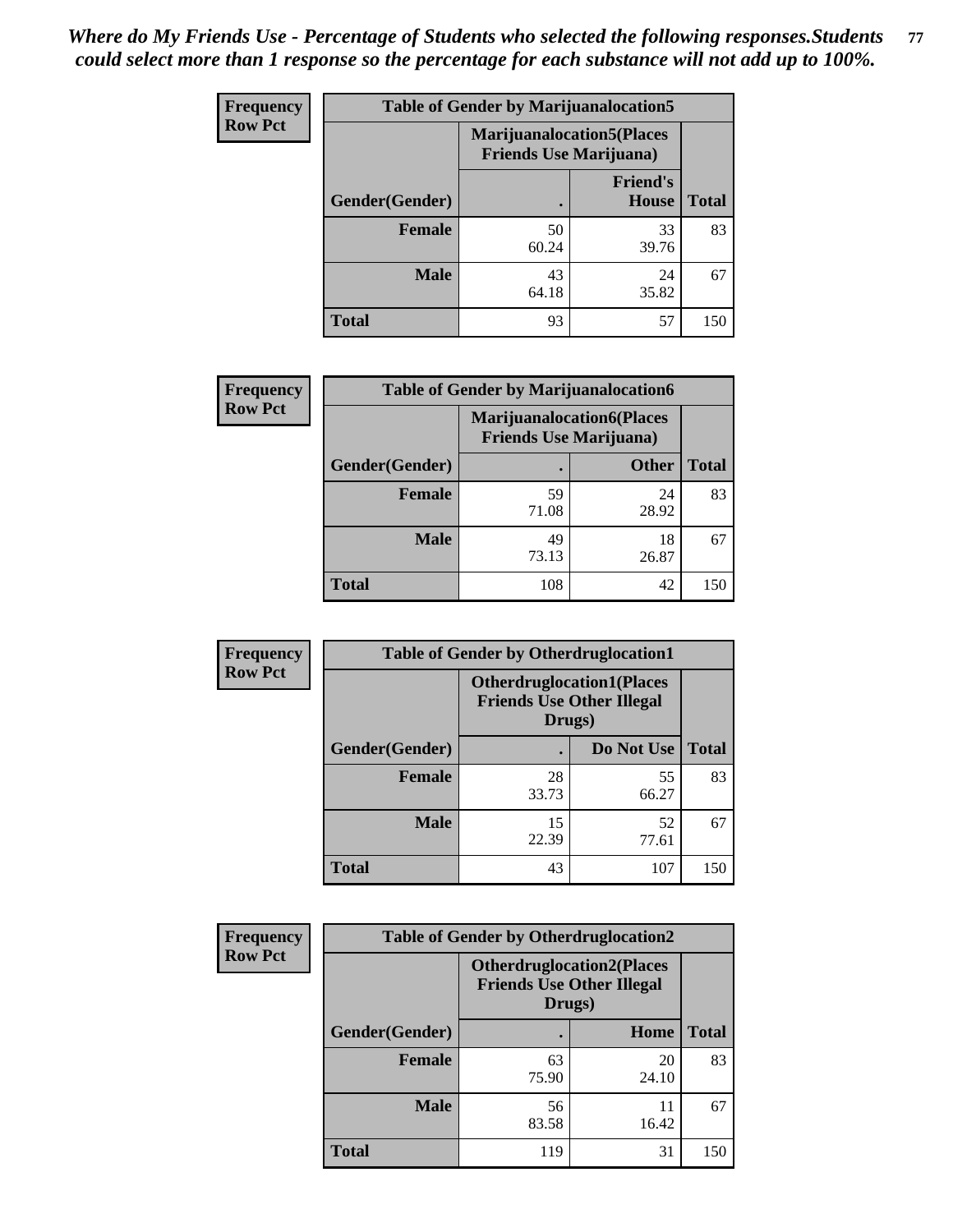| <b>Frequency</b> | <b>Table of Gender by Otherdruglocation3</b> |                                                                                |               |              |
|------------------|----------------------------------------------|--------------------------------------------------------------------------------|---------------|--------------|
| <b>Row Pct</b>   |                                              | <b>Otherdruglocation3(Places</b><br><b>Friends Use Other Illegal</b><br>Drugs) |               |              |
|                  | Gender(Gender)                               |                                                                                | <b>School</b> | <b>Total</b> |
|                  | Female                                       | 73<br>87.95                                                                    | 10<br>12.05   | 83           |
|                  | <b>Male</b>                                  | 63<br>94.03                                                                    | 4<br>5.97     | 67           |
|                  | <b>Total</b>                                 | 136                                                                            | 14            | 150          |

| Frequency      | <b>Table of Gender by Otherdruglocation4</b> |                                                                                |             |              |
|----------------|----------------------------------------------|--------------------------------------------------------------------------------|-------------|--------------|
| <b>Row Pct</b> |                                              | <b>Otherdruglocation4(Places</b><br><b>Friends Use Other Illegal</b><br>Drugs) |             |              |
|                | Gender(Gender)                               |                                                                                | Car         | <b>Total</b> |
|                | Female                                       | 71<br>85.54                                                                    | 12<br>14.46 | 83           |
|                | <b>Male</b>                                  | 61<br>91.04                                                                    | 6<br>8.96   | 67           |
|                | <b>Total</b>                                 | 132                                                                            | 18          | 150          |

| Frequency      | <b>Table of Gender by Otherdruglocation5</b> |                                                                                |                                 |              |
|----------------|----------------------------------------------|--------------------------------------------------------------------------------|---------------------------------|--------------|
| <b>Row Pct</b> |                                              | <b>Otherdruglocation5(Places</b><br><b>Friends Use Other Illegal</b><br>Drugs) |                                 |              |
|                | Gender(Gender)                               |                                                                                | <b>Friend's</b><br><b>House</b> | <b>Total</b> |
|                | <b>Female</b>                                | 59<br>71.08                                                                    | 24<br>28.92                     | 83           |
|                | <b>Male</b>                                  | 59<br>88.06                                                                    | 8<br>11.94                      | 67           |
|                | <b>Total</b>                                 | 118                                                                            | 32                              | 150          |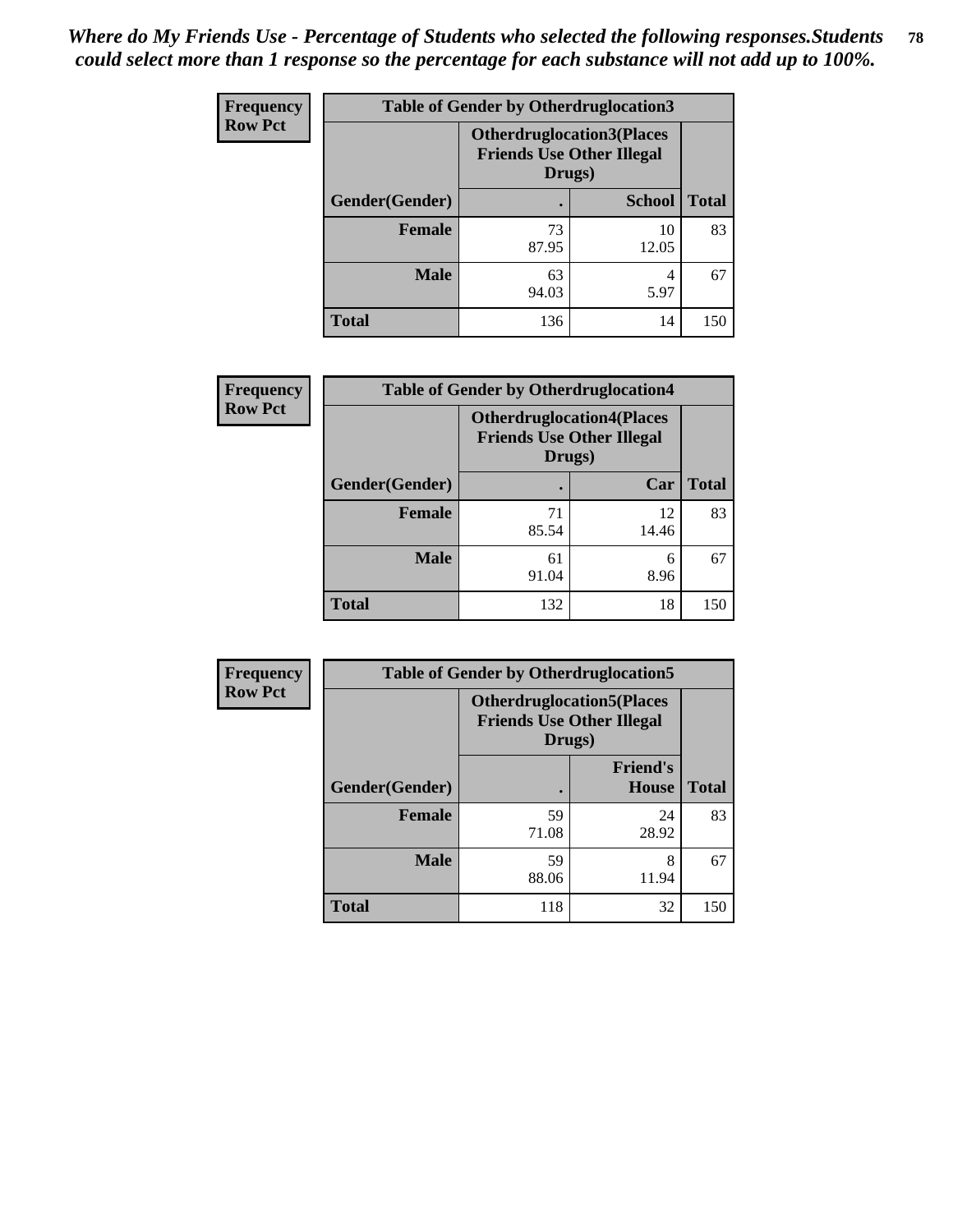| <b>Frequency</b> | <b>Table of Gender by Otherdruglocation6</b> |                                            |                                  |              |
|------------------|----------------------------------------------|--------------------------------------------|----------------------------------|--------------|
| <b>Row Pct</b>   |                                              | <b>Friends Use Other Illegal</b><br>Drugs) | <b>Otherdruglocation6(Places</b> |              |
|                  | Gender(Gender)                               |                                            | <b>Other</b>                     | <b>Total</b> |
|                  | Female                                       | 65<br>78.31                                | 18<br>21.69                      | 83           |
|                  | <b>Male</b>                                  | 59<br>88.06                                | 8<br>11.94                       | 67           |
|                  | <b>Total</b>                                 | 124                                        | 26                               | 150          |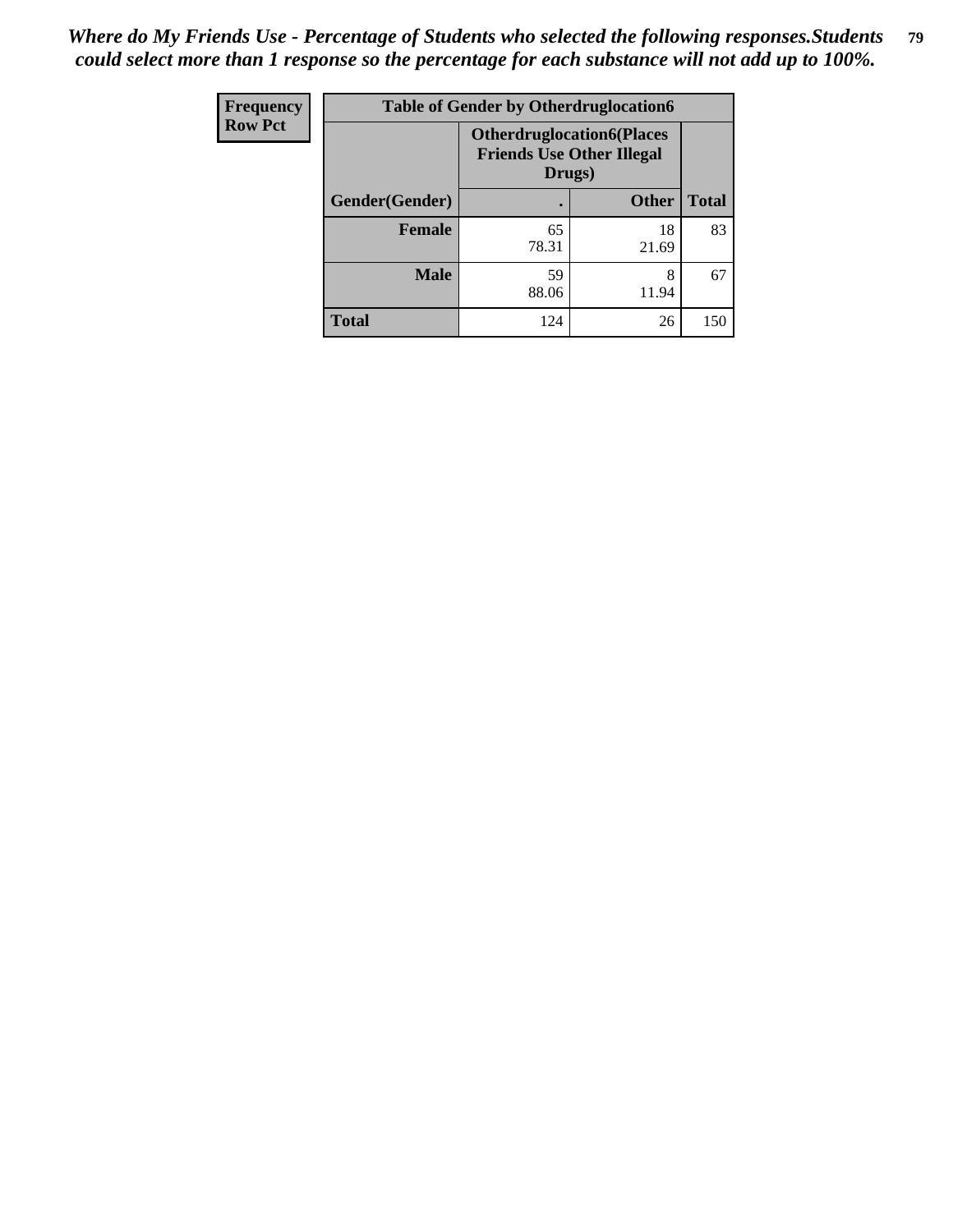| <b>Frequency</b> | <b>Table of Gender by Alcoholtime1</b> |                                                          |                      |              |
|------------------|----------------------------------------|----------------------------------------------------------|----------------------|--------------|
| <b>Row Pct</b>   |                                        | <b>Alcoholtime1(Times</b><br><b>Friends Use Alcohol)</b> |                      |              |
|                  | Gender(Gender)                         | $\bullet$                                                | Do Not<br><b>Use</b> | <b>Total</b> |
|                  | <b>Female</b>                          | 55<br>66.27                                              | 28<br>33.73          | 83           |
|                  | <b>Male</b>                            | 46<br>68.66                                              | 21<br>31.34          | 67           |
|                  | <b>Total</b>                           | 101                                                      | 49                   | 150          |

| Frequency      | <b>Table of Gender by Alcoholtime2</b> |                                                          |                            |              |
|----------------|----------------------------------------|----------------------------------------------------------|----------------------------|--------------|
| <b>Row Pct</b> |                                        | <b>Alcoholtime2(Times</b><br><b>Friends Use Alcohol)</b> |                            |              |
|                | Gender(Gender)                         |                                                          | <b>On Way</b><br>to School | <b>Total</b> |
|                | <b>Female</b>                          | 80<br>96.39                                              | 3<br>3.61                  | 83           |
|                | <b>Male</b>                            | 65<br>97.01                                              | 2<br>2.99                  | 67           |
|                | <b>Total</b>                           | 145                                                      | 5                          | 150          |

| <b>Frequency</b> | <b>Table of Gender by Alcoholtime3</b> |                                                          |                                |              |
|------------------|----------------------------------------|----------------------------------------------------------|--------------------------------|--------------|
| <b>Row Pct</b>   |                                        | <b>Alcoholtime3(Times</b><br><b>Friends Use Alcohol)</b> |                                |              |
|                  | <b>Gender</b> (Gender)                 |                                                          | <b>During</b><br><b>School</b> | <b>Total</b> |
|                  | Female                                 | 79<br>95.18                                              | 4<br>4.82                      | 83           |
|                  | <b>Male</b>                            | 65<br>97.01                                              | 2<br>2.99                      | 67           |
|                  | <b>Total</b>                           | 144                                                      | 6                              | 150          |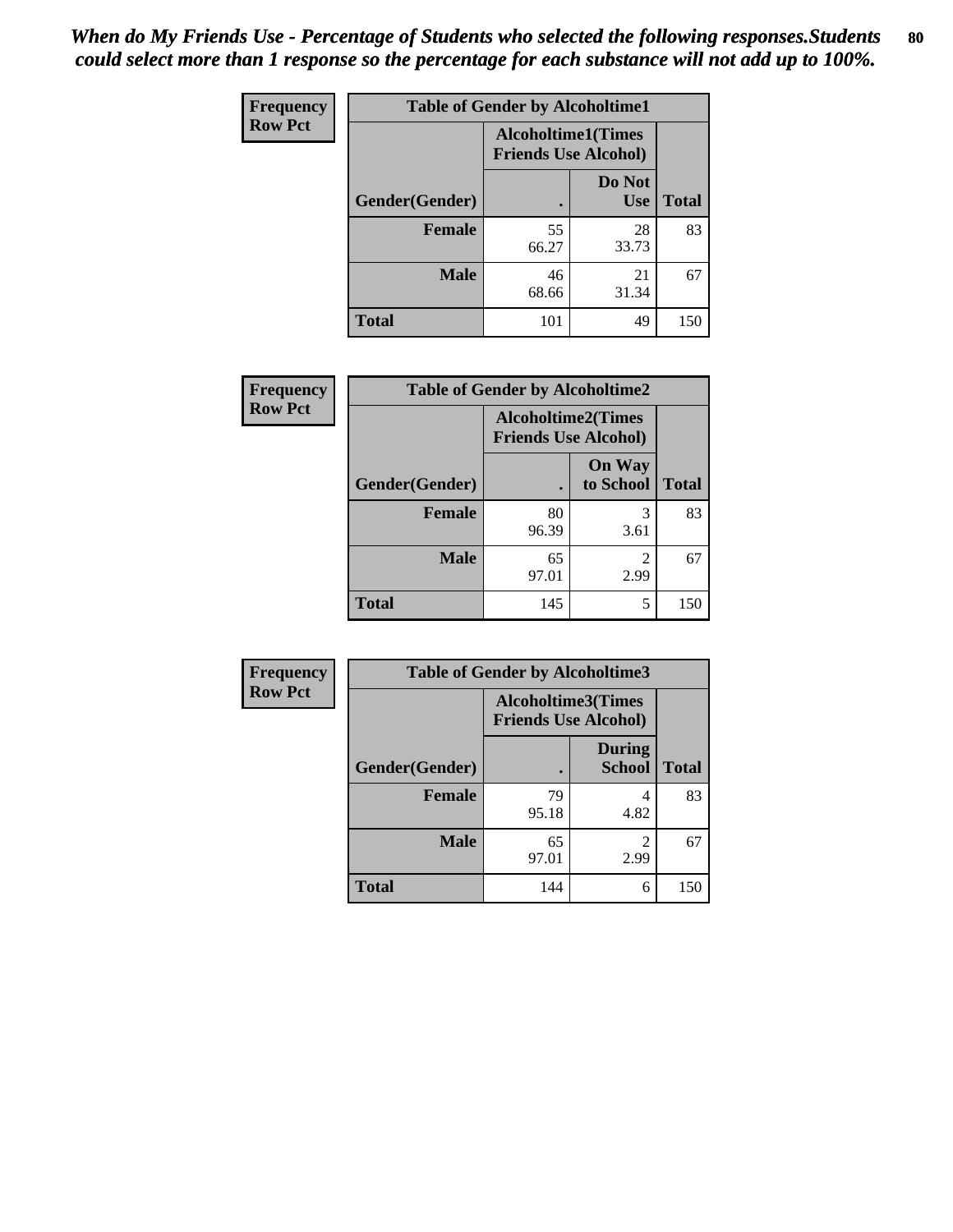*When do My Friends Use - Percentage of Students who selected the following responses.Students could select more than 1 response so the percentage for each substance will not add up to 100%.* **81**

| <b>Frequency</b> | <b>Table of Gender by Alcoholtime4</b> |                                                          |                                                |              |
|------------------|----------------------------------------|----------------------------------------------------------|------------------------------------------------|--------------|
| <b>Row Pct</b>   |                                        | <b>Alcoholtime4(Times</b><br><b>Friends Use Alcohol)</b> |                                                |              |
|                  | Gender(Gender)                         | $\bullet$                                                | <b>On Way</b><br>Home<br>From<br><b>School</b> | <b>Total</b> |
|                  | <b>Female</b>                          | 78<br>93.98                                              | 5<br>6.02                                      | 83           |
|                  | <b>Male</b>                            | 63<br>94.03                                              | 4<br>5.97                                      | 67           |
|                  | <b>Total</b>                           | 141                                                      | 9                                              | 150          |

| <b>Frequency</b> | <b>Table of Gender by Alcoholtime5</b> |                                                           |             |              |
|------------------|----------------------------------------|-----------------------------------------------------------|-------------|--------------|
| <b>Row Pct</b>   |                                        | <b>Alcoholtime5</b> (Times<br><b>Friends Use Alcohol)</b> |             |              |
|                  | Gender(Gender)                         |                                                           | Weeknights  | <b>Total</b> |
|                  | <b>Female</b>                          | 64<br>77.11                                               | 19<br>22.89 | 83           |
|                  | <b>Male</b>                            | 50<br>74.63                                               | 17<br>25.37 | 67           |
|                  | <b>Total</b>                           | 114                                                       | 36          | 150          |

| <b>Frequency</b> | <b>Table of Gender by Alcoholtime6</b> |                                                           |                 |              |  |
|------------------|----------------------------------------|-----------------------------------------------------------|-----------------|--------------|--|
| <b>Row Pct</b>   |                                        | <b>Alcoholtime6</b> (Times<br><b>Friends Use Alcohol)</b> |                 |              |  |
|                  | Gender(Gender)                         |                                                           | <b>Weekends</b> | <b>Total</b> |  |
|                  | <b>Female</b>                          | 30<br>36.14                                               | 53<br>63.86     | 83           |  |
|                  | <b>Male</b>                            | 21<br>31.34                                               | 46<br>68.66     | 67           |  |
|                  | <b>Total</b>                           | 51                                                        | 99              | 150          |  |

| <b>Frequency</b> | <b>Table of Gender by Tobaccotime1</b> |                                                          |                      |              |
|------------------|----------------------------------------|----------------------------------------------------------|----------------------|--------------|
| <b>Row Pct</b>   |                                        | <b>Tobaccotime1(Times</b><br><b>Friends Use Tobacco)</b> |                      |              |
|                  | Gender(Gender)                         |                                                          | Do Not<br><b>Use</b> | <b>Total</b> |
|                  | <b>Female</b>                          | 42<br>50.60                                              | 41<br>49.40          | 83           |
|                  | <b>Male</b>                            | 49<br>73.13                                              | 18<br>26.87          | 67           |
|                  | <b>Total</b>                           | 91                                                       | 59                   | 150          |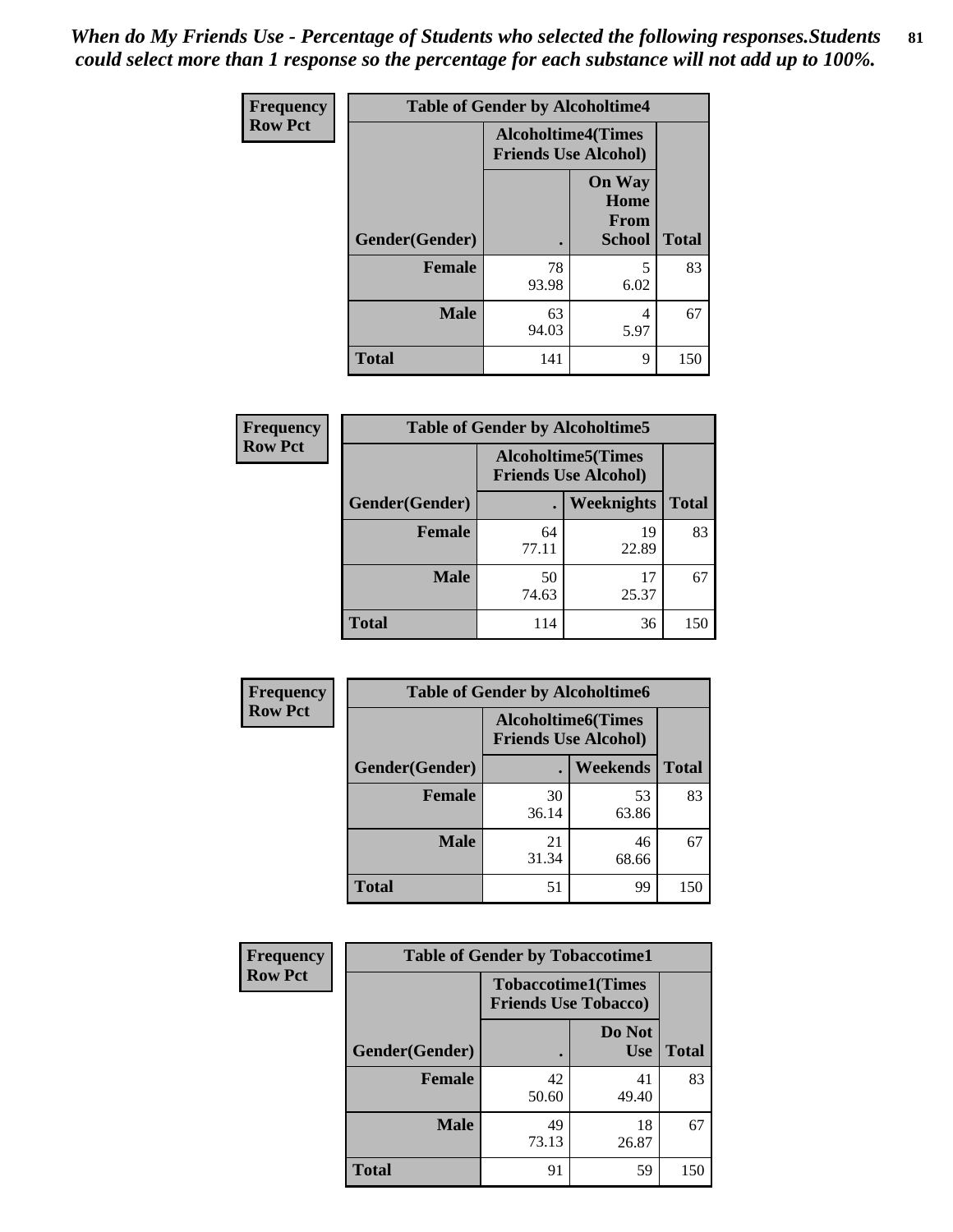| <b>Frequency</b> | <b>Table of Gender by Tobaccotime2</b> |                                                          |                            |              |
|------------------|----------------------------------------|----------------------------------------------------------|----------------------------|--------------|
| <b>Row Pct</b>   |                                        | <b>Tobaccotime2(Times</b><br><b>Friends Use Tobacco)</b> |                            |              |
|                  | Gender(Gender)                         | $\bullet$                                                | <b>On Way</b><br>to School | <b>Total</b> |
|                  | Female                                 | 55<br>66.27                                              | 28<br>33.73                | 83           |
|                  | <b>Male</b>                            | 41<br>61.19                                              | 26<br>38.81                | 67           |
|                  | <b>Total</b>                           | 96                                                       | 54                         | 150          |

| Frequency      | <b>Table of Gender by Tobaccotime3</b> |                                                          |                                |              |
|----------------|----------------------------------------|----------------------------------------------------------|--------------------------------|--------------|
| <b>Row Pct</b> |                                        | <b>Tobaccotime3(Times</b><br><b>Friends Use Tobacco)</b> |                                |              |
|                | Gender(Gender)                         | п                                                        | <b>During</b><br><b>School</b> | <b>Total</b> |
|                | Female                                 | 65<br>78.31                                              | 18<br>21.69                    | 83           |
|                | <b>Male</b>                            | 51<br>76.12                                              | 16<br>23.88                    | 67           |
|                | <b>Total</b>                           | 116                                                      | 34                             | 150          |

| Frequency      | <b>Table of Gender by Tobaccotime4</b> |                                                          |                                                       |              |
|----------------|----------------------------------------|----------------------------------------------------------|-------------------------------------------------------|--------------|
| <b>Row Pct</b> |                                        | <b>Tobaccotime4(Times</b><br><b>Friends Use Tobacco)</b> |                                                       |              |
|                | Gender(Gender)                         |                                                          | <b>On Way</b><br>Home<br><b>From</b><br><b>School</b> | <b>Total</b> |
|                | <b>Female</b>                          | 78<br>93.98                                              | 5<br>6.02                                             | 83           |
|                | <b>Male</b>                            | 63<br>94.03                                              | 4<br>5.97                                             | 67           |
|                | <b>Total</b>                           | 141                                                      | 9                                                     | 150          |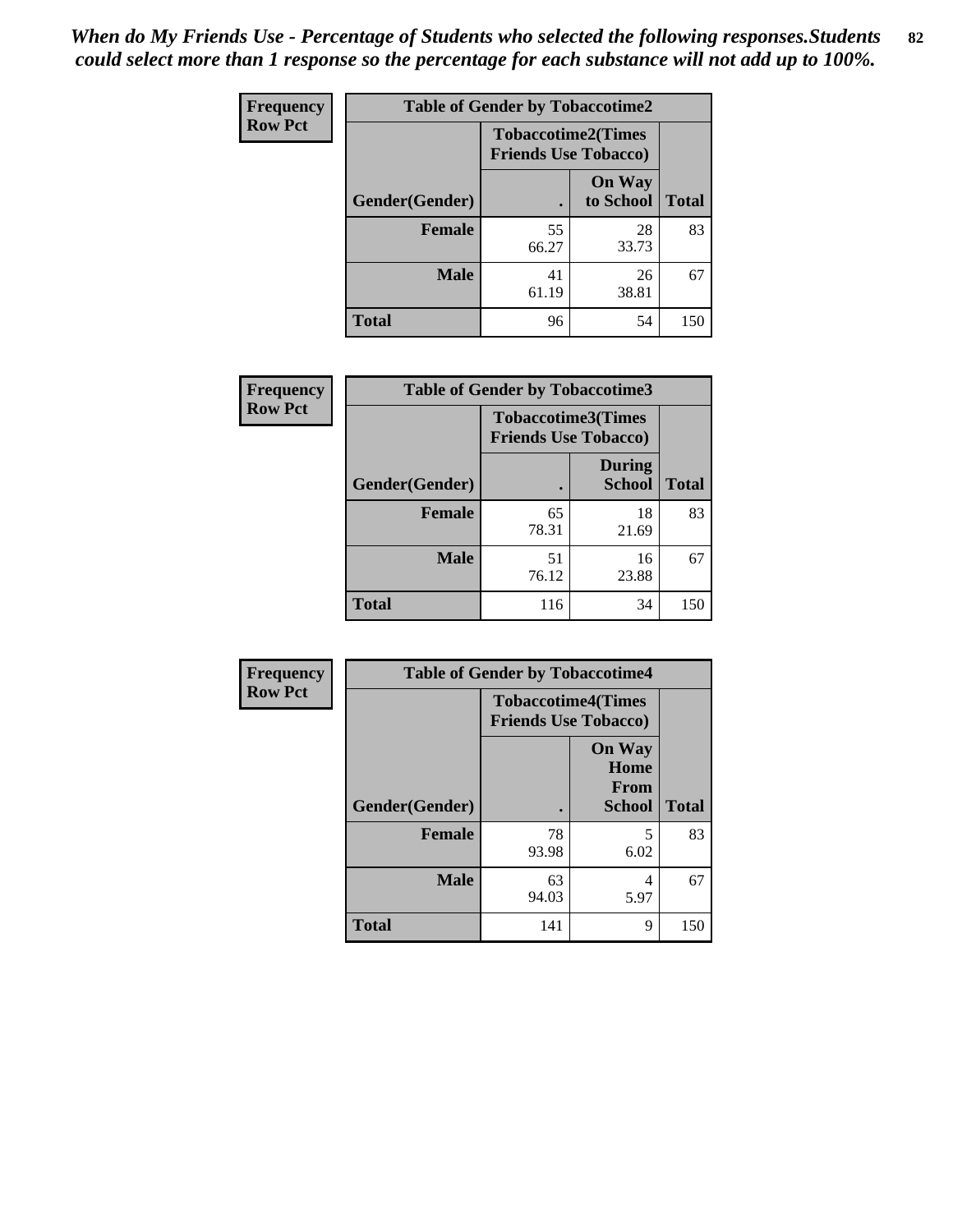| <b>Frequency</b> | <b>Table of Gender by Tobaccotime5</b> |             |                                                           |              |  |
|------------------|----------------------------------------|-------------|-----------------------------------------------------------|--------------|--|
| <b>Row Pct</b>   |                                        |             | <b>Tobaccotime5</b> (Times<br><b>Friends Use Tobacco)</b> |              |  |
|                  | Gender(Gender)                         |             | Weeknights                                                | <b>Total</b> |  |
|                  | <b>Female</b>                          | 47<br>56.63 | 36<br>43.37                                               | 83           |  |
|                  | <b>Male</b>                            | 27<br>40.30 | 40<br>59.70                                               | 67           |  |
|                  | Total                                  | 74          | 76                                                        | 150          |  |

| <b>Frequency</b> | <b>Table of Gender by Tobaccotime6</b> |                                                          |                 |              |
|------------------|----------------------------------------|----------------------------------------------------------|-----------------|--------------|
| <b>Row Pct</b>   |                                        | <b>Tobaccotime6(Times</b><br><b>Friends Use Tobacco)</b> |                 |              |
|                  | Gender(Gender)                         |                                                          | <b>Weekends</b> | <b>Total</b> |
|                  | Female                                 | 47<br>56.63                                              | 36<br>43.37     | 83           |
|                  | <b>Male</b>                            | 25<br>37.31                                              | 42<br>62.69     | 67           |
|                  | <b>Total</b>                           | 72                                                       | 78              | 150          |

| <b>Frequency</b> | <b>Table of Gender by Marijuanatime1</b> |                                |                             |              |
|------------------|------------------------------------------|--------------------------------|-----------------------------|--------------|
| <b>Row Pct</b>   |                                          | <b>Friends Use Marijuana</b> ) | <b>Marijuanatime1(Times</b> |              |
|                  | Gender(Gender)                           |                                | Do Not Use                  | <b>Total</b> |
|                  | <b>Female</b>                            | 35<br>42.17                    | 48<br>57.83                 | 83           |
|                  | <b>Male</b>                              | 30<br>44.78                    | 37<br>55.22                 | 67           |
|                  | <b>Total</b>                             | 65                             | 85                          | 150          |

| <b>Frequency</b> | <b>Table of Gender by Marijuanatime2</b> |                                                               |                            |              |
|------------------|------------------------------------------|---------------------------------------------------------------|----------------------------|--------------|
| <b>Row Pct</b>   |                                          | <b>Marijuanatime2(Times</b><br><b>Friends Use Marijuana</b> ) |                            |              |
|                  | Gender(Gender)                           |                                                               | On Way to<br><b>School</b> | <b>Total</b> |
|                  | Female                                   | 72<br>86.75                                                   | 11<br>13.25                | 83           |
|                  | <b>Male</b>                              | 57<br>85.07                                                   | 10<br>14.93                | 67           |
|                  | <b>Total</b>                             | 129                                                           | 21                         | 150          |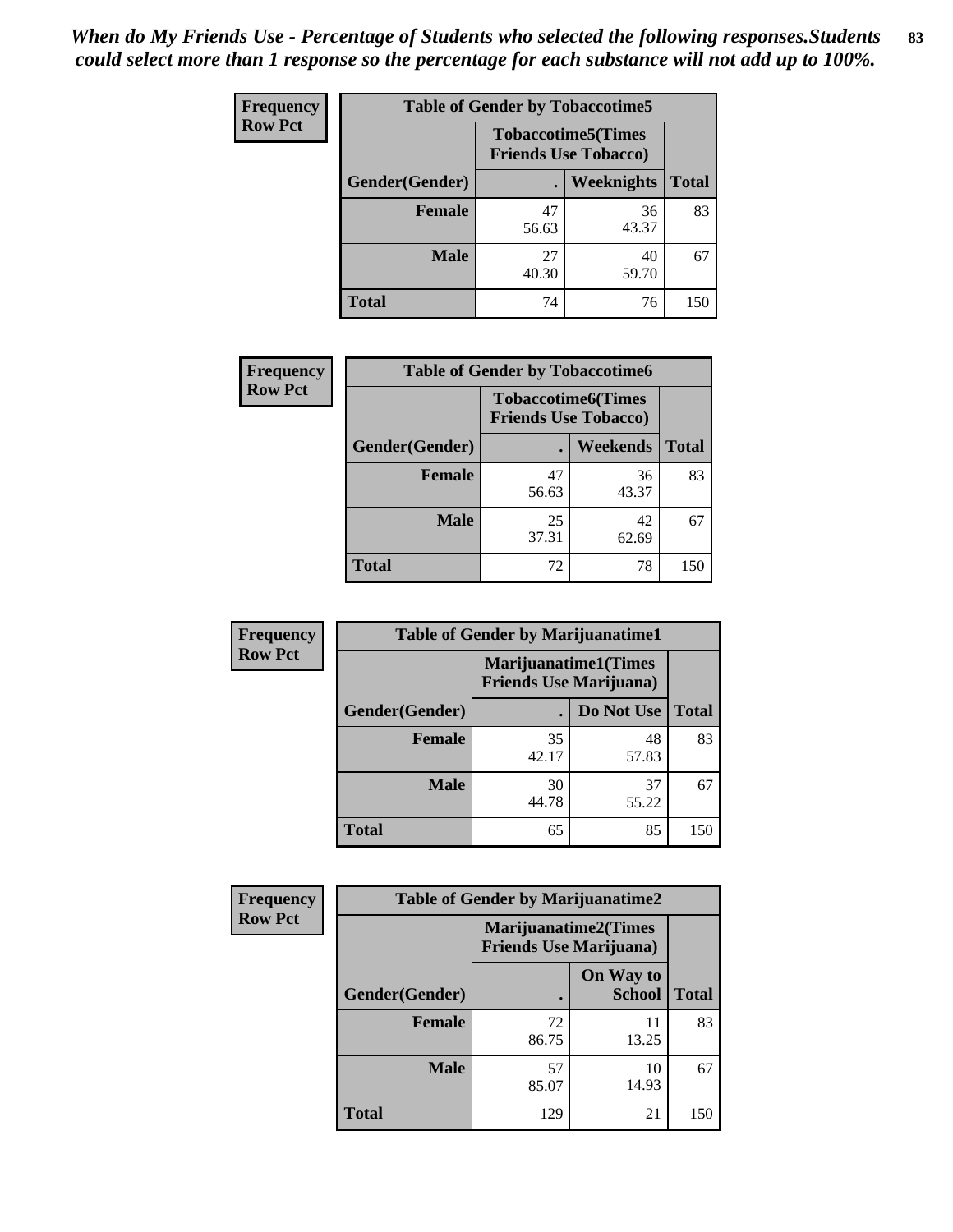| <b>Frequency</b> | <b>Table of Gender by Marijuanatime3</b> |                                |                                |              |
|------------------|------------------------------------------|--------------------------------|--------------------------------|--------------|
| <b>Row Pct</b>   |                                          | <b>Friends Use Marijuana</b> ) | Marijuanatime3(Times           |              |
|                  | Gender(Gender)                           |                                | <b>During</b><br><b>School</b> | <b>Total</b> |
|                  | <b>Female</b>                            | 74<br>89.16                    | 9<br>10.84                     | 83           |
|                  | <b>Male</b>                              | 63<br>94.03                    | 4<br>5.97                      | 67           |
|                  | <b>Total</b>                             | 137                            | 13                             | 150          |

| Frequency      | <b>Table of Gender by Marijuanatime4</b> |                                                               |                                                |              |
|----------------|------------------------------------------|---------------------------------------------------------------|------------------------------------------------|--------------|
| <b>Row Pct</b> |                                          | <b>Marijuanatime4(Times</b><br><b>Friends Use Marijuana</b> ) |                                                |              |
|                | Gender(Gender)                           |                                                               | <b>On Way</b><br>Home<br>From<br><b>School</b> | <b>Total</b> |
|                | <b>Female</b>                            | 71<br>85.54                                                   | 12<br>14.46                                    | 83           |
|                | <b>Male</b>                              | 56<br>83.58                                                   | 11<br>16.42                                    | 67           |
|                | <b>Total</b>                             | 127                                                           | 23                                             | 150          |

| Frequency      | <b>Table of Gender by Marijuanatime5</b> |             |                                                                |              |  |
|----------------|------------------------------------------|-------------|----------------------------------------------------------------|--------------|--|
| <b>Row Pct</b> |                                          |             | <b>Marijuanatime5</b> (Times<br><b>Friends Use Marijuana</b> ) |              |  |
|                | Gender(Gender)                           |             | Weeknights                                                     | <b>Total</b> |  |
|                | <b>Female</b>                            | 57<br>68.67 | 26<br>31.33                                                    | 83           |  |
|                | <b>Male</b>                              | 49<br>73.13 | 18<br>26.87                                                    | 67           |  |
|                | <b>Total</b>                             | 106         | 44                                                             | 150          |  |

| Frequency      | <b>Table of Gender by Marijuanatime6</b> |                                |                              |              |  |
|----------------|------------------------------------------|--------------------------------|------------------------------|--------------|--|
| <b>Row Pct</b> |                                          | <b>Friends Use Marijuana</b> ) | <b>Marijuanatime6</b> (Times |              |  |
|                | Gender(Gender)                           |                                | Weekends                     | <b>Total</b> |  |
|                | <b>Female</b>                            | 50<br>60.24                    | 33<br>39.76                  | 83           |  |
|                | <b>Male</b>                              | 36<br>53.73                    | 31<br>46.27                  | 67           |  |
|                | <b>Total</b>                             | 86                             | 64                           | 150          |  |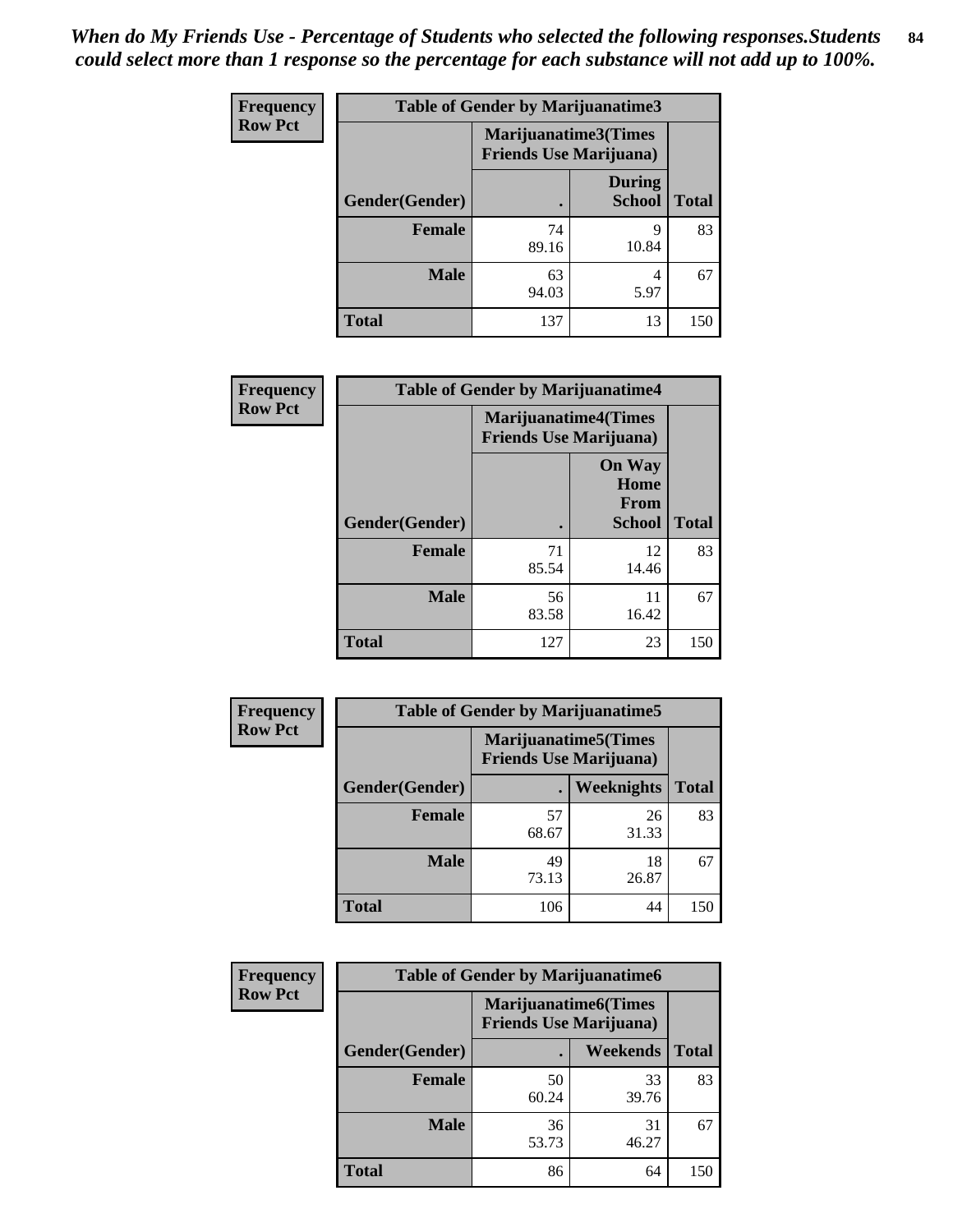*When do My Friends Use - Percentage of Students who selected the following responses.Students could select more than 1 response so the percentage for each substance will not add up to 100%.* **85**

| <b>Frequency</b> | <b>Table of Gender by Otherdrugtime1</b> |                        |                                                         |     |  |
|------------------|------------------------------------------|------------------------|---------------------------------------------------------|-----|--|
| <b>Row Pct</b>   |                                          | <b>Illegal Drugs</b> ) | <b>Otherdrugtime1(Times</b><br><b>Friends Use Other</b> |     |  |
|                  | Gender(Gender)                           |                        | Do Not Use   Total                                      |     |  |
|                  | <b>Female</b>                            | 25<br>30.12            | 58<br>69.88                                             | 83  |  |
|                  | <b>Male</b>                              | 16<br>23.88            | 51<br>76.12                                             | 67  |  |
|                  | <b>Total</b>                             | 41                     | 109                                                     | 150 |  |

| Frequency      | <b>Table of Gender by Otherdrugtime2</b> |                                                                                   |                            |              |
|----------------|------------------------------------------|-----------------------------------------------------------------------------------|----------------------------|--------------|
| <b>Row Pct</b> |                                          | <b>Otherdrugtime2(Times</b><br><b>Friends Use Other</b><br><b>Illegal Drugs</b> ) |                            |              |
|                | Gender(Gender)                           |                                                                                   | On Way to<br><b>School</b> | <b>Total</b> |
|                | <b>Female</b>                            | 79<br>95.18                                                                       | 4<br>4.82                  | 83           |
|                | <b>Male</b>                              | 62<br>92.54                                                                       | 5<br>7.46                  | 67           |
|                | <b>Total</b>                             | 141                                                                               | 9                          | 150          |

| Frequency      | <b>Table of Gender by Otherdrugtime3</b> |                        |                                                  |              |
|----------------|------------------------------------------|------------------------|--------------------------------------------------|--------------|
| <b>Row Pct</b> |                                          | <b>Illegal Drugs</b> ) | Otherdrugtime3(Times<br><b>Friends Use Other</b> |              |
|                | Gender(Gender)                           |                        | <b>During</b><br><b>School</b>                   | <b>Total</b> |
|                | <b>Female</b>                            | 79<br>95.18            | 4<br>4.82                                        | 83           |
|                | <b>Male</b>                              | 61<br>91.04            | 6<br>8.96                                        | 67           |
|                | <b>Total</b>                             | 140                    | 10                                               | 150          |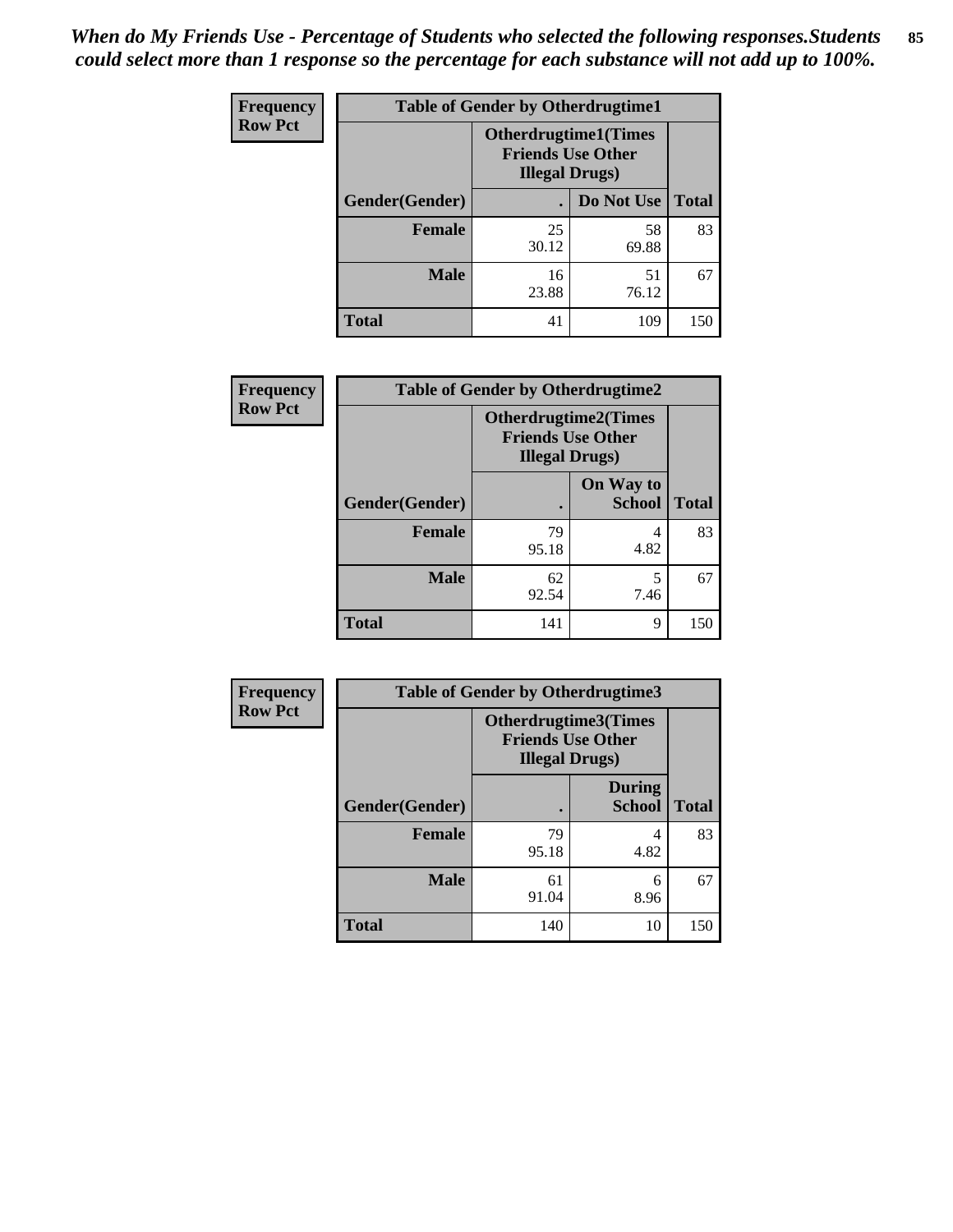*When do My Friends Use - Percentage of Students who selected the following responses.Students could select more than 1 response so the percentage for each substance will not add up to 100%.* **86**

| <b>Frequency</b> | <b>Table of Gender by Otherdrugtime4</b> |                                                    |                                                       |              |
|------------------|------------------------------------------|----------------------------------------------------|-------------------------------------------------------|--------------|
| <b>Row Pct</b>   |                                          | <b>Friends Use Other</b><br><b>Illegal Drugs</b> ) | <b>Otherdrugtime4(Times</b>                           |              |
|                  | Gender(Gender)                           |                                                    | <b>On Way</b><br>Home<br><b>From</b><br><b>School</b> | <b>Total</b> |
|                  | Female                                   | 76<br>91.57                                        | 8.43                                                  | 83           |
|                  | <b>Male</b>                              | 61<br>91.04                                        | 6<br>8.96                                             | 67           |
|                  | <b>Total</b>                             | 137                                                | 13                                                    | 150          |

| Frequency      | <b>Table of Gender by Otherdrugtime5</b> |                                                                                    |                   |              |
|----------------|------------------------------------------|------------------------------------------------------------------------------------|-------------------|--------------|
| <b>Row Pct</b> |                                          | <b>Otherdrugtime5</b> (Times<br><b>Friends Use Other</b><br><b>Illegal Drugs</b> ) |                   |              |
|                | Gender(Gender)                           |                                                                                    | <b>Weeknights</b> | <b>Total</b> |
|                | <b>Female</b>                            | 68<br>81.93                                                                        | 15<br>18.07       | 83           |
|                | <b>Male</b>                              | 58<br>86.57                                                                        | Q<br>13.43        | 67           |
|                | <b>Total</b>                             | 126                                                                                | 24                | 150          |

| <b>Frequency</b> | <b>Table of Gender by Otherdrugtime6</b> |                                                                                   |                 |              |  |
|------------------|------------------------------------------|-----------------------------------------------------------------------------------|-----------------|--------------|--|
| <b>Row Pct</b>   |                                          | <b>Otherdrugtime6(Times</b><br><b>Friends Use Other</b><br><b>Illegal Drugs</b> ) |                 |              |  |
|                  | Gender(Gender)                           |                                                                                   | <b>Weekends</b> | <b>Total</b> |  |
|                  | <b>Female</b>                            | 59<br>71.08                                                                       | 24<br>28.92     | 83           |  |
|                  | <b>Male</b>                              | 53<br>79.10                                                                       | 14<br>20.90     | 67           |  |
|                  | <b>Total</b>                             | 112                                                                               | 38              | 150          |  |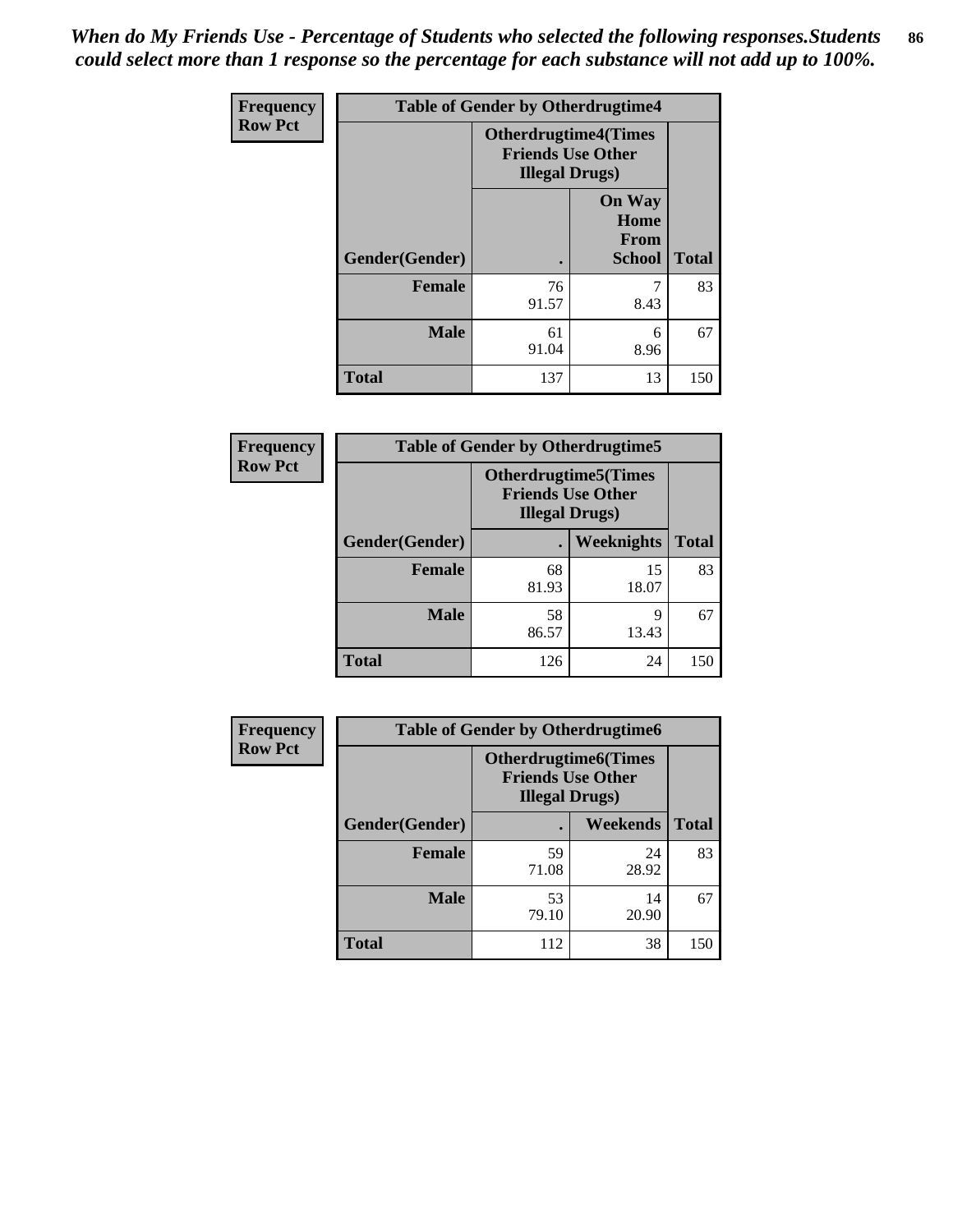# *Other Questions* **87**

| <b>Frequency</b> | <b>Table of Gender by Educationalcohol</b> |                                                                                                                                       |                |              |  |
|------------------|--------------------------------------------|---------------------------------------------------------------------------------------------------------------------------------------|----------------|--------------|--|
| <b>Row Pct</b>   |                                            | <b>Educationalcohol</b> (I<br>have been taught<br>about alcohol,<br>tobacco,<br>and other drugs<br>within the last year<br>at school) |                |              |  |
|                  | Gender(Gender)                             | <b>Yes</b>                                                                                                                            | N <sub>0</sub> | <b>Total</b> |  |
|                  | <b>Female</b>                              | 61<br>73.49                                                                                                                           | 22<br>26.51    | 83           |  |
|                  | <b>Male</b>                                | 44<br>65.67                                                                                                                           | 23<br>34.33    | 67           |  |
|                  | <b>Total</b>                               | 105                                                                                                                                   | 45             | 150          |  |

| Frequency      | <b>Table of Gender by Rodedrinking</b> |                                                                                                                     |                |              |  |
|----------------|----------------------------------------|---------------------------------------------------------------------------------------------------------------------|----------------|--------------|--|
| <b>Row Pct</b> |                                        | Rodedrinking(In<br>the past 30 days I<br>have ridden in a<br>car with a driver<br>who had been<br>drinking alcohol) |                |              |  |
|                | Gender(Gender)                         | Yes                                                                                                                 | N <sub>0</sub> | <b>Total</b> |  |
|                | <b>Female</b>                          | 12<br>14.46                                                                                                         | 71<br>85.54    | 83           |  |
|                | <b>Male</b>                            | 8<br>11.94                                                                                                          | 59<br>88.06    | 67           |  |
|                | <b>Total</b>                           | 20                                                                                                                  | 130            | 150          |  |

| Frequency      | <b>Table of Gender by Drugsschool</b> |                                                                                                                                     |                |              |  |
|----------------|---------------------------------------|-------------------------------------------------------------------------------------------------------------------------------------|----------------|--------------|--|
| <b>Row Pct</b> |                                       | <b>Drugsschool</b> (During<br>the past 12 months,<br>I have been offered,<br>sold,<br>or given illegal drugs<br>on school property) |                |              |  |
|                | Gender(Gender)                        | <b>Yes</b>                                                                                                                          | N <sub>0</sub> | <b>Total</b> |  |
|                | <b>Female</b>                         | 17<br>20.48                                                                                                                         | 66<br>79.52    | 83           |  |
|                | <b>Male</b>                           | 20<br>29.85                                                                                                                         | 47<br>70.15    | 67           |  |
|                | <b>Total</b>                          | 37                                                                                                                                  | 113            | 150          |  |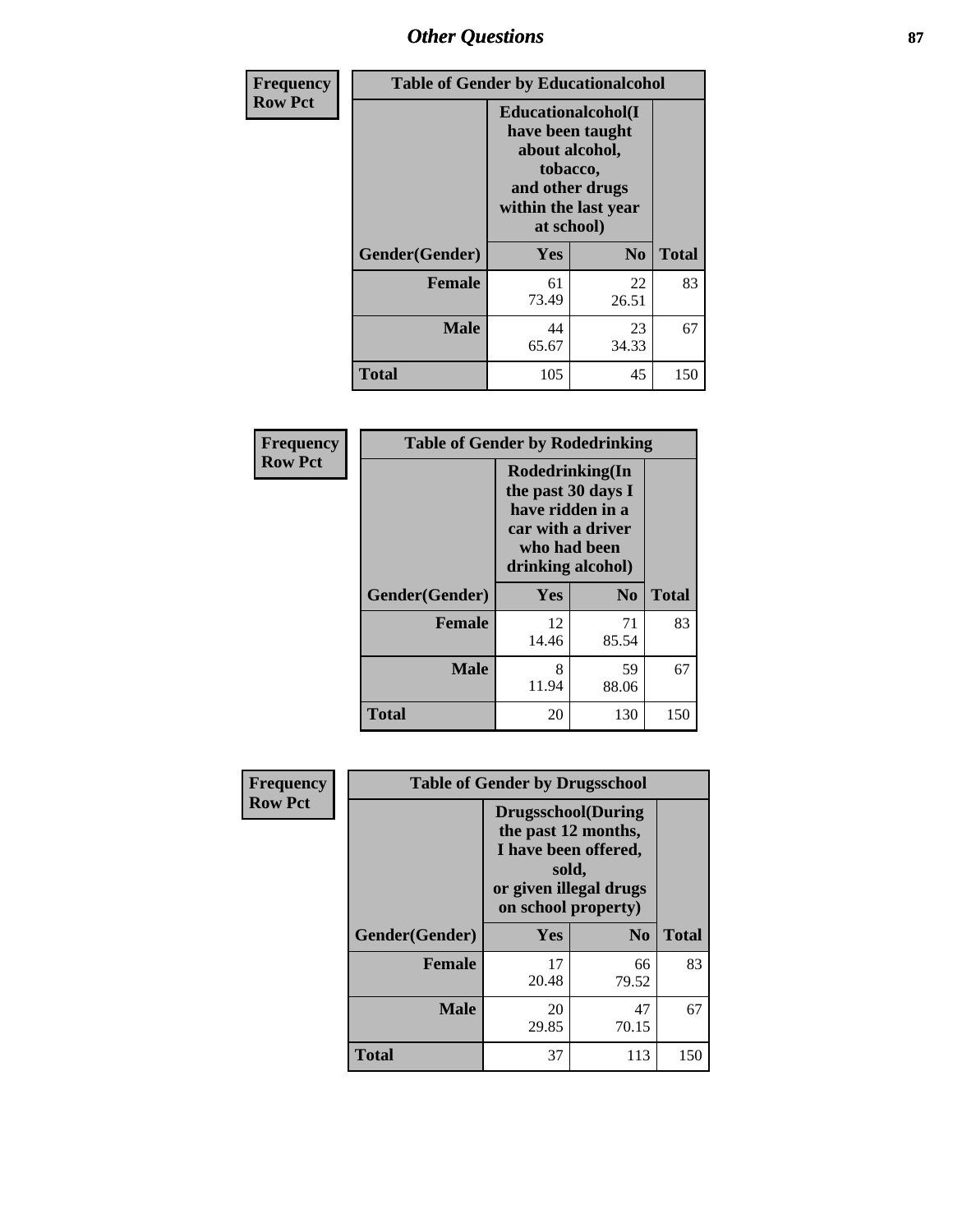# *Other Questions* **88**

**Frequency Row Pct**

| <b>Table of Gender by Bingedrinking</b> |                             |                                                                                                                |                   |                        |                        |                               |                   |              |
|-----------------------------------------|-----------------------------|----------------------------------------------------------------------------------------------------------------|-------------------|------------------------|------------------------|-------------------------------|-------------------|--------------|
|                                         |                             | <b>Bingedrinking(I have drunk five or more</b><br>drinks of alcohol at one sitting during the<br>last 30 days) |                   |                        |                        |                               |                   |              |
| <b>Gender</b> (Gender)                  | $\mathbf{0}$<br><b>Days</b> | 1 or<br>days                                                                                                   | 3 to<br>5<br>days | 6 to<br>q<br>days      | 10<br>to<br>19<br>days | <b>20</b><br>to<br>29<br>days | All<br>30<br>days | <b>Total</b> |
|                                         |                             |                                                                                                                |                   |                        |                        |                               |                   |              |
| <b>Female</b>                           | 75<br>90.36                 | 4<br>4.82                                                                                                      | 1.20              | 0<br>0.00              | 1.20                   | 2<br>2.41                     | 0<br>0.00         | 83           |
| <b>Male</b>                             | 48<br>71.64                 | 3<br>4.48                                                                                                      | 7<br>10.45        | $\mathfrak{D}$<br>2.99 | 4<br>5.97              | 2<br>2.99                     | 1.49              | 67           |

| Frequency      | <b>Table of Gender by Educationaids</b> |                                                                                                 |             |              |  |
|----------------|-----------------------------------------|-------------------------------------------------------------------------------------------------|-------------|--------------|--|
| <b>Row Pct</b> |                                         | <b>Educationaids</b> (I<br>have been taught<br>about HIV/AIDS<br>at school in the<br>past year) |             |              |  |
|                | Gender(Gender)                          | Yes                                                                                             | $\bf N_0$   | <b>Total</b> |  |
|                | <b>Female</b>                           | 70<br>84.34                                                                                     | 13<br>15.66 | 83           |  |
|                | <b>Male</b>                             | 40<br>59.70                                                                                     | 27<br>40.30 | 67           |  |
|                | <b>Total</b>                            | 110                                                                                             | 40          | 150          |  |

| <b>Frequency</b> | <b>Table of Gender by Suicideconsider</b> |                 |                |              |  |
|------------------|-------------------------------------------|-----------------|----------------|--------------|--|
| <b>Row Pct</b>   |                                           | Suicideconsider |                |              |  |
|                  | Gender(Gender)                            | Yes             | N <sub>0</sub> | <b>Total</b> |  |
|                  | <b>Female</b>                             | 8.43            | 76<br>91.57    | 83           |  |
|                  | <b>Male</b>                               | 8<br>11.94      | 59<br>88.06    | 67           |  |
|                  | <b>Total</b>                              | 15              | 135            | 150          |  |